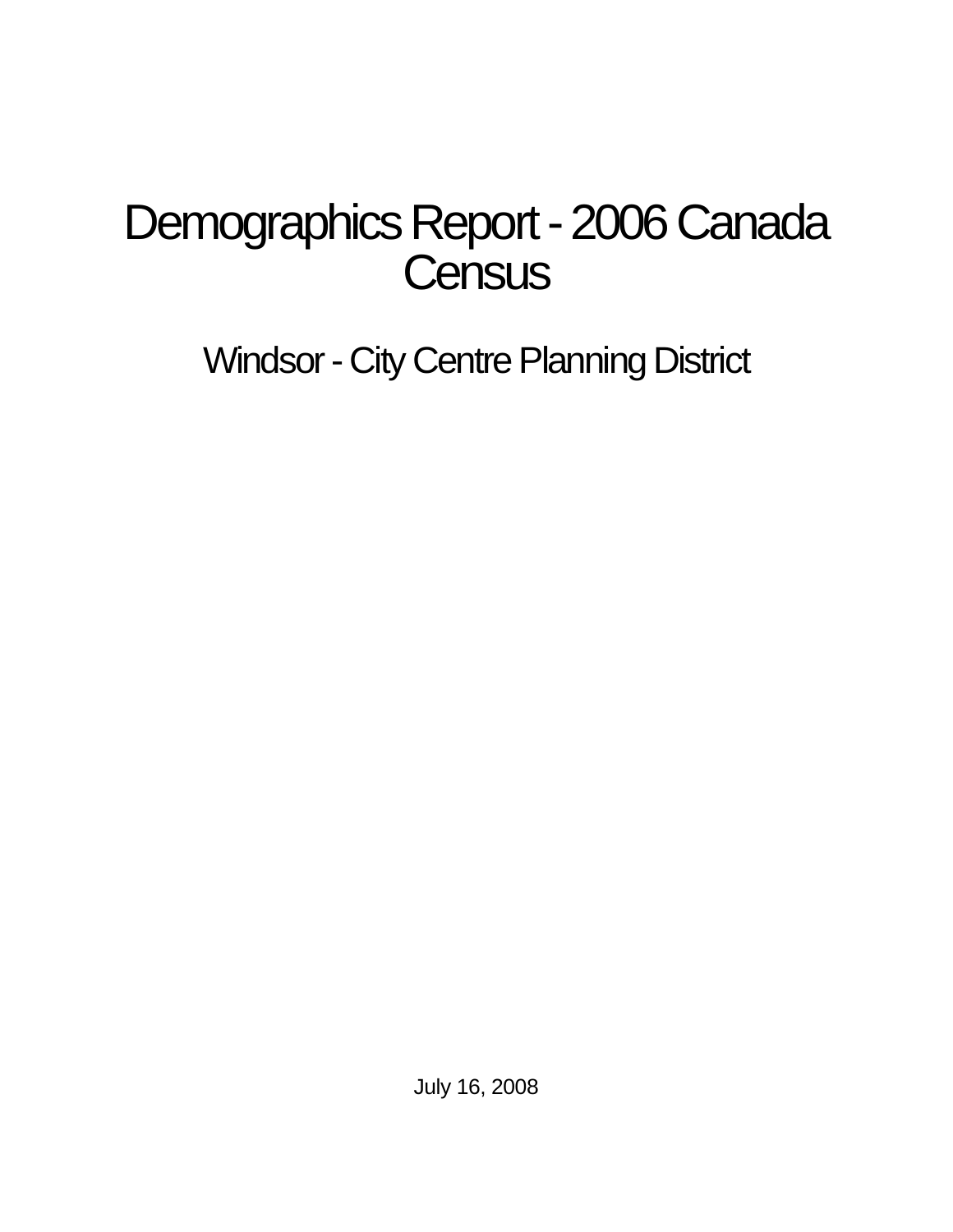# Table of Contents

| 2006 Census Population by Age and Sex Comparison 16 |  |
|-----------------------------------------------------|--|
|                                                     |  |
|                                                     |  |
|                                                     |  |
|                                                     |  |
|                                                     |  |
|                                                     |  |
|                                                     |  |
|                                                     |  |
| 2006 Census Knowledge of Non-official Language  28  |  |
|                                                     |  |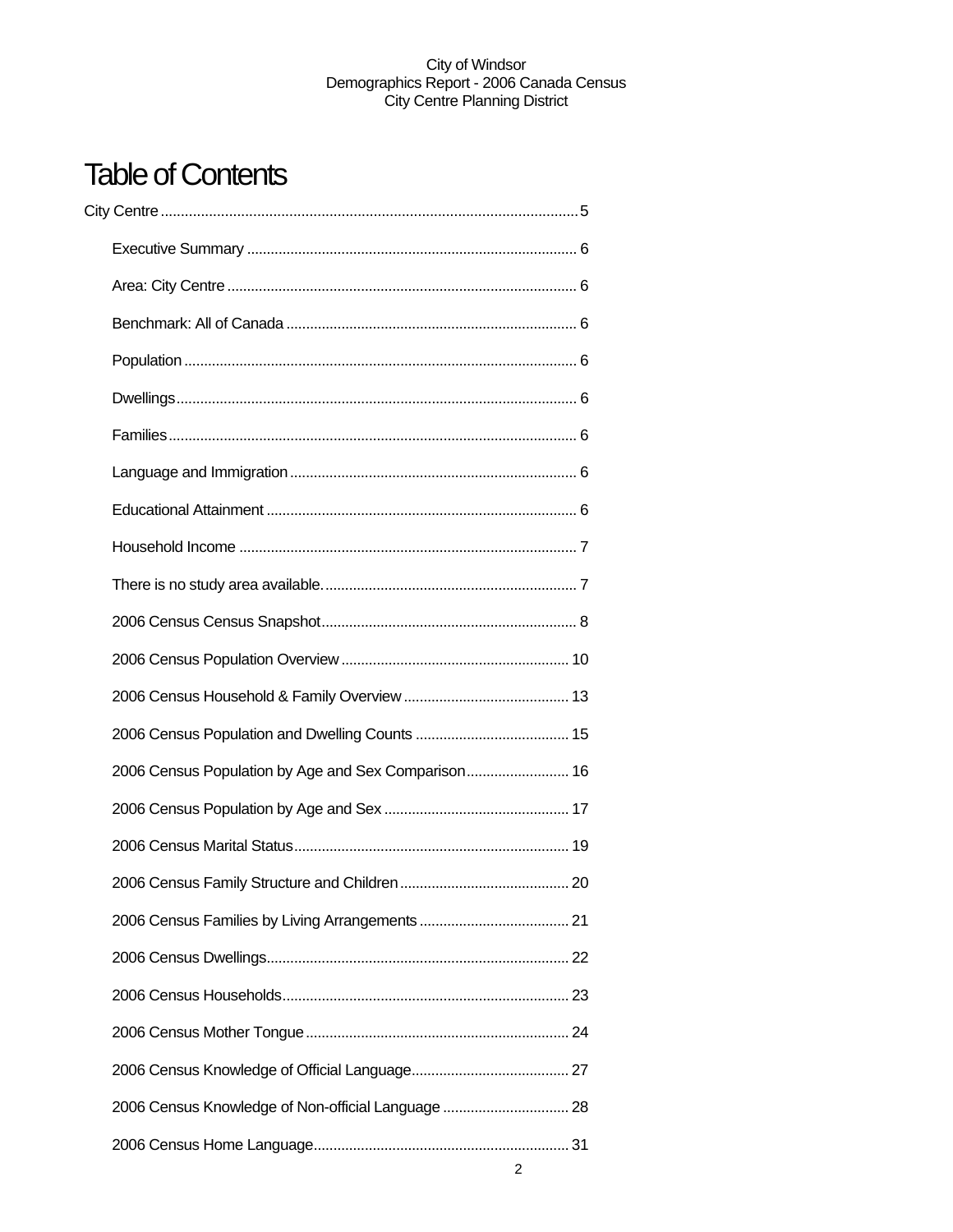| <b>UITY CENTER FIGHTING DISTING</b>                                 |    |
|---------------------------------------------------------------------|----|
|                                                                     |    |
| 2006 Census Recent Immigration and Place of Birth (2001-2006) 37    |    |
|                                                                     |    |
|                                                                     |    |
|                                                                     |    |
|                                                                     |    |
| 2006 Census Presence of Children and Labour Force by Sex Comparison | 43 |
| 2006 Census Presence of Children and Labour Force by Sex  45        |    |
| 2006 Census Labour Force by Industry and Sex Comparison 49          |    |
|                                                                     |    |
| 2006 Census Labour Force by Occupation and Sex Comparison 54        |    |
|                                                                     |    |
|                                                                     |    |
| 2006 Census Labour Force by Occupation - Female  60                 |    |
| 2006 Census Labour Force by Class of Worker and Sex Comparison. 62  |    |
| 2006 Census Labour Force by Class of Worker and Sex 63              |    |
|                                                                     |    |
|                                                                     |    |
|                                                                     |    |
|                                                                     |    |
|                                                                     |    |
|                                                                     |    |
|                                                                     |    |
|                                                                     |    |
|                                                                     |    |
|                                                                     |    |
| 2006 Census Post Secondary Education by Sex Comparison  75          |    |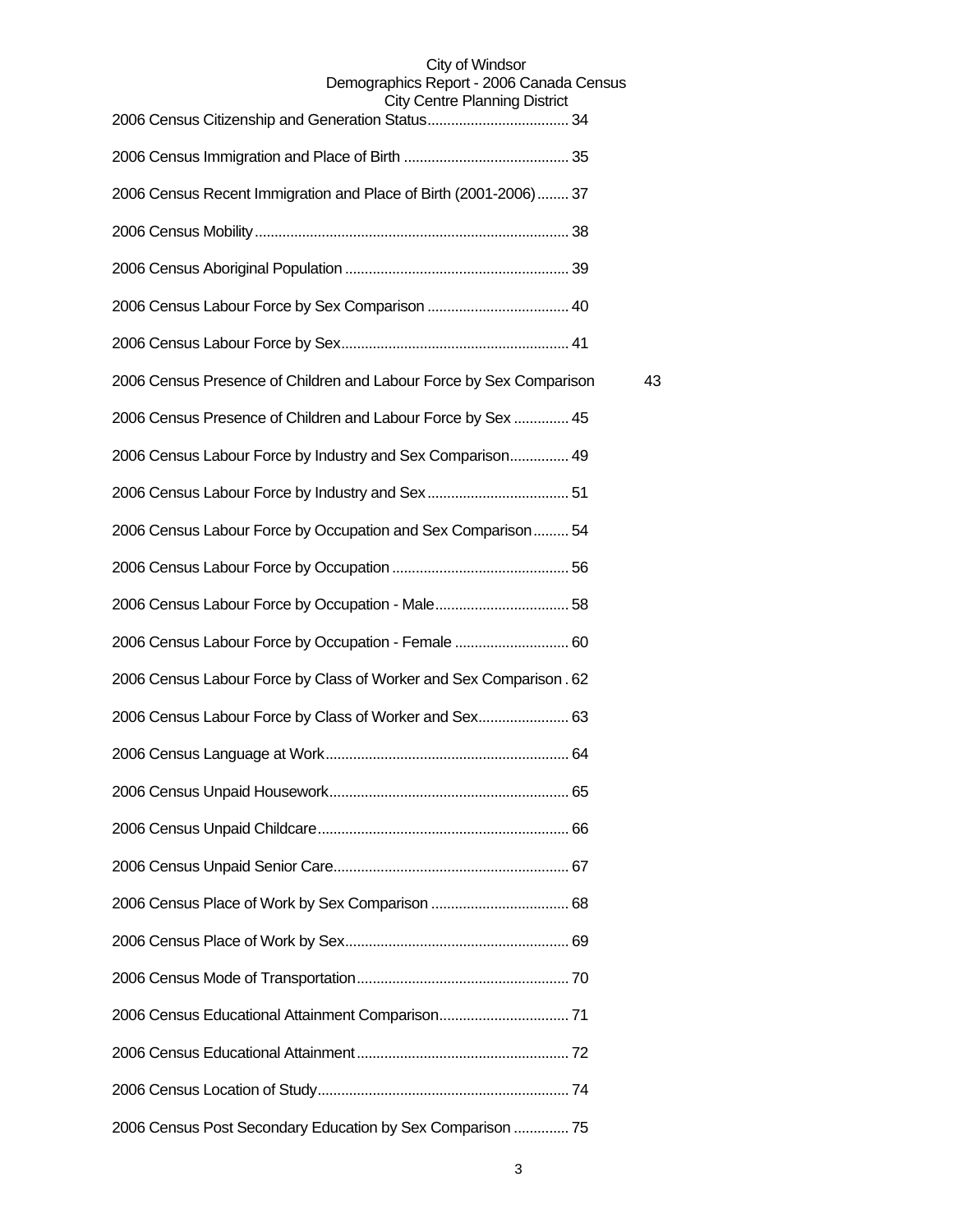| 2006 Census 2005 Employment Income by Sex and Work Activity  91    |
|--------------------------------------------------------------------|
| 2006 Census 2005 Individual Income by Sex Comparison 92            |
|                                                                    |
| 2006 Census 2005 Individual After-Tax Income by Sex 95             |
|                                                                    |
| 2006 Census 2005 Income of Non-family Persons by Sex  99           |
| 2006 Census 2005 After-Tax Income of Non-family Persons by Sex 101 |
|                                                                    |
|                                                                    |
|                                                                    |
|                                                                    |
| 2006 Census 2005 After-Tax Household Income  107                   |
|                                                                    |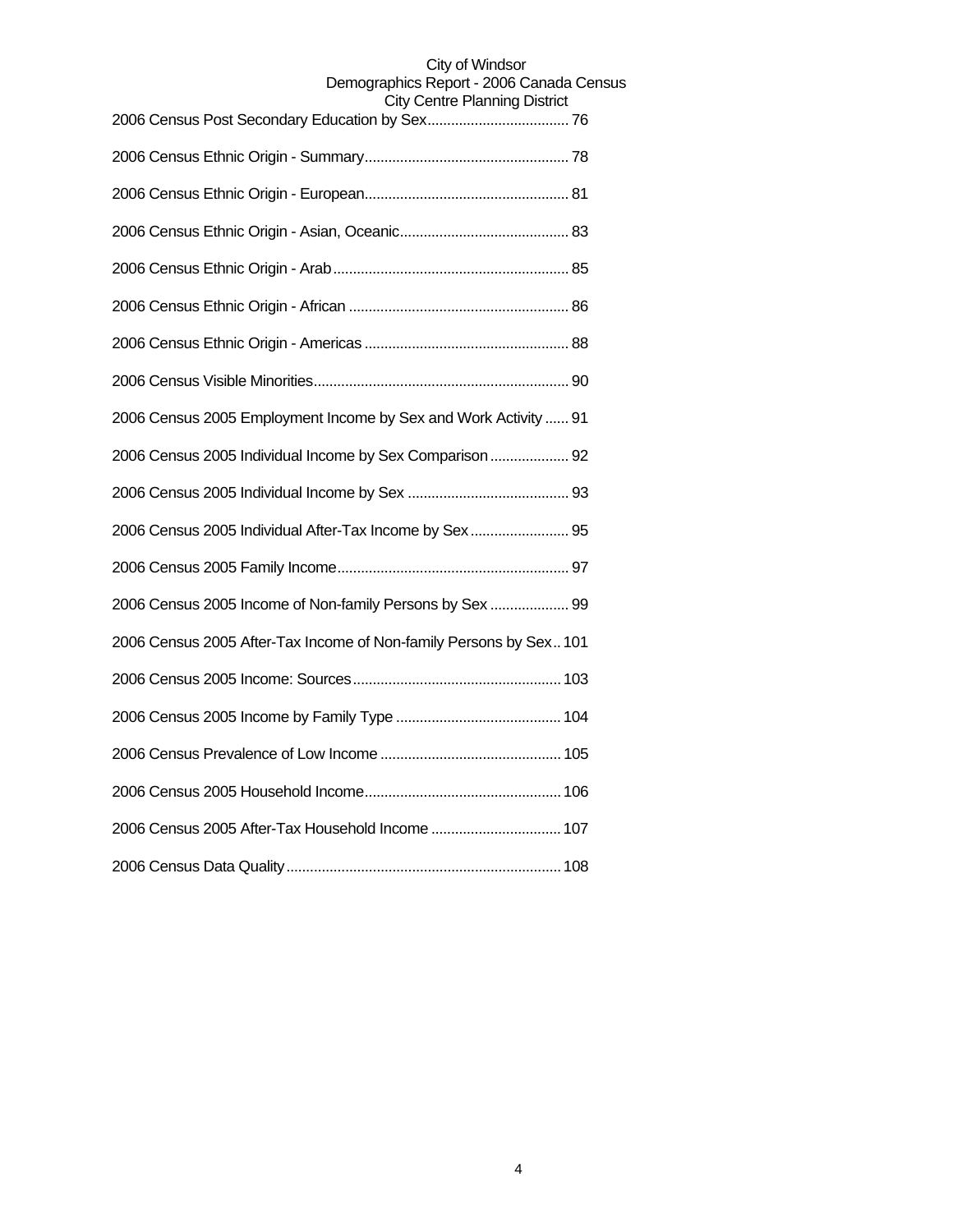City Centre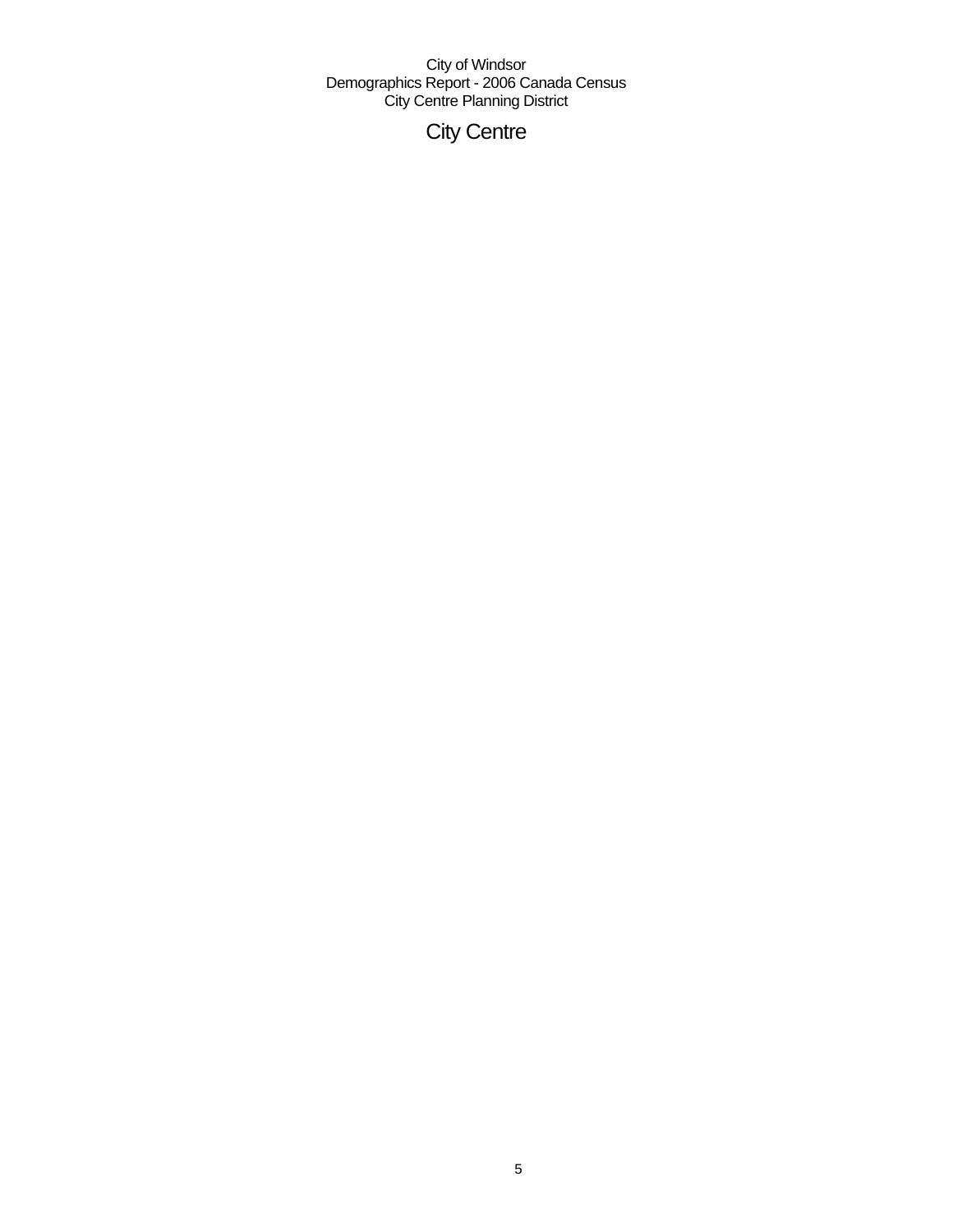# Executive Summary

EXECUTIVE SUMMARY

# Area: City Centre **Benchmark: All of Canada**

 $\overline{\mathbf{z}}$ 

Z.

# Population

The 2006 population in City Centre was **10,438**.

> The average density of population was **4,967.2** per square km.

The 2006 median age for this population was The 2006 median age for this population is **41.2**. The average age is **42.1**.

The 2006 population in All of Canada for 2006 was **31,612,900**.

> The average density of population was **3.5** per square km.

**39.5**. The average age is **39.1**.

In 2006, there were **12,435,520** occupied dwellings, of which **68.4%** are owner-

**1971 to 1980** (19.5%).

Most of the dwellings are **singledetached houses** (55.3%). Dwellings in this area were mostly built **between** 

Of the **8,896,840** families in the area, **7,482,775** are married or common law couples; **4,061,930** of the couples have one or more children at home. There are **1,414,060** single-parent families.

occupied and **31.2%** are rented.

In 2006, there were **5,665** occupied dwellings, of which **22.8%** are owneroccupied and **77.1%** are rented.

Dwellings

Most of the dwellings are **apartments in buildings with 5 or more storeys** (64.2%). Dwellings in this area were mostly built **prior to 1946** (21.5%).

# Families

Of the **2,065** families in the area, **1,438**  are married or common law couples; **670** of the couples have one or more children at home. There are **631**  single-parent families.

Z.

Language and Immigration

For 2006, the dominant non-official home language, **Arabic**, was spoken by **765** people, followed by **Chinese**, spoken by **637** people.

The top 3 places of birth for recent immigrants were **West Central Asia and the Middle East**, **Southern Europe** and **Eastern Asia**.

The dominant non-official home language for All of Canada is **Chinese**, spoken by **790,030** people, followed by **Panjabi (Punjabi)**, spoken by **278,495** people.

The top 3 places of birth for recent immigrants were **Southern Asia**, **Eastern Asia** and **West Central Asia and the Middle East**.

Þ,

Educational Attainment

Þ.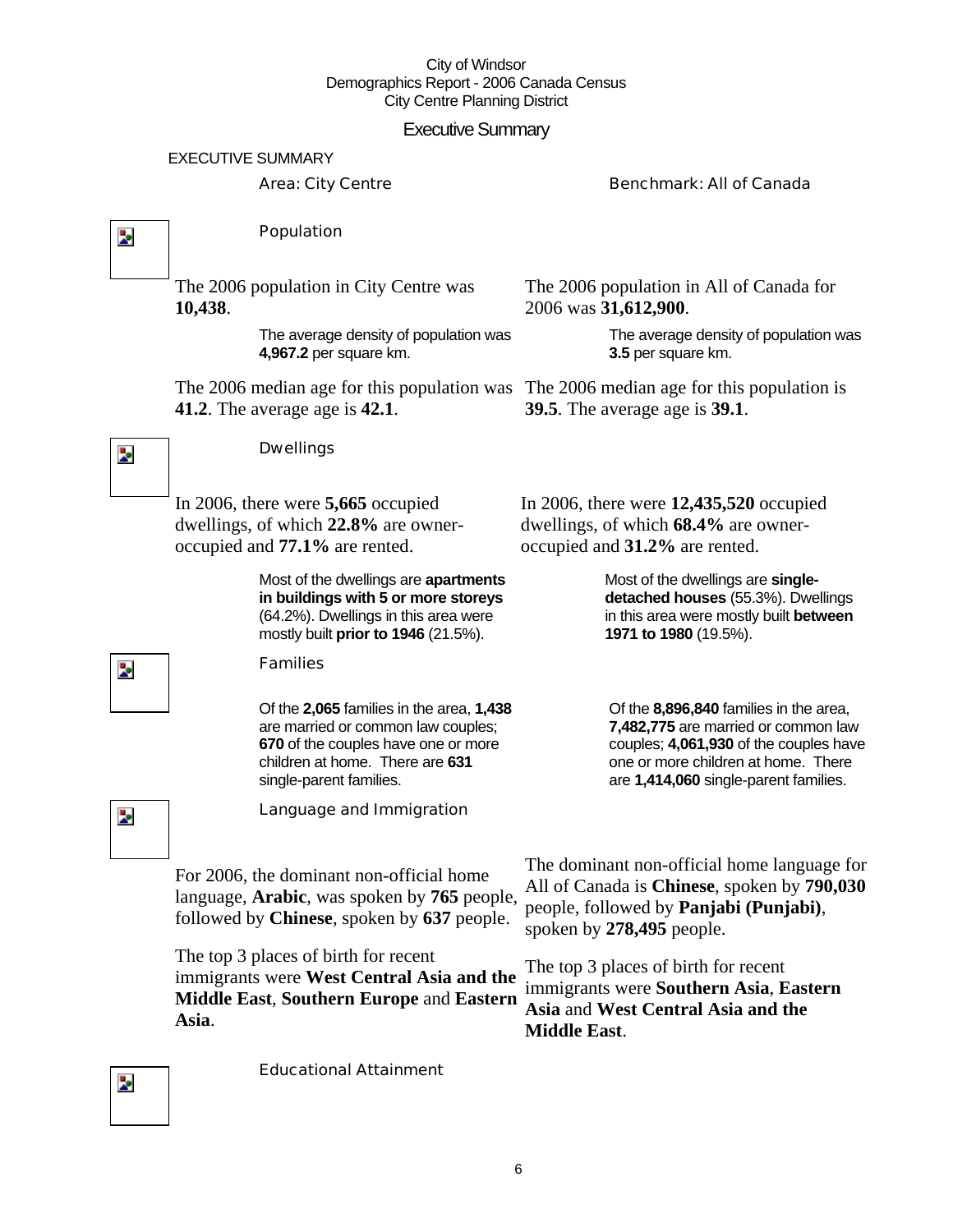In 2006, **23.0%** of the population over 15 in City Centre had earned a Bachelor's Degree or higher and **19.9%** have a technical or academic certificate or diploma.

In comparison, for All of Canada, **22.6%** of the population over 15 had earned a Bachelor's Degree or higher and **28.1%** have a technical or academic certificate or diploma.

# $\overline{\phantom{a}}$

# Household Income

In 2006, the average household income was **\$33,127** and the per-capita income for this area was **\$18,942**.

In comparison, for All of Canada, the average household income was **\$69,548** and the percapita income for this area was **\$28,241**.

# There is no study area available.

Source: 2006 Census - Statistics Canada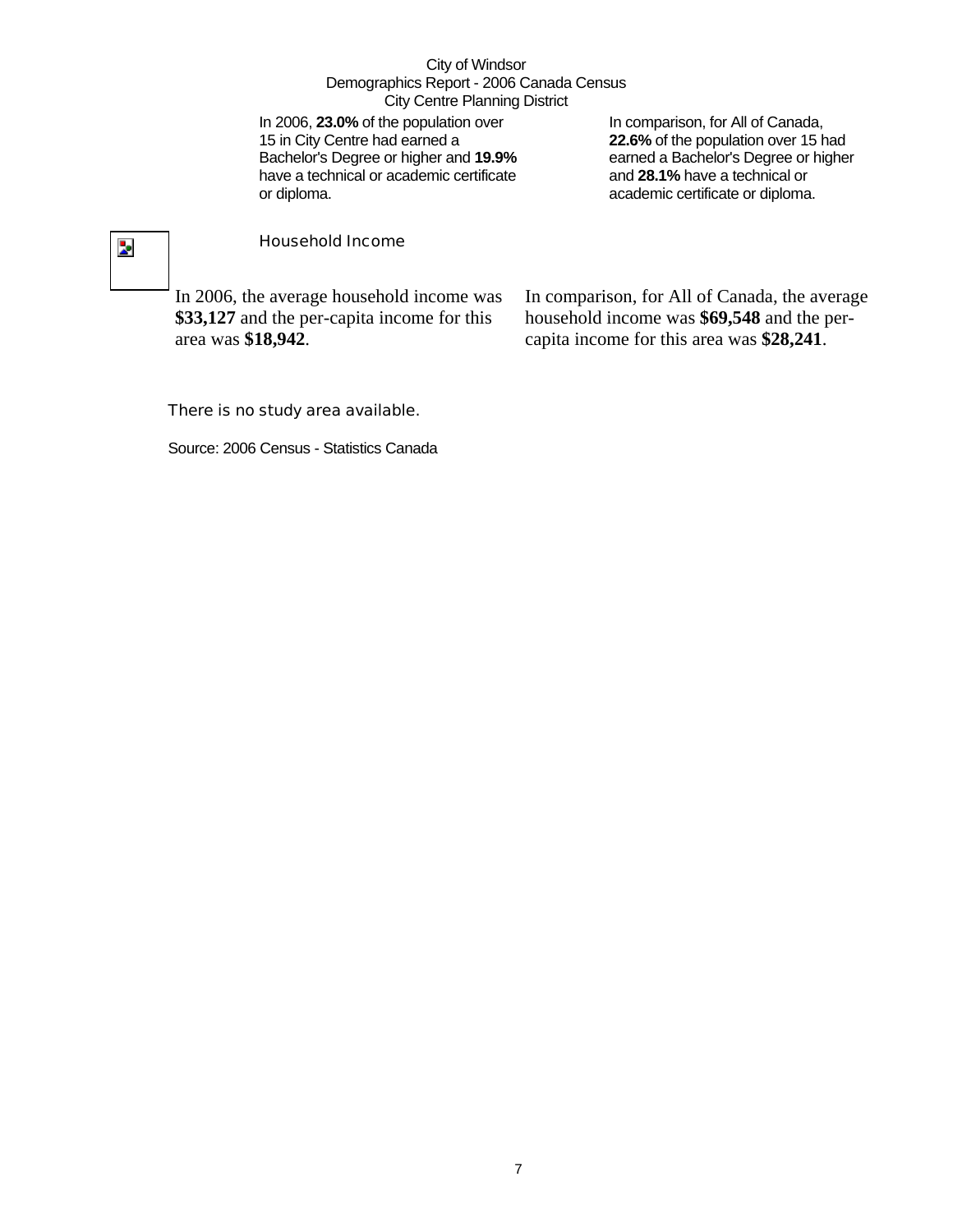# 2006 Census Census Snapshot

| 2006 Census                             | <b>City Centre</b>           |         |
|-----------------------------------------|------------------------------|---------|
| <b>Census Snapshot</b>                  |                              |         |
|                                         | 10,438                       | $\%$    |
| <b>Total Population</b><br><b>Males</b> |                              |         |
| <b>Females</b>                          | 5,19250%<br>5,246 50%        |         |
|                                         |                              |         |
| <b>2006 Population by Age</b>           | 10,438                       |         |
| 0 to 4 years                            |                              | 526 5%  |
| 5 to 19 years                           | 1,330 13%                    |         |
| 20 to 24 years                          |                              | 802 8%  |
| 25 to 34 years                          | 1,635 16%                    |         |
| 35 to 44 years                          | 1,527 15%                    |         |
| 45 to 54 years                          | 1,391 13%                    |         |
| 55 to 64 years                          | 1,293 12%                    |         |
| 65 to 74 years                          |                              | 936 9%  |
| 75 to 84 years                          | 713                          | 7%      |
| 85 years and over                       | 280                          | 3%      |
| <b>Average age of population</b>        | 42.1                         |         |
| <b>Median age</b>                       | 41.2                         |         |
| <b>Families</b>                         | 2,065                        |         |
| Persons per family                      | 2.8                          |         |
| <b>Two-parent families</b>              | 1,438 70%                    |         |
| With no children at home                |                              | 730 35% |
| With children at home                   |                              | 67032%  |
| Lone-parent families                    |                              | 63131%  |
| Children per family                     | 1.0                          |         |
| <b>Households</b>                       | 5,650                        |         |
| Persons in private households           | 9,881                        |         |
| Persons per household                   | 1.8                          |         |
| Average household income                | \$33,127                     |         |
| <b>Occupied Dwellings</b>               | 5,665                        |         |
| <b>Owned Dwellings</b>                  | 1,294 23%                    |         |
| <b>Rented Dwellings</b>                 | 4,368 77%                    |         |
| Dominant building type                  | Apartments                   |         |
| Dominant period of construction         | Before 1946                  |         |
| Average value of dwelling               | \$139,460                    |         |
| Average gross monthly rent              | \$569                        |         |
| <b>Top 5 visible minorities</b>         | Arab <sub>24%</sub>          |         |
|                                         | Chinese <sub>22%</sub>       |         |
|                                         | Black 22%<br>South Asian 10% |         |
|                                         | West Asian 9%                |         |
| <b>Dominant Demographics</b>            |                              |         |
| <b>Official Home Language</b>           | English                      |         |
|                                         |                              |         |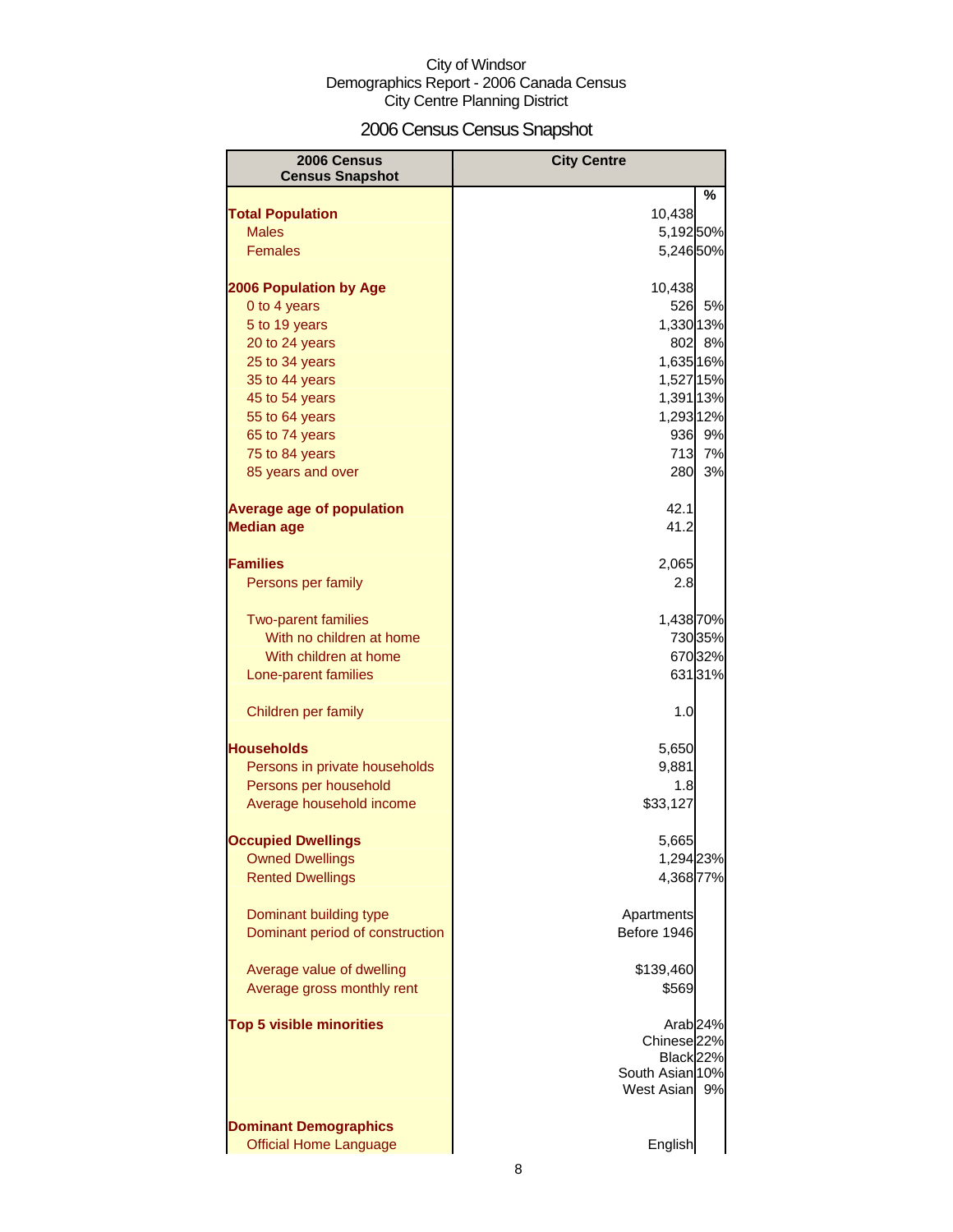| 2006 Census<br><b>City Centre</b> |                                                                        |   |
|-----------------------------------|------------------------------------------------------------------------|---|
| <b>Census Snapshot</b>            |                                                                        |   |
|                                   |                                                                        | % |
| Non-official Home Language        | Arabic                                                                 |   |
|                                   | Recent Immigrant Places of Birth West Central Asia and the Middle East |   |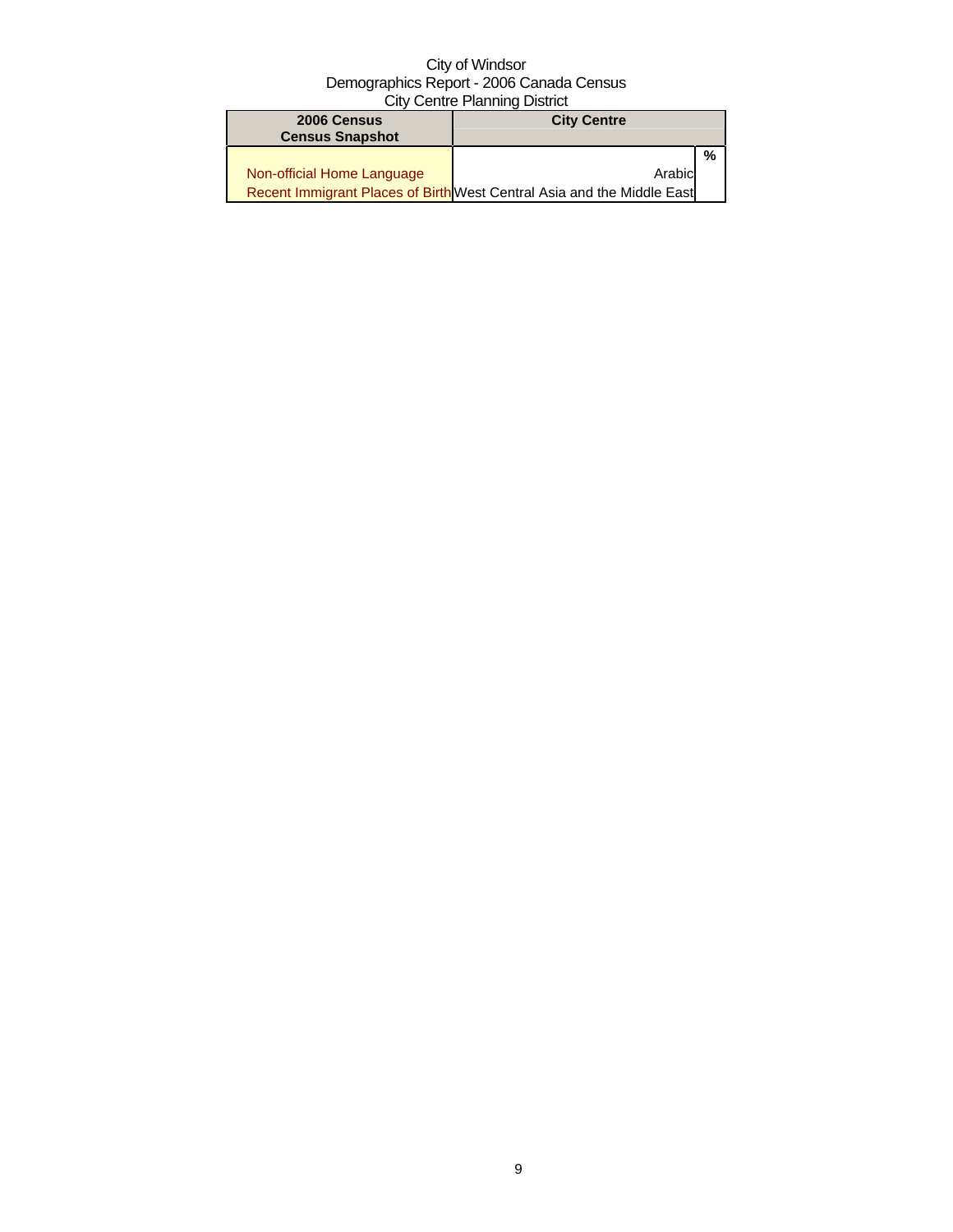# 2006 Census Population Overview

| 2006 Census<br><b>Population Overview</b>                   | <b>City Centre</b> |
|-------------------------------------------------------------|--------------------|
| 2006 Population by Age                                      | %<br>10,438        |
|                                                             |                    |
| 0 to 4 years                                                | 526<br>5%          |
| 5 to 9 years                                                | 429<br>4%          |
| 10 to 14 years                                              | 422<br>4%          |
| 15 to 19 years                                              | 479<br>5%          |
| 20 to 24 years                                              | 802<br>8%          |
| 25 to 29 years                                              | 831<br>8%          |
| 30 to 34 years                                              | 804<br>8%          |
| 35 to 39 years                                              | 732 7%             |
| 40 to 44 years                                              | 795<br>8%          |
| 45 to 49 years                                              | 724 7%             |
| 50 to 54 years                                              | 6%<br>667          |
| 55 to 59 years                                              | 717<br>7%          |
| 60 to 64 years                                              | 6%<br>575          |
| 65 to 69 years                                              | 489<br>5%          |
| 70 to 74 years                                              | 447<br>4%          |
| 75 to 79 years                                              | 378<br>4%          |
| 80 to 84 years                                              | 335<br>3%          |
| 85 years and over                                           | 280<br>3%          |
| <b>Dominant age group</b>                                   | 25 to 29 years     |
| <b>Average age</b>                                          | 42.1               |
| <b>Median age</b>                                           | 41.2               |
| 2006 Population 15 years and over by Individual Income      | 8,070              |
| <b>Under \$10,000</b>                                       | 2,436 30%          |
| \$10,000 - \$19,999                                         | 2,263 28%          |
| \$20,000 - \$24,999                                         | 608 8%             |
| \$25,000 - \$29,999                                         | 455<br>6%          |
| \$30,000 - \$34,999                                         | 370<br>5%          |
| \$35,000 - \$39,999                                         | 332<br>4%          |
| \$40,000 - \$44,999                                         | 227<br>3%          |
| \$45,000 - \$49,999                                         | 235 3%             |
| \$50,000 - \$59,999                                         | 4%<br>310          |
| \$60,000 and over                                           | 680<br>8%          |
| <b>Median income</b>                                        | \$15,874           |
| <b>Average income</b>                                       | \$23,196           |
| 2006 Population 15 years and over by Educational Attainment | 8,575              |
| No certificate, diploma or degree                           | 2,417 28%          |
| Certificate, diploma or degree                              | 6,121 71%          |
| <b>High school certificate</b>                              | 2,353 27%          |
| Apprenticeship or trades certificate or diploma             | 583 7%             |
| College, CEGEP or other non-university certificate/diploma  | 1,120 13%          |
| University certificate, diploma or degree                   | 1,969 23%          |
| <b>Total Population by Home Language</b>                    | \$9,922            |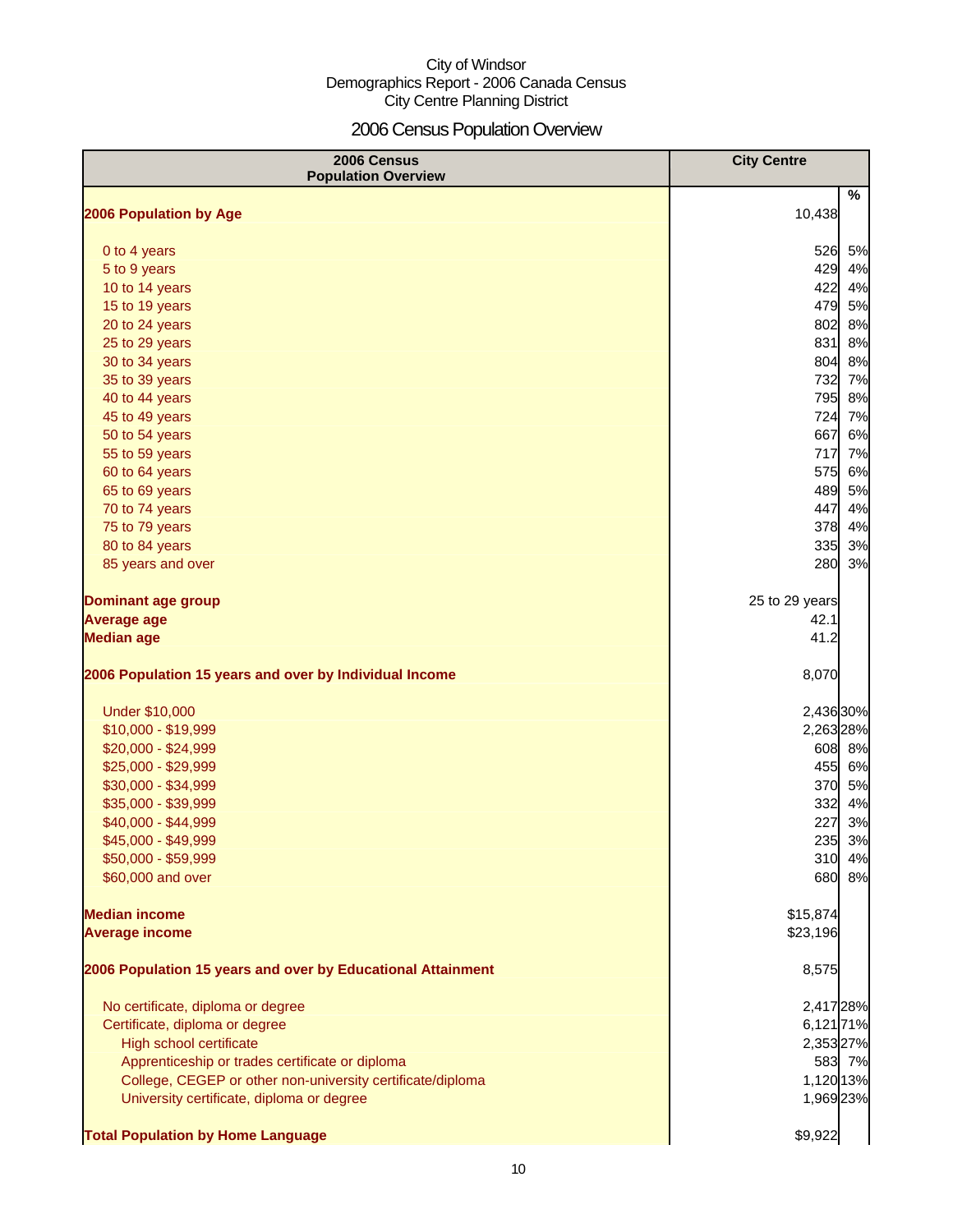| 2006 Census<br><b>Population Overview</b>                  | <b>City Centre</b>                  |
|------------------------------------------------------------|-------------------------------------|
|                                                            | %                                   |
|                                                            |                                     |
| <b>Dominant Official Language</b>                          | English                             |
| <b>Top 5 Non-official Languages</b>                        | Arabic <sub>26%</sub>               |
|                                                            | Chinese <sub>21%</sub>              |
|                                                            | Other languages 10%                 |
|                                                            | Vietnamese 8%<br>Persian (Farsi) 4% |
| 2006 Population by Ethnic Origin                           | 9,908                               |
| European                                                   | 6,320 64%                           |
| Asian, Oceanic                                             | 1,882 19%                           |
| Arab                                                       | 1,194 12%                           |
| African                                                    | 628 6%                              |
| Latin, Central and South American                          | 147 1%                              |
| Caribbean                                                  | 100 1%                              |
| <b>North American</b>                                      | 2,265 23%                           |
| 2006 Population by Visible Minority                        | 9,909                               |
| <b>Visible minorities</b>                                  | 4,07541%                            |
| <b>Chinese</b>                                             | 880 9%                              |
| <b>South Asian</b>                                         | 410 4%                              |
| <b>Black</b>                                               | 878 9%                              |
| Filipino                                                   | 62<br>1%                            |
| <b>Latin American</b>                                      | 164<br>2%                           |
| <b>Southeast Asian</b>                                     | 256<br>3%                           |
| Arab                                                       | 939<br>9%                           |
| <b>West Asian</b>                                          | 360<br>4%                           |
| Korean                                                     | 0%<br>25                            |
| Japanese                                                   | 10<br>0%                            |
| Visible minority, n.i.e.                                   | 0%<br>3                             |
| Multiple visible minority                                  | 35 0%                               |
| Not a visible minority                                     | 5,814 59%                           |
| <b>Total Population by Citizenship</b>                     | 9,928                               |
| Canadian citizens                                          | 8,340 84%                           |
| Under age 18                                               | 1,205 12%                           |
| Age 18 and over                                            | 7,12372%                            |
| Not Canadian citizens                                      | 1,626 16%                           |
| <b>Total Recent Immigrants by Selected Places of Birth</b> | 1,345                               |
| <b>United States of America</b>                            | 80 6%                               |
| <b>Central America</b>                                     | $0\,0\%$                            |
| <b>Caribbean and Bermuda</b>                               | 0 0%                                |
| <b>South America</b>                                       | 35 3%                               |
| Europe                                                     | 245 18%                             |
| Africa                                                     | 237 18%                             |
| Asia and the Middle East                                   | 71753%                              |
| Oceania and other                                          | 0 0%                                |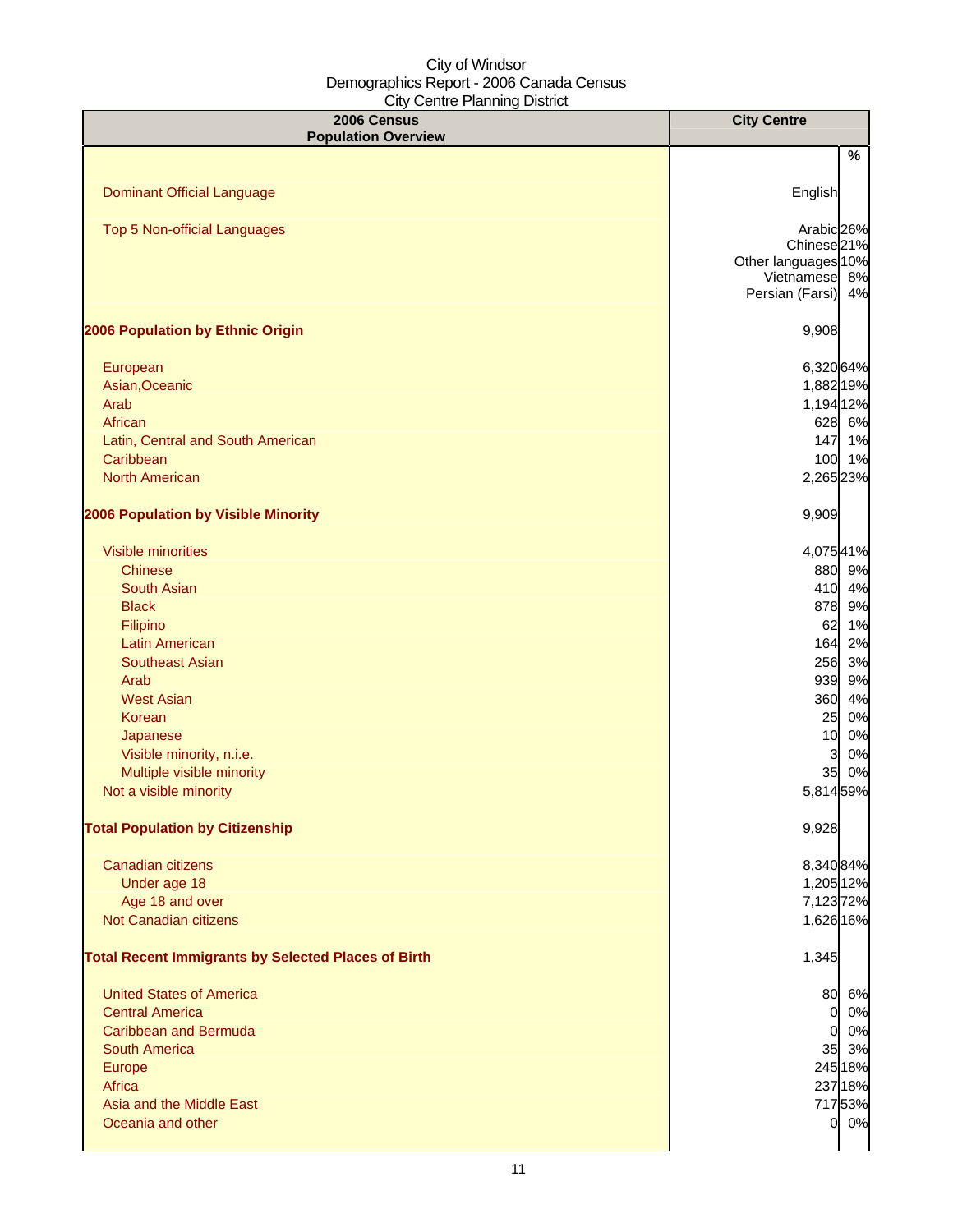| 2006 Census<br><b>Population Overview</b>                                                                          | <b>City Centre</b>                                                                                          |
|--------------------------------------------------------------------------------------------------------------------|-------------------------------------------------------------------------------------------------------------|
|                                                                                                                    | %                                                                                                           |
| 2006 Population 15 years and over by Labour Force Activity                                                         | 8,569                                                                                                       |
| In the labour force                                                                                                | 4,184 49%                                                                                                   |
| Employed                                                                                                           | 3,56642%                                                                                                    |
| Unemployed                                                                                                         | 583 7%                                                                                                      |
| Not in the labour force                                                                                            | 4,37351%                                                                                                    |
| Participation rate                                                                                                 | 48.8%                                                                                                       |
| Unemployment rate                                                                                                  | 13.9%                                                                                                       |
| Labour Force 15 years and over by Occupation                                                                       | 4,191                                                                                                       |
| Top 3 major group                                                                                                  | Sales and service<br>occupations 38%<br>Business, finance and 15%<br>Trades, transport and 13%<br>equipment |
| All occupations                                                                                                    | 3,91593%                                                                                                    |
| Management                                                                                                         | 290 7%                                                                                                      |
| Business, finance and administrative                                                                               | 535 13%                                                                                                     |
| Natural and applied sciences                                                                                       | 249 6%                                                                                                      |
| <b>Health occupations</b>                                                                                          | 154 4%                                                                                                      |
| Social science, education, government and religion                                                                 | 315 8%                                                                                                      |
| Art, culture, recreation and sport                                                                                 | 101 2%                                                                                                      |
| Sales and service                                                                                                  | 1,308 31%                                                                                                   |
| Trades, transport and equipment operators and related                                                              | 451 11%                                                                                                     |
| Primary industry-specific                                                                                          | 70 2%                                                                                                       |
| Processing, manufacturing and utilities                                                                            | 413 10%                                                                                                     |
| Occupation - Not applicable                                                                                        | 250 6%                                                                                                      |
| Labour Force 15 years and over with usual place of work or no fixed workplace address<br>by Mode of Transportation | 3,195                                                                                                       |
| Car, truck, van as driver                                                                                          | 1,58350%                                                                                                    |
| Car, truck, van as passenger                                                                                       | 240 8%                                                                                                      |
| <b>Public transit</b>                                                                                              | 335 10%                                                                                                     |
| Walked to work                                                                                                     | 78625%                                                                                                      |
| <b>Bicycle</b>                                                                                                     | 113 4%                                                                                                      |
| Motorcycle                                                                                                         | 10 0%                                                                                                       |
| <b>Taxicab</b>                                                                                                     | 23 1%                                                                                                       |
| Other method                                                                                                       | 2%<br>65                                                                                                    |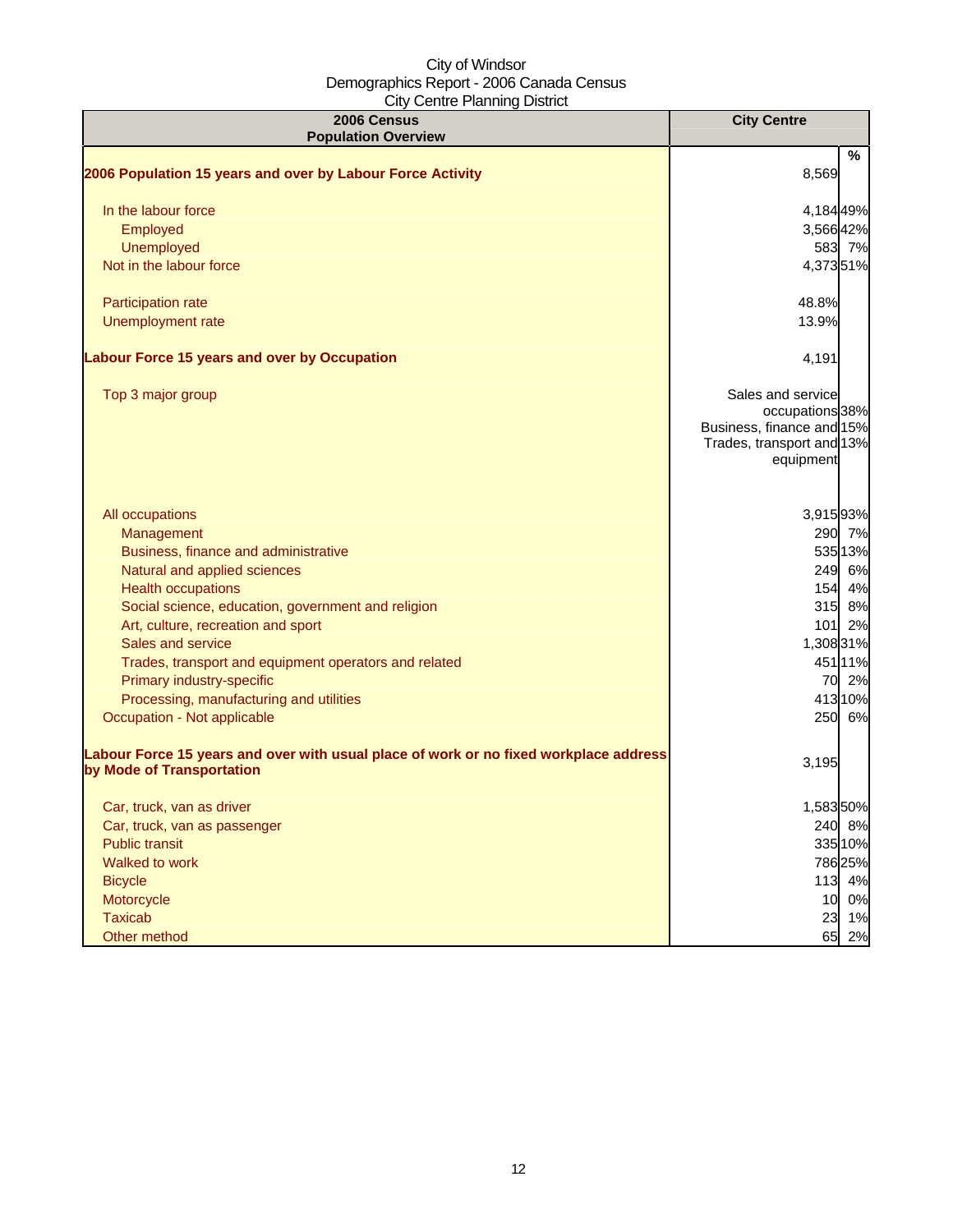# 2006 Census Household & Family Overview

| 2006 Census<br><b>Household &amp; Family Overview</b> | <b>City Centre</b> |         |
|-------------------------------------------------------|--------------------|---------|
| <b>Households</b>                                     | 5,650              | ℅       |
|                                                       |                    |         |
| Persons in private households                         | 9,881              |         |
| Persons per household                                 | 1.8                |         |
| <b>Private households by Income</b>                   | 5,656              |         |
| <b>Under \$10,000</b>                                 | 1,254 22%          |         |
| \$10,000 - \$19,999                                   | 1,298 23%          |         |
| \$20,000 - \$29,999                                   |                    | 833 15% |
| \$30,000 - \$39,999                                   |                    | 553 10% |
| \$40,000 - \$49,999                                   |                    | 400 7%  |
| \$50,000 - \$59,999                                   | 309                | 5%      |
| \$60,000 - \$69,999                                   | 295                | 5%      |
| \$70,000 - \$79,999                                   | 145                | 3%      |
| \$80,000 - \$89,999                                   | 147                | 3%      |
| \$90,000 - \$99,999                                   | 116                | 2%      |
| \$100,000 and over                                    | 221                | 4%      |
| <b>Median Household Income</b>                        | \$22,802           |         |
| <b>Average household income</b>                       | \$33,127           |         |
| Per capita income                                     | \$18,963           |         |
| Private households by size of household               | 5,650              |         |
| 1 person                                              | 3,330 59%          |         |
| 2 persons                                             | 1,333 24%          |         |
| 3 persons                                             |                    | 503 9%  |
| 4 - 5 persons                                         | 428                | 8%      |
| 6 or more persons                                     | 102                | 2%      |
| <b>Occupied Dwellings</b>                             | 5,665              |         |
| <b>Owned Dwellings</b>                                | 1,294 23%          |         |
| <b>Rented Dwellings</b>                               | 4,368 77%          |         |
| Single detached houses                                |                    | 587 10% |
| Semi-detached/row/duplex                              |                    | 515 9%  |
| <b>Apartments</b>                                     | 4,58881%           |         |
| Movable dwelling                                      | 0                  | 0%      |
| Dominant building type                                | Apartments         |         |
| Dominant period of construction                       | Before 1946        |         |
| Average value of dwelling                             | \$139,460          |         |
| Average gross monthly rent                            | \$569              |         |
| <b>Families</b>                                       | 2,065              |         |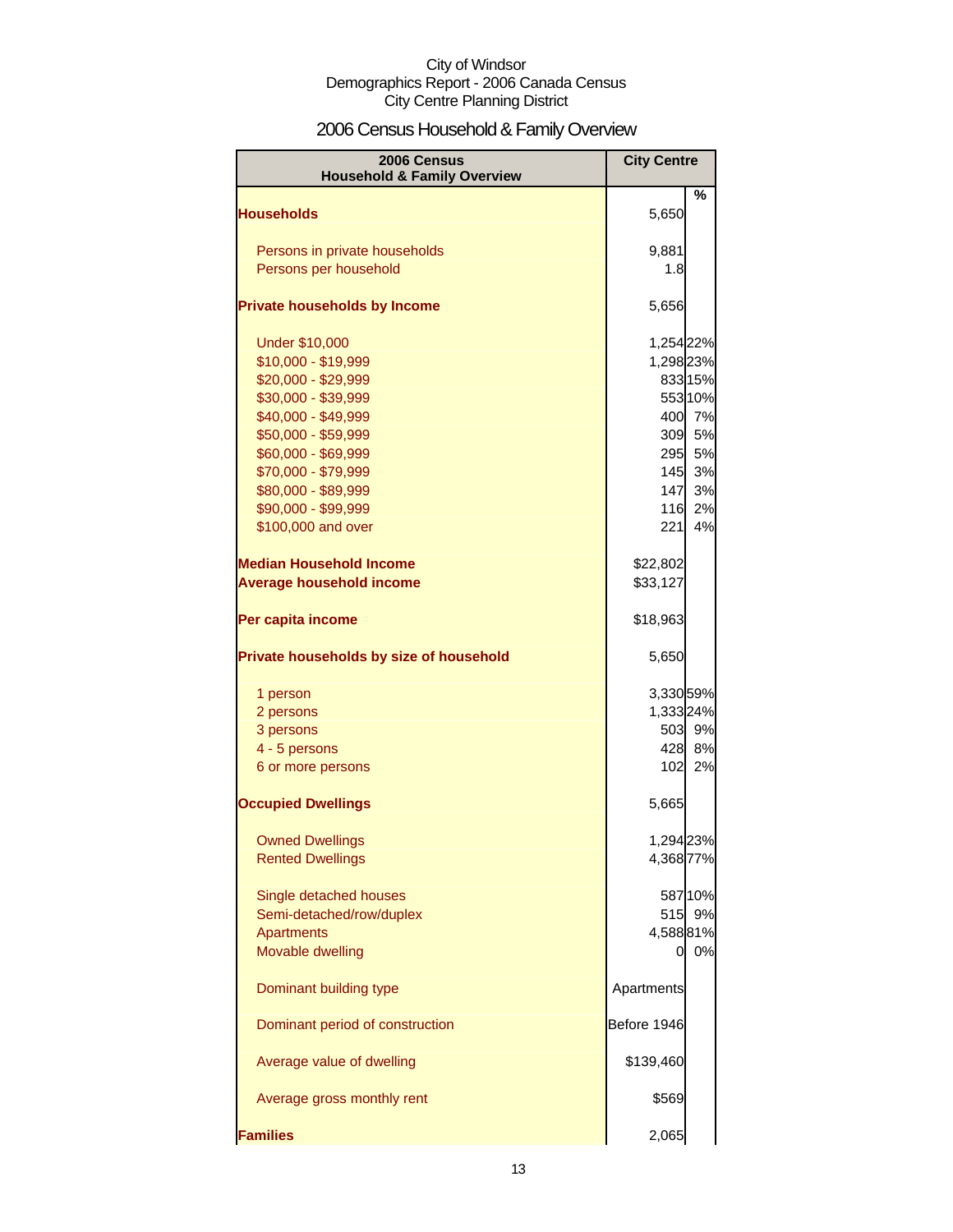| $\frac{1}{2}$<br>2006 Census                            | <b>City Centre</b> |         |
|---------------------------------------------------------|--------------------|---------|
| <b>Household &amp; Family Overview</b>                  |                    | %       |
|                                                         |                    |         |
| Persons per family                                      | 2.8                |         |
|                                                         |                    |         |
| <b>Two-parent families</b>                              | 1,438 70%          |         |
| With no children at home                                |                    | 730 35% |
| With children at home                                   |                    | 67032%  |
| Lone-parent families                                    |                    | 63131%  |
| <b>Total Census Families by Income</b>                  | 2,156              |         |
| <b>Under \$10,000</b>                                   |                    | 210 10% |
| \$10,000 - \$19,999                                     |                    | 377 17% |
| \$20,000 - \$29,999                                     |                    | 415 19% |
| \$30,000 - \$39,999                                     |                    | 240 11% |
| \$40,000 - \$49,999                                     |                    | 130 6%  |
| \$50,000 - \$59,999                                     | <b>150</b>         | 7%      |
| \$60,000 - \$69,999                                     | 144                | 7%      |
| \$70,000 - \$79,999                                     | $111$              | 5%      |
| \$80,000 - \$89,999                                     | 52                 | 2%      |
| \$90,000 - \$99,999                                     | 70                 | 3%      |
| \$100,000 and over                                      | 145                | 7%      |
| <b>Median income</b>                                    | \$30,842           |         |
| <b>Average income</b>                                   | \$44,959           |         |
|                                                         |                    |         |
| Census families in private households by size of family | 2,065              |         |
| 2 persons                                               | 1,210 59%          |         |
| 3 persons                                               |                    | 420 20% |
| 4 persons                                               |                    | 299 14% |
| 5 or more persons                                       |                    | 157 8%  |
| Total children at home by age                           | 2,158              |         |
| Under 6 years of age                                    |                    | 56926%  |
| 6 - 14 years                                            |                    | 70733%  |
| 15 - 17 years                                           |                    | 223 10% |
| 18 - 24 years                                           |                    | 353 16% |
| 25 years and over                                       |                    | 265 12% |
| Children/family                                         | 1.0                |         |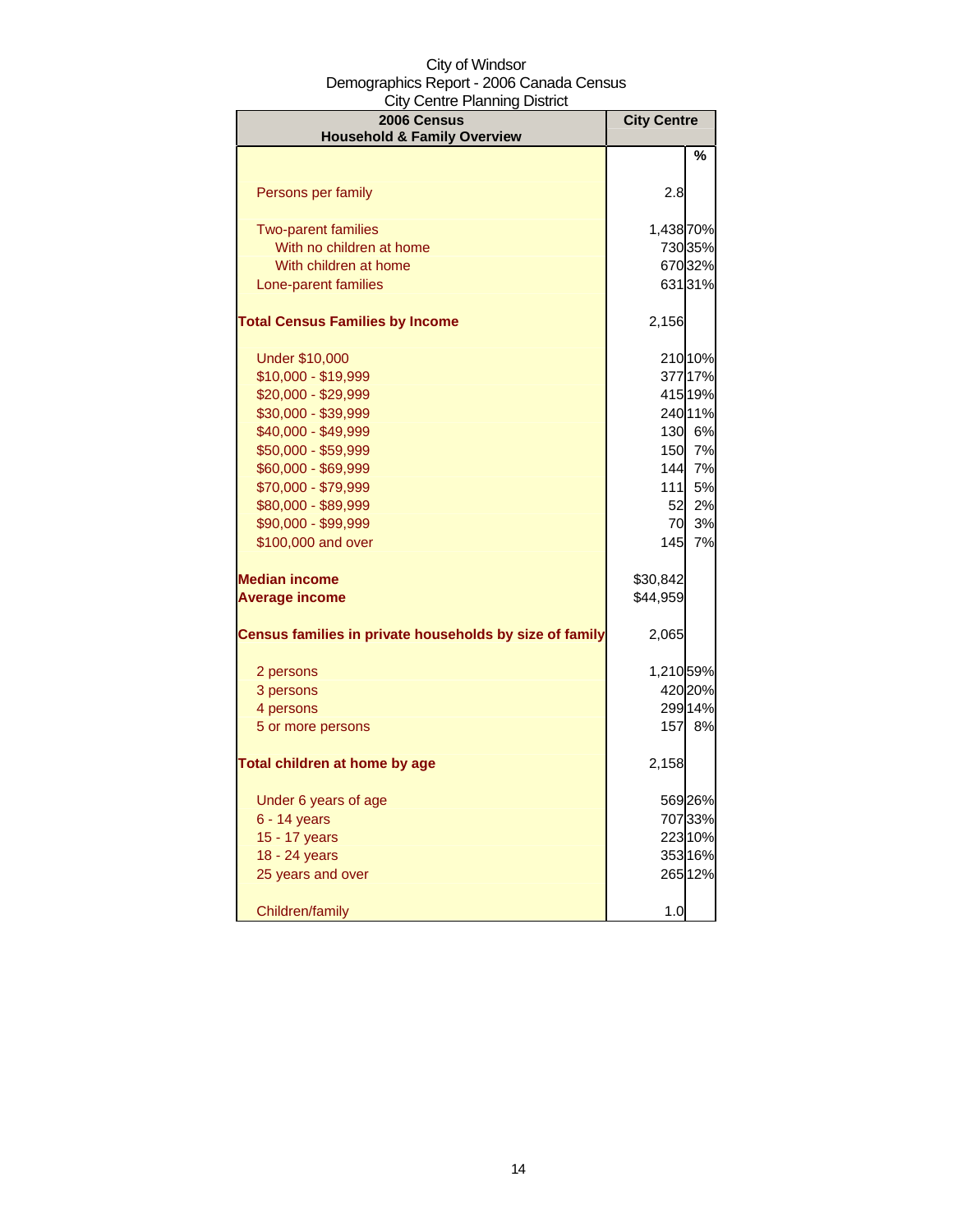# 2006 Census Population and Dwelling Counts

| 2006 Census<br><b>Population and Dwelling</b><br><b>Counts</b>                                                                                                                           | <b>City</b><br><b>Centre</b> |
|------------------------------------------------------------------------------------------------------------------------------------------------------------------------------------------|------------------------------|
| 2006 Population                                                                                                                                                                          | 10,430                       |
| 2001 Population*                                                                                                                                                                         |                              |
| 2001-2006 Population Change*                                                                                                                                                             |                              |
| Persons                                                                                                                                                                                  |                              |
| Percent                                                                                                                                                                                  |                              |
| <b>2006 Private Dwellings</b>                                                                                                                                                            | 6,438                        |
| Occupied by Usual Residents*                                                                                                                                                             |                              |
| Land Area, sq km                                                                                                                                                                         | 2.1                          |
| Persons per sq km                                                                                                                                                                        | 4,967.2                      |
| Dwellings per sq km                                                                                                                                                                      | 3,066.1                      |
| <b>Land Area, sq mile</b>                                                                                                                                                                | 0.8                          |
| Persons per sq mile                                                                                                                                                                      | 12,864.9                     |
| <b>Dwellings per sq mile</b>                                                                                                                                                             | 7,941.0                      |
| 2006 Population and dwelling counts in this category represent actual (unsuppressed) data. In all other categories,<br>data are subject to rounding or suppression by Statistics Canada. |                              |
| * Data is not available for dissemination areas, blocks and user-defined areas (circles, polygons and drive-times)                                                                       |                              |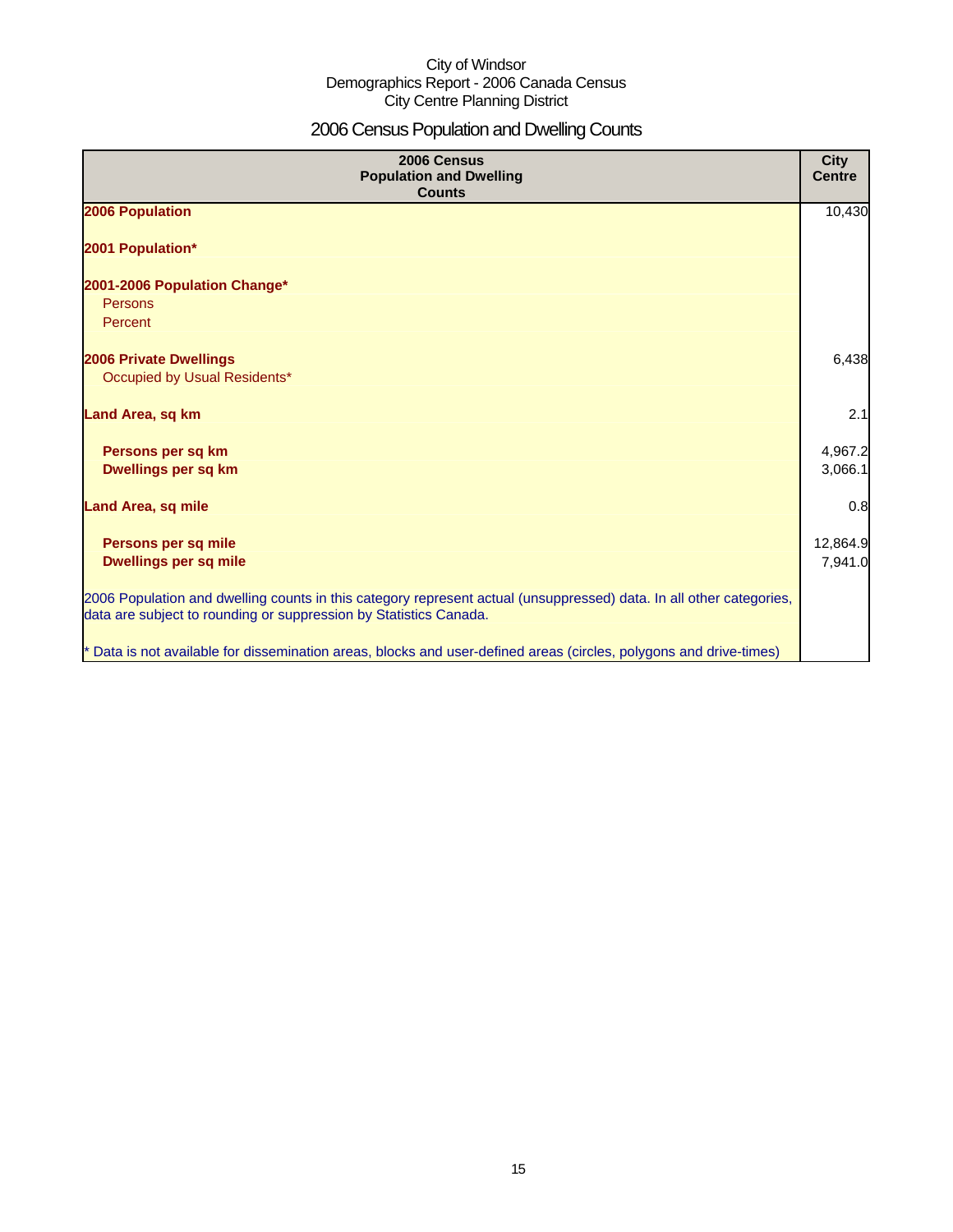| 2006 Census<br>Population by Age and Sex Comparison |                                   |    | <b>City Centre</b> |         |                                                    |    |
|-----------------------------------------------------|-----------------------------------|----|--------------------|---------|----------------------------------------------------|----|
|                                                     | <b>Total</b><br><b>Population</b> |    | <b>Males</b>       |         | <b>Females</b>                                     |    |
| <b>Population by Age</b>                            | 10,438                            |    | 5,192              |         | 5,246                                              |    |
| 0 to 4 years                                        | 526                               | 5% | 257                | 5%      | 268                                                | 5% |
| 5 to 9 years                                        | 429                               | 4% | 197                | 4%      | 232                                                | 4% |
| 10 to 14 years                                      | 422                               | 4% | 213                | 4%      | 209                                                | 4% |
| 15 to 19 years                                      | 479                               | 5% | 246                | 5%      | 234                                                | 4% |
| 20 to 24 years                                      | 802                               | 8% | 363                | 7%      | 439                                                | 8% |
| 25 to 29 years                                      | 831                               | 8% | 426                | 8%      | 405                                                | 8% |
| 30 to 34 years                                      | 804                               | 8% | 447                | 9%      | 357                                                | 7% |
| 35 to 39 years                                      | 732                               | 7% | 432                | 8%      | 300                                                | 6% |
| 40 to 44 years                                      | 795                               | 8% | 438                | 8%      | 357                                                | 7% |
| 45 to 49 years                                      | 724                               | 7% | 425                | 8%      | 300                                                | 6% |
| 50 to 54 years                                      | 667                               | 6% | 359                | 7%      | 308                                                | 6% |
| 55 to 59 years                                      | 717                               | 7% | 334                | 6%      | 383                                                | 7% |
| 60 to 64 years                                      | 575                               | 6% | 286                | 6%      | 289                                                | 6% |
| 65 to 69 years                                      | 489                               | 5% | 228                | 4%      | 261                                                | 5% |
| 70 to 74 years                                      | 447                               | 4% | 215                | 4%      | 232                                                | 4% |
| 75 to 79 years                                      | 378                               | 4% | 165                | 3%      | 213                                                | 4% |
| 80 to 84 years                                      | 335                               | 3% | 118                | 2%      | 217                                                | 4% |
| 85 years and over                                   | 280                               | 3% | 53                 | 1%      | 226                                                | 4% |
| 65 years and over                                   | 1,928 18%                         |    |                    | 780 15% | 1,148 22%                                          |    |
| <b>Average age</b>                                  | 42.1                              |    | 40.9               |         | 43.2                                               |    |
| <b>Median age</b>                                   | 41.2                              |    | 40.2               |         | 42.4                                               |    |
| <b>Dominant age group</b>                           |                                   |    |                    |         | 25 to 29 years 8% 30 to 34 years 9% 20 to 24 years | 8% |

# 2006 Census Population by Age and Sex Comparison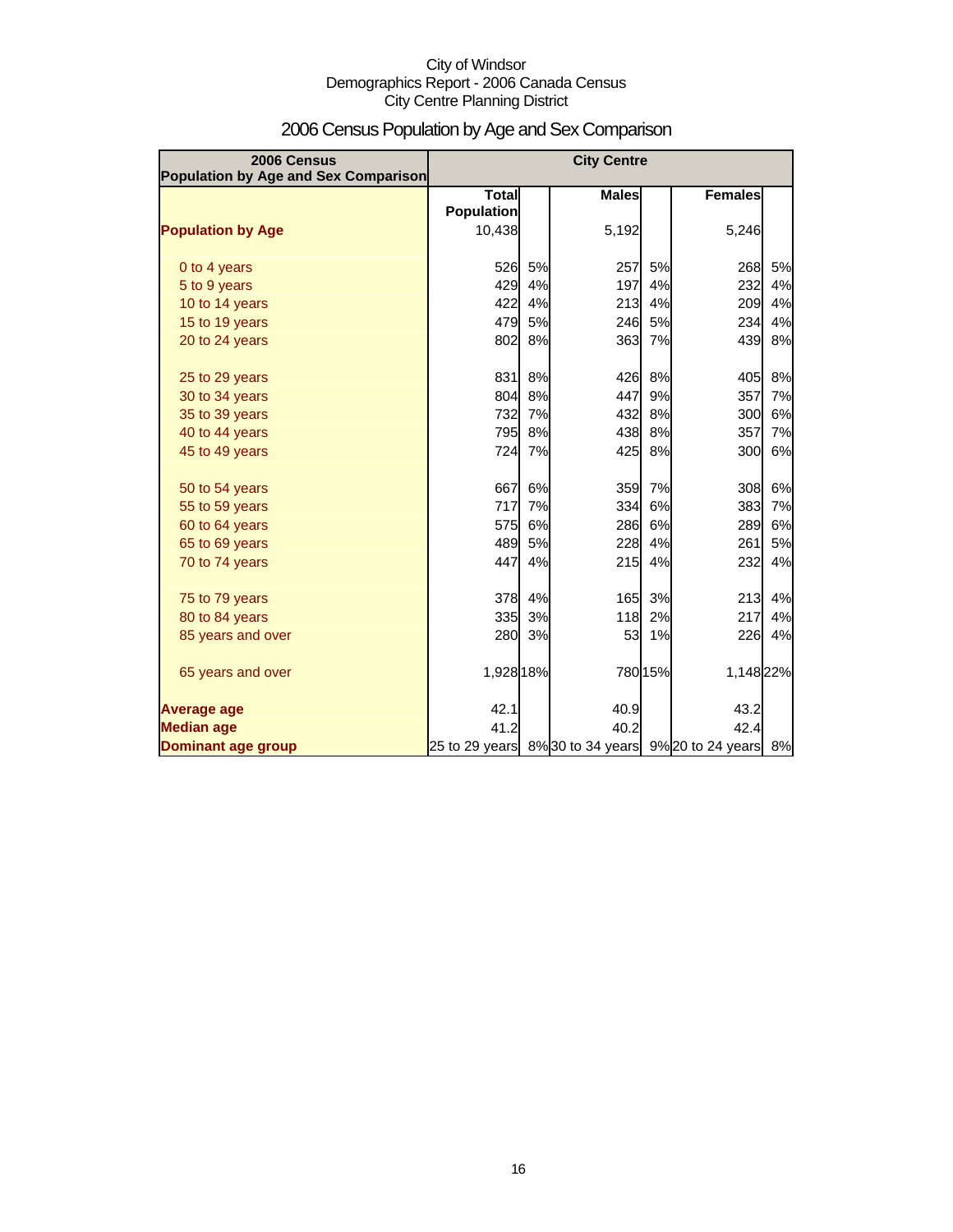# 2006 Census Population by Age and Sex

| 2006 Census<br><b>Population by Age and Sex</b> | <b>City Centre</b> |           |
|-------------------------------------------------|--------------------|-----------|
|                                                 |                    | %         |
| <b>2006 Population by Sex</b>                   | 10,438             |           |
| <b>Males</b>                                    | 5,19250%           |           |
| <b>Females</b>                                  | 5,246 50%          |           |
|                                                 |                    |           |
| <b>2006 Population by Age</b>                   | 10,438             |           |
| 0 to 4 years                                    | 526                | 5%        |
| 5 to 9 years                                    | 429                | 4%        |
| 10 to 14 years                                  | 422                | 4%        |
| 15 to 19 years                                  | 479                | 5%        |
| 20 to 24 years                                  | 802                | <b>8%</b> |
| 25 to 29 years                                  | 831                | 8%        |
| 30 to 34 years                                  | 804                | 8%        |
| 35 to 39 years                                  | 732                | 7%        |
| 40 to 44 years                                  | 795                | <b>8%</b> |
| 45 to 49 years                                  | 724                | 7%        |
|                                                 |                    |           |
| 50 to 54 years                                  | 667                | 6%        |
| 55 to 59 years                                  | 717                | 7%        |
| 60 to 64 years                                  | 575                | 6%        |
| 65 to 69 years                                  | 489                | <b>5%</b> |
| 70 to 74 years                                  | 447                | 4%        |
| 75 to 79 years                                  | 378                | 4%        |
| 80 to 84 years                                  | 335                | 3%        |
| 85 years and over                               | 280                | 3%        |
| 65 years and over                               | 1,928 18%          |           |
| Average age                                     | 42.1               |           |
| <b>Median age</b>                               | 41.2               |           |
| <b>Dominant age group</b>                       | 25 to 29 years     |           |
| <b>Males by Age</b>                             | 5,192              |           |
| 0 to 4 years                                    | 257                | 5%        |
| 5 to 9 years                                    | 197                | 4%        |
| 10 to 14 years                                  | 213                | 4%        |
| 15 to 19 years                                  | 246                | 5%        |
| 20 to 24 years                                  | 363                | 7%        |
|                                                 |                    |           |
| 25 to 29 years                                  | 426                | 8%        |
| 30 to 34 years                                  | 447                | 9%        |
| 35 to 39 years                                  | 432                | 8%        |
| 40 to 44 years                                  | 438                | 8%        |
| 45 to 49 years                                  | 425                | 8%        |
| 50 to 54 years                                  | 359                | 7%        |
| 55 to 59 years                                  | 334                | 6%        |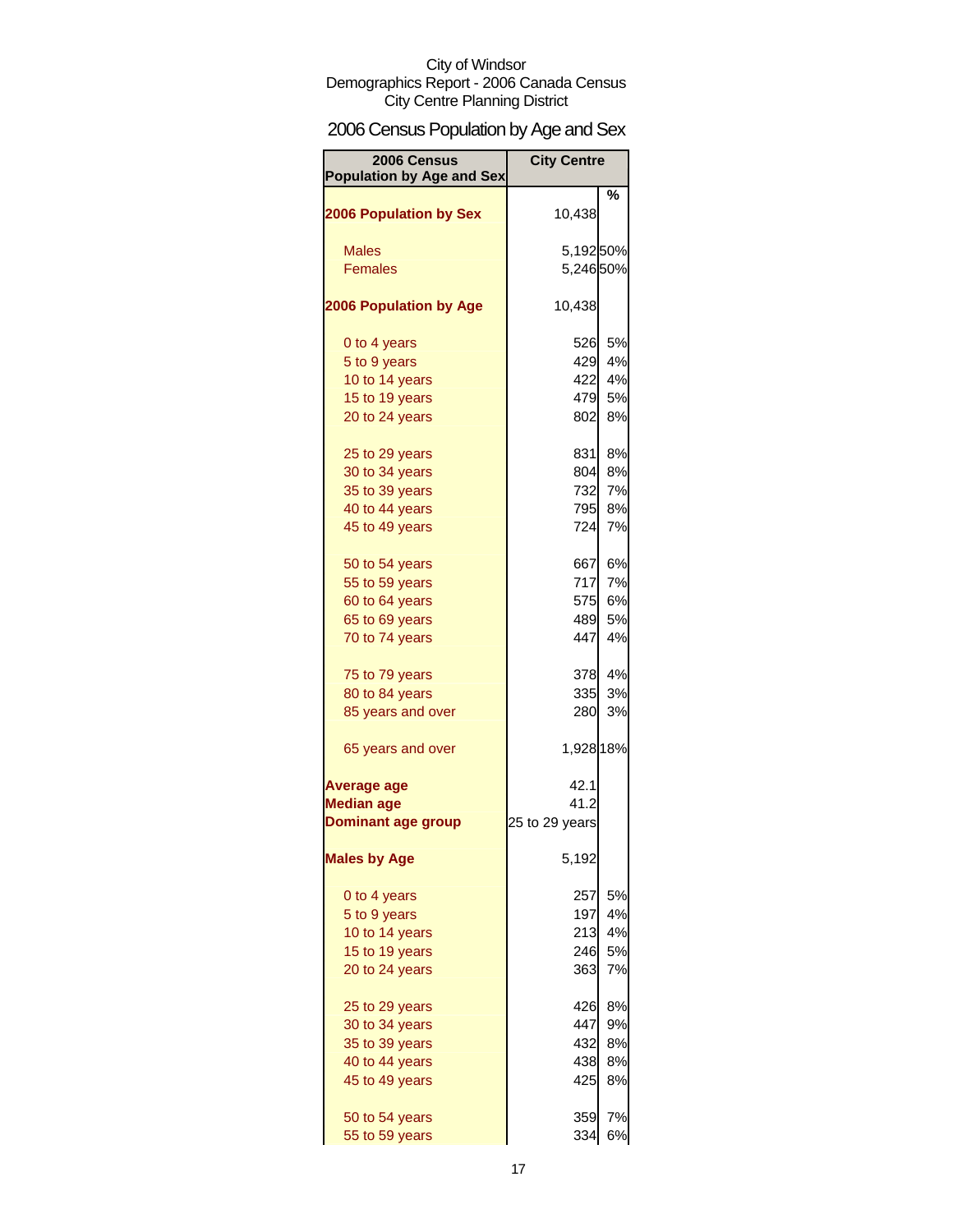| <b>City Centre Planning District</b> |                    |         |
|--------------------------------------|--------------------|---------|
| 2006 Census                          | <b>City Centre</b> |         |
| <b>Population by Age and Sex</b>     |                    |         |
|                                      |                    | %       |
| 60 to 64 years                       | 286                | 6%      |
| 65 to 69 years                       | 228                | 4%      |
| 70 to 74 years                       | 215                | 4%      |
| 75 to 79 years                       | 165                | 3%      |
| 80 to 84 years                       | 118                | 2%      |
| 85 years and over                    | 53                 | 1%      |
| 65 years and over                    |                    | 780 15% |
| <b>Average age of males</b>          | 40.9               |         |
| <b>Median age of males</b>           | 40.2               |         |
| <b>Dominant age group</b>            | 30 to 34 years     |         |
| <b>Females by Age</b>                | 5,246              |         |
| 0 to 4 years                         | 268                | 5%      |
| 5 to 9 years                         | 232                | 4%      |
| 10 to 14 years                       | 209                | 4%      |
| 15 to 19 years                       | 234                | 4%      |
| 20 to 24 years                       | 439                | 8%      |
| 25 to 29 years                       | 405                | 8%      |
| 30 to 34 years                       | 357                | 7%      |
| 35 to 39 years                       | 300                | 6%      |
| 40 to 44 years                       | 357                | 7%      |
| 45 to 49 years                       | 300                | 6%      |
|                                      |                    |         |
| 50 to 54 years                       | 308                | 6%      |
| 55 to 59 years                       | 383                | 7%      |
| 60 to 64 years                       | 289                | 6%      |
| 65 to 69 years                       | 261                | 5%      |
| 70 to 74 years                       | 232                | 4%      |
| 75 to 79 years                       | 213                | 4%      |
| 80 to 84 years                       | 217                | 4%      |
| 85 years and over                    | 226                | 4%      |
| 65 years and over                    | 1,148 22%          |         |
| <b>Average age of females</b>        | 43.2               |         |
| <b>Median age of females</b>         | 42.4               |         |
| <b>Dominant age group</b>            | 20 to 24 years     |         |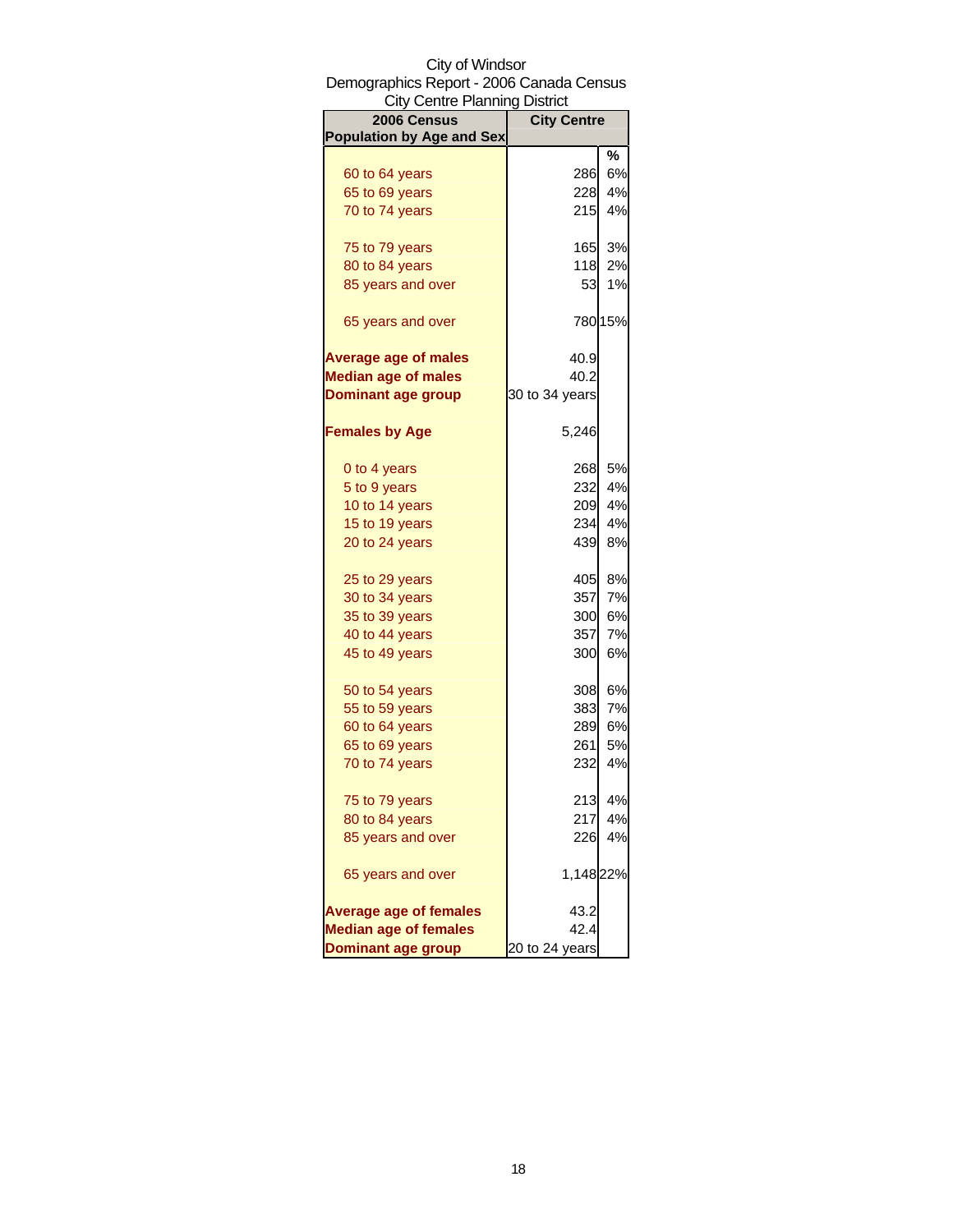# 2006 Census Marital Status

| 2006 Census<br><b>Marital Status</b>               | <b>City Centre</b> |         |
|----------------------------------------------------|--------------------|---------|
| Persons 15 years of age and over by marital status | 9.073              | %       |
| Single (never married)                             | 3,846 42%          |         |
| Married (not separated)                            | 2,592 29%          |         |
| Widowed                                            |                    | 910 10% |
| <b>Divorced</b>                                    | 1,226 14%          |         |
| Separated (legally married)                        | 476                | 5%      |
| Dominant marital status                            | Single 42%         |         |
| Persons 15 years and over by common-law status     | 9,080              |         |
| Not in a common-law relationship                   | 8,514 94%          |         |
| In a common-law relationship                       | 566                | 6%      |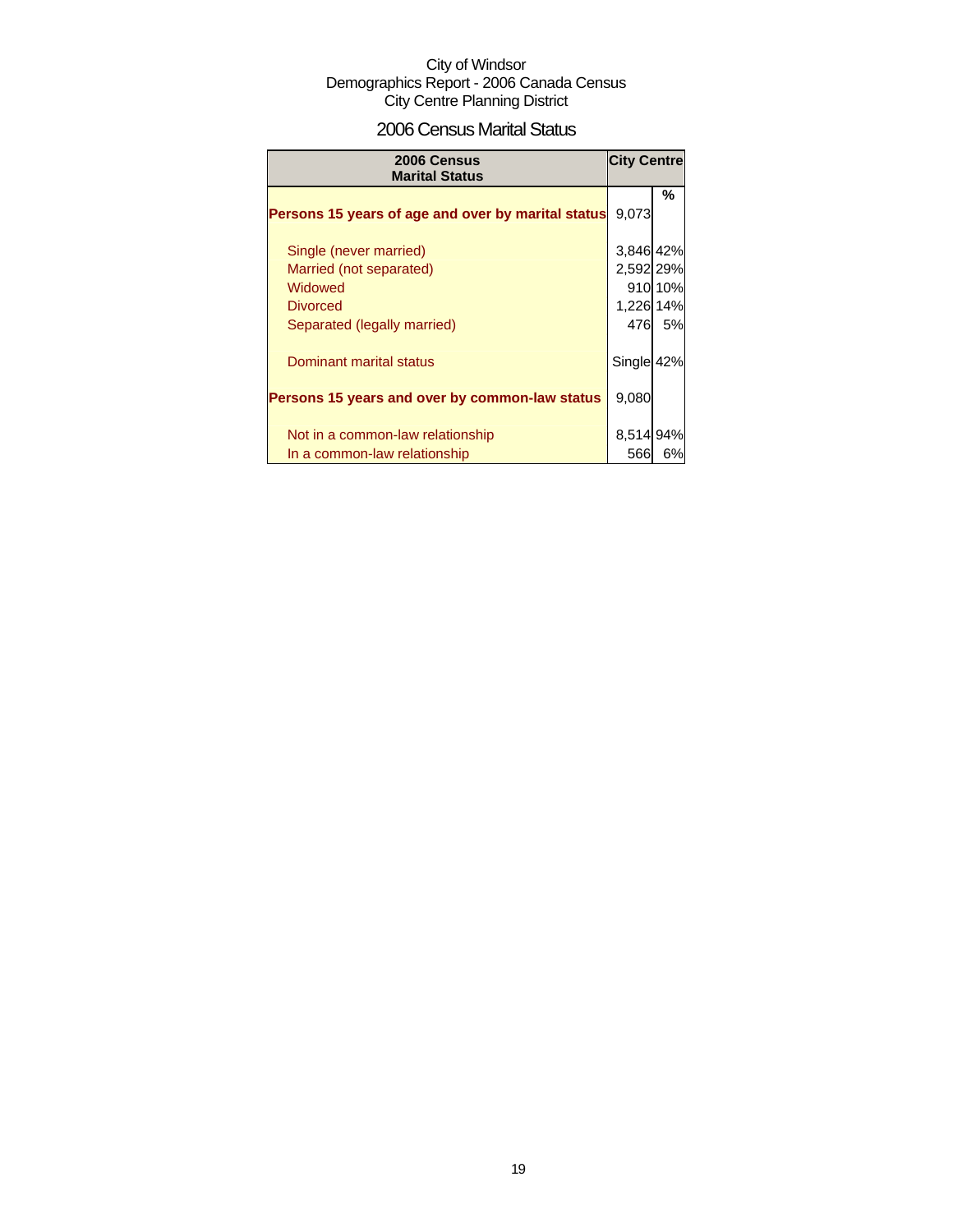# 2006 Census Family Structure and Children

| 2006 Census<br><b>Family Structure and Children</b>       | <b>City Centre</b> |         |
|-----------------------------------------------------------|--------------------|---------|
|                                                           |                    | ℅       |
| Census families in private households by family structure | 2,065              |         |
| <b>Married couples</b>                                    | 1,154 56%          |         |
| With no children at home                                  |                    | 536 26% |
| With children at home                                     |                    | 595 29% |
| 1 child                                                   |                    | 246 12% |
| 2 children                                                |                    | 212 10% |
| 3 or more children                                        | 110                | 5%      |
| Common-law couples                                        |                    | 285 14% |
| With no children at home                                  | 194                | 9%      |
| With children at home                                     | 75                 | 4%      |
| 1 child                                                   | 57                 | 3%      |
| 2 children                                                | 21                 | 1%      |
| 3 or more children                                        | $\overline{0}$     | 0%      |
| Lone-parent families                                      |                    | 631 31% |
| Male parent                                               | 120                | 6%      |
| 1 child                                                   | 83                 | 4%      |
| 2 children                                                | 20                 | 1%      |
| 3 or more children                                        | 0                  | 0%      |
| Lone Female parent                                        |                    | 517 25% |
| 1 child                                                   |                    | 327 16% |
| 2 children                                                | 121                | 6%      |
| 3 or more children                                        | 49                 | 2%      |
| Total children at home by age                             | 2,158              |         |
| Under 6 years of age                                      |                    | 569 26% |
| $6 - 14$ years                                            |                    | 707 33% |
| 15 - 17 years                                             |                    | 223 10% |
| 18 - 24 years                                             |                    | 353 16% |
| 25 years and over                                         |                    | 265 12% |
| Children/family                                           | 1.0                |         |
| Census families in private households by size of family   | 2,065              |         |
| 2 persons                                                 | 1,210 59%          |         |
| 3 persons                                                 |                    | 420 20% |
| 4 persons                                                 | 299                | 14%     |
| 5 or more persons                                         | 157                | 8%      |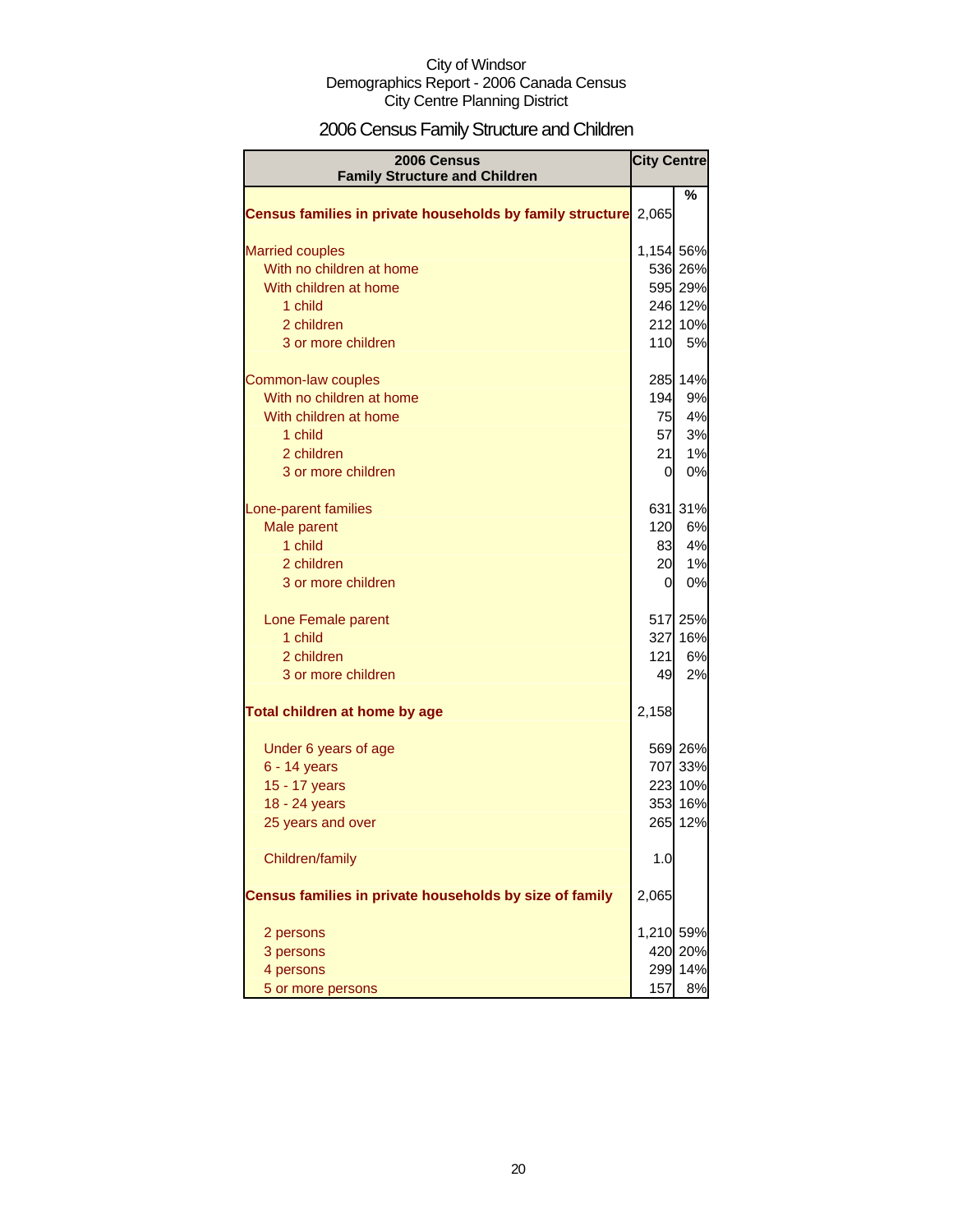# 2006 Census Families by Living Arrangements

| 2006 Census<br><b>Families by Living Arrangements</b> | <b>City Centre</b> |         |
|-------------------------------------------------------|--------------------|---------|
|                                                       |                    | %       |
| Persons in private households by living arrangements  | 9,881              |         |
|                                                       |                    |         |
| Non-family persons                                    | 4,169 42%          |         |
| Living with relatives                                 | 341                | 3%      |
| Living with non-relatives only                        | 546                | 6%      |
| Living alone                                          | 3,281 33%          |         |
| <b>Family persons</b>                                 | 5,699 58%          |         |
| Persons per family                                    | 2.8                |         |
| Persons 65 years and over by living arrangements      | 1,687              |         |
| Non-family persons                                    | 1,056 63%          |         |
| Living with relatives                                 | 45                 | 3%      |
| Living with non-relatives only                        | 45                 | 3%      |
| Living alone                                          |                    | 977 58% |
| <b>Family persons</b>                                 |                    | 628 37% |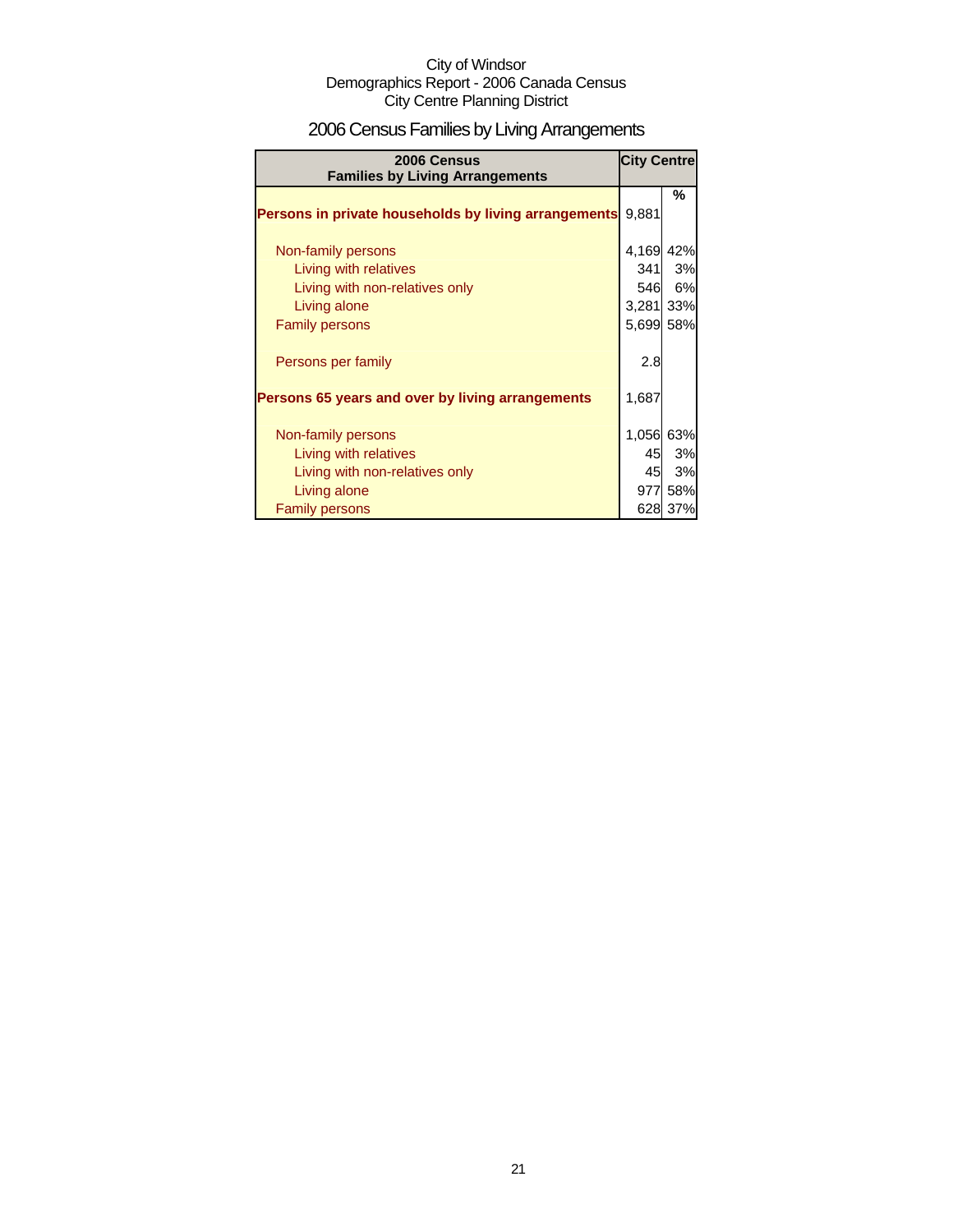# 2006 Census Dwellings

| 2006 Census<br><b>Dwellings</b>                      | <b>City Centre</b> |         |
|------------------------------------------------------|--------------------|---------|
|                                                      |                    | %       |
| Occupied private dwellings by structure type         | 5,665              |         |
| Single-detached house                                |                    | 587 10% |
| Semi-detached house                                  |                    | 129 2%  |
| <b>Row house</b>                                     |                    | 68 1%   |
| Apartment, duplex                                    |                    | 313 6%  |
| Apartment less than 5 storeys                        |                    | 937 17% |
| Apartment 5 or more storeys                          | 3,650 64%          |         |
| Other single-attached house                          |                    | 6 0%    |
| Movable dwelling                                     | 0l                 | 0%      |
| Dominant dwelling type                               | Apartment 5+64%    |         |
| Occupied private dwellings by tenure                 | 5,665              |         |
| Owned                                                | 1,294 23%          |         |
| Rented                                               | 4,368 77%          |         |
| <b>Band housing</b>                                  | 0                  | 0%      |
| Occupied private dwellings by maintenance required   | 5,665              |         |
| Regular maintenance only                             | 4,315 76%          |         |
| <b>Minor repairs</b>                                 |                    | 985 17% |
| <b>Major repairs</b>                                 | 313                | 6%      |
| Occupied private dwellings by period of construction | 5,665              |         |
| Before 1946                                          | 1,20721%           |         |
| 1946 - 1960                                          |                    | 72113%  |
| 1961 - 1970                                          | 1,17821%           |         |
| 1971 - 1980                                          | 1,19621%           |         |
| 1981 - 1985                                          |                    | 58710%  |
| 1986 - 1990                                          | 501                | 9%      |
| 1991 - 1995                                          |                    | 94 2%   |
| 1996 - 2000                                          | 93                 | 2%      |
| 2001 - 2006                                          | 30                 | 1%      |
| Dominant period of construction                      | Before 1946 22%    |         |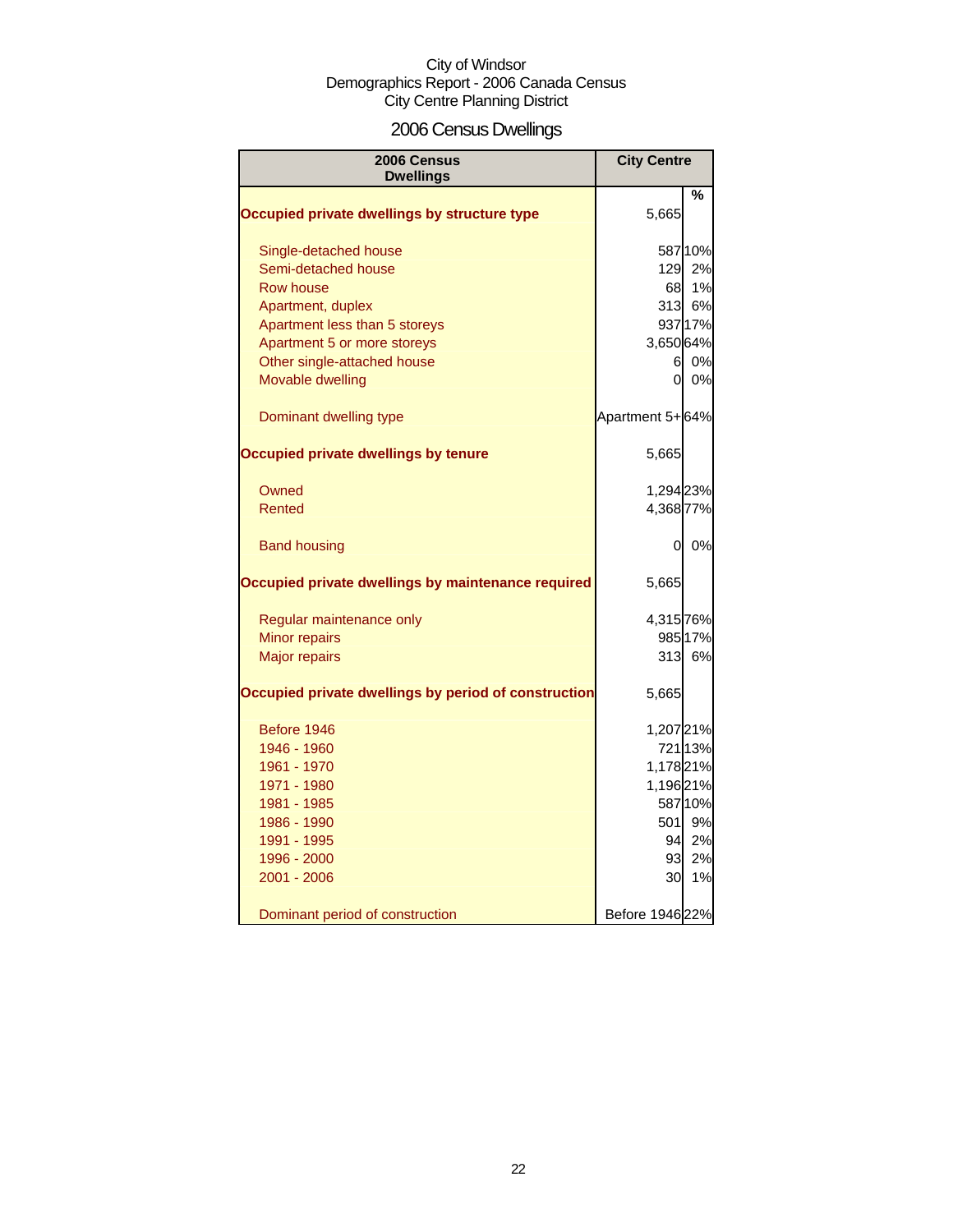# 2006 Census Households

| 2006 Census<br><b>Households</b>                                          | <b>City Centre</b> |            |
|---------------------------------------------------------------------------|--------------------|------------|
| Private households by size of household                                   | 5,650              | ℅          |
| 1 person                                                                  | 3,330              | 59%        |
| 2 persons                                                                 | 1,333              | 24%        |
| 3 persons                                                                 | 503                | 9%         |
| 4 - 5 persons                                                             | 428                | 8%         |
| 6 or more persons                                                         | 102                | 2%         |
| Dominant household size                                                   | 1 person           | 58%        |
| <b>Persons in households</b>                                              | 9,914              |            |
| Persons per household                                                     | 1.8                |            |
| Private households by household type                                      | 5,671              |            |
| One-family households                                                     | 1,978              | 35%        |
| Multiple-family households                                                | 45                 | 1%         |
| Non-family households                                                     | 3,629              | 64%        |
| <b>Rented Dwellings</b>                                                   | 4,368              |            |
| Tenant households in non-farm, non-reserve private dwellings              |                    | 4,370 100% |
| Average gross monthly rent                                                | \$569              |            |
| Households spending 30% or more of household income on gross rent         | 2,154              | 49%        |
| Households spending 30 to 99% of household income on gross rent           | 1,668              | 38%        |
| One-family tenant households without additional persons                   | 1,288              | 29%        |
| Average gross rent                                                        | \$645              |            |
| Households spending 30% or more of household income on gross rent         | 520                | 12%        |
| <b>Owned Dwellings</b>                                                    | 1,294              |            |
| Owner-occupied private non-farm, non-reserve dwellings                    | 1,281              | 99%        |
| Average value of dwelling                                                 | \$139,460          |            |
| Average owner's major payments                                            | \$844              |            |
| Households spending 30% or more of household income on major payments     | 403                | 31%        |
| Households spending 30% to 99% more of household income on major payments | 297                | 23%        |
| One-family owner-occupied households without additional persons           | 554                | 43%        |
| Average major payments                                                    | \$712              |            |
| Spending 30%+ of hh income on shelter                                     | 97                 | 7%         |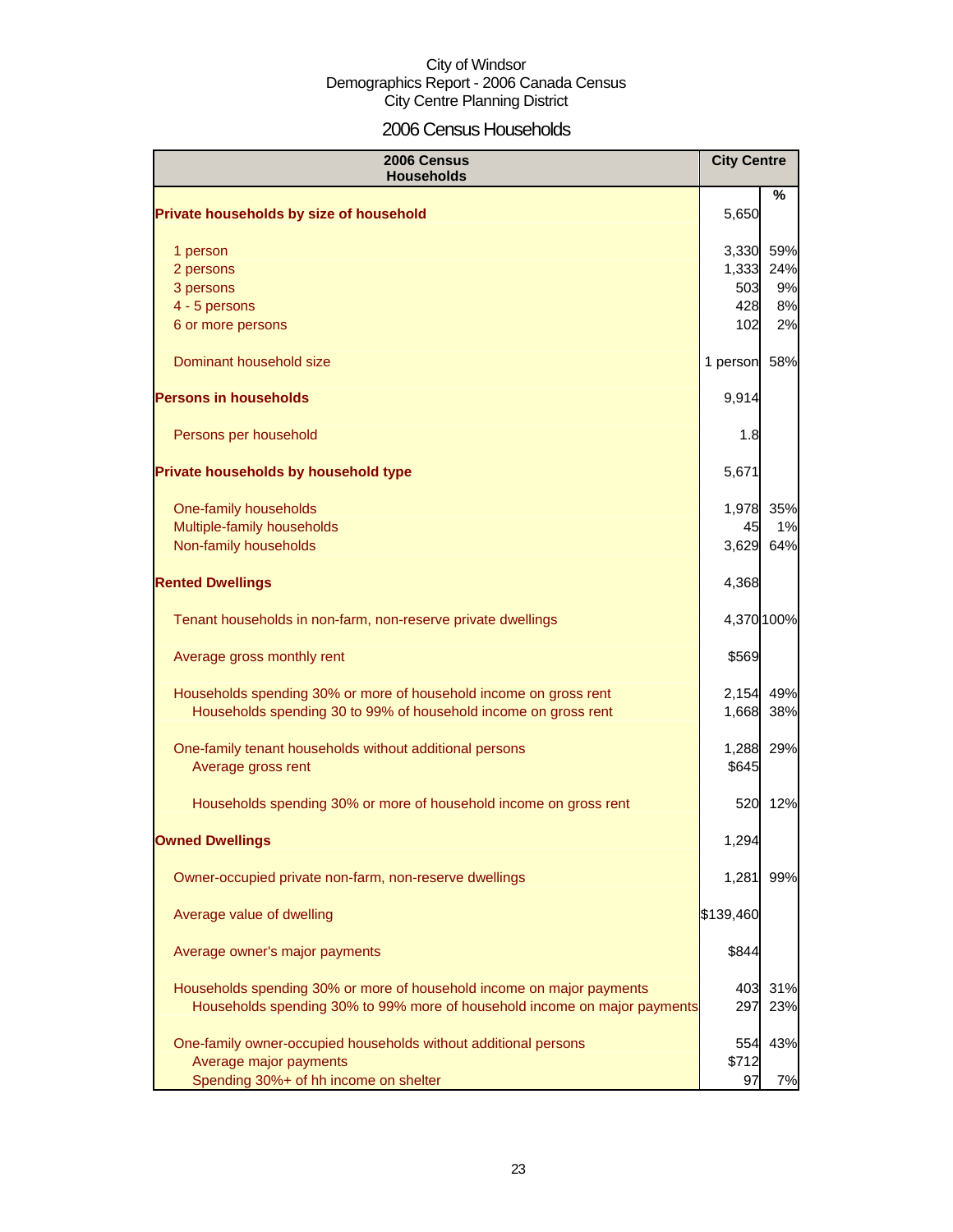# 2006 Census Mother Tongue

| 2006 Census                              | <b>City Centre</b>                                                              |              |
|------------------------------------------|---------------------------------------------------------------------------------|--------------|
| <b>Mother Tongue</b>                     |                                                                                 |              |
| <b>Total Population by Mother Tongue</b> | 9,923                                                                           | %            |
| Dominant language                        | English                                                                         | 53%          |
| Dominant official language               | English                                                                         | 95%          |
| Top 5 non-official languages             | Arabic 23.2%<br>Chinese 18.3%<br>Other languages 11.6%<br>Vietnamese<br>Spanish | 6.1%<br>3.8% |
| <b>Single responses</b>                  | 9,746                                                                           | 98%          |
| <b>Official languages</b>                | 5,358                                                                           | 54%          |
| English                                  | 5,077                                                                           | 51%          |
| French                                   | 280                                                                             | 3%           |
|                                          |                                                                                 |              |
| Non-official languages                   | 4,346                                                                           | 44%          |
| <b>Italian</b>                           | 107                                                                             | 1%           |
| Portuguese                               | 15                                                                              | 0%           |
| Romanian                                 | 46                                                                              | 0%           |
|                                          |                                                                                 |              |
| Spanish                                  | 157                                                                             | 2%           |
| Danish                                   | 0                                                                               | 0%           |
| <b>Dutch</b>                             | 0                                                                               | 0%           |
| Flemish                                  | 0                                                                               | 0%           |
| <b>Frisian</b>                           | 0                                                                               | 0%           |
| German                                   | 50                                                                              | 1%           |
| Norwegian                                | 0                                                                               | 0%           |
| <b>Swedish</b>                           | 0                                                                               | 0%           |
| Yiddish                                  | 0                                                                               | 0%           |
| <b>Bosnian</b>                           | 43                                                                              | 0%           |
| <b>Bulgarian</b>                         | 0                                                                               | 0%           |
| Croatian                                 | 23                                                                              | 0%           |
| Czech                                    |                                                                                 |              |
| Macedonian                               | 18<br>10                                                                        | U% <br>0%    |
| Polish                                   | 60                                                                              | 1%           |
|                                          |                                                                                 |              |
| <b>Russian</b>                           | 65                                                                              | 1%           |
| <b>Serbian</b>                           | 135                                                                             | 1%           |
| Serbo-Croatian                           | 28                                                                              | 0%           |
| <b>Slovak</b>                            | 10                                                                              | 0%           |
| Slovenian                                | 0                                                                               | 0%           |
| <b>Ukrainian</b>                         | 10                                                                              | 0%           |
| Latvian                                  | 0                                                                               | 0%           |
| Lithuanian                               | 0                                                                               | 0%           |
| Estonian                                 | 0                                                                               | 0%           |
| Finnish                                  | 0                                                                               | 0%           |
| Hungarian                                | 43                                                                              | 0%           |
| <b>Greek</b>                             | 113                                                                             | 1%           |
|                                          |                                                                                 |              |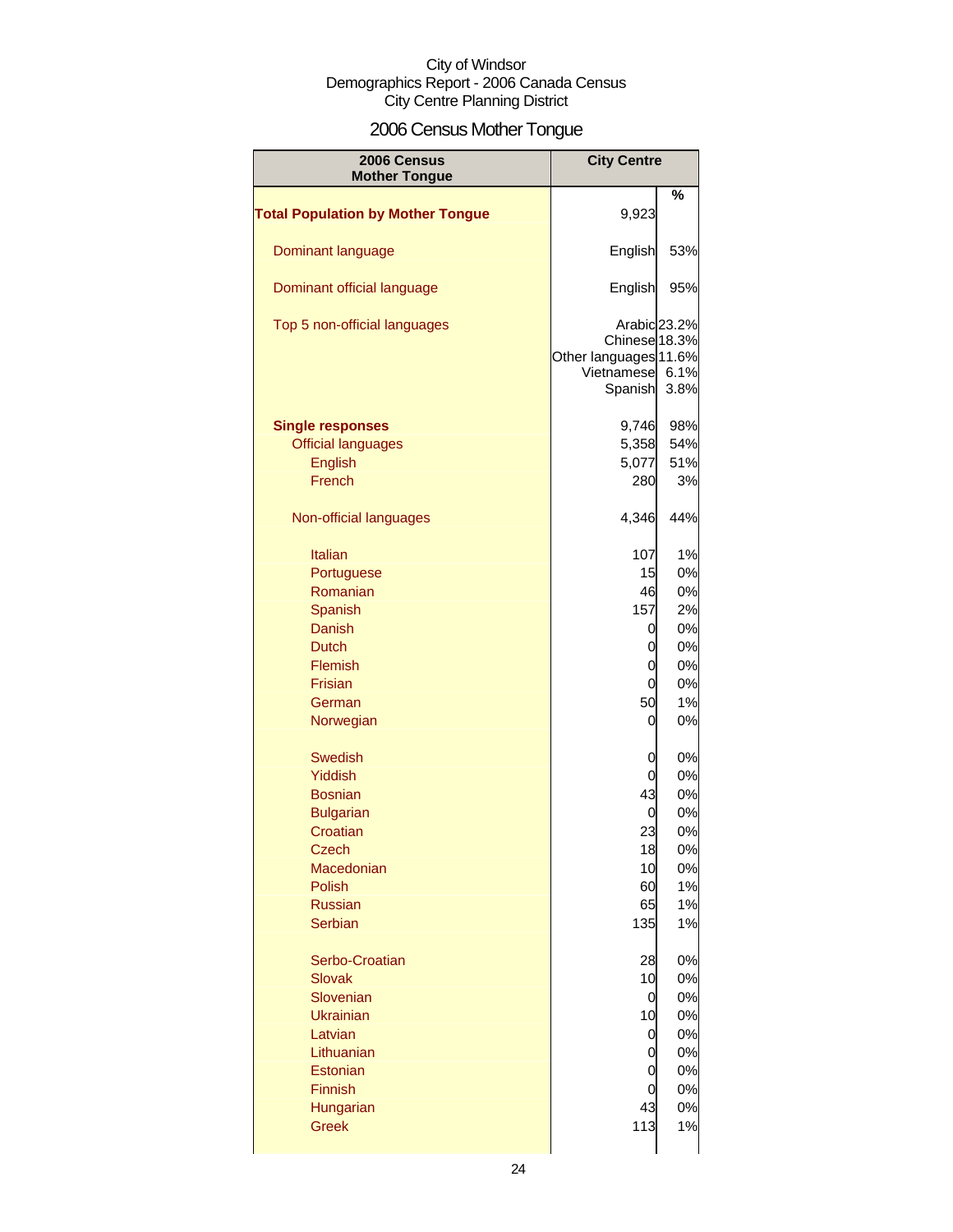| 2006 Census                              | <b>City Centre</b> |          |
|------------------------------------------|--------------------|----------|
| <b>Mother Tongue</b>                     |                    | %        |
| Armenian                                 | 10                 | 0%       |
| <b>Turkish</b>                           | 30                 | 0%       |
| Amharic                                  | 58                 | 1%       |
| Arabic                                   | 973                | 10%      |
| <b>Hebrew</b>                            | 0                  | 0%       |
| <b>Maltese</b>                           | 20                 | 0%       |
| Somali                                   | 65                 | 1%       |
| <b>Tigrigna</b>                          | 10                 | 0%       |
| Bengali                                  | 50                 | 1%       |
| Gujarati                                 | 50                 | 1%       |
| Hindi                                    | 27                 | 0%       |
| <b>Kurdish</b>                           | 10                 | 0%       |
| Panjabi (Punjabi)                        | 50                 | 1%       |
| Pashto                                   | 0                  | 0%       |
| Persian (Farsi)<br>Sindhi                | 120<br>28          | 1%<br>0% |
| Sinhala (Sinhalese)                      | 3                  | 0%       |
| Urdu                                     | 110                | 1%       |
| Malayalam                                | 0                  | 0%       |
| Tamil                                    | 0                  | 0%       |
| <b>Telugu</b>                            | 0                  | 0%       |
| Japanese                                 | 20                 | 0%       |
| Korean                                   | 30                 | 0%       |
| Chinese                                  | 767                | 8%       |
| Cantonese                                | 169                | 2%       |
| Mandarin                                 | 95                 | $1\%$    |
| Taiwanese                                | 0                  | 0%       |
| Chinese, n.o.s.                          | 503                | 5%       |
| Lao                                      | 0                  | 0%       |
| Khmer (Cambodian)                        | 31                 | 0%       |
| Vietnamese                               | 254                | 3%       |
| <b>Bisayan languages</b>                 | 0                  | 0%       |
| Ilocano                                  | 0                  | 0%       |
| <b>Malay</b>                             | 0                  | 0%       |
| Tagalog (Pilipino, Filipino)             | 40                 | 0%       |
| Akan (Twi)                               | 0                  | 0%       |
| <b>Swahili</b><br><b>Creoles</b>         | 0<br>0             | 0%<br>0% |
|                                          |                    |          |
| <b>Aboriginal Languages</b><br>Algonquin | 10<br>0            | 0%<br>0% |
| Atikamekw                                | 0                  | 0%       |
| <b>Blackfoot</b>                         | 0                  | 0%       |
| Carrier                                  | 0                  | 0%       |
| Chilcotin                                | 0                  | 0%       |
| Chipewyan                                | 0                  | 0%       |
| <b>Cree</b>                              | 0                  | 0%       |
| Siouan languages (Dakota/Sioux)          | 0                  | 0%       |
| Dene                                     | 0                  | 0%       |
| <b>Dogrib</b>                            | 10                 | 0%       |
| Gitksan                                  | $\overline{O}$     | 0%       |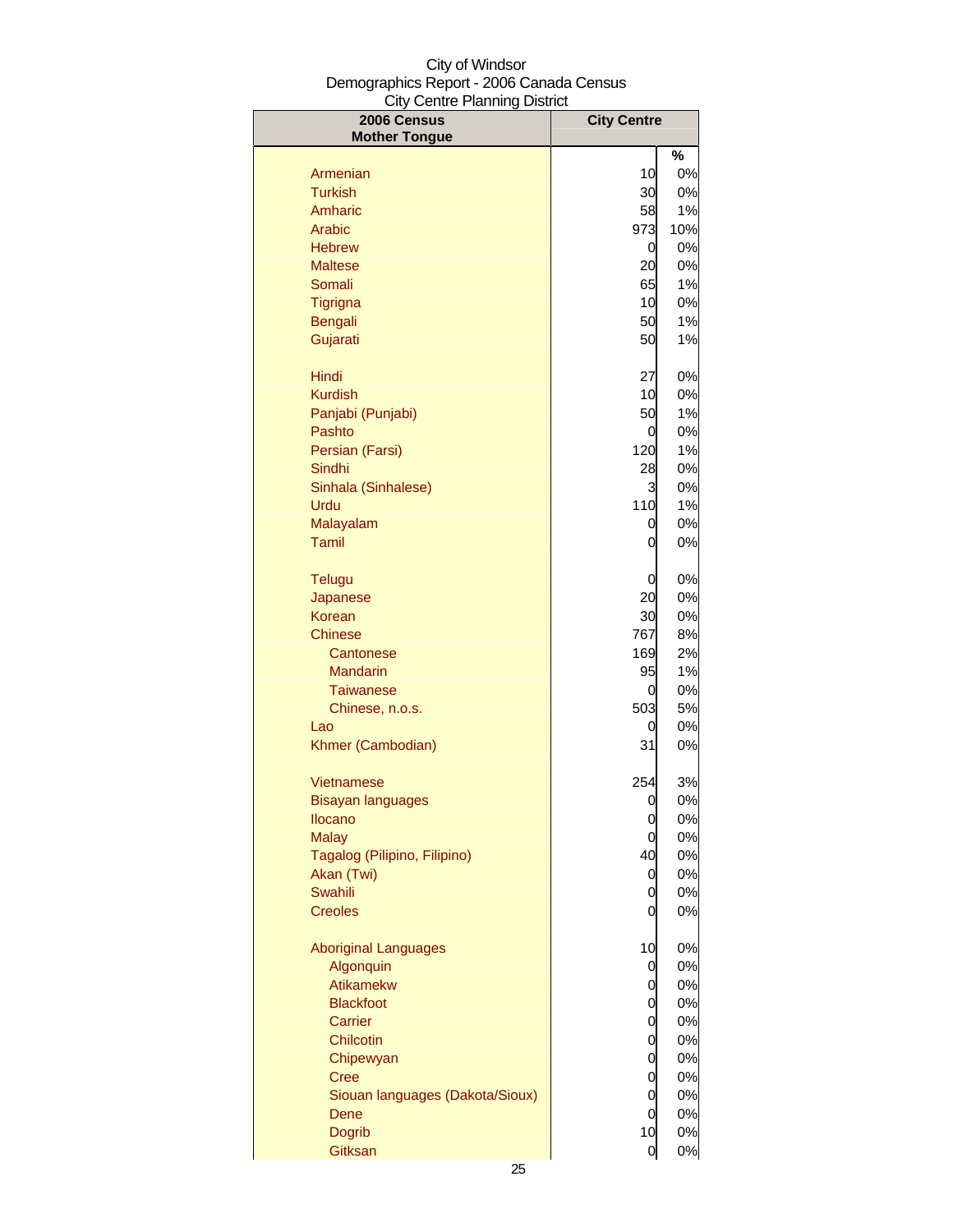| City of Windsor                          |
|------------------------------------------|
| Demographics Report - 2006 Canada Census |
| <b>City Centre Planning District</b>     |

| 2006 Census<br><b>Mother Tongue</b>       | <b>City Centre</b> |       |
|-------------------------------------------|--------------------|-------|
|                                           |                    | %     |
| Inuinnagtun                               | 0                  | 0%    |
| Inuktitut, n.i.e.                         | 0                  | 0%    |
| Kutchin-Gwich'in (Loucheux)               | 0                  | 0%    |
| <b>Malecite</b>                           | 0                  | 0%    |
| <b>Mi'kmaq</b>                            | 0                  | 0%    |
| <b>Mohawk</b>                             | 0                  | 0%    |
| Montagnais-Naskapi                        | 0                  | 0%    |
|                                           |                    | 0%    |
| Nisga'a                                   | 0<br>0             | 0%    |
| North Slave (Hare)                        |                    |       |
| Ojibway                                   | 0                  | 0%    |
| Oji-Cree                                  | 0                  | 0%    |
| Shuswap                                   | 0                  | $0\%$ |
| <b>South Slave</b>                        | 0                  | 0%    |
| <b>Tlingit</b>                            | 0                  | 0%    |
| Other languages                           | 486                | 5%    |
| <b>Multiple responses</b>                 | 178                | 2%    |
| <b>English and French</b>                 | 10                 | 0%    |
| English and non-official language         | 125                | 1%    |
| French and non-official language          | 30                 | 0%    |
| English, French and non-official language | 28                 | 0%    |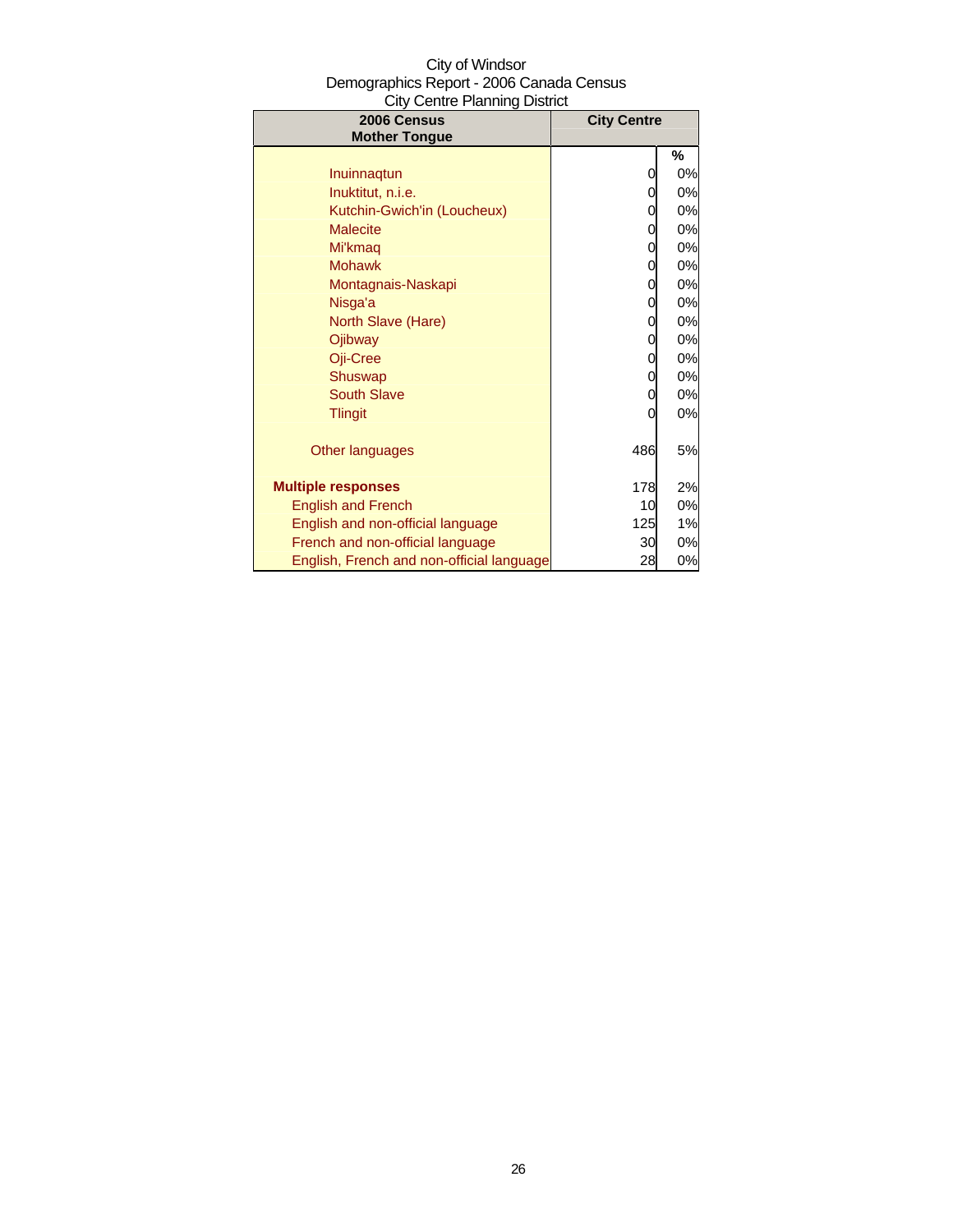# 2006 Census Knowledge of Official Language

| 2006 Census<br><b>Knowledge of Official Language</b>       | <b>City Centre</b> |           |
|------------------------------------------------------------|--------------------|-----------|
|                                                            |                    | %         |
| <b>Total Population by knowledge of official languages</b> | 9,926              |           |
| English only                                               | 8,374 84%          |           |
| French only                                                | 53                 | 1%        |
| <b>English and French</b>                                  |                    | 968 10%   |
| Neither English nor French                                 |                    | 523 5%    |
| <b>Dominant Group</b>                                      | English only 84%   |           |
| Total population by first official language spoken         | 9,926              |           |
| English                                                    | 8,962 90%          |           |
| French                                                     | 325                | 3%        |
| <b>English and French</b>                                  | 125                | 1%        |
| Neither English nor French                                 | 510                | <b>5%</b> |
| <b>Dominant Group</b>                                      | English 90%        |           |
| <b>Official language minority</b>                          |                    |           |
| (English in Quebec, French elsewhere)                      |                    |           |
| <b>Number</b>                                              | 345                |           |
| Percentage                                                 | 3.5%               |           |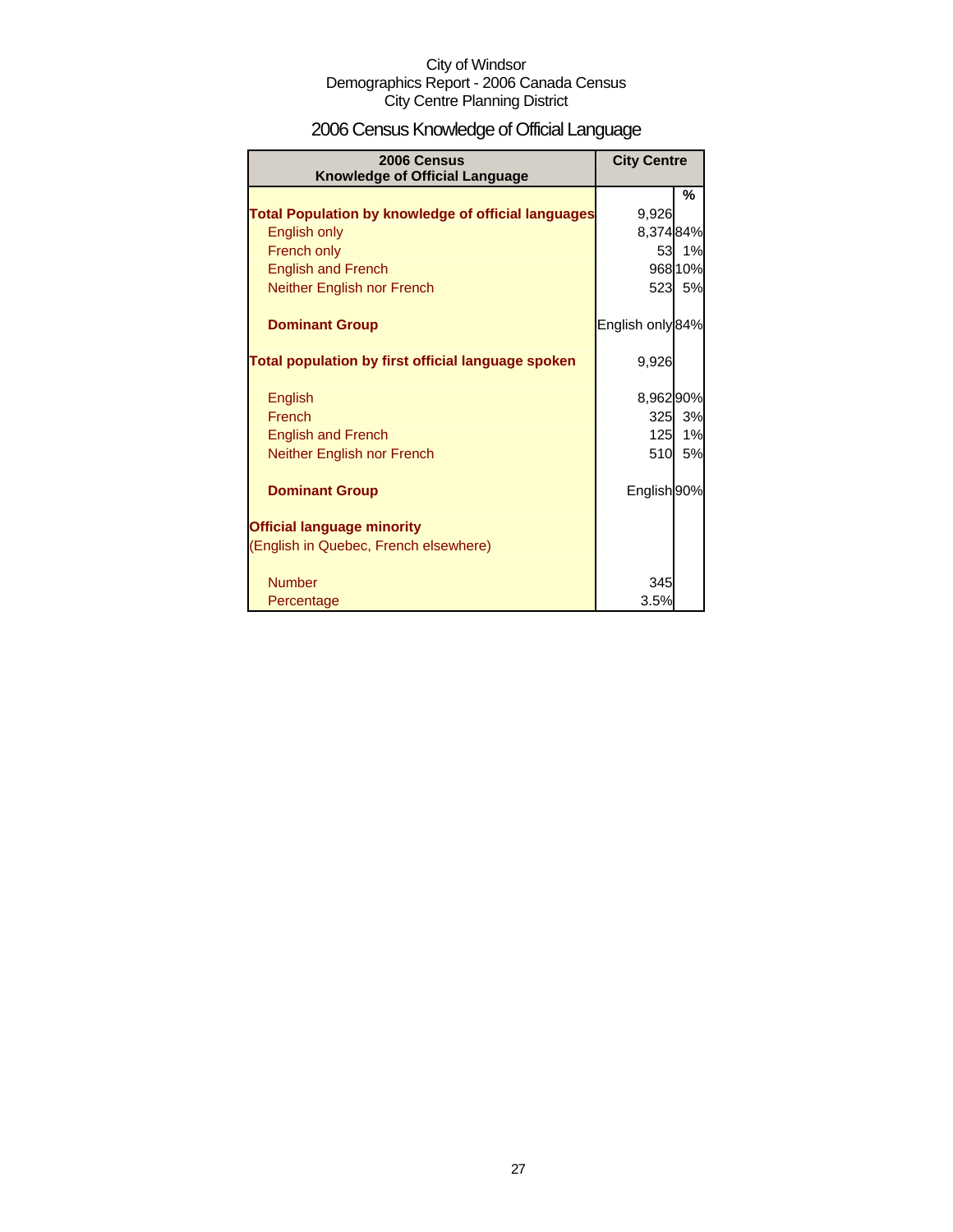# 2006 Census Knowledge of Non-official Language

| 2006 Census<br>Knowledge of Non-official Language              | <b>City Centre</b>                |          |
|----------------------------------------------------------------|-----------------------------------|----------|
|                                                                |                                   | %        |
| <b>Total Population by Knowledge of Non-official Languages</b> | 9,926                             |          |
| <b>Population Speaking Non-official Languages</b>              | 5,491 55%                         |          |
| <b>Top 5 Non-official Languages</b>                            | Arabic 23%                        |          |
|                                                                | Chinese 15%                       |          |
|                                                                | Other languages 10%<br>Vietnamese | 5%       |
|                                                                | Spanish                           | 4%       |
|                                                                |                                   |          |
| <b>Italian</b>                                                 | 201<br>25                         | 2%<br>0% |
| Portuguese<br>Romanian                                         | 71                                | 1%       |
| Spanish                                                        | 242                               | 2%       |
| <b>Danish</b>                                                  | 10                                | 0%       |
| <b>Dutch</b>                                                   | $\overline{0}$                    | 0%       |
| Flemish                                                        | 0                                 | 0%       |
| Frisian                                                        | 0                                 | 0%       |
| German                                                         | 102                               | 1%       |
| Norwegian                                                      | 0                                 | 0%       |
| <b>Swedish</b>                                                 | 0                                 | 0%       |
| <b>Yiddish</b>                                                 | $\overline{0}$                    | 0%       |
| <b>Bosnian</b>                                                 | 78                                | 1%       |
| <b>Bulgarian</b>                                               | $\overline{0}$                    | 0%       |
| Croatian                                                       | 95                                | 1%       |
| <b>Czech</b><br>Macedonian                                     | 20<br>60                          | 0%<br>1% |
| <b>Polish</b>                                                  | 80                                | 1%       |
| <b>Russian</b>                                                 | 90                                | 1%       |
| <b>Serbian</b>                                                 | 155                               | 2%       |
| Serbo-Croatian                                                 | 48                                | 0%       |
| <b>Slovak</b>                                                  | 20                                | 0%       |
| Slovenian                                                      | 0                                 | 0%       |
| Ukrainian                                                      | 25                                | 0%       |
| Latvian                                                        | $\overline{0}$                    | 0%       |
| Lithuanian                                                     | $\overline{0}$                    | 0%       |
| Estonian                                                       | $\overline{0}$                    | 0%       |
| Finnish<br>Hungarian                                           | 0<br>53                           | 0%<br>1% |
| <b>Greek</b>                                                   | 169                               | 2%       |
| Armenian                                                       | $\overline{0}$                    | 0%       |
| <b>Turkish</b>                                                 | 38                                | 0%       |
| Amharic                                                        | 68                                | 1%       |
| Arabic                                                         | 1,258 13%                         |          |
| <b>Hebrew</b>                                                  | 18                                | 0%       |
| <b>Maltese</b>                                                 | 10                                | 0%       |
| Somali                                                         | 55                                | 1%       |
| Tigrigna                                                       | 20                                | 0%       |
| Bengali                                                        | 55                                | 1%       |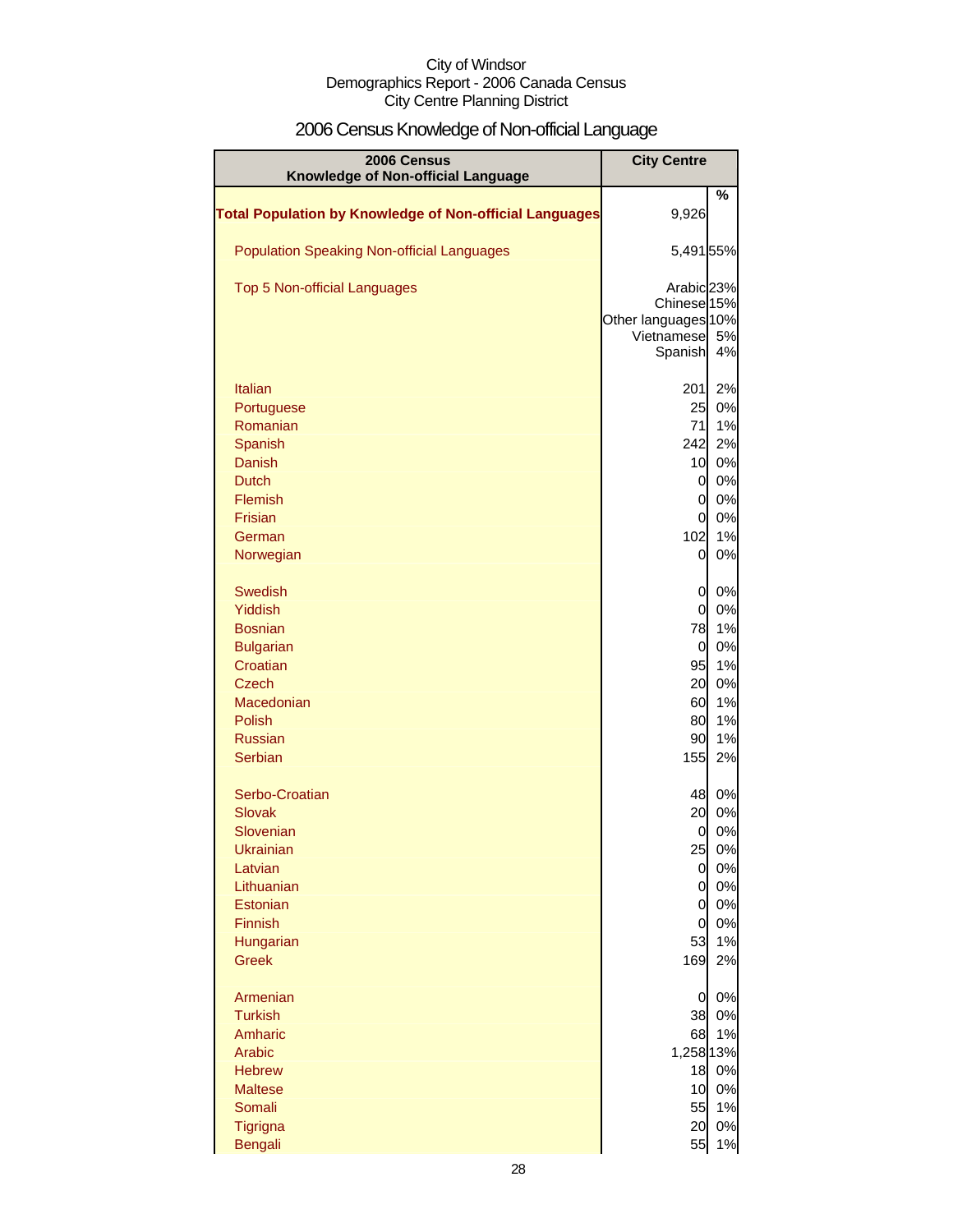| 2006 Census                        | <b>City Centre</b> |          |
|------------------------------------|--------------------|----------|
| Knowledge of Non-official Language |                    |          |
|                                    |                    | %        |
| Gujarati                           | 50                 | 1%       |
| Hindi                              | 191                | 2%       |
| <b>Kurdish</b>                     | 10                 | 0%       |
| Panjabi (Punjabi)                  | 75                 | 1%       |
| Pashto                             | $\overline{0}$     | 0%       |
| Persian (Farsi)                    | 130                | 1%       |
| Sindhi                             | 38                 | 0%       |
| Sinhala (Sinhalese)                | $\mathbf{0}$       | 0%       |
| Urdu                               | 138                | 1%       |
| Malayalam                          | 0                  | 0%       |
| <b>Tamil</b>                       | 0                  | 0%       |
|                                    |                    |          |
| <b>Telugu</b>                      | $\overline{0}$     | 0%       |
| Japanese                           | 30                 | 0%       |
| Korean                             | 25                 | 0%       |
| <b>Chinese</b>                     | 812                | 8%       |
| Cantonese                          | 194                | 2%       |
| <b>Mandarin</b>                    | 145                | 1%       |
| <b>Taiwanese</b>                   | 0<br>473           | 0%       |
| Chinese, n.o.s.                    |                    | 5%<br>0% |
| Lao<br>Khmer (Cambodian)           | 0<br>31            | 0%       |
|                                    |                    |          |
| <b>Vietnamese</b>                  | 284                | 3%       |
| <b>Bisayan languages</b>           | 0                  | 0%       |
| Ilocano                            | 0                  | 0%       |
| <b>Malay</b>                       | 20                 | 0%       |
| Tagalog (Pilipino, Filipino)       | 26                 | 0%       |
| Akan (Twi)                         | $\overline{0}$     | 0%       |
| Swahili                            | 30                 | 0%       |
| <b>Creoles</b>                     | 0                  | 0%       |
| <b>Aboriginal Languages</b>        | 10                 | 0%       |
| Algonquin                          | 0                  | 0%       |
| Atikamekw                          | $\overline{0}$     | 0%       |
| <b>Blackfoot</b>                   | $\overline{0}$     | 0%       |
| Carrier                            | $\overline{0}$     | 0%       |
| Chilcotin                          | $\overline{0}$     | 0%       |
| Chipewyan                          | $\overline{0}$     | 0%       |
| Cree                               | $\overline{0}$     | 0%       |
| Siouan languages (Dakota/Sioux)    | $\overline{O}$     | 0%       |
| Dene                               | $\mathbf{0}$       | 0%       |
| <b>Dogrib</b>                      | 10 <sub>1</sub>    | 0%       |
| Gitksan                            | $\overline{0}$     | 0%       |
| Inuinnaqtun                        | <sub>0</sub>       | 0%       |
| Inuktitut, n.i.e.                  | <sub>0</sub>       | 0%       |
| Kutchin-Gwich'in (Loucheux)        | $\overline{0}$     | 0%       |
| <b>Malecite</b>                    | $\overline{0}$     | 0%       |
| Mi'kmaq                            | $\overline{0}$     | 0%       |
| <b>Mohawk</b>                      | $\overline{O}$     | 0%       |
| Montagnais-Naskapi                 | 0                  | 0%       |
| Nisga'a                            | 0                  | 0%       |
| North Slave (Hare)                 | $\overline{0}$     | $0\%$    |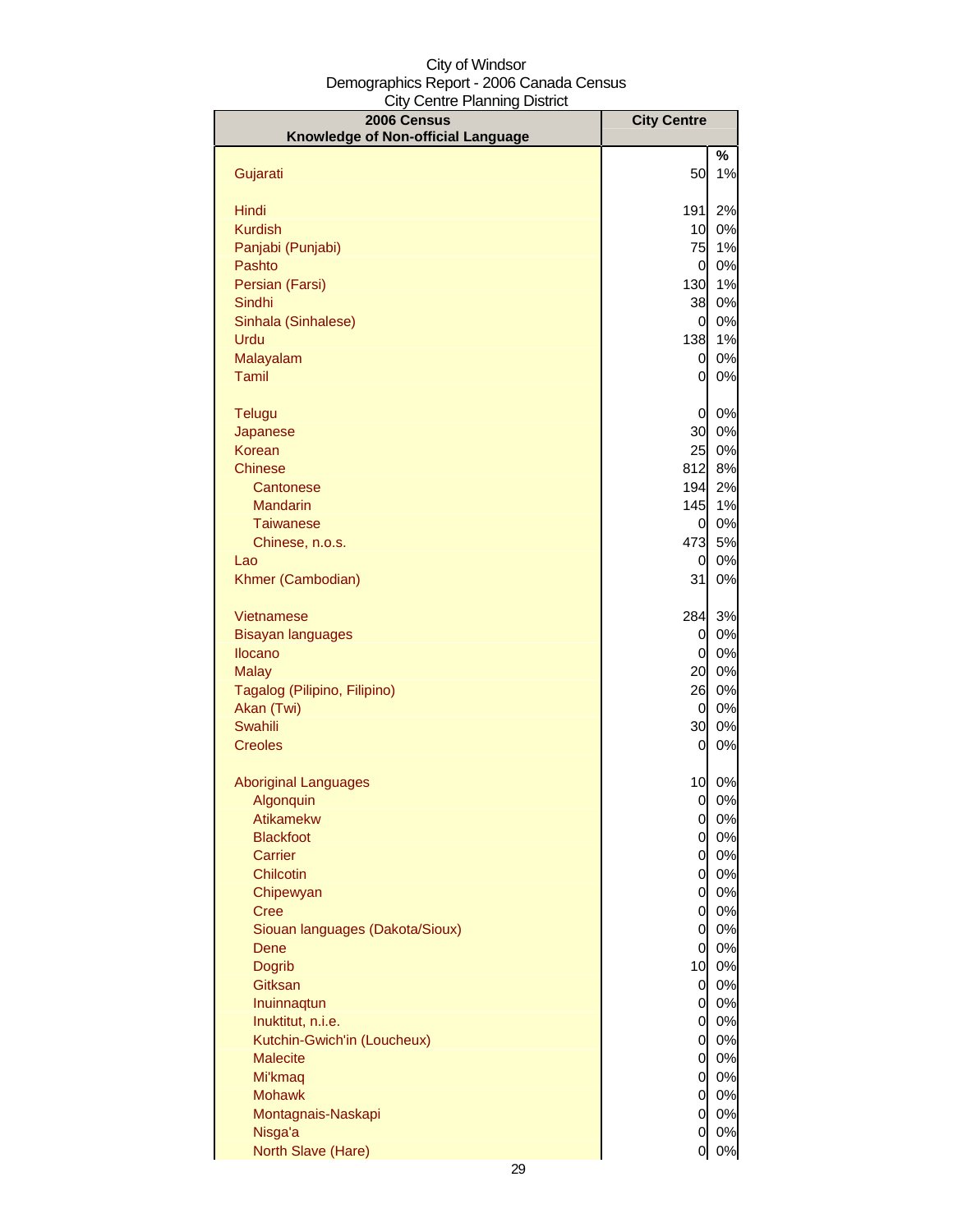| 2006 Census<br>Knowledge of Non-official Language | <b>City Centre</b> |    |
|---------------------------------------------------|--------------------|----|
|                                                   |                    | %  |
| Ojibway                                           |                    | 0% |
| Oji-Cree                                          |                    | 0% |
| Shuswap                                           |                    | 0% |
| <b>South Slave</b>                                |                    | 0% |
| <b>Tlingit</b>                                    |                    | 0% |
|                                                   |                    |    |
| Other languages                                   | 526                | 5% |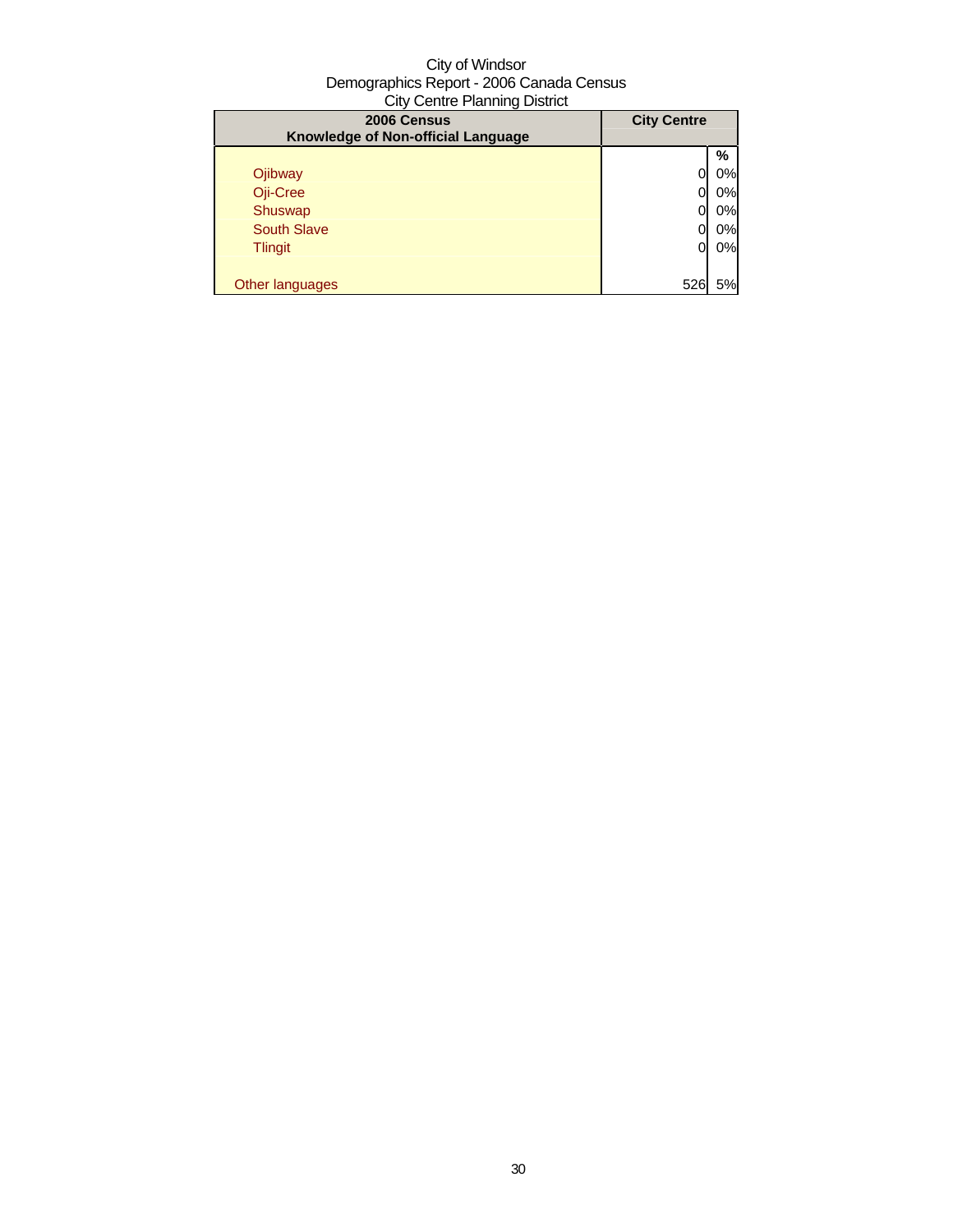# 2006 Census Home Language

| 2006 Census                              | <b>City Centre</b>                                                                                      |          |
|------------------------------------------|---------------------------------------------------------------------------------------------------------|----------|
| <b>Home Language</b>                     |                                                                                                         |          |
| <b>Total Population by Home Language</b> | \$9,922                                                                                                 | %        |
| <b>Dominant Official Language</b>        | English                                                                                                 |          |
| Top 5 Non-official Languages             | Arabic 26%<br>Chinese <sub>21%</sub><br>Other languages <sup>10%</sup><br>Vietnamese<br>Persian (Farsi) | 8%<br>4% |
| Single responses                         | 9,56796%                                                                                                |          |
| <b>Official languages</b>                | 6,547 66%                                                                                               |          |
| <b>English</b>                           | 6,442 65%                                                                                               |          |
| French                                   | 105                                                                                                     | 1%       |
| Non-official languages                   | 3,012 30%                                                                                               |          |
| <b>Italian</b>                           | 62                                                                                                      | 1%       |
| Portuguese                               | 25                                                                                                      | 0%       |
| Romanian                                 | 18                                                                                                      | 0%       |
| Spanish                                  | 72                                                                                                      | 1%       |
| Danish                                   | $\overline{0}$                                                                                          | 0%       |
| <b>Dutch</b>                             | $\overline{0}$                                                                                          | 0%       |
| Flemish                                  | $\overline{0}$                                                                                          | 0%       |
| <b>Frisian</b>                           | $\overline{0}$                                                                                          | 0%       |
| German                                   | $\overline{0}$                                                                                          | 0%       |
| Norwegian                                | $\overline{0}$                                                                                          | 0%       |
| <b>Swedish</b>                           | $\overline{O}$                                                                                          | 0%       |
| Yiddish                                  | $\mathbf 0$                                                                                             | 0%       |
| <b>Bosnian</b>                           | 60                                                                                                      | 1%       |
| <b>Bulgarian</b>                         | $\overline{0}$                                                                                          | 0%       |
| Croatian                                 | 20                                                                                                      | 0%       |
| <b>Czech</b>                             | 0                                                                                                       | 0%       |
| Macedonian                               | 0                                                                                                       | 0%       |
| Polish                                   | 40                                                                                                      | 0%       |
| <b>Russian</b>                           | 53                                                                                                      | 1%       |
| Serbian                                  | 110                                                                                                     | 1%       |
| Serbo-Croatian                           | 15                                                                                                      | 0%       |
| <b>Slovak</b>                            | $\overline{0}$                                                                                          | 0%       |
| Slovenian                                | $\mathbf 0$                                                                                             | 0%       |
| <b>Ukrainian</b>                         | 0                                                                                                       | 0%       |
| Latvian                                  | $\mathbf 0$                                                                                             | 0%       |
| Lithuanian                               | 0                                                                                                       | 0%       |
| Estonian<br>Finnish                      | 0<br>$\mathbf 0$                                                                                        | 0%       |
| Hungarian                                | 18                                                                                                      | 0%<br>0% |
| <b>Greek</b>                             | 50                                                                                                      | 1%       |
|                                          |                                                                                                         |          |
| Armenian                                 | 10                                                                                                      | 0%       |
| <b>Turkish</b>                           | 20                                                                                                      | 0%       |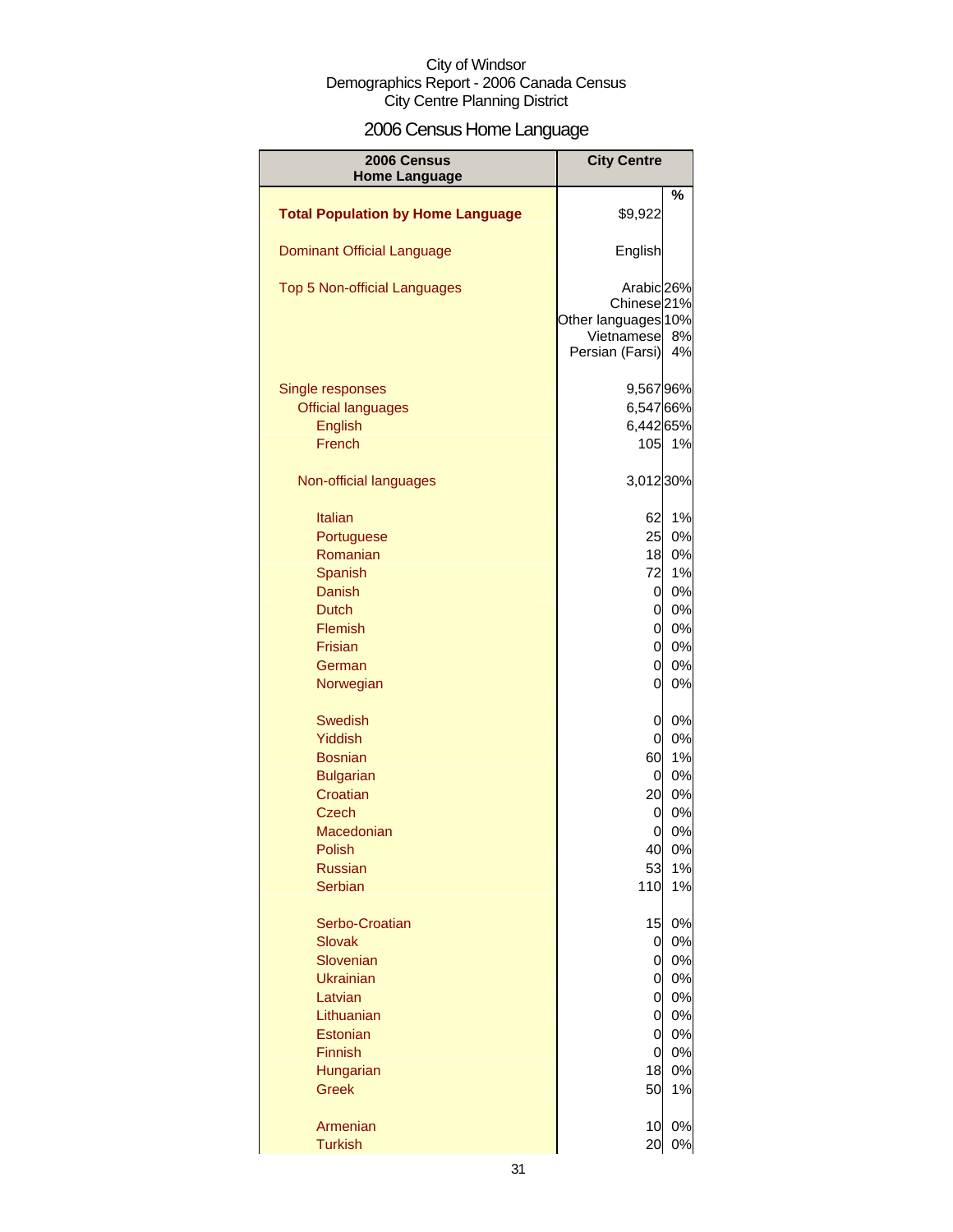| 2006 Census                     | <b>City Centre</b> |       |
|---------------------------------|--------------------|-------|
| <b>Home Language</b>            |                    |       |
|                                 |                    | %     |
| Amharic                         | 35                 | 0%    |
| Arabic                          | 765                | 8%    |
| <b>Hebrew</b>                   | 0                  | 0%    |
| <b>Maltese</b>                  | 10                 | $0\%$ |
| Somali                          | 25                 | $0\%$ |
| Tigrigna                        | 10                 | $0\%$ |
| <b>Bengali</b>                  | 45                 | $0\%$ |
| Gujarati                        | 20                 | 0%    |
| Hindi                           | 30                 | 0%    |
| <b>Kurdish</b>                  | 0                  | $0\%$ |
| Panjabi (Punjabi)               | 55                 | 1%    |
| Pashto                          | 0                  | $0\%$ |
| Persian (Farsi)                 | 115                | 1%    |
| Sindhi                          | 0                  | $0\%$ |
| Sinhala (Sinhalese)             | 0                  | 0%    |
| Urdu                            | 90                 | 1%    |
| Malayalam                       | 0                  | 0%    |
| Tamil                           | 0                  | 0%    |
| <b>Telugu</b>                   | 0                  | 0%    |
| Japanese                        | 10                 | 0%    |
| Korean                          | 35                 | 0%    |
| Chinese                         | 637                | 6%    |
| Cantonese                       | 149                | 1%    |
| <b>Mandarin</b>                 | 85                 | 1%    |
| <b>Taiwanese</b>                | 0                  | 0%    |
| Chinese, n.o.s.                 | 403                | 4%    |
| Lao                             | 0                  | 0%    |
| Khmer (Cambodian)               | 0                  | 0%    |
| Vietnamese                      | 241                | 2%    |
| <b>Bisayan languages</b>        | 0                  | 0%    |
| <b>Ilocano</b>                  | 0                  | 0%    |
| <b>Malay</b>                    | 0                  | 0%    |
| Tagalog (Pilipino, Filipino)    | 3                  | 0%    |
| Akan (Twi)                      | $\overline{0}$     | 0%    |
| <b>Swahili</b>                  | 10                 | 0%    |
| <b>Creoles</b>                  | 0                  | 0%    |
| <b>Aboriginal Languages</b>     | 0                  | 0%    |
| Algonquin                       | $\overline{0}$     | $0\%$ |
| <b>Atikamekw</b>                | $\overline{O}$     | $0\%$ |
| <b>Blackfoot</b>                | 0                  | $0\%$ |
| <b>Carrier</b>                  | 0                  | $0\%$ |
| Chilcotin                       | $\overline{O}$     | $0\%$ |
| Chipewyan                       | <sub>0</sub>       | $0\%$ |
| <b>Cree</b>                     | 0                  | $0\%$ |
| Siouan languages (Dakota/Sioux) | <sub>0</sub>       | 0%    |
| Dene                            | <sub>0</sub>       | $0\%$ |
| <b>Dogrib</b>                   | <sub>0</sub>       | $0\%$ |
| Gitksan                         | $\mathbf 0$        | $0\%$ |
| Inuinnaqtun                     | 0                  | 0%    |
| Inuktitut, n.i.e.               | 0                  | 0%    |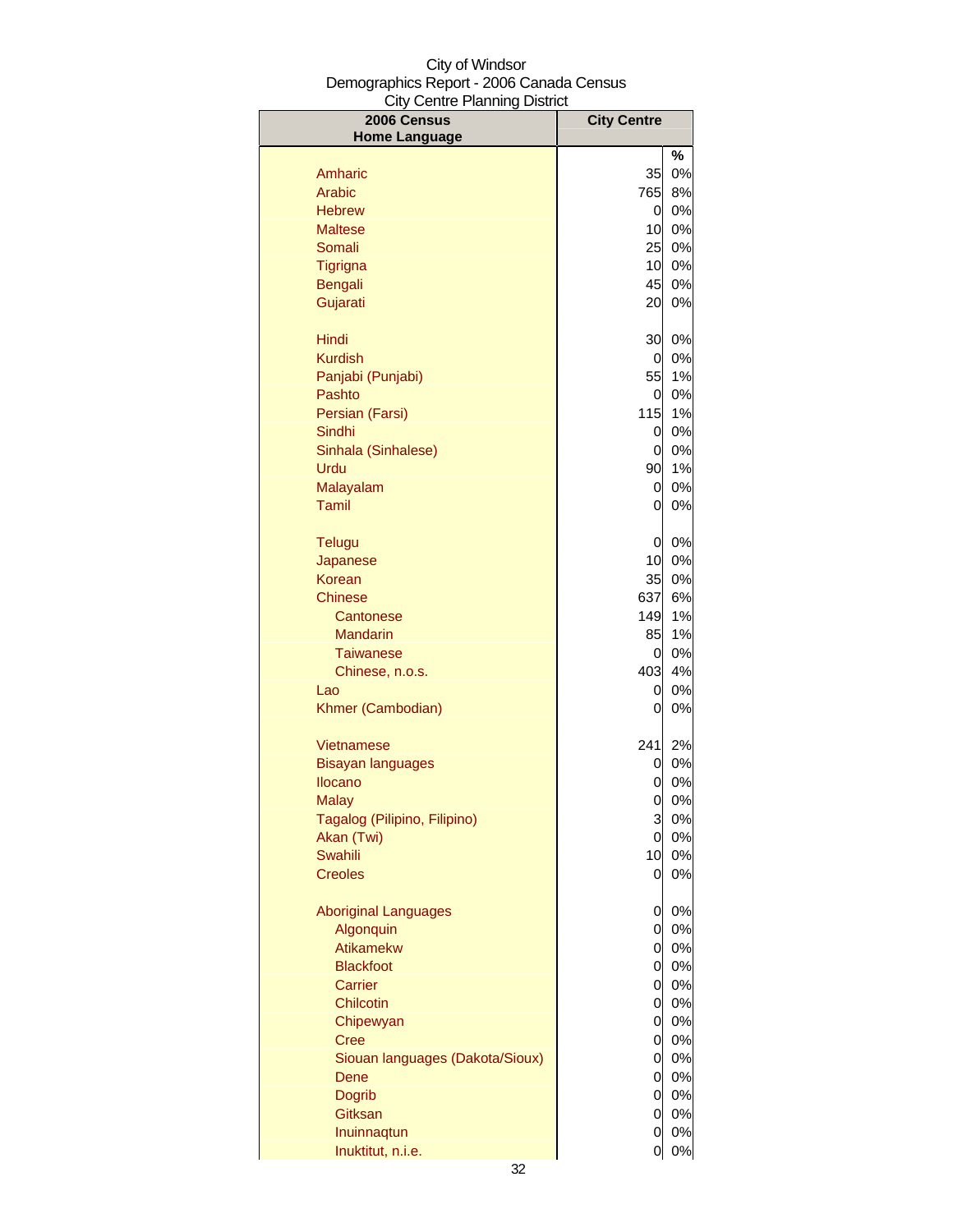| 2006 Census                               | <b>City Centre</b> |    |
|-------------------------------------------|--------------------|----|
| <b>Home Language</b>                      |                    |    |
|                                           |                    | %  |
| Kutchin-Gwich'in (Loucheux)               | 0                  | 0% |
| <b>Malecite</b>                           | 0                  | 0% |
| Mi'kmag                                   | 0                  | 0% |
| <b>Mohawk</b>                             | 0                  | 0% |
| Montagnais-Naskapi                        | 0                  | 0% |
| Nisga'a                                   | 0                  | 0% |
| North Slave (Hare)                        | 0                  | 0% |
| Ojibway                                   | 0                  | 0% |
| Oji-Cree                                  | 0                  | 0% |
| Shuswap                                   | 0                  | 0% |
| <b>South Slave</b>                        | 0                  | 0% |
| <b>Tlingit</b>                            | 0                  | 0% |
|                                           |                    |    |
| Other languages                           | 285                | 3% |
|                                           |                    |    |
| <b>Multiple responses</b>                 | 377                | 4% |
| <b>English and French</b>                 | 15                 | 0% |
| English and non-official language         | 344                | 3% |
| French and non-official language          | 0                  | 0% |
| English, French and non-official language |                    | 0% |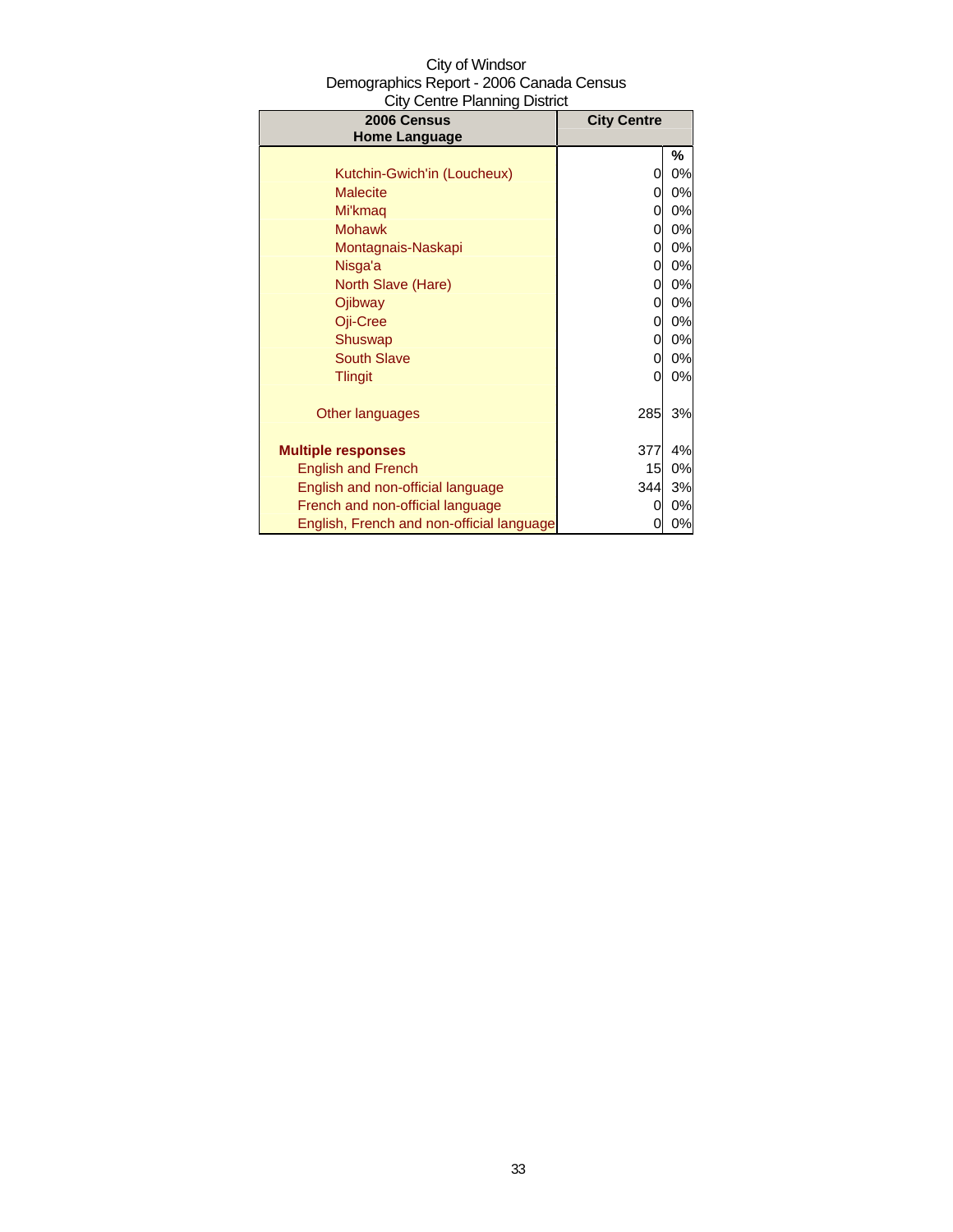# 2006 Census Citizenship and Generation Status

| 2006 Census<br><b>Citizenship and Generation Status</b>                                                                                                                       | <b>City</b><br><b>Centre</b> |   |
|-------------------------------------------------------------------------------------------------------------------------------------------------------------------------------|------------------------------|---|
| <b>Total Population by Citizenship</b>                                                                                                                                        | 9,928                        | % |
| Canadian citizens                                                                                                                                                             | 8,340 84%                    |   |
| Under age 18                                                                                                                                                                  | 1,205 12%                    |   |
| Age 18 and over                                                                                                                                                               | 7,123 72%                    |   |
| Not Canadian citizens                                                                                                                                                         | 1,626 16%                    |   |
| Population 15 years and over by Generation Status*                                                                                                                            | 8,586                        |   |
| 1st generation                                                                                                                                                                | 4,076 47%                    |   |
| 2nd generation                                                                                                                                                                | 1,149 13%                    |   |
| 3rd generation or more                                                                                                                                                        | 3,371 39%                    |   |
| *Generation status of the respondent, i.e. "1st", "2nd" or "3rd+" generation, refers to whether the respondent or the<br>respondent's parents were born in or outside Canada. |                              |   |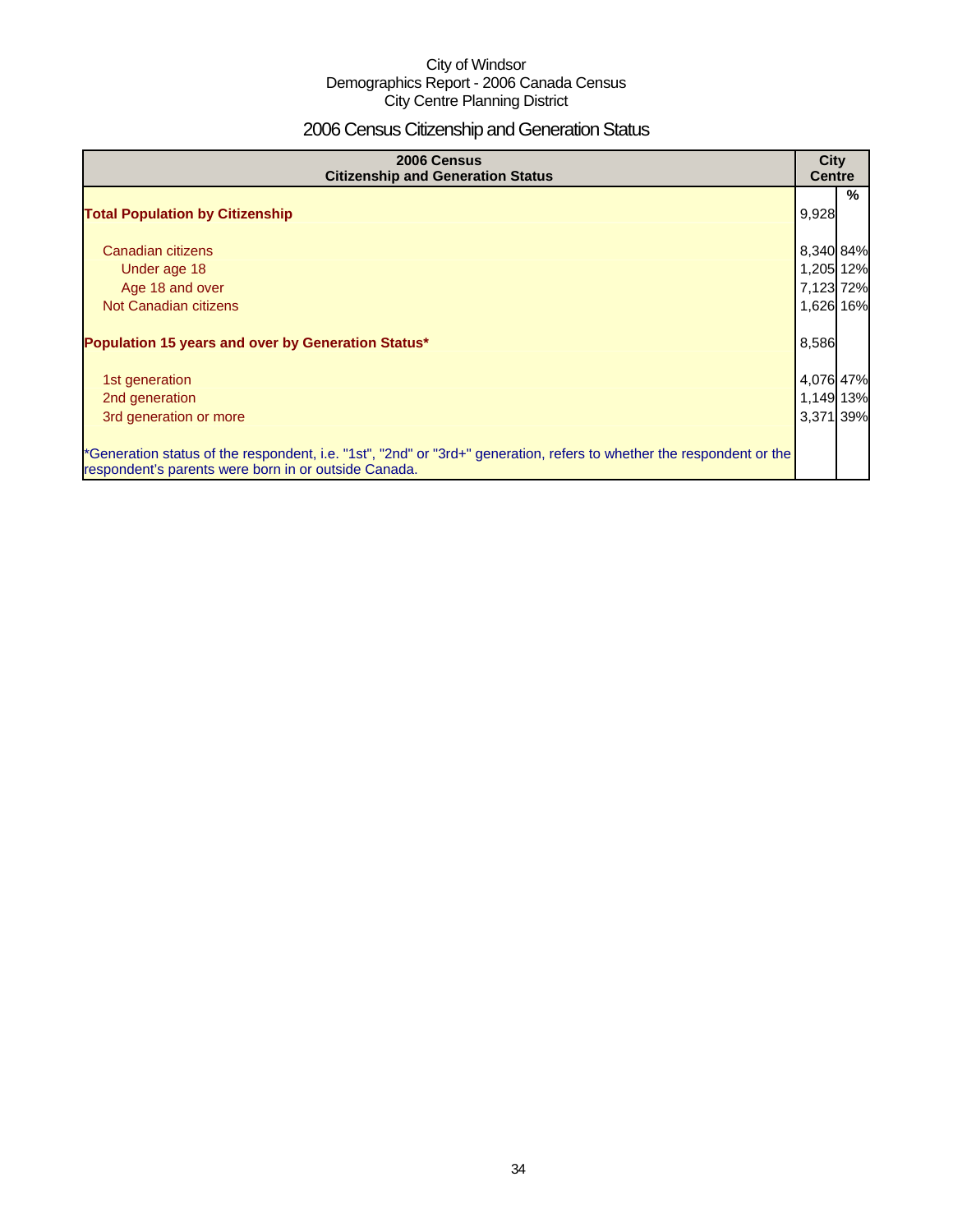# 2006 Census Immigration and Place of Birth

| 2006 Census<br><b>Immigration and Place of Birth</b>           | <b>City Centre</b>                                                                                                                          |
|----------------------------------------------------------------|---------------------------------------------------------------------------------------------------------------------------------------------|
|                                                                | %                                                                                                                                           |
| <b>Total Immigrant Population by Period of Immigration</b>     | 4,268                                                                                                                                       |
| Before 1961                                                    | 9%<br>382                                                                                                                                   |
| 1961 to 1970                                                   | 8%<br>329                                                                                                                                   |
| 1971 to 1980                                                   | 343<br>8%                                                                                                                                   |
| 1981 to 1990                                                   | 56713%                                                                                                                                      |
| 1991 to 2000                                                   | 1,293 30%                                                                                                                                   |
| 1991 to 1995<br>1996 to 2000                                   | 620 15%<br>691 16%                                                                                                                          |
| 2001 to 2006                                                   | 1,345 32%                                                                                                                                   |
| <b>Total Immigrant Population by Age at Immigration</b>        | 4,279                                                                                                                                       |
|                                                                |                                                                                                                                             |
| Under 5 years                                                  | 412 10%                                                                                                                                     |
| 5 to 14 years                                                  | 697 16%                                                                                                                                     |
| 15 to 24 years                                                 | 89321%                                                                                                                                      |
| 25 to 44 years                                                 | 1,74141%                                                                                                                                    |
| 45 years and over                                              | 529 12%                                                                                                                                     |
| <b>Total Population by Immigrant Status and Place of Birth</b> | 9,932                                                                                                                                       |
| Non-immigrants                                                 | 5,439 55%                                                                                                                                   |
| Born in province of residence                                  | 4,79748%                                                                                                                                    |
| Born outside province of residence                             | 621 6%                                                                                                                                      |
| Immigrants                                                     | 4,27643%                                                                                                                                    |
| Non-permanent residents                                        | 190<br>2%                                                                                                                                   |
| <b>Total Immigrants by Place of Birth</b>                      | 4,276                                                                                                                                       |
| Top 5 Immigrant Places of Birth                                | West Central Asia and the Middle East 23%<br>Southern Europe <sup>17%</sup><br>Eastern Asia 15%<br>Southern Asia 7%<br>Southeast Asia<br>6% |
| <b>United States of America</b>                                | 5%<br>215                                                                                                                                   |
| <b>Central America</b>                                         | 3%<br>120                                                                                                                                   |
| Caribbean and Bermuda                                          | 1%<br>48                                                                                                                                    |
| South America                                                  | 2%<br>65                                                                                                                                    |
| <b>Europe</b>                                                  | 1,206 28%                                                                                                                                   |
| <b>Western Europe</b>                                          | 2%<br>88                                                                                                                                    |
| <b>Eastern Europe</b>                                          | 231<br>5%                                                                                                                                   |
| <b>Southern Europe</b>                                         | 717 17%                                                                                                                                     |
| <b>Italy</b>                                                   | 3%<br>124                                                                                                                                   |
| <b>Other Southern Europe</b>                                   | 623 15%                                                                                                                                     |
| <b>Northern Europe</b>                                         | 158<br>4%                                                                                                                                   |
| <b>United Kingdom</b>                                          | 157<br>4%                                                                                                                                   |
| <b>Other Northern Europe</b>                                   | 0%<br>10                                                                                                                                    |
| Africa                                                         | 427 10%                                                                                                                                     |
| <b>Western Africa</b>                                          | 55<br>1%                                                                                                                                    |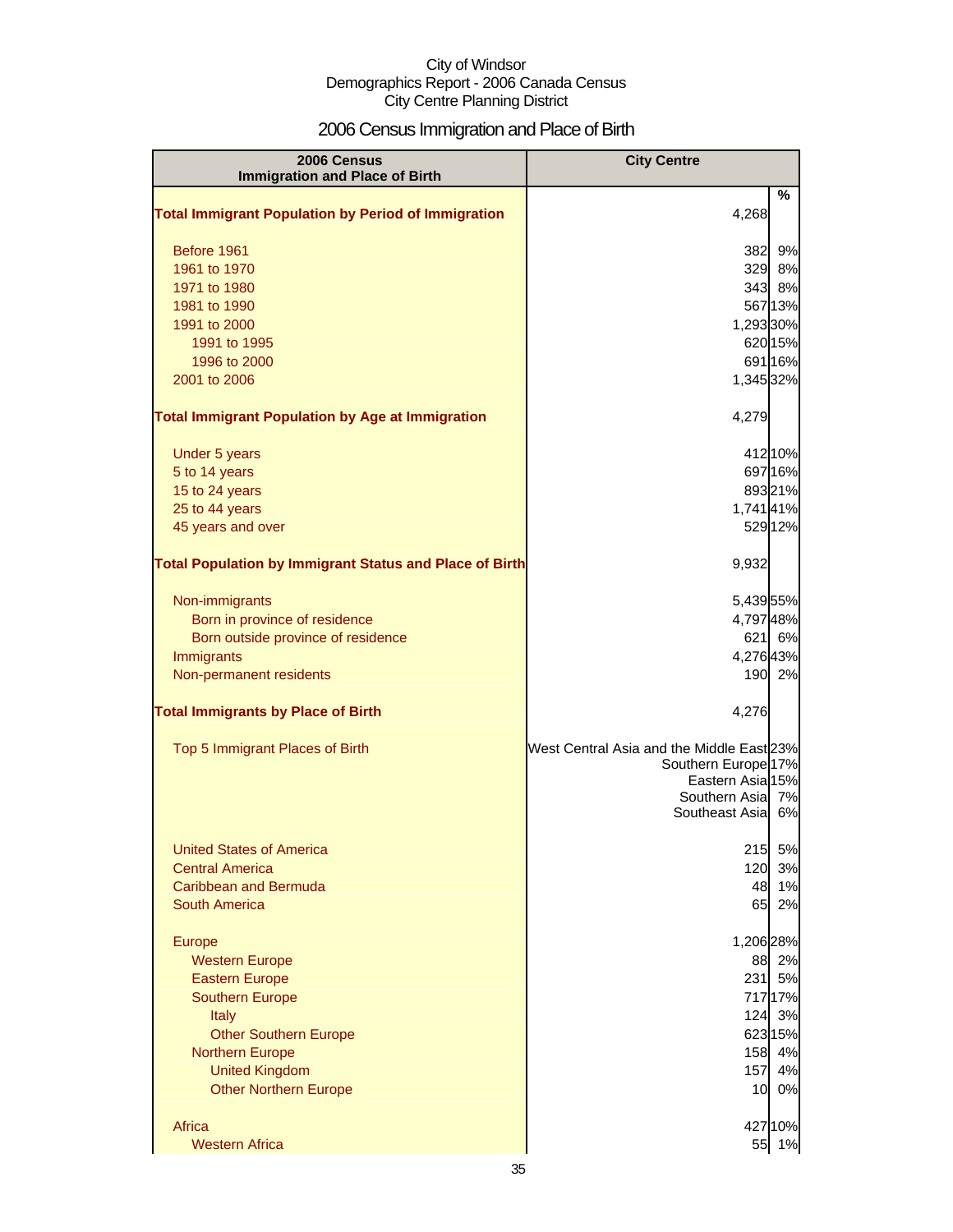| 2006 Census                           | <b>City Centre</b> |         |
|---------------------------------------|--------------------|---------|
| <b>Immigration and Place of Birth</b> |                    |         |
|                                       |                    | %       |
| <b>Eastern Africa</b>                 | 214                | 5%      |
| <b>Northern Africa</b>                | 168                | 4%      |
| <b>Central Africa</b>                 | 0                  | 0%      |
| <b>Southern Africa</b>                | 3                  | 0%      |
|                                       |                    |         |
| Asia and the Middle East              | 2,198 51%          |         |
| West Central Asia and the Middle East |                    | 995 23% |
| Eastern Asia                          |                    | 629 15% |
| China                                 |                    | 597 14% |
| Hong Kong                             | 40                 | 1%      |
| <b>Other Eastern Asia</b>             | 20                 | 0%      |
| Southeast Asia                        | 266                | 6%      |
| <b>Philippines</b>                    | 43                 | 1%      |
| <b>Other Southeast Asia</b>           | 222                | 5%      |
| <b>Southern Asia</b>                  | 283                | 7%      |
| India                                 | 163                | 4%      |
| <b>Other Southern Asia</b>            | 118                | 3%      |
|                                       |                    |         |
| Oceania and other                     | 0                  | 0%      |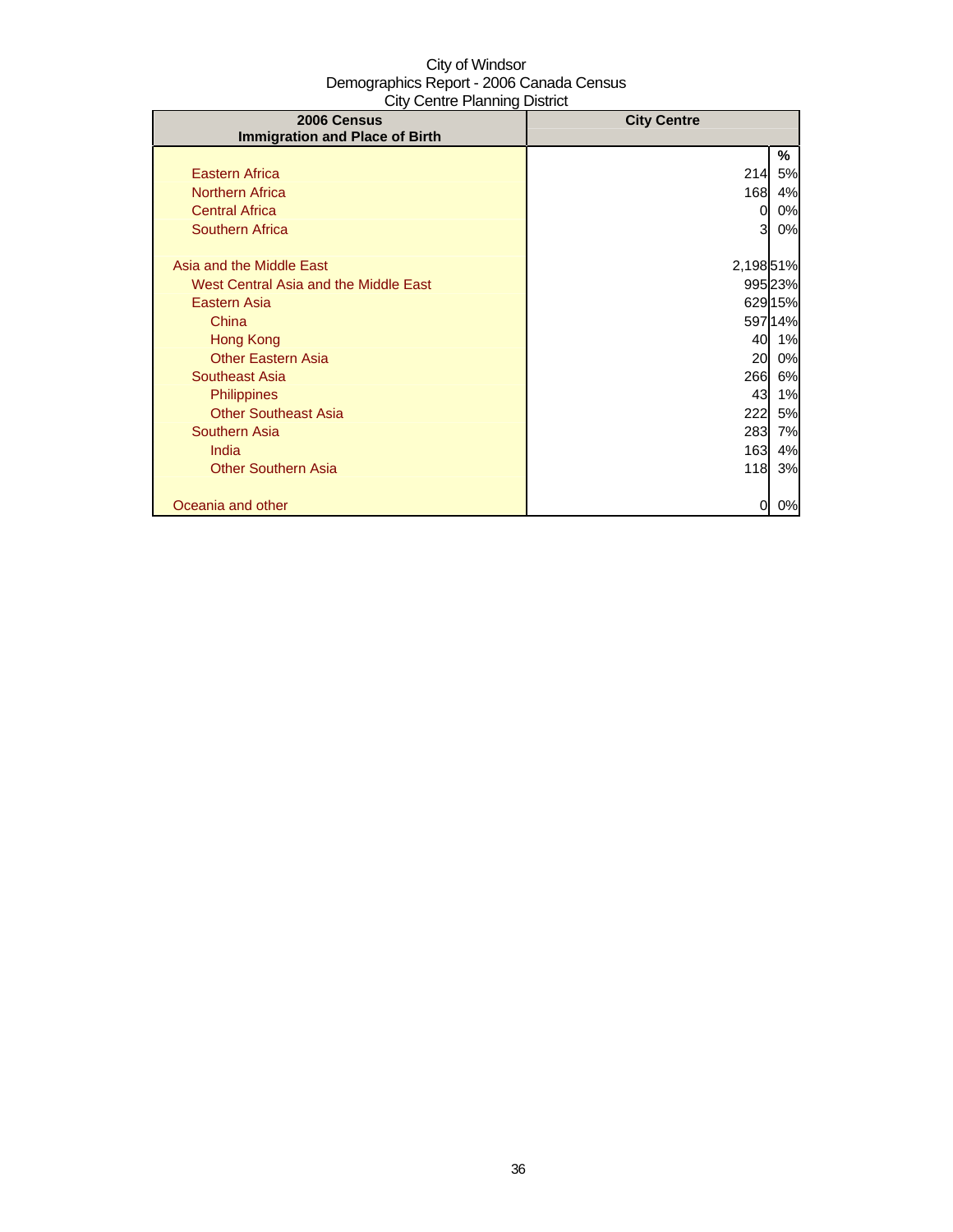| 2006 Census<br>Recent Immigration and Place of Birth (2001-2006) | <b>City Centre</b>                        |          |
|------------------------------------------------------------------|-------------------------------------------|----------|
|                                                                  |                                           | $\%$     |
| <b>Total Recent Immigrants by Selected Places of Birth</b>       | 1,345                                     |          |
| Top 5 Recent Immigrant Places of Birth                           | West Central Asia and the Middle East 31% |          |
|                                                                  | Southern Europe <sup>17%</sup>            |          |
|                                                                  | Eastern Asia 11%<br>Southern Asia         | 9%       |
|                                                                  | Northern Africa                           | 9%       |
| <b>United States of America</b>                                  | 80                                        | 6%       |
| <b>Central America</b>                                           | $\overline{0}$                            | 0%       |
| Caribbean and Bermuda                                            | $\overline{0}$                            | 0%       |
| <b>South America</b>                                             | 35                                        | 3%       |
| Europe                                                           |                                           | 245 18%  |
| <b>Western Europe</b>                                            | $\overline{0}$                            | 0%       |
| <b>Eastern Europe</b>                                            | 20                                        | 1%       |
| <b>Southern Europe</b>                                           |                                           | 217 16%  |
| Italy                                                            | 0                                         | 0%       |
| <b>Other Southern Europe</b>                                     |                                           | 208 15%  |
| <b>Northern Europe</b>                                           | 10                                        | 1%       |
| <b>United Kingdom</b>                                            | 10                                        | 1%       |
| <b>Other Northern Europe</b>                                     | $\overline{0}$                            | 0%       |
| Africa                                                           |                                           | 237 18%  |
| <b>Western Africa</b>                                            | 25                                        | 2%       |
| <b>Eastern Africa</b>                                            | 88                                        | 7%       |
| <b>Northern Africa</b>                                           | 119                                       | 9%       |
| <b>Central Africa</b>                                            | $\overline{0}$                            | 0%       |
| <b>Southern Africa</b>                                           | $\Omega$                                  | 0%       |
| Asia and the Middle East                                         |                                           | 71753%   |
| West Central Asia and the Middle East                            |                                           | 395 29%  |
| Eastern Asia                                                     |                                           | 145 11%  |
| China                                                            |                                           | 160 12%  |
| <b>Hong Kong</b>                                                 | 0                                         | 0%       |
| <b>Other Eastern Asia</b>                                        | <sub>O</sub>                              | 0%       |
| <b>Southeast Asia</b>                                            | 40                                        | 3%       |
| Philippines                                                      | 10                                        | 1%       |
| <b>Other Southeast Asia</b>                                      | 35                                        | 3%       |
| Southern Asia<br>India                                           | 120<br>70                                 | 9%<br>5% |
| <b>Other Southern Asia</b>                                       | 55                                        | 4%       |
|                                                                  |                                           |          |
| Oceania and other                                                | 0                                         | 0%       |

# 2006 Census Recent Immigration and Place of Birth (2001-2006)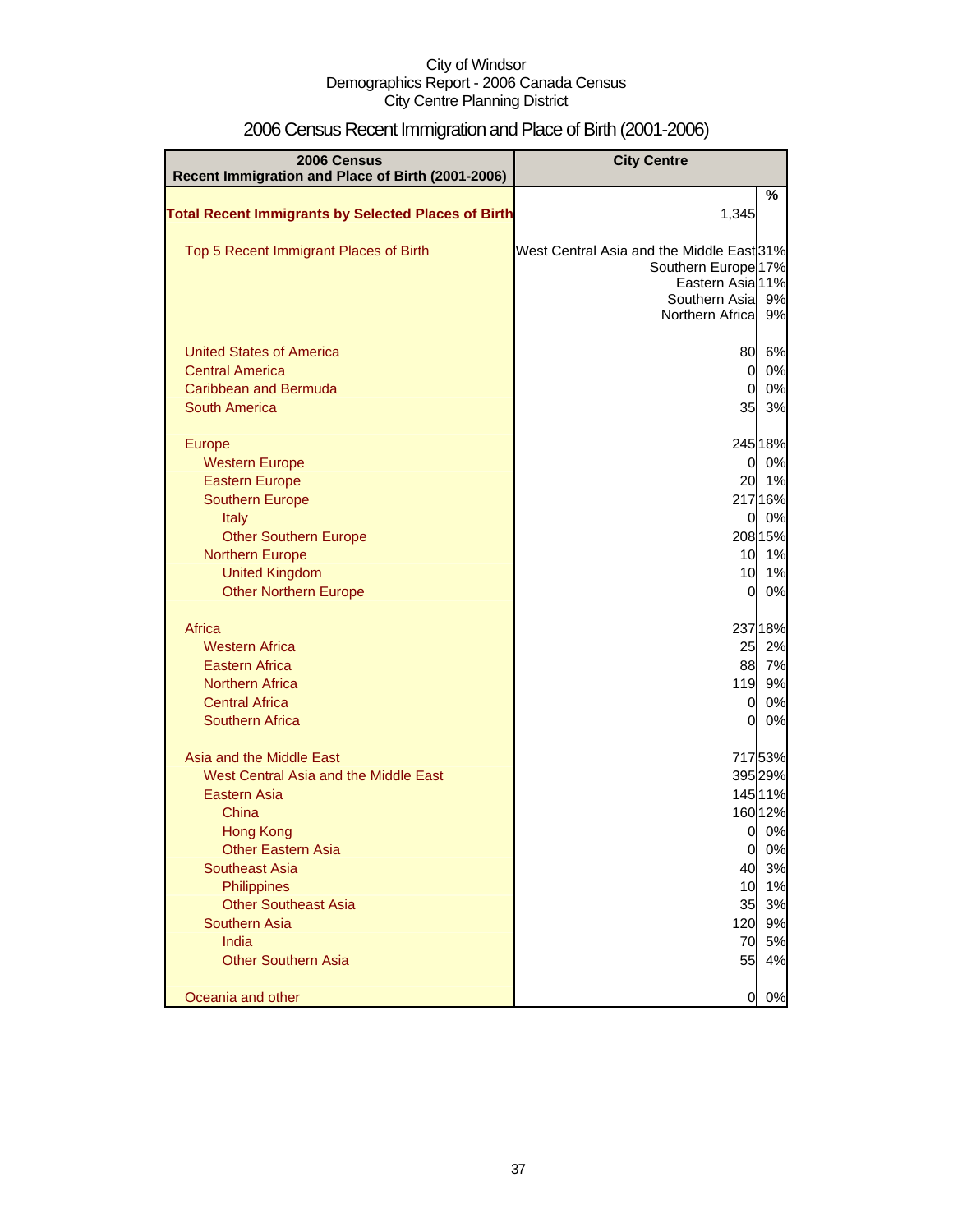# 2006 Census Mobility

| 2006 Census<br><b>Mobility</b>                                                                                                                                                                        | <b>City Centre</b>                                                                 |                                   |
|-------------------------------------------------------------------------------------------------------------------------------------------------------------------------------------------------------|------------------------------------------------------------------------------------|-----------------------------------|
| <b>Total Population by 1 year mobility status</b>                                                                                                                                                     | 9,783                                                                              | %                                 |
| Non-movers (same address one year ago)<br><b>Movers</b><br>Non-migrants<br><b>Migrants</b><br>Internal migrants<br>Intraprovincial migrants<br>Interprovincial migrants<br><b>External migrants</b>   | 7,546 77%<br>2,236 23%<br>1,678<br>535<br>308<br>279<br>50<br>247                  | 17%<br>5%<br>3%<br>3%<br>1%<br>3% |
| <b>Total Population by 5 year mobility status</b>                                                                                                                                                     | 9,413                                                                              |                                   |
| Non-movers (same address five years ago)<br><b>Movers</b><br>Non-migrants<br><b>Migrants</b><br>Internal migrants<br>Intraprovincial migrants<br>Interprovincial migrants<br><b>External migrants</b> | 4,208 43%<br>5,208 53%<br>3,018 31%<br>2,190 22%<br>974<br>796<br>163<br>1,203 12% | 10%<br>8%<br>2%                   |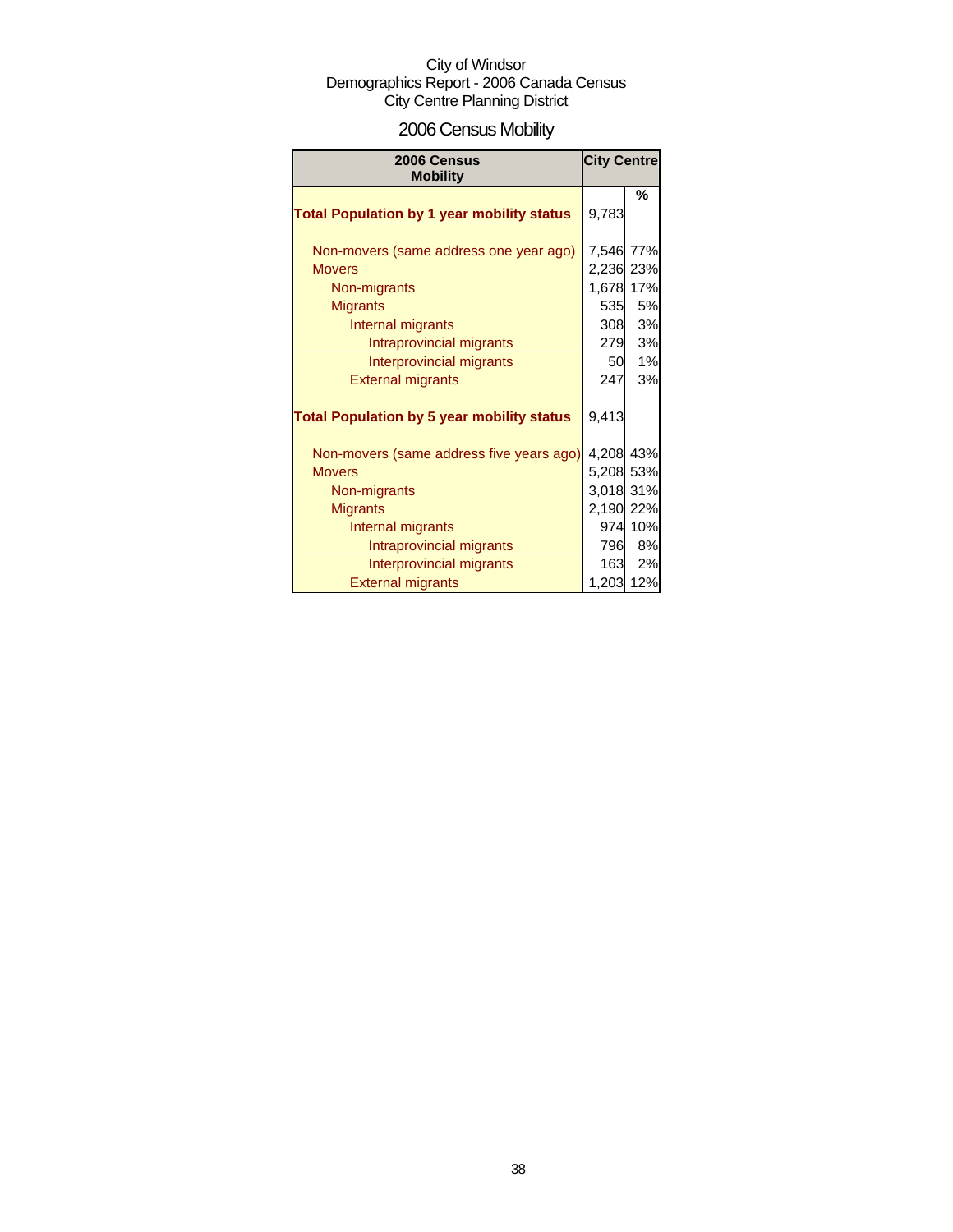# 2006 Census Aboriginal Population

| 2006 Census<br><b>Aboriginal Population</b>                                                                                                    | <b>City</b><br><b>Centre</b> |    |
|------------------------------------------------------------------------------------------------------------------------------------------------|------------------------------|----|
| Population by Aboriginal* and non-Aboriginal Identity                                                                                          | 9,937                        |    |
| Aboriginal population                                                                                                                          | 273                          | 3% |
| <b>Single Response</b>                                                                                                                         | 266                          | 3% |
| Inuit                                                                                                                                          | $\overline{0}$               | 0% |
| <b>Metis</b>                                                                                                                                   | 100                          | 1% |
| North American Indian                                                                                                                          | 166                          | 2% |
| Multiple responses                                                                                                                             | $\overline{0}$               | 0% |
| Aboriginal responses not included elsewhere                                                                                                    | 10                           | 0% |
| Non-Aboriginal population                                                                                                                      | 9,648 97%                    |    |
| <b>Population by Registered Indian Status</b>                                                                                                  | 9,918                        |    |
| <b>Registered Indian</b>                                                                                                                       | 69                           | 1% |
| Not a Registered Indian                                                                                                                        | 9,845 99%                    |    |
| <b>Population by Aboriginal and Non-Aboriginal Ancestry</b>                                                                                    | 9,903                        |    |
| Aboriginal ancestry                                                                                                                            | 364                          | 4% |
| North American Indian single ancestry                                                                                                          | 85                           | 1% |
| North American Indian and non-Aboriginal ancestries                                                                                            | 159                          | 2% |
| Métis single ancestry                                                                                                                          | 9                            | 0% |
| Métis and non-Aboriginal ancestries                                                                                                            | 70                           | 1% |
| Inuit single ancestry                                                                                                                          | $\overline{0}$               | 0% |
| Inuit and non-Aboriginal ancestries                                                                                                            | 10                           | 0% |
| Other Aboriginal multiple ancestries                                                                                                           | 10                           | 0% |
| Non-Aboriginal ancestry                                                                                                                        | 9,548 96%                    |    |
| Indian Reservation DAs that refused enumeration                                                                                                | O                            |    |
| * Refers to those persons who reported identifying with at least one Aboriginal group, i.e. North American Indian,<br>Métis or Inuit (Eskimo). |                              |    |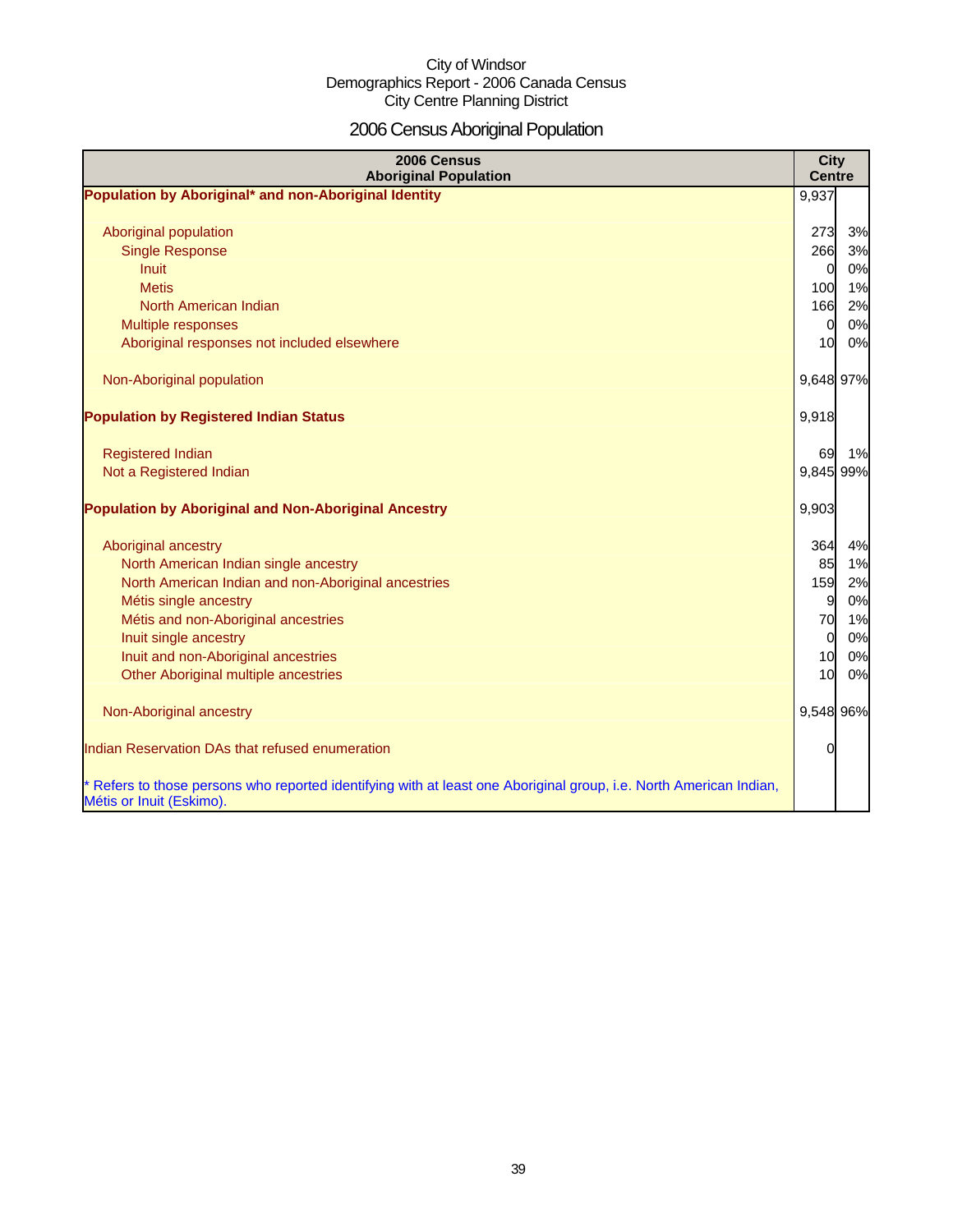# 2006 Census Labour Force by Sex Comparison

| 2006 Census                                                        | <b>City Centre</b> |         |                     |         |                |         |
|--------------------------------------------------------------------|--------------------|---------|---------------------|---------|----------------|---------|
| <b>Labour Force by Sex</b><br>Comparison                           |                    |         |                     |         |                |         |
|                                                                    | <b>Total</b>       |         | <b>Males</b>        |         | <b>Females</b> |         |
|                                                                    | <b>Population</b>  |         |                     |         |                |         |
| <b>Total Population 15 years and over by Labour Force Activity</b> | 8,569              |         | 4,228               |         | 4,340          |         |
| In the labour force                                                |                    |         | 4,18449% 2,24653%   |         | 1,931 45%      |         |
| Employed                                                           |                    |         | 3,56642% 1,91745%   |         | 1,640 38%      |         |
| <b>Unemployed</b>                                                  | 583                | 7%      | 341                 | 8%      | 277            | 6%      |
| Not in the labour force                                            |                    |         | 4,37351% 1,96847%   |         | 2,410 56%      |         |
| Participation rate                                                 | 48.8%              |         | 53.1%               |         | 44.5%          |         |
| Employment-population ratio                                        | 41.6%              |         | 45.3%               |         | 37.8%          |         |
| Unemployment rate                                                  | 13.9%              |         | 15.2%               |         | 14.3%          |         |
| <b>Total Population 15-24 years by Labour Force Activity</b>       | 1,250              |         | 628                 |         | 629            |         |
| In the labour force                                                |                    | 66753%  |                     | 23938%  |                | 38060%  |
| Employed                                                           |                    | 53843%  |                     | 208 33% |                | 33954%  |
| <b>Unemployed</b>                                                  |                    | 136 11% |                     | 63 10%  | 52             | 8%      |
| Not in the labour force                                            |                    | 568 45% |                     | 35156%  |                | 222 35% |
| Participation rate                                                 | 53.4%              |         | 38.1%               |         | 60.4%          |         |
| Employment-population ratio                                        | 43.0%              |         | 33.2%               |         | 53.8%          |         |
| Unemployment rate                                                  | 20.3%              |         | 26.3%               |         | 13.7%          |         |
| <b>Total Population 25 years and over by Labour Force Activity</b> | 7,328              |         | 3,585               |         | 3,710          |         |
| In the labour force                                                |                    |         | 3,497 48% 1,987 55% |         | 1,51941%       |         |
| Employed                                                           |                    |         | 3,001 41% 1,717 48% |         | 1,281 35%      |         |
| <b>Unemployed</b>                                                  | 497                | 7%      |                     | 288 8%  |                | 206 6%  |
| Not in the labour force                                            |                    |         | 3,80152% 1,60645%   |         | 2,204 59%      |         |
| Participation rate                                                 | 47.7%              |         | 55.4%               |         | 40.9%          |         |
| <b>Employment-population ratio</b>                                 | 41.0%              |         | 47.9%               |         | 34.5%          |         |
| Unemployment rate                                                  | 14.2%              |         | 14.5%               |         | 13.6%          |         |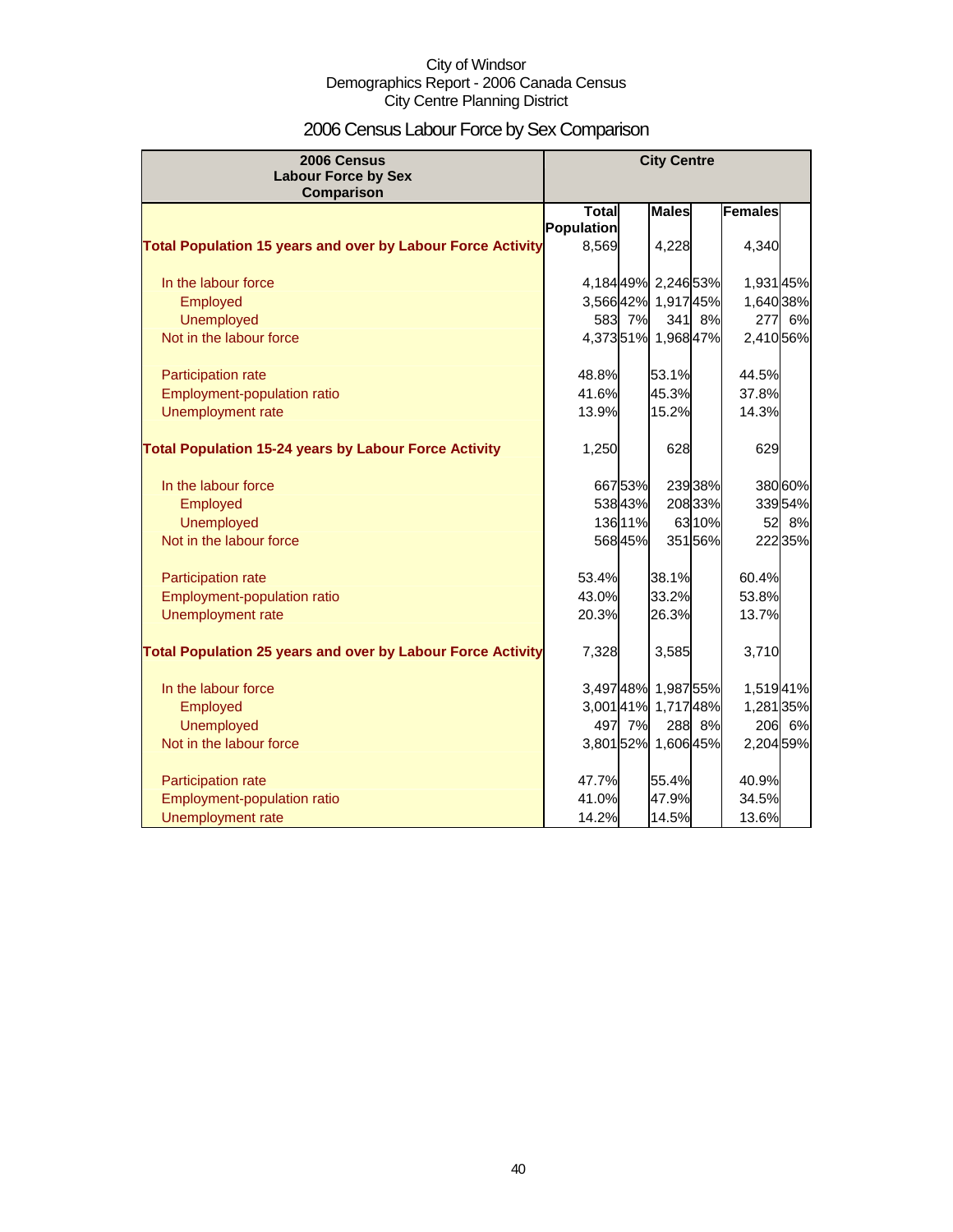# 2006 Census Labour Force by Sex

| 2006 Census<br><b>Labour Force by Sex</b>                          | <b>City Centre</b> |         |
|--------------------------------------------------------------------|--------------------|---------|
|                                                                    |                    | %       |
| <b>Total Population 15 years and over by Labour Force Activity</b> | 8,569              |         |
| In the labour force                                                | 4,184 49%          |         |
| Employed                                                           | 3,566 42%          |         |
| <b>Unemployed</b>                                                  | 583                | 7%      |
| Not in the labour force                                            | 4,373 51%          |         |
| Participation rate                                                 | 48.8%              |         |
| <b>Employment-population ratio</b>                                 | 41.6%              |         |
| Unemployment rate                                                  | 13.9%              |         |
| <b>Total Population 15-24 years by Labour Force Activity</b>       | 1,250              |         |
| In the labour force                                                |                    | 667 53% |
| Employed                                                           |                    | 538 43% |
| <b>Unemployed</b>                                                  |                    | 136 11% |
| Not in the labour force                                            |                    | 568 45% |
| Participation rate                                                 | 53.4%              |         |
| Employment-population ratio                                        | 43.0%              |         |
| Unemployment rate                                                  | 20.3%              |         |
| <b>Total Population 25 years and over by Labour Force Activity</b> | 7,328              |         |
| In the labour force                                                | 3,497 48%          |         |
| Employed                                                           | 3,001 41%          |         |
| <b>Unemployed</b>                                                  | 497                | 7%      |
| Not in the labour force                                            | 3,801 52%          |         |
| <b>Participation rate</b>                                          | 47.7%              |         |
| Employment-population ratio                                        | 41.0%              |         |
| Unemployment rate                                                  | 14.2%              |         |
| Males 15 years and over by Labour Force Activity                   | 4,228              |         |
| In the labour force                                                | 2,246 53%          |         |
| Employed                                                           | 1,917 45%          |         |
| <b>Unemployed</b>                                                  | 341                | 8%      |
| Not in the labour force                                            | 1,968 47%          |         |
| <b>Participation rate</b>                                          | 53.1%              |         |
| <b>Employment-population ratio</b>                                 | 45.3%              |         |
| Unemployment rate                                                  | 15.2%              |         |
| <b>Males 15-24 years by Labour Force Activity</b>                  | 628                |         |
| In the labour force                                                |                    | 239 38% |
| Employed                                                           |                    | 208 33% |
| <b>Unemployed</b>                                                  |                    | 63 10%  |
| Not in the labour force                                            |                    | 351 56% |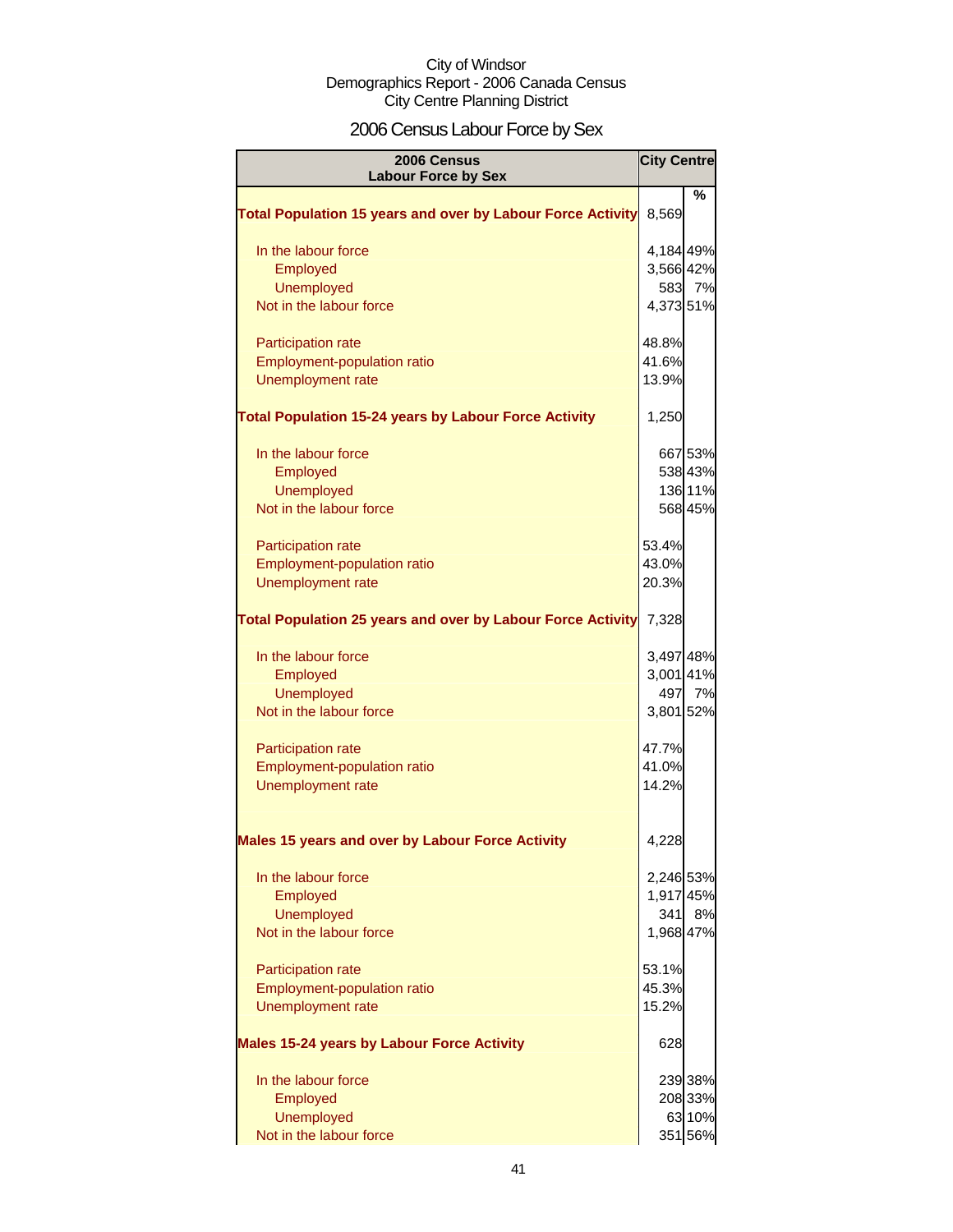| <b>2006 Census</b><br><b>Labour Force by Sex</b>          | <b>City Centre</b> |                  |
|-----------------------------------------------------------|--------------------|------------------|
|                                                           |                    | %                |
| <b>Participation rate</b>                                 | 38.1%              |                  |
| Employment-population ratio                               | 33.2%              |                  |
| Unemployment rate                                         | 26.3%              |                  |
| Males 25 years and over by Labour Force Activity          | 3,585              |                  |
| In the labour force                                       | 1,987 55%          |                  |
| Employed                                                  | 1,717 48%          |                  |
| <b>Unemployed</b>                                         |                    | 288 8%           |
| Not in the labour force                                   | 1,606 45%          |                  |
| <b>Participation rate</b>                                 | 55.4%              |                  |
| Employment-population ratio                               | 47.9%              |                  |
| Unemployment rate                                         | 14.5%              |                  |
| <b>Females 15 years and over by Labour Force Activity</b> | 4,340              |                  |
| In the labour force                                       | 1,931 45%          |                  |
| Employed                                                  | 1,640 38%          |                  |
| <b>Unemployed</b>                                         |                    | 277 6%           |
| Not in the labour force                                   | 2,410 56%          |                  |
| Participation rate                                        | 44.5%              |                  |
| Employment-population ratio                               | 37.8%              |                  |
| Unemployment rate                                         | 14.3%              |                  |
| <b>Females 15-24 years by Labour Force Activity</b>       | 629                |                  |
| In the labour force                                       |                    | 380 60%          |
| Employed                                                  |                    | 339 54%          |
| <b>Unemployed</b><br>Not in the labour force              |                    | 52 8%<br>222 35% |
|                                                           |                    |                  |
| <b>Participation rate</b>                                 | 60.4%              |                  |
| <b>Employment-population ratio</b>                        | 53.8%              |                  |
| Unemployment rate                                         | 13.7%              |                  |
| <b>Females 25 years and over by Labour Force Activity</b> | 3,710              |                  |
| In the labour force                                       | 1,519 41%          |                  |
| Employed                                                  | 1,281 35%          |                  |
| <b>Unemployed</b>                                         |                    | 206 6%           |
| Not in the labour force                                   | 2,204 59%          |                  |
| <b>Participation rate</b>                                 | 40.9%              |                  |
| Employment-population ratio                               | 34.5%              |                  |
| Unemployment rate                                         | 13.6%              |                  |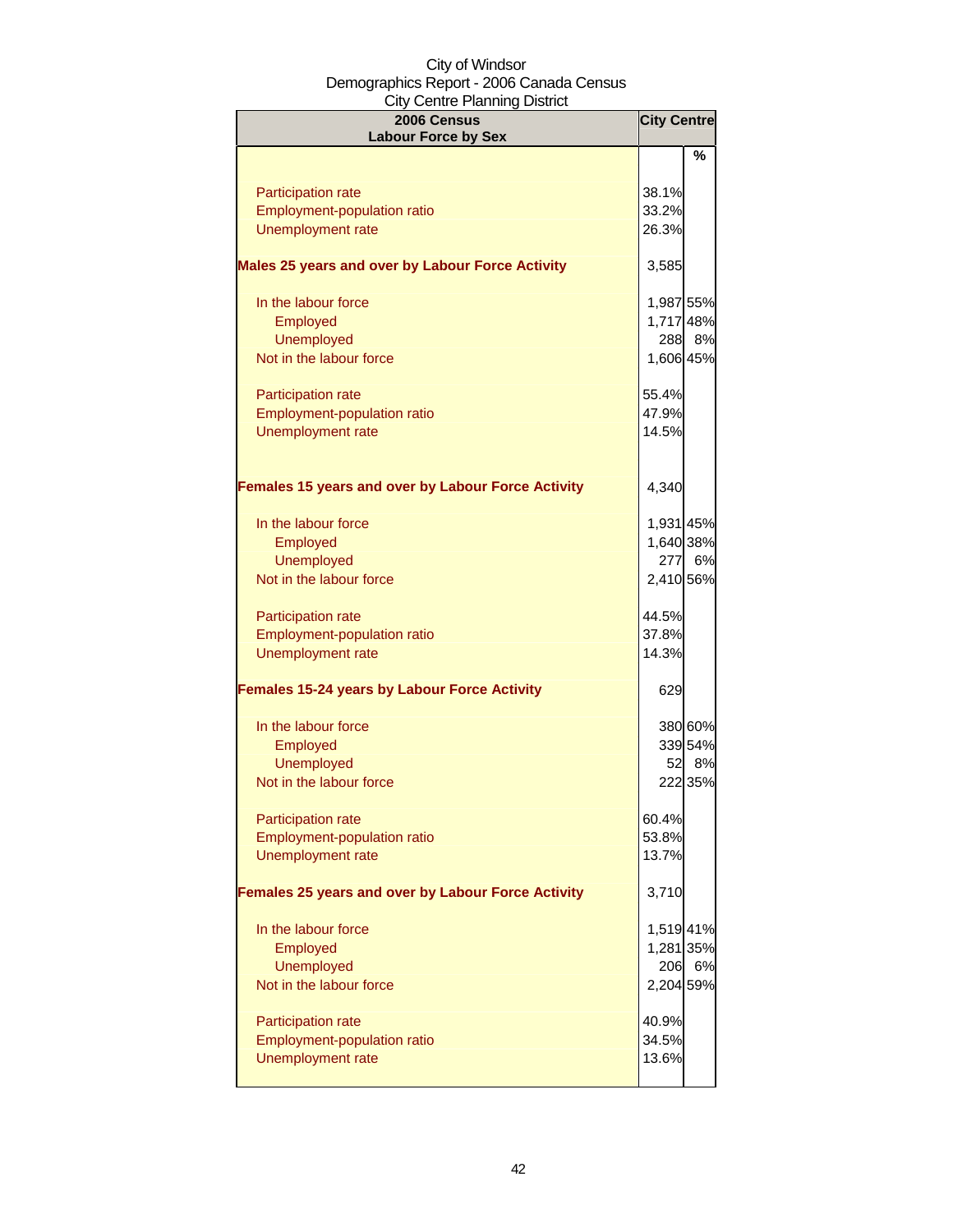# 2006 Census Presence of Children and Labour Force by Sex Comparison

| 2006 Census<br>Presence of Children and Labour Force by Sex Comparison                                          | <b>City Centre</b> |         |                     |         |           |
|-----------------------------------------------------------------------------------------------------------------|--------------------|---------|---------------------|---------|-----------|
|                                                                                                                 | <b>Total</b>       |         | <b>Males</b>        |         | Females   |
|                                                                                                                 | <b>Population</b>  |         |                     |         |           |
| <b>Population 15 years and over in Private Households</b>                                                       | 8,570              |         | 4,207               |         | 4,340     |
| In the labour force                                                                                             |                    |         | 4,16849% 2,26454%   |         | 1,91244%  |
| Employed                                                                                                        |                    |         | 3,57642% 1,91045%   |         | 1,643 38% |
| <b>Unemployed</b>                                                                                               |                    | 613 7%  |                     | 336 8%  | 280 6%    |
| Not in the labour force                                                                                         |                    |         | 4,37751% 1,95146%   |         | 2,418 56% |
| Participation rate                                                                                              | 48.6%              |         | 53.8%               |         | 44.1%     |
| Employment-population ratio                                                                                     | 41.7%              |         | 45.4%               |         | 37.9%     |
| Unemployment rate                                                                                               | 14.7%              |         | 14.9%               |         | 14.7%     |
| Population 15 years and over in Private Households with No Children at<br>Home                                  | 6,540              |         | 3,394               |         | 3,137     |
| In the labour force                                                                                             |                    |         | 3,05647% 1,66249%   |         | 1,37744%  |
| Employed                                                                                                        |                    |         | 2,66741% 1,45843%   |         | 1,212 39% |
| <b>Unemployed</b>                                                                                               |                    | 390 6%  |                     | 182 5%  | 165 5%    |
| Not in the labour force                                                                                         |                    |         | 3,481 53% 1,719 51% |         | 1,73155%  |
|                                                                                                                 |                    |         |                     |         |           |
| Participation rate                                                                                              | 46.7%              |         | 49.0%               |         | 43.9%     |
| Employment-population ratio                                                                                     | 40.8%              |         | 43.0%               |         | 38.6%     |
| <b>Unemployment rate</b>                                                                                        | 12.8%              |         | 10.9%               |         | 12.0%     |
| Population 15 years and over in Private Households with Children at Home                                        | 2,010              |         | 808                 |         | 1,179     |
| In the labour force                                                                                             | 1,12756%           |         |                     | 588 73% | 51744%    |
| Employed                                                                                                        |                    | 87844%  |                     | 47559%  | 420 36%   |
| <b>Unemployed</b>                                                                                               |                    | 206 10% |                     | 102 13% | 116 10%   |
| Not in the labour force                                                                                         |                    | 890 44% |                     | 231 29% | 67958%    |
| Participation rate                                                                                              | 56.1%              |         | 72.7%               |         | 43.9%     |
| Employment-population ratio                                                                                     | 43.7%              |         | 58.7%               |         | 35.6%     |
| Unemployment rate                                                                                               | 18.2%              |         | 17.3%               |         | 22.5%     |
| Population 15 years and over in Private Households with Children under 6<br>years only                          | 461                |         | 197                 |         | 284       |
| In the labour force                                                                                             |                    | 28361%  |                     | 16282%  | 12243%    |
| Employed                                                                                                        |                    | 20444%  |                     | 10553%  | 6121%     |
| Unemployed                                                                                                      |                    | 77 17%  |                     | 5126%   | 23 8%     |
| Not in the labour force                                                                                         |                    | 21446%  |                     | 6734%   | 16759%    |
| Participation rate                                                                                              | 61.4%              |         | 82.3%               |         | 43.2%     |
| Employment-population ratio                                                                                     | 44.3%              |         | 53.3%               |         | 21.5%     |
| Unemployment rate                                                                                               | 27.3%              |         | 31.7%               |         | 18.9%     |
| Population 15 years and over in Private Households with Children under 6<br>years and Children 6 years and over | 318                |         | 137                 |         | 170       |
|                                                                                                                 |                    |         |                     |         |           |
| In the labour force                                                                                             |                    | 19160%  |                     | 8562%   | 8349%     |
| Employed                                                                                                        |                    | 14445%  |                     | 7051%   | 6739%     |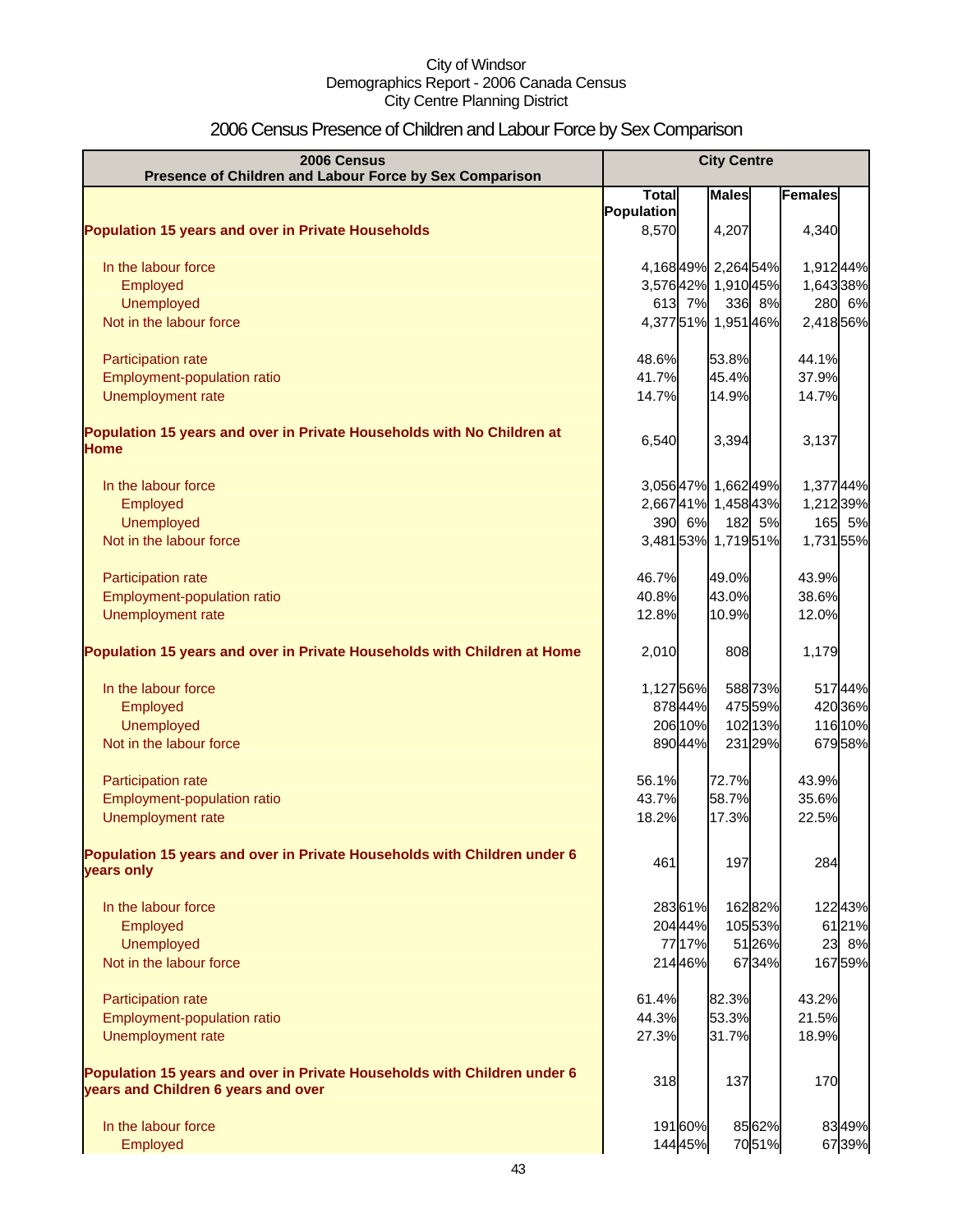| 2006 Census<br>Presence of Children and Labour Force by Sex Comparison                    | <b>City Centre</b> |        |              |         |         |         |
|-------------------------------------------------------------------------------------------|--------------------|--------|--------------|---------|---------|---------|
|                                                                                           | <b>Total</b>       |        | <b>Males</b> |         | Females |         |
| <b>Unemployed</b>                                                                         | Population         | 30 10% |              | 2518%   | 14      | 8%      |
| Not in the labour force                                                                   |                    | 12038% |              | 4533%   |         | 100 59% |
|                                                                                           |                    |        |              |         |         |         |
| <b>Participation rate</b>                                                                 | 60.1%              |        | 62.0%        |         | 48.9%   |         |
| Employment-population ratio                                                               | 45.4%              |        | 51.0%        |         | 39.3%   |         |
| Unemployment rate                                                                         | 15.9%              |        | 29.6%        |         | 16.4%   |         |
| Population 15 years and over in Private Households with Children 6 years<br>and over only | 1,200              |        | 461          |         | 738     |         |
| In the labour force                                                                       |                    | 62752% |              | 320 69% |         | 32043%  |
| <b>Employed</b>                                                                           |                    | 54846% |              | 27059%  |         | 257 35% |
| <b>Unemployed</b>                                                                         |                    | 101 8% |              | 4510%   |         | 50 7%   |
| Not in the labour force                                                                   |                    | 53545% |              | 15032%  |         | 408 55% |
|                                                                                           |                    |        |              |         |         |         |
| Participation rate                                                                        | 52.3%              |        | 69.4%        |         | 43.4%   |         |
| Employment-population ratio                                                               | 45.7%              |        | 58.5%        |         | 34.8%   |         |
| Unemployment rate                                                                         | 16.1%              |        | 14.1%        |         | 15.5%   |         |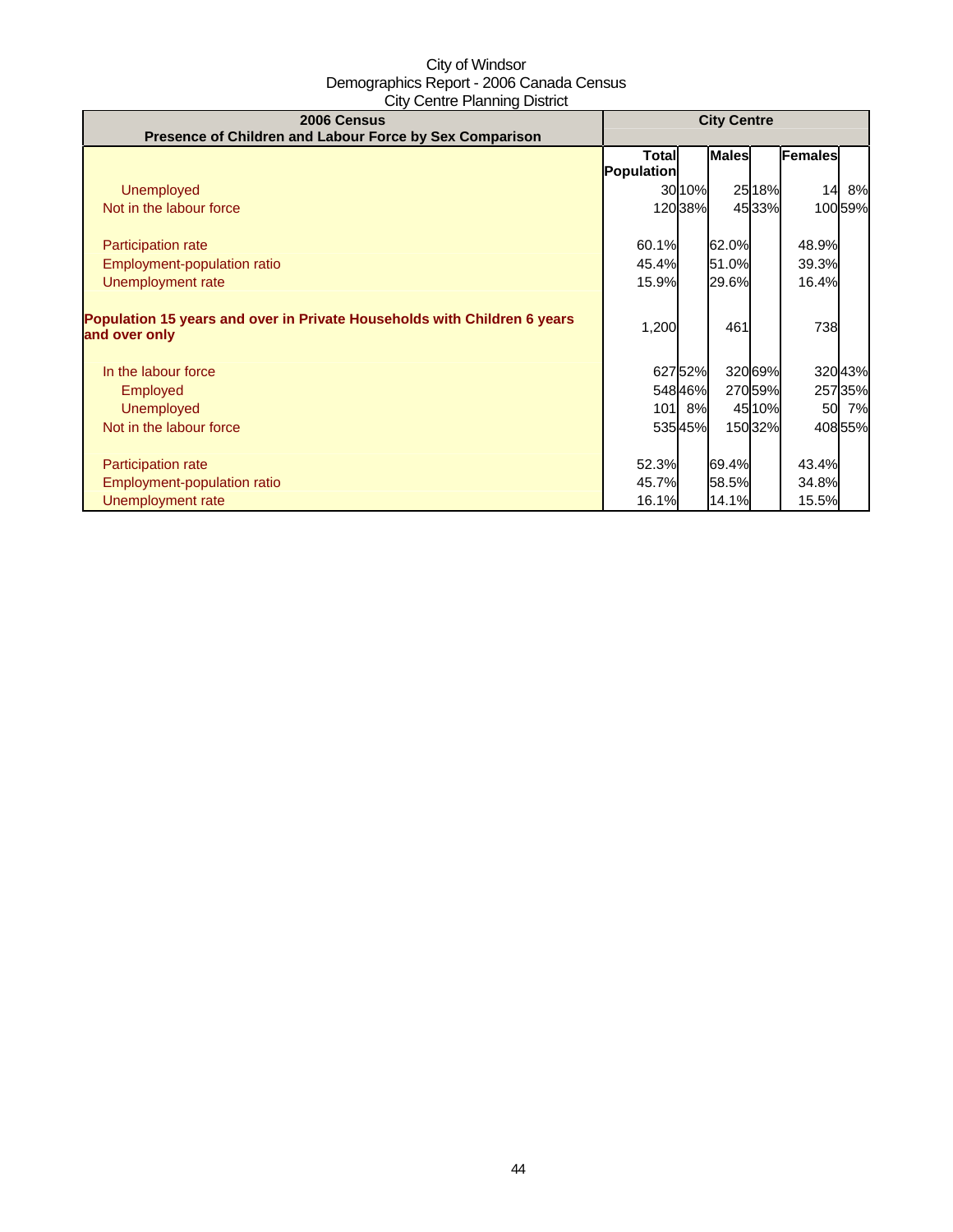# 2006 Census Presence of Children and Labour Force by Sex

| 2006 Census<br>Presence of Children and Labour Force by Sex                                                     | <b>City</b><br><b>Centre</b> |         |
|-----------------------------------------------------------------------------------------------------------------|------------------------------|---------|
| <b>Population 15 years and over in Private Households</b>                                                       | 8,570                        | %       |
| In the labour force                                                                                             | 4,168 49%                    |         |
| Employed                                                                                                        | 3,576 42%                    |         |
| Unemployed                                                                                                      |                              | 613 7%  |
| Not in the labour force                                                                                         | 4,377 51%                    |         |
| Participation rate                                                                                              | 48.6%                        |         |
| Employment-population ratio                                                                                     | 41.7%                        |         |
| Unemployment rate                                                                                               | 14.7%                        |         |
| Population 15 years and over in Private Households with No Children at Home                                     | 6,540                        |         |
| In the labour force                                                                                             | 3,056 47%                    |         |
| Employed                                                                                                        | 2,667 41%                    |         |
| Unemployed                                                                                                      |                              | 390 6%  |
| Not in the labour force                                                                                         | 3,481 53%                    |         |
| Participation rate                                                                                              | 46.7%                        |         |
| Employment-population ratio                                                                                     | 40.8%                        |         |
| Unemployment rate                                                                                               | 12.8%                        |         |
| Population 15 years and over in Private Households with Children at Home                                        | 2,010                        |         |
| In the labour force                                                                                             | 1,127 56%                    |         |
| Employed                                                                                                        |                              | 878 44% |
| Unemployed                                                                                                      |                              | 206 10% |
| Not in the labour force                                                                                         |                              | 890 44% |
| Participation rate                                                                                              | 56.1%                        |         |
| Employment-population ratio                                                                                     | 43.7%                        |         |
| Unemployment rate                                                                                               | 18.2%                        |         |
| Population 15 years and over in Private Households with Children under 6 years only                             | 461                          |         |
| In the labour force                                                                                             |                              | 283 61% |
| Employed                                                                                                        |                              | 204 44% |
| Unemployed                                                                                                      |                              | 77 17%  |
| Not in the labour force                                                                                         |                              | 214 46% |
| <b>Participation rate</b>                                                                                       | 61.4%                        |         |
| Employment-population ratio                                                                                     | 44.3%                        |         |
| Unemployment rate                                                                                               | 27.3%                        |         |
| Population 15 years and over in Private Households with Children under 6 years and Children 6 years and<br>over | 318                          |         |
| In the labour force                                                                                             |                              | 191 60% |
| Employed                                                                                                        |                              | 144 45% |
| Unemployed                                                                                                      |                              | 30 10%  |
| Not in the labour force                                                                                         |                              | 120 38% |
|                                                                                                                 |                              |         |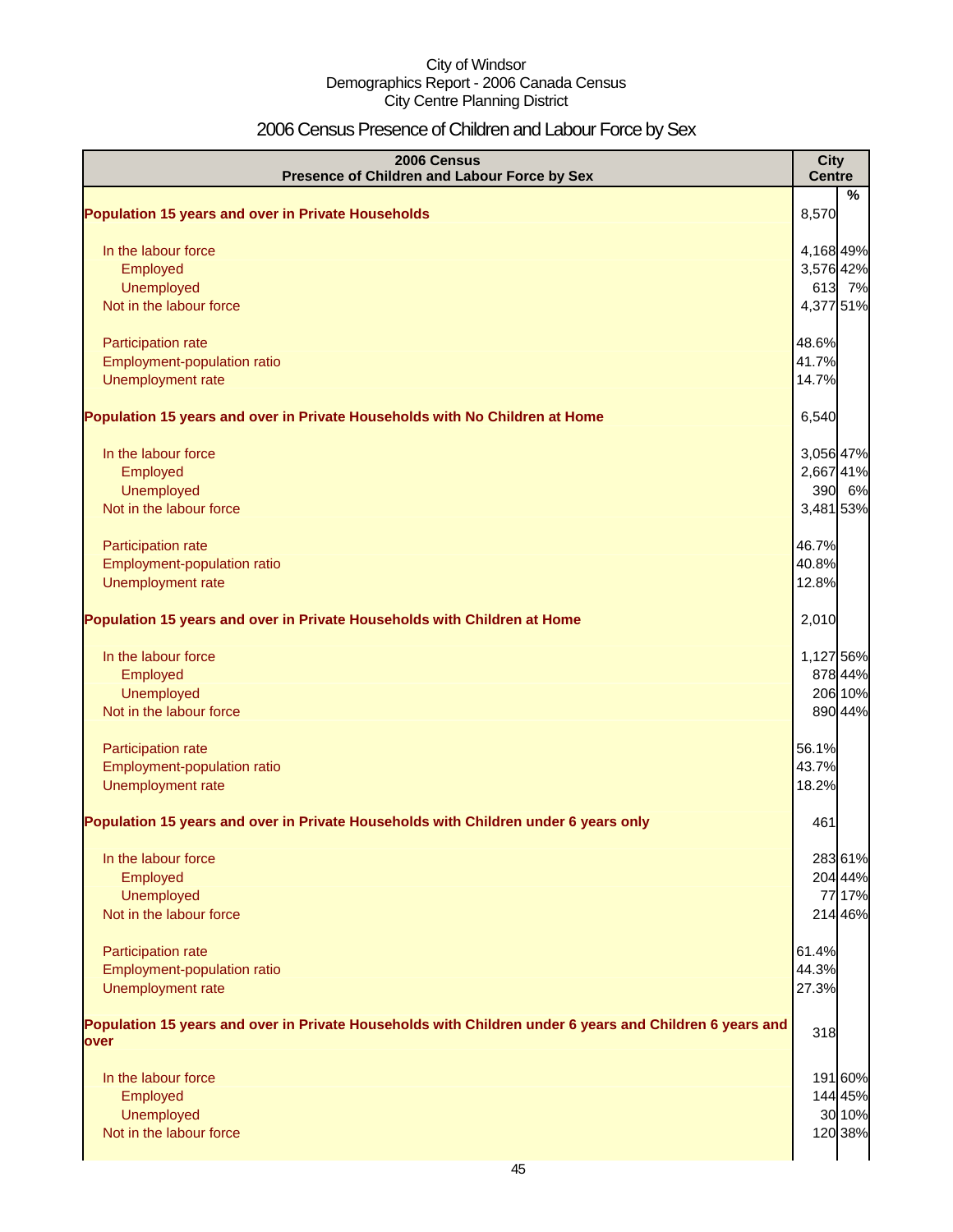| $50.0001$ $\mu$ $\mu$ $\mu$ $\mu$ $\mu$ $\sigma$<br>2006 Census                        | <b>City</b>    |         |
|----------------------------------------------------------------------------------------|----------------|---------|
| Presence of Children and Labour Force by Sex                                           | <b>Centre</b>  |         |
|                                                                                        |                | %       |
| Participation rate                                                                     | 60.1%<br>45.4% |         |
| Employment-population ratio<br>Unemployment rate                                       | 15.9%          |         |
|                                                                                        |                |         |
| Population 15 years and over in Private Households with Children 6 years and over only | 1,200          |         |
| In the labour force                                                                    |                | 627 52% |
| Employed                                                                               |                | 548 46% |
| Unemployed                                                                             |                | 101 8%  |
| Not in the labour force                                                                |                | 535 45% |
| Participation rate                                                                     | 52.3%          |         |
| Employment-population ratio                                                            | 45.7%          |         |
| Unemployment rate                                                                      | 16.1%          |         |
|                                                                                        |                |         |
| <b>Males 15 years and over in Private Households</b>                                   | 4,207          |         |
| In the labour force                                                                    | 2,264 54%      |         |
| Employed                                                                               | 1,910 45%      |         |
| Unemployed                                                                             |                | 336 8%  |
| Not in the labour force                                                                | 1,951 46%      |         |
|                                                                                        |                |         |
| Participation rate                                                                     | 53.8%          |         |
| Employment-population ratio                                                            | 45.4%          |         |
| Unemployment rate                                                                      | 14.9%          |         |
| Males 15 years and over in Private Households with no children at home                 | 3,394          |         |
| In the labour force                                                                    | 1,662 49%      |         |
| Employed                                                                               | 1,458 43%      |         |
| Unemployed                                                                             |                | 182 5%  |
| Not in the labour force                                                                | 1,719 51%      |         |
|                                                                                        |                |         |
| <b>Participation rate</b>                                                              | 49.0%          |         |
| Employment-population ratio                                                            | 43.0%          |         |
| Unemployment rate                                                                      | 10.9%          |         |
| Males 15 years and over in Private Households with children at home                    | 808            |         |
| In the labour force                                                                    |                | 588 73% |
| Employed                                                                               |                | 475 59% |
| Unemployed                                                                             |                | 102 13% |
| Not in the labour force                                                                |                | 231 29% |
| Participation rate                                                                     | 72.7%          |         |
| Employment-population ratio                                                            | 58.7%          |         |
| Unemployment rate                                                                      | 17.3%          |         |
| Males 15 years and over in Private Households with children under 6 years only         | 197            |         |
| In the labour force                                                                    |                | 162 82% |
| Employed                                                                               |                | 105 53% |
| Unemployed                                                                             |                | 51 26%  |
|                                                                                        |                |         |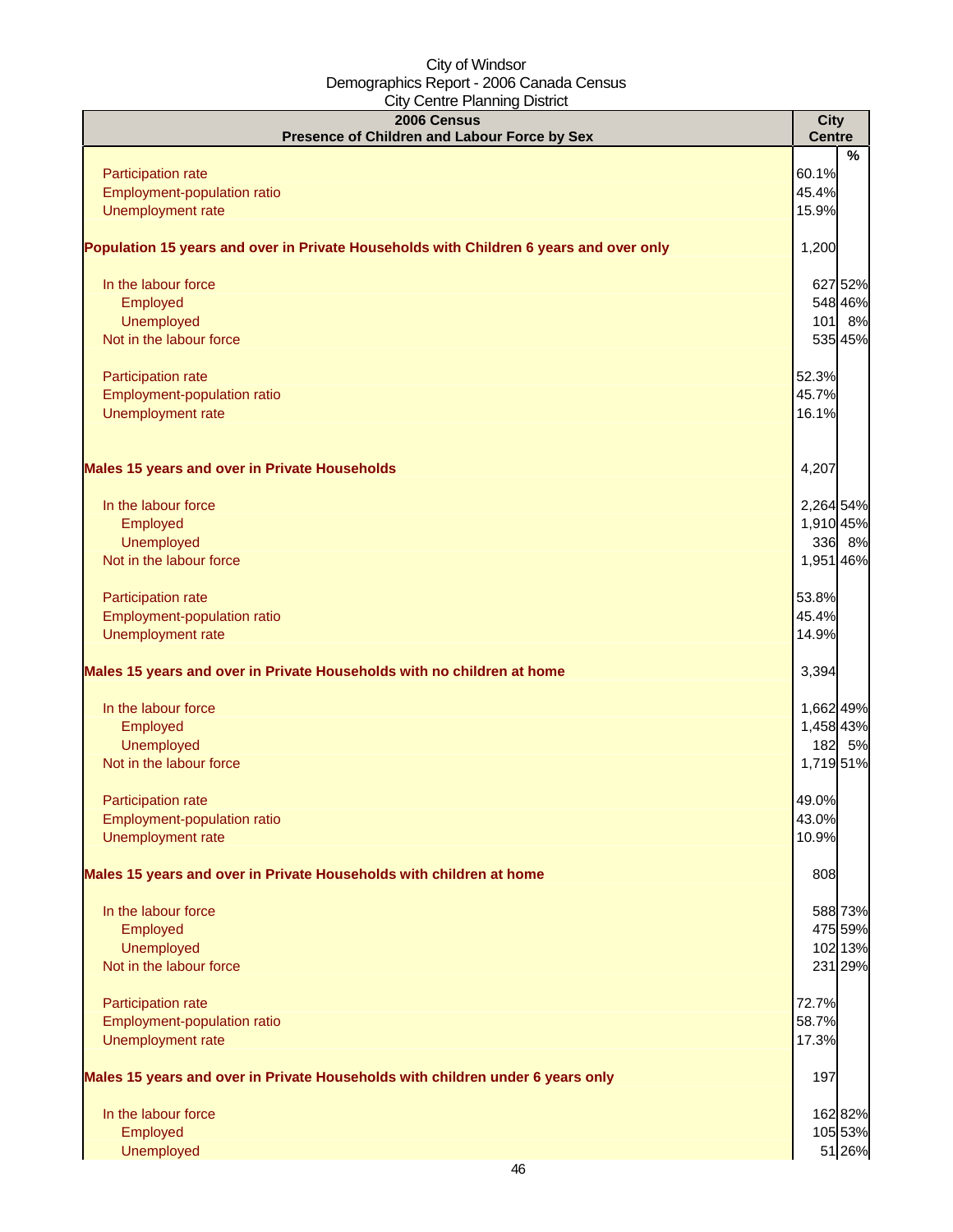| $50.160 + 10.111119 = 10.1101$<br>2006 Census                                                           | <b>City</b>   |                    |
|---------------------------------------------------------------------------------------------------------|---------------|--------------------|
| Presence of Children and Labour Force by Sex                                                            | <b>Centre</b> |                    |
|                                                                                                         |               | %                  |
| Not in the labour force                                                                                 |               | 67 34%             |
| Participation rate                                                                                      | 82.3%         |                    |
| Employment-population ratio                                                                             | 53.3%         |                    |
| Unemployment rate                                                                                       | 31.7%         |                    |
| Males 15 years and over in Private Households with children under 6 years and children 6 years and over | 137           |                    |
|                                                                                                         |               |                    |
| In the labour force                                                                                     |               | 85 62%             |
| Employed                                                                                                |               | 70 51%             |
| Unemployed<br>Not in the labour force                                                                   |               | 25 18%<br>45 33%   |
|                                                                                                         |               |                    |
| Participation rate                                                                                      | 62.0%         |                    |
| Employment-population ratio                                                                             | 51.0%         |                    |
| Unemployment rate                                                                                       | 29.6%         |                    |
| Males 15 years and over in Private Households with children 6 years and over only                       | 461           |                    |
|                                                                                                         |               |                    |
| In the labour force                                                                                     |               | 320 69%<br>270 59% |
| Employed<br>Unemployed                                                                                  |               | 45 10%             |
| Not in the labour force                                                                                 |               | 150 32%            |
|                                                                                                         |               |                    |
| Participation rate                                                                                      | 69.4%         |                    |
| Employment-population ratio                                                                             | 58.5%         |                    |
| Unemployment rate                                                                                       | 14.1%         |                    |
| Females 15 years and over in Private Households                                                         | 4,340         |                    |
| In the labour force                                                                                     | 1,912 44%     |                    |
| Employed                                                                                                | 1,643 38%     |                    |
| Unemployed                                                                                              |               | 280 6%             |
| Not in the labour force                                                                                 | 2,418 56%     |                    |
| Participation rate                                                                                      | 44.1%         |                    |
| Employment-population ratio                                                                             | 37.9%         |                    |
| Unemployment rate                                                                                       | 14.7%         |                    |
| Females 15 years and over in Private Households with No Children at Home                                | 3,137         |                    |
|                                                                                                         |               |                    |
| In the labour force                                                                                     | 1,377 44%     |                    |
| Employed                                                                                                | 1,212 39%     |                    |
| Unemployed<br>Not in the labour force                                                                   |               | 165 5%             |
|                                                                                                         | 1,731 55%     |                    |
| Participation rate                                                                                      | 43.9%         |                    |
| Employment-population ratio                                                                             | 38.6%         |                    |
| Unemployment rate                                                                                       | 12.0%         |                    |
| Females 15 years and over in Private Households with Children at Home                                   | 1,179         |                    |
| In the labour force                                                                                     |               | 517 44%            |
| $\overline{17}$                                                                                         |               |                    |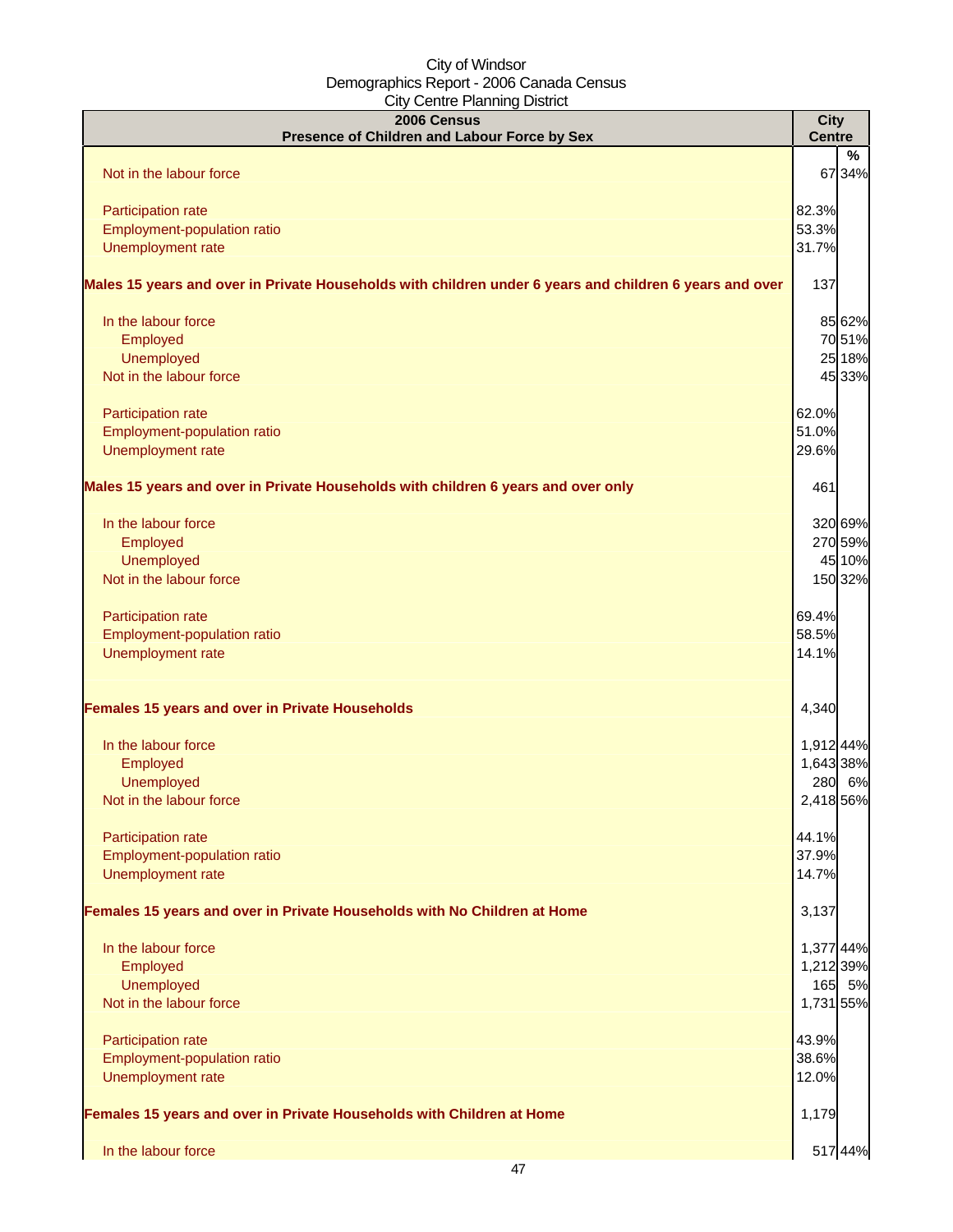| 2006 Census<br>Presence of Children and Labour Force by Sex                                                  | <b>City</b><br><b>Centre</b> |                    |
|--------------------------------------------------------------------------------------------------------------|------------------------------|--------------------|
|                                                                                                              |                              | %                  |
| Employed                                                                                                     |                              | 420 36%            |
| <b>Unemployed</b>                                                                                            |                              | 116 10%<br>679 58% |
| Not in the labour force                                                                                      |                              |                    |
| Participation rate                                                                                           | 43.9%                        |                    |
| Employment-population ratio                                                                                  | 35.6%                        |                    |
| Unemployment rate                                                                                            | 22.5%                        |                    |
| Females 15 years and over in Private Households with Children under 6 years only                             | 284                          |                    |
| In the labour force                                                                                          |                              | 122 43%            |
| Employed                                                                                                     |                              | 61 21%             |
| <b>Unemployed</b>                                                                                            |                              | 23 8%              |
| Not in the labour force                                                                                      |                              | 167 59%            |
| Participation rate                                                                                           | 43.2%                        |                    |
| Employment-population ratio                                                                                  | 21.5%                        |                    |
| Unemployment rate                                                                                            | 18.9%                        |                    |
| Females 15 years and over in Private Households with Children under 6 years and Children 6 years and<br>over | 170                          |                    |
| In the labour force                                                                                          |                              | 83 49%             |
| Employed                                                                                                     |                              | 67 39%             |
| <b>Unemployed</b>                                                                                            |                              | 14 8%              |
| Not in the labour force                                                                                      |                              | 100 59%            |
| Participation rate                                                                                           | 48.9%                        |                    |
| Employment-population ratio                                                                                  | 39.3%                        |                    |
| Unemployment rate                                                                                            | 16.4%                        |                    |
| Females 15 years and over in Private Households with Children 6 years and over only                          | 738                          |                    |
| In the labour force                                                                                          |                              | 320 43%            |
| Employed                                                                                                     |                              | 257 35%            |
| <b>Unemployed</b>                                                                                            |                              | 50 7%              |
| Not in the labour force                                                                                      |                              | 408 55%            |
| Participation rate                                                                                           | 43.4%                        |                    |
| Employment-population ratio                                                                                  | 34.8%                        |                    |
| Unemployment rate                                                                                            | 15.5%                        |                    |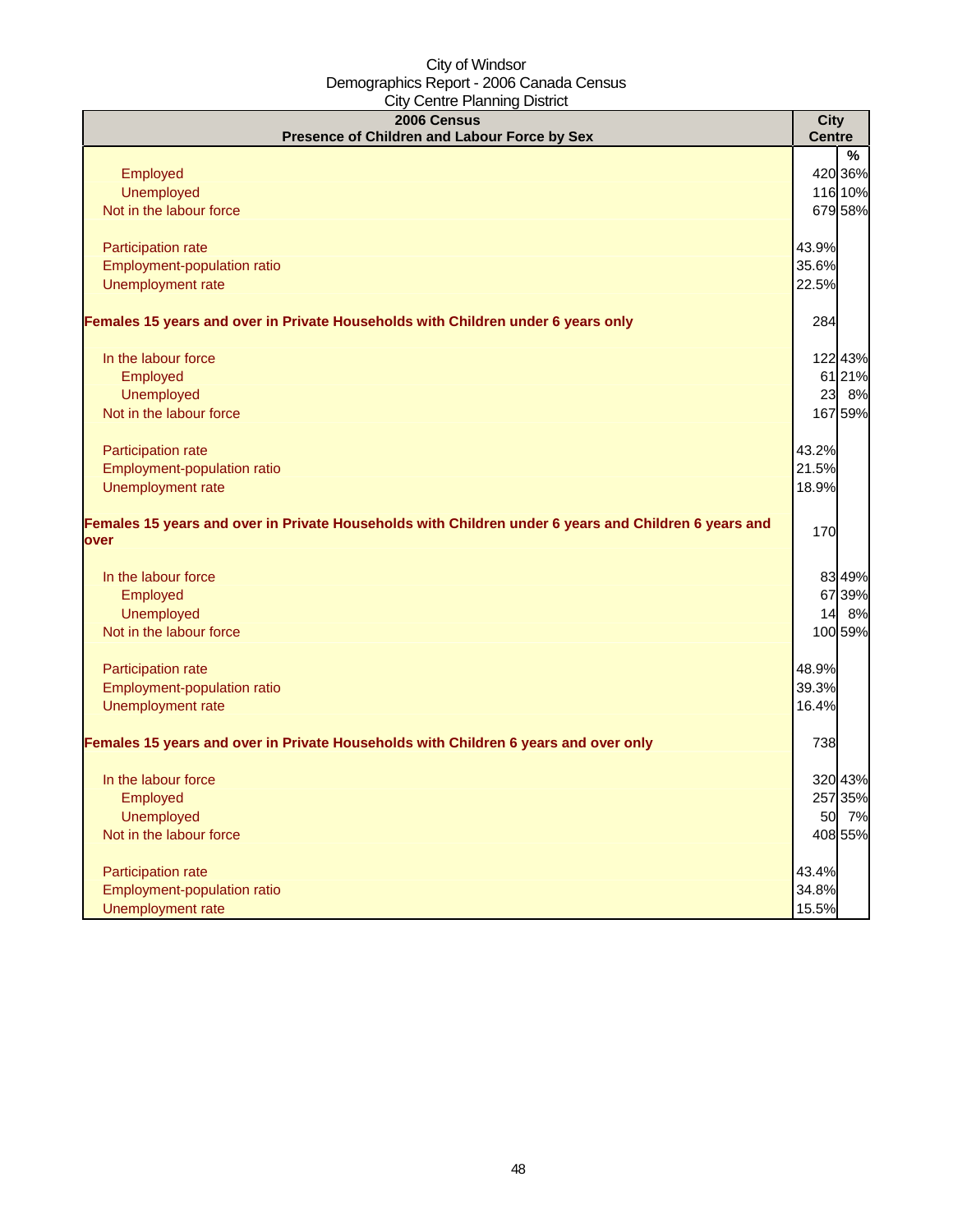# 2006 Census Labour Force by Industry and Sex Comparison

| 2006 Census<br><b>Labour Force by Industry and</b><br><b>Sex Comparison</b>    | <b>City Centre</b>                                                                                                                                          |                         |                                                                                                                                                                               |                  |                                                                                                                                                                                         |                                |
|--------------------------------------------------------------------------------|-------------------------------------------------------------------------------------------------------------------------------------------------------------|-------------------------|-------------------------------------------------------------------------------------------------------------------------------------------------------------------------------|------------------|-----------------------------------------------------------------------------------------------------------------------------------------------------------------------------------------|--------------------------------|
|                                                                                | Total %<br>Labour<br><b>Force</b>                                                                                                                           |                         | Males %                                                                                                                                                                       |                  | <b>Females</b>                                                                                                                                                                          | %                              |
| <b>Total Labour Force 15 years and</b><br>over by Industry*                    | 4,174                                                                                                                                                       |                         | 2,251                                                                                                                                                                         |                  | 1,914                                                                                                                                                                                   |                                |
| <b>Top 5 Industries</b>                                                        | 31-33 Manufacturing<br>72 Accommodation<br>and food services<br>44-45 Retail trade<br>62 Health care and<br>social assistance<br>61 Educational<br>services | 17%<br>13%<br>13%<br>8% | 31-33 Manufacturing<br>44-45 Retail trade 23%<br>72 Accommodation and 12%<br>food services 10%<br>23 Construction 6%<br>7%81 Other services (except<br>public administration) | 6%               | 72 Accommodation and<br>food services<br>44-45 Retail trade<br>62 Health care and socia<br>assistance<br>61 Educational services<br>81 Other services (except<br>public administration) | 16%<br>12%<br>12%<br>10%<br>9% |
| <b>All industries</b>                                                          | 3,91994%                                                                                                                                                    |                         | 2,135 95%                                                                                                                                                                     |                  | 1,77393%                                                                                                                                                                                |                                |
| 11 Agriculture, forestry, fishing<br>and hunting                               | 62                                                                                                                                                          | 1%                      | 37                                                                                                                                                                            | 2%               |                                                                                                                                                                                         | 10 1%                          |
| 21 Mining and oil and gas<br>extraction                                        | 4                                                                                                                                                           | 0%                      | 14                                                                                                                                                                            | 1%               | 0                                                                                                                                                                                       | 0%                             |
| <b>22 Utilities</b>                                                            | 10                                                                                                                                                          | 0%                      |                                                                                                                                                                               | 10 0%            | 0                                                                                                                                                                                       | 0%                             |
| 23 Construction<br>31-33 Manufacturing                                         | 130                                                                                                                                                         | 3%<br>643 15%           |                                                                                                                                                                               | 125 6%<br>48021% | 10<br>159                                                                                                                                                                               | 1%<br>8%                       |
| 41 Wholesale trade<br>44-45 Retail trade                                       | 97                                                                                                                                                          | 2%<br>46911%            |                                                                                                                                                                               | 84 4%<br>249 11% | 20                                                                                                                                                                                      | 1%<br>224 12%                  |
| 48-49 Transportation and<br>warehousing                                        | 135                                                                                                                                                         | 3%                      |                                                                                                                                                                               | 110 5%           | 47                                                                                                                                                                                      | 2%                             |
| 51 Information and cultural<br><b>industries</b>                               | 35                                                                                                                                                          | 1%                      | 27                                                                                                                                                                            | 1%               | 20                                                                                                                                                                                      | 1%                             |
| 52 Finance and insurance                                                       | 95                                                                                                                                                          | 2%                      |                                                                                                                                                                               | 40 2%            | 50                                                                                                                                                                                      | 3%                             |
| 53 Real estate and rental and<br>leasing                                       | 35                                                                                                                                                          | 1%                      | 10                                                                                                                                                                            | 0%               | 10                                                                                                                                                                                      | 1%                             |
| 54 Professional, scientific and<br>technical services                          | 219                                                                                                                                                         | 5%                      | 119                                                                                                                                                                           | 5%               |                                                                                                                                                                                         | 110 6%                         |
| 55 Management of companies<br>and enterprises                                  |                                                                                                                                                             | 10 0%                   |                                                                                                                                                                               | 10 0%            |                                                                                                                                                                                         | $0\,0\%$                       |
| 56 Administrative and support,<br>waste management and<br>remediation services | 155                                                                                                                                                         | 4%                      |                                                                                                                                                                               | 76 3%            |                                                                                                                                                                                         | 112 6%                         |
| <b>61 Educational services</b>                                                 | 262                                                                                                                                                         | 6%                      |                                                                                                                                                                               | 98 4%            |                                                                                                                                                                                         | 18710%                         |
| 62 Health care and social<br>assistance                                        |                                                                                                                                                             | 282 7%                  | $101$                                                                                                                                                                         | 5%               |                                                                                                                                                                                         | 22212%                         |
| 71 Arts, entertainment and<br>recreation                                       |                                                                                                                                                             | 236 6%                  |                                                                                                                                                                               | 112 5%           |                                                                                                                                                                                         | 109 6%                         |
| 72 Accommodation and food<br>services                                          |                                                                                                                                                             | 494 12%                 |                                                                                                                                                                               | 203 9%           |                                                                                                                                                                                         | 296 15%                        |
| 81 Other services (except public<br>administration)                            |                                                                                                                                                             | 256 6%                  |                                                                                                                                                                               | 119 5%           |                                                                                                                                                                                         | 165 9%                         |
| 91 Public administration                                                       |                                                                                                                                                             | 108 3%                  |                                                                                                                                                                               | 55 2%            |                                                                                                                                                                                         | 43 2%                          |
| Industry - Not applicable                                                      |                                                                                                                                                             | 256 6%                  |                                                                                                                                                                               | 148 7%           |                                                                                                                                                                                         | 119 6%                         |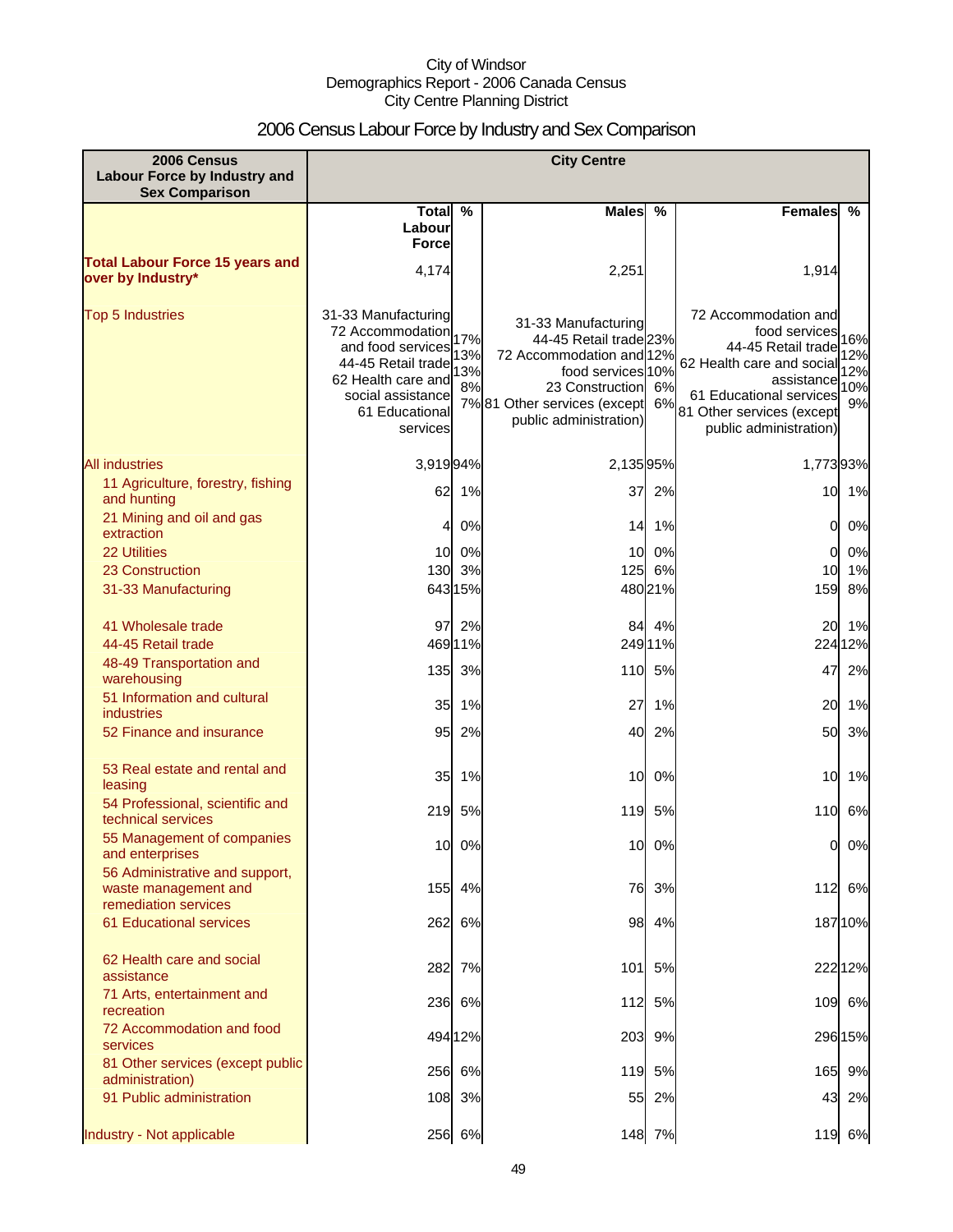| 2006 Census<br>Labour Force by Industry and<br><b>Sex Comparison</b> | <b>City Centre</b>                  |  |              |   |           |  |
|----------------------------------------------------------------------|-------------------------------------|--|--------------|---|-----------|--|
| * 2002 North American Industry<br><b>Classification System</b>       | Total %<br>Labourl<br><b>Forcel</b> |  | <b>Males</b> | % | Females % |  |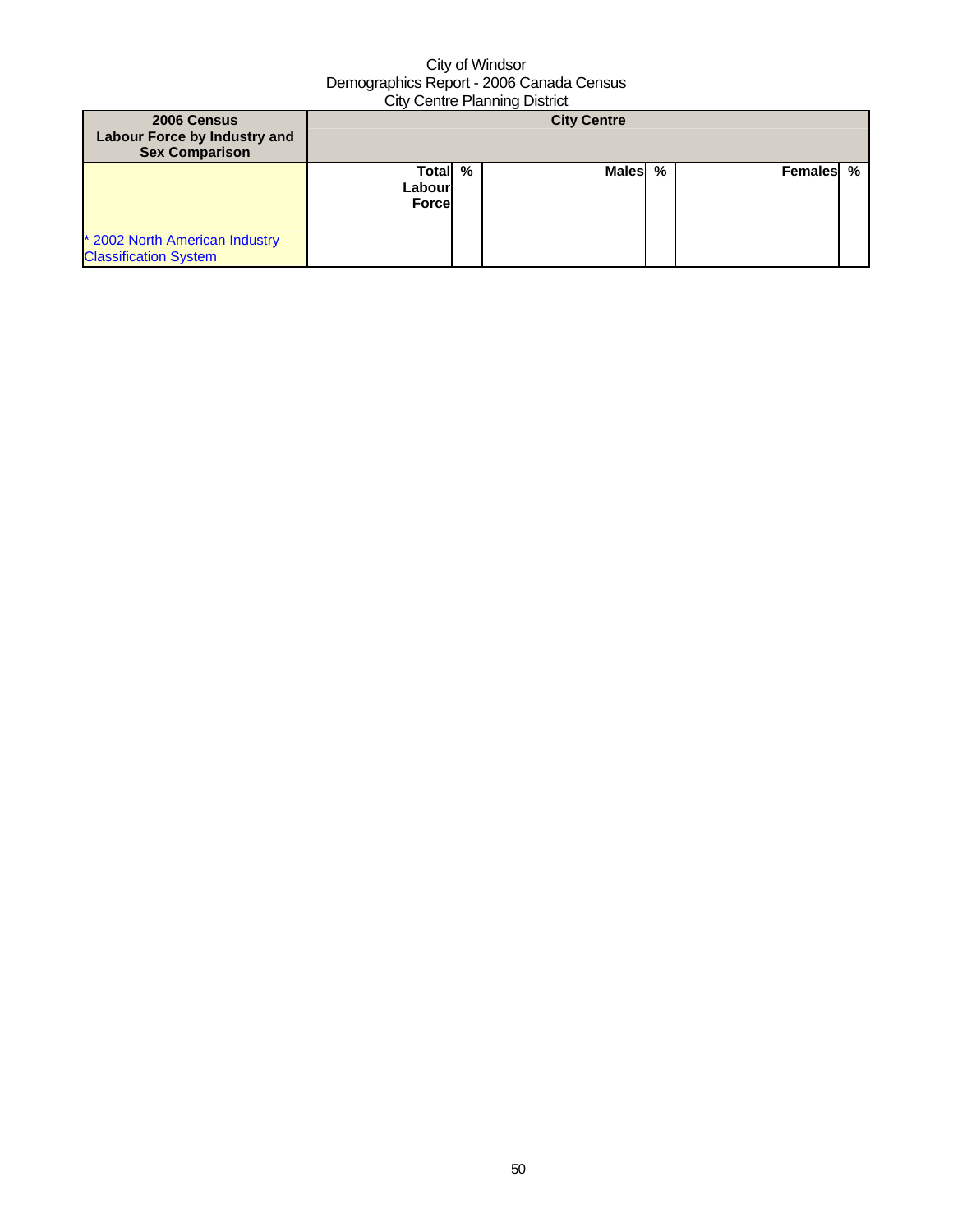# 2006 Census Labour Force by Industry and Sex

| 2006 Census<br><b>Labour Force by Industry and Sex</b>                                                                                                                                                                         | <b>City Centre</b>                                                                                                                                                                         |
|--------------------------------------------------------------------------------------------------------------------------------------------------------------------------------------------------------------------------------|--------------------------------------------------------------------------------------------------------------------------------------------------------------------------------------------|
| Total Labour Force 15 years and over by Industry*                                                                                                                                                                              | %<br>4,174                                                                                                                                                                                 |
| <b>Top 5 Industries</b>                                                                                                                                                                                                        | 31-33 Manufacturing 17%<br>72 Accommodation and food services 13%<br>44-45 Retail trade 13%<br>62 Health care and social assistance 8%<br>61 Educational services 7%                       |
| All industries<br>11 Agriculture, forestry, fishing and hunting<br>21 Mining and oil and gas extraction<br>22 Utilities<br>23 Construction<br>31-33 Manufacturing<br>41 Wholesale trade<br>44-45 Retail trade                  | 3,91994%<br>62<br>1%<br>0%<br>4<br>10 0%<br>130 3%<br>643 15%<br>97 2%<br>469 11%                                                                                                          |
| 48-49 Transportation and warehousing<br>51 Information and cultural industries<br>52 Finance and insurance                                                                                                                     | 135 3%<br>35 1%<br>95 2%                                                                                                                                                                   |
| 53 Real estate and rental and leasing<br>54 Professional, scientific and technical services<br>55 Management of companies and enterprises<br>56 Administrative and support, waste management and remediation<br>services       | 35 1%<br>219 5%<br>0%<br>10<br>155<br>4%                                                                                                                                                   |
| 61 Educational services<br>62 Health care and social assistance<br>71 Arts, entertainment and recreation<br>72 Accommodation and food services<br>81 Other services (except public administration)<br>91 Public administration | 262<br>6%<br>282 7%<br>236<br>6%<br>494 12%<br>256 6%<br>108 3%                                                                                                                            |
| Industry - Not applicable<br>Male Labour Force 15 years and over by Industry*                                                                                                                                                  | 256 6%<br>2,251                                                                                                                                                                            |
| <b>Top 5 Industries</b>                                                                                                                                                                                                        | 31-33 Manufacturing<br>23%<br>44-45 Retail trade<br>12%<br>72 Accommodation and food services<br>10%<br>23 Construction<br>6%<br>81 Other services (except public<br>6%<br>administration) |
| <b>All industries</b><br>11 Agriculture, forestry, fishing and hunting<br>21 Mining and oil and gas extraction<br>22 Utilities<br>23 Construction<br>31-33 Manufacturing                                                       | 2,13595%<br>37 2%<br>14 1%<br>10 0%<br>125 6%<br>480 21%                                                                                                                                   |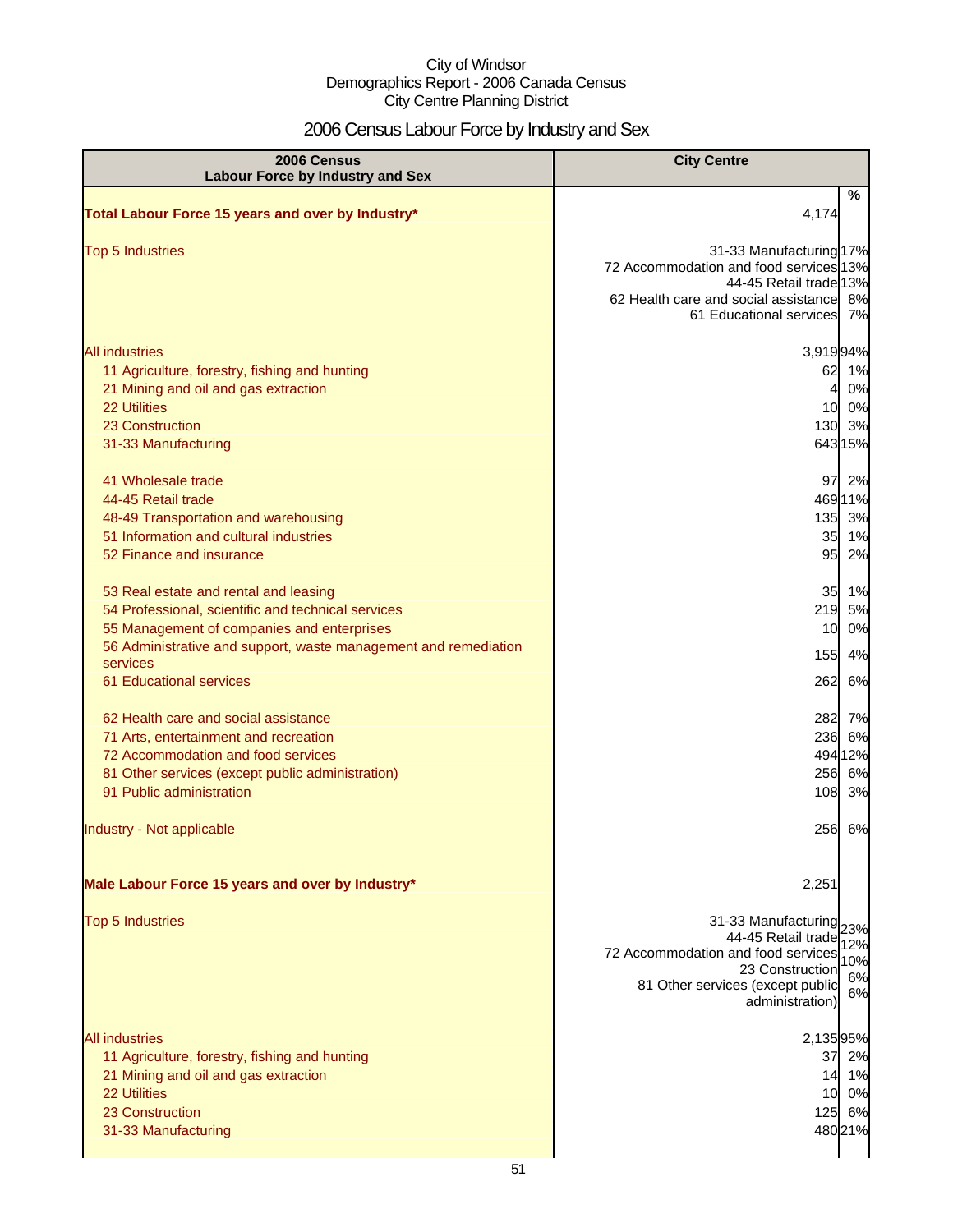| 2006 Census                                                                    | <b>City Centre</b>                                                     |  |
|--------------------------------------------------------------------------------|------------------------------------------------------------------------|--|
| <b>Labour Force by Industry and Sex</b>                                        | %                                                                      |  |
| 41 Wholesale trade                                                             | 4%<br>84                                                               |  |
| 44-45 Retail trade                                                             | 249 11%                                                                |  |
| 48-49 Transportation and warehousing                                           | 110 5%                                                                 |  |
| 51 Information and cultural industries                                         | 27<br>1%                                                               |  |
| 52 Finance and insurance                                                       | 2%<br>40                                                               |  |
|                                                                                |                                                                        |  |
| 53 Real estate and rental and leasing                                          | 10 0%                                                                  |  |
| 54 Professional, scientific and technical services                             | 119 5%                                                                 |  |
| 55 Management of companies and enterprises                                     | 0%<br>10                                                               |  |
| 56 Administrative and support, waste management and remediation<br>services    | 3%<br>76                                                               |  |
| 61 Educational services                                                        | 4%<br>98                                                               |  |
|                                                                                |                                                                        |  |
| 62 Health care and social assistance                                           | 101<br>5%                                                              |  |
| 71 Arts, entertainment and recreation                                          | 112<br>5%                                                              |  |
| 72 Accommodation and food services                                             | 203<br>9%                                                              |  |
| 81 Other services (except public administration)                               | 119<br>5%                                                              |  |
| 91 Public administration                                                       | 55<br>2%                                                               |  |
| Industry - Not applicable                                                      | 148 7%                                                                 |  |
| Female Labour Force 15 years and over by Industry*                             | 1,914                                                                  |  |
|                                                                                |                                                                        |  |
| <b>Top 5 Industries</b>                                                        | 72 Accommodation and food services<br>16%                              |  |
|                                                                                | 44-45 Retail trade<br>12%                                              |  |
|                                                                                | 62 Health care and social assistance<br>12%<br>61 Educational services |  |
|                                                                                | 10%<br>81 Other services (except public                                |  |
|                                                                                | 9%<br>administration)                                                  |  |
| <b>All industries</b>                                                          | 1,77393%                                                               |  |
| 11 Agriculture, forestry, fishing and hunting                                  | 1%<br>10                                                               |  |
| 21 Mining and oil and gas extraction                                           | 0%<br>01                                                               |  |
| <b>22 Utilities</b>                                                            | 0%<br>01                                                               |  |
| 23 Construction                                                                | 1%<br>10                                                               |  |
| 31-33 Manufacturing                                                            | 159 8%                                                                 |  |
|                                                                                |                                                                        |  |
| 41 Wholesale trade                                                             | 20 1%                                                                  |  |
| 44-45 Retail trade                                                             | 224 12%                                                                |  |
| 48-49 Transportation and warehousing<br>51 Information and cultural industries | 47 2%<br>20 1%                                                         |  |
| 52 Finance and insurance                                                       | 50 3%                                                                  |  |
|                                                                                |                                                                        |  |
| 53 Real estate and rental and leasing                                          | 10 1%                                                                  |  |
| 54 Professional, scientific and technical services                             | 110 6%                                                                 |  |
| 55 Management of companies and enterprises                                     | 0%<br>$\overline{0}$                                                   |  |
| 56 Administrative and support, waste management and remediation                | 112 6%                                                                 |  |
| services<br>61 Educational services                                            | 18710%                                                                 |  |
|                                                                                |                                                                        |  |
| 62 Health care and social assistance                                           | 222 12%                                                                |  |
| 71 Arts, entertainment and recreation                                          | 109 6%                                                                 |  |
| 72 Accommodation and food services                                             | 296 15%                                                                |  |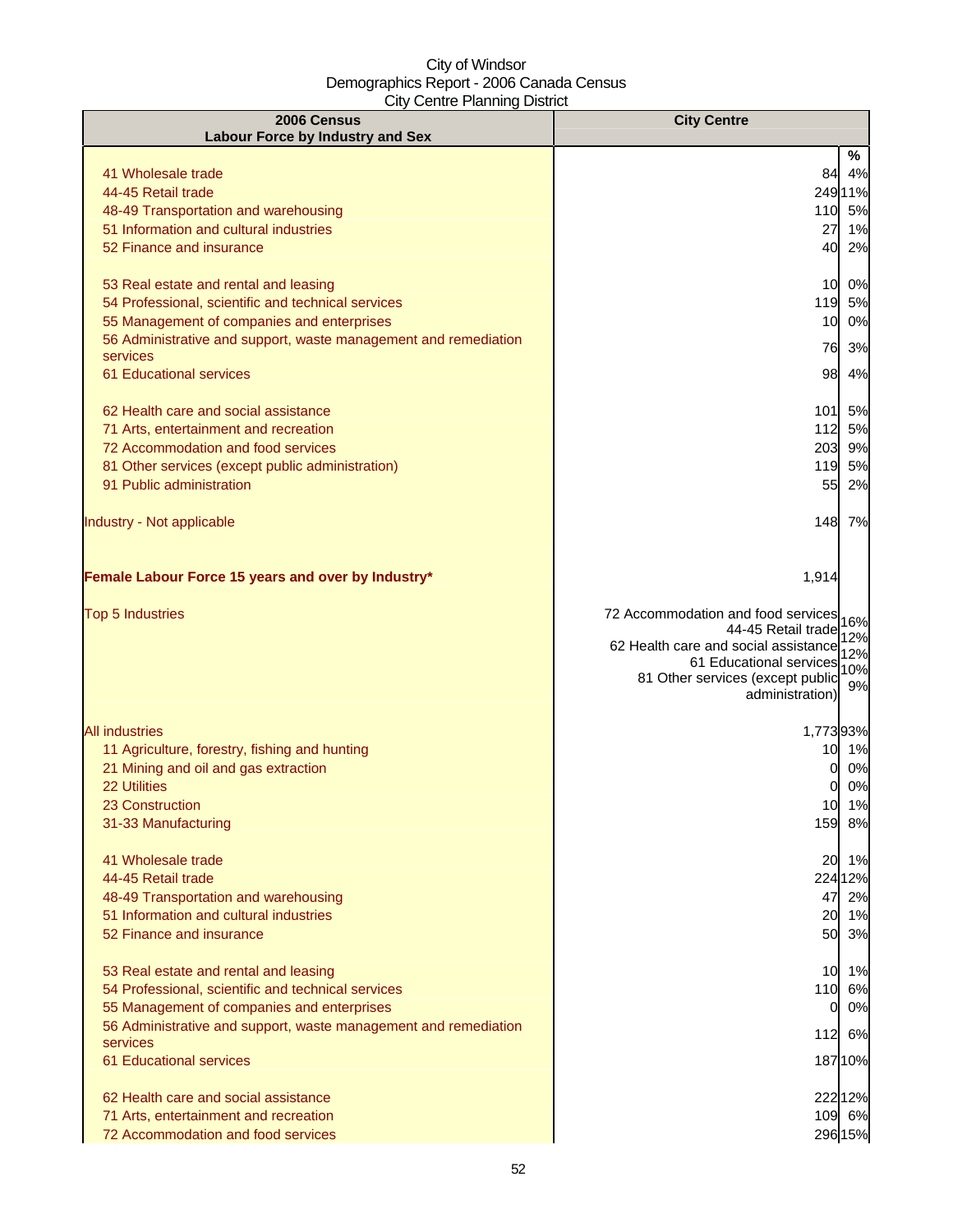| 2006 Census<br>Labour Force by Industry and Sex      | <b>City Centre</b> |    |  |  |  |
|------------------------------------------------------|--------------------|----|--|--|--|
|                                                      |                    | %  |  |  |  |
| 81 Other services (except public administration)     | 165                | 9% |  |  |  |
| 91 Public administration                             | 43                 | 2% |  |  |  |
| Industry - Not applicable                            |                    | 6% |  |  |  |
| * 2002 North American Industry Classification System |                    |    |  |  |  |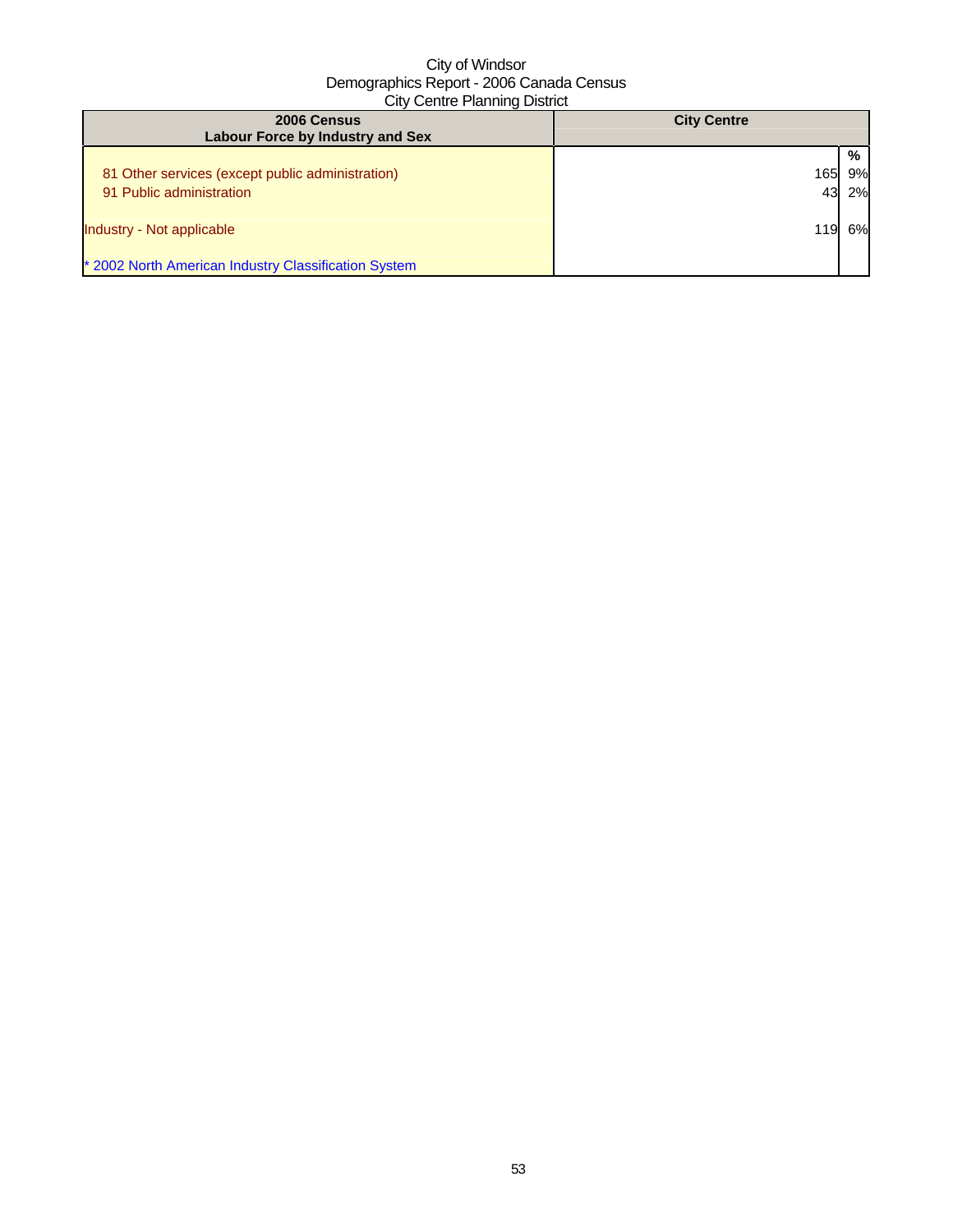# 2006 Census Labour Force by Occupation and Sex Comparison

| 2006 Census<br><b>Labour Force by Occupation and Sex</b><br><b>Comparison</b>                            | <b>City Centre</b>                                                                                                                                   |                             |                                                                                                                                                        |                            |                                                                                                                                                    |                |
|----------------------------------------------------------------------------------------------------------|------------------------------------------------------------------------------------------------------------------------------------------------------|-----------------------------|--------------------------------------------------------------------------------------------------------------------------------------------------------|----------------------------|----------------------------------------------------------------------------------------------------------------------------------------------------|----------------|
|                                                                                                          | Total                                                                                                                                                | $\%$                        | <b>Males</b>                                                                                                                                           | $\%$                       | <b>Females</b>                                                                                                                                     | %              |
|                                                                                                          | Labour<br><b>Force</b>                                                                                                                               |                             |                                                                                                                                                        |                            |                                                                                                                                                    |                |
| <b>Labour Force 15 years and over</b>                                                                    | 4,191                                                                                                                                                |                             | 2,251                                                                                                                                                  |                            | 1,906                                                                                                                                              |                |
| Dominant major group                                                                                     | Sales and service 38%<br>occupations                                                                                                                 |                             | Sales and service 29%<br>occupations                                                                                                                   |                            | Sales and service 49%<br>occupations                                                                                                               |                |
| <b>Top 5 Occupations</b>                                                                                 | Other sales and<br>service<br>Clerical<br>occupations<br>Assemblers in<br>manufacturing<br>Professional<br>occupations<br>Teachers and<br>professors | 13%<br>8%<br>7%<br>5%<br>5% | Other sales and<br>service<br>Professional<br>occupations<br>Assemblers in<br>manufacturing<br>Managers in retail<br>trade,<br>Clerical<br>occupations | 8%<br>7%<br>7%<br>6%<br>5% | Other sales and<br>service<br>Clerical <sub>18%</sub><br>occupations 13%<br>Cashiers<br>Food and<br>beverage service<br>Teachers and<br>professors | 8%<br>7%<br>6% |
| All occupations                                                                                          | 3,91593%                                                                                                                                             |                             | 2,13295%                                                                                                                                               |                            | 1,782 93%                                                                                                                                          |                |
| Management                                                                                               | 290                                                                                                                                                  | 7%                          | 184                                                                                                                                                    | 8%                         | 85                                                                                                                                                 | 4%             |
| Senior management                                                                                        | 30                                                                                                                                                   | 1%                          | 30                                                                                                                                                     | 1%                         | 0                                                                                                                                                  | 0%             |
| <b>Specialist managers</b>                                                                               | 59                                                                                                                                                   | 1%                          | 39                                                                                                                                                     | 2%                         | 30                                                                                                                                                 | 2%             |
| Managers in retail trade, food and                                                                       | 122                                                                                                                                                  | 3%                          | 114                                                                                                                                                    | 5%                         | 25                                                                                                                                                 | 1%             |
| accommodation                                                                                            |                                                                                                                                                      |                             |                                                                                                                                                        |                            |                                                                                                                                                    |                |
| Other managers                                                                                           | 69                                                                                                                                                   | 2%                          | 32                                                                                                                                                     | 1%                         | 30                                                                                                                                                 | 2%             |
| Business, finance and administrative<br>Professional                                                     | 40                                                                                                                                                   | 535 13%<br>1%               | 196<br>45                                                                                                                                              | 9%<br>2%                   | 10                                                                                                                                                 | 324 17%<br>1%  |
| Finance and insurance                                                                                    | 27                                                                                                                                                   | 1%                          | 0                                                                                                                                                      | 0%                         | 22                                                                                                                                                 | 1%             |
| Secretaries                                                                                              | 10                                                                                                                                                   | 0%                          | 0                                                                                                                                                      | 0%                         | 10                                                                                                                                                 | 1%             |
| Administrative and regulatory                                                                            | 102                                                                                                                                                  | 2%                          | 30                                                                                                                                                     | 1%                         | 72                                                                                                                                                 | 4%             |
| <b>Clerical supervisors</b>                                                                              | 30                                                                                                                                                   | 1%                          | 30                                                                                                                                                     | 1%                         | $\Omega$                                                                                                                                           | 0%             |
| <b>Clerical occupations</b>                                                                              | 312                                                                                                                                                  | 7%                          | 99                                                                                                                                                     | 4%                         |                                                                                                                                                    | 212 11%        |
| Natural and applied sciences                                                                             | 249                                                                                                                                                  | 6%                          |                                                                                                                                                        | 222 10%                    |                                                                                                                                                    | 45 2%          |
| Professional                                                                                             | 202                                                                                                                                                  | 5%                          | 144                                                                                                                                                    | 6%                         | 351                                                                                                                                                | 2%             |
| <b>Technical</b>                                                                                         | 65                                                                                                                                                   | 2%                          | 61                                                                                                                                                     | 3%                         |                                                                                                                                                    | 10 1%          |
| <b>Health occupations</b>                                                                                |                                                                                                                                                      | 154 4%                      | 25                                                                                                                                                     | 1%                         | 94                                                                                                                                                 | 5%             |
| Professional                                                                                             | 30                                                                                                                                                   | 1%                          | 15                                                                                                                                                     | 1%                         | $\overline{0}$                                                                                                                                     | 0%             |
| Nurses and supervisors                                                                                   | 61                                                                                                                                                   | 1%                          | 10                                                                                                                                                     | 0%                         |                                                                                                                                                    | 13 1%          |
| <b>Technical occupations</b>                                                                             | 30                                                                                                                                                   | 1%                          | 10                                                                                                                                                     | 0%                         | 24                                                                                                                                                 | 1%             |
| Assisting/support occupations                                                                            | 21                                                                                                                                                   | 1%                          | 20                                                                                                                                                     | 1%                         | 30                                                                                                                                                 | 2%             |
| Social science, education, government and<br>religion                                                    |                                                                                                                                                      | 315 8%                      | 140                                                                                                                                                    | 6%                         | 173                                                                                                                                                | 9%             |
| Judges, lawyers, psychologists, social<br>workers, ministers of religion, policy and<br>program officers | 57                                                                                                                                                   | 1%                          | 50                                                                                                                                                     | 2%                         | 10                                                                                                                                                 | 1%             |
| <b>Teachers and professors</b>                                                                           | 186                                                                                                                                                  | 4%                          | 77                                                                                                                                                     | 3%                         | 101                                                                                                                                                | 5%             |
| Paralegals, social service workers and<br>occupations in education and religion                          | 47                                                                                                                                                   | 1%                          | 25                                                                                                                                                     | 1%                         | 57                                                                                                                                                 | 3%             |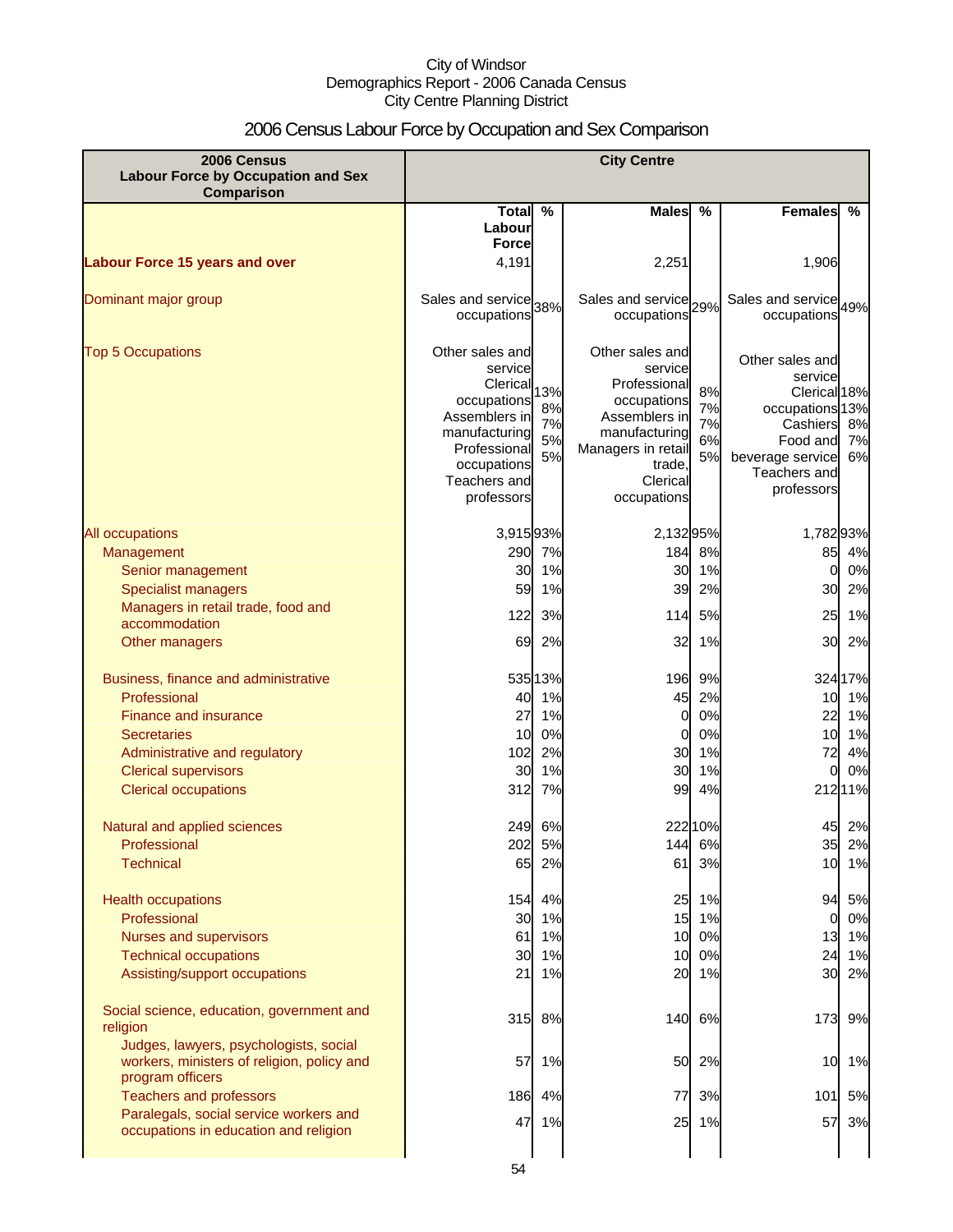| 2006 Census<br><b>Labour Force by Occupation and Sex</b><br><b>Comparison</b>                                               |                                   |                    | <b>City Centre</b> |                |                                |                |
|-----------------------------------------------------------------------------------------------------------------------------|-----------------------------------|--------------------|--------------------|----------------|--------------------------------|----------------|
|                                                                                                                             | Total %<br>Labour<br><b>Force</b> |                    | <b>Males</b>       | $\frac{0}{0}$  | <b>Females</b>                 | %              |
| Art, culture, recreation and sport<br><b>Professional occupations</b><br><b>Technical occupations</b>                       | 101<br>38<br>71                   | 2%<br>1%<br>2%     | 37<br>10<br>25     | 2%<br>0%<br>1% | 55<br>15<br>25                 | 3%<br>1%<br>1% |
| Sales and service<br><b>Supervisors</b>                                                                                     | 1,308 31%<br>30                   | 1%                 | 20                 | 51923%<br>1%   | 10                             | 77441%<br>1%   |
| Wholesale, technical, insurance, real estate<br>sales, retail, wholesale and grain buyers<br>Retail salespersons and clerks | 30<br>126                         | 1%<br>3%           | 30<br>71           | 1%<br>3%       | $\mathbf{0}$<br>70             | 0%<br>4%       |
| <b>Cashiers</b><br>Chefs and cooks<br>Food and beverage service                                                             | 142<br>75                         | 3%<br>2%<br>148 4% | 30<br>25<br>42     | 1%<br>1%<br>2% | 129<br>30<br>122               | 7%<br>2%<br>6% |
| <b>Protective services</b><br>Travel and accommodation, recreation and                                                      | 10<br>143                         | 0%<br>3%           | 29<br>69           | 1%<br>3%       | 30<br>42                       | 2%<br>2%       |
| sport attendants<br>Childcare and home support<br>Other sales and service                                                   | 32                                | 1%<br>496 12%      | 10<br>161          | 0%<br>7%       | 40                             | 2%<br>308 16%  |
| Trades, transport and equipment operators and<br>related                                                                    |                                   | 451 11%            |                    | 398 18%        | 10                             | 1%             |
| <b>Contractors and supervisors</b><br><b>Construction trades</b><br>Stationary engineers, power station                     | 20<br>40                          | 0%<br>1%           | 10<br>25           | 0%<br>1%       | $\overline{O}$<br>$\mathbf{0}$ | 0%<br>$0\%$    |
| operators, electrical and telecommunications<br>Machinists, metal forming, shaping and                                      | 14<br>67                          | 0%<br>2%           | 30<br>62           | 1%<br>3%       | 0<br>10                        | 0%<br>1%       |
| erecting<br><b>Mechanics</b><br>Other trades                                                                                | 47<br>20                          | 1%<br>0%           | 45<br>30           | 2%<br>1%       | $\overline{0}$<br>Ol           | 0%<br>0%       |
| Heavy equipment, crane operators and<br>drillers<br>Transportation equipment operators,                                     | 0l                                | 0%                 | 10                 | 0%             | $\Omega$                       | $0\%$          |
| excluding labourers<br><b>Helpers and labourers</b>                                                                         | 49<br>84                          | 1%<br>2%           | 51<br>89           | 2%<br>4%       | 0l<br>0                        | 0%<br>0%       |
| Primary industry-specific<br>Agriculture excluding labourers                                                                | 70<br>30 <sub>1</sub>             | 2%<br>1%           | 62<br>12           | 3%<br>1%       | 10<br>20                       | 1%<br>1%       |
| Forestry, mining, oil and gas extraction, and<br>fishing, excluding labourers<br>Primary production labourers               | $\overline{0}$<br>50              | 0%<br>1%           | 0<br>60            | 0%<br>3%       | $\overline{0}$<br>7            | $0\%$<br>0%    |
| Processing, manufacturing and utilities<br>Supervisors in manufacturing                                                     | 44                                | 413 10%<br>1%      | 14                 | 291 13%<br>1%  | 138<br>10                      | 7%<br>1%       |
| Machine operators in manuf.<br>Assemblers in manufacturing                                                                  | 95<br>259                         | 2%<br>6%           | 50<br>136          | 2%<br>6%       | 25<br>87                       | 1%<br>5%       |
| Labourers in processing, manufacturing and<br>utilities                                                                     | 49                                | 1%                 | 45                 | 2%             | 4                              | 0%             |
| Occupation - Not applicable                                                                                                 | 250                               | 6%                 | 148                | 7%             | 124                            | 6%             |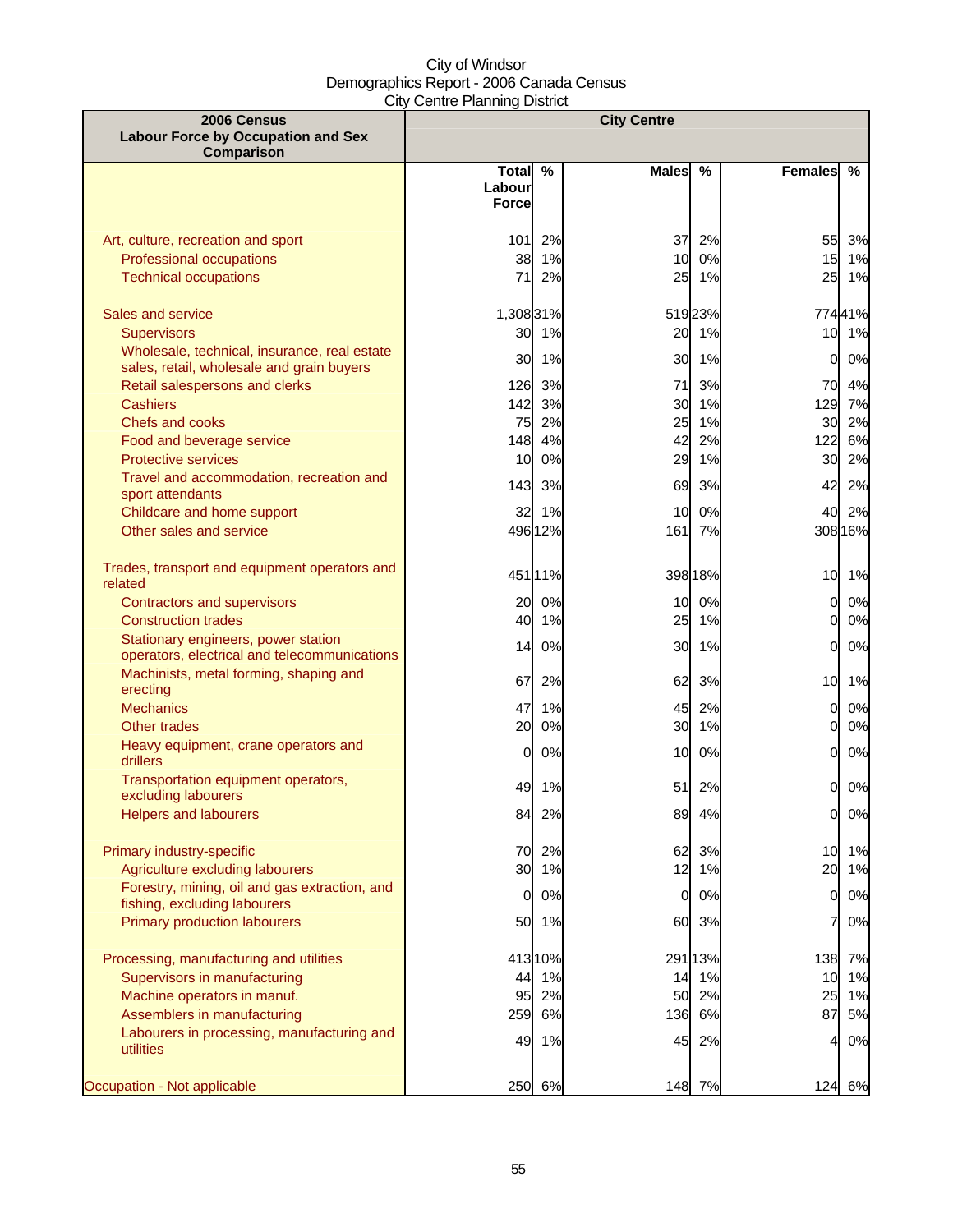# 2006 Census Labour Force by Occupation

| 2006 Census<br><b>Labour Force by Occupation</b>                                                      | <b>City Centre</b>                                                                                                                                                      |
|-------------------------------------------------------------------------------------------------------|-------------------------------------------------------------------------------------------------------------------------------------------------------------------------|
| <b>Labour Force 15 years and over</b>                                                                 | %<br>4,191                                                                                                                                                              |
| Dominant major group                                                                                  | Sales and service<br>occupations                                                                                                                                        |
| <b>Top 5 Occupations</b>                                                                              | Other sales and service<br>13%<br>Clerical occupations<br>8%<br>Assemblers in<br>7%<br>manufacturing<br>5%<br>Professional occupations<br>5%<br>Teachers and professors |
| All occupations<br>Management                                                                         | 3,91593%<br>290<br>7%                                                                                                                                                   |
| Senior management                                                                                     | 30<br>1%<br>59<br>1%                                                                                                                                                    |
| <b>Specialist managers</b><br>Managers in retail trade, food and accommodation                        | 122<br>3%                                                                                                                                                               |
| Other managers                                                                                        | 69<br>2%                                                                                                                                                                |
| Business, finance and administrative                                                                  | 53513%                                                                                                                                                                  |
| Professional                                                                                          | 40<br>1%                                                                                                                                                                |
| <b>Finance and insurance</b>                                                                          | 27<br>1%                                                                                                                                                                |
| <b>Secretaries</b>                                                                                    | 0%<br>10                                                                                                                                                                |
| Administrative and regulatory                                                                         | 2%<br>102<br>30<br>1%                                                                                                                                                   |
| <b>Clerical supervisors</b><br><b>Clerical occupations</b>                                            | 312<br>7%                                                                                                                                                               |
| Natural and applied sciences                                                                          | 249<br>6%                                                                                                                                                               |
| Professional                                                                                          | 202<br>5%                                                                                                                                                               |
| <b>Technical</b>                                                                                      | 65<br>2%                                                                                                                                                                |
| <b>Health occupations</b>                                                                             | 154<br>4%                                                                                                                                                               |
| Professional                                                                                          | 30<br>1%                                                                                                                                                                |
| Nurses and supervisors                                                                                | 1%<br>61                                                                                                                                                                |
| <b>Technical occupations</b>                                                                          | 30<br>1%<br>21                                                                                                                                                          |
| Assisting/support occupations                                                                         | 1%                                                                                                                                                                      |
| Social science, education, government and religion                                                    | 315<br>8%                                                                                                                                                               |
| Judges, lawyers, psychologists, social workers, ministers of religion, policy and<br>program officers | 1%<br>57                                                                                                                                                                |
| <b>Teachers and professors</b>                                                                        | 186<br>4%                                                                                                                                                               |
| Paralegals, social service workers and occupations in education and religion                          | 47<br>1%                                                                                                                                                                |
| Art, culture, recreation and sport                                                                    | 2%<br>101                                                                                                                                                               |
| Professional occupations                                                                              | 38<br>1%                                                                                                                                                                |
| <b>Technical occupations</b>                                                                          | 2%<br>71                                                                                                                                                                |
| Sales and service                                                                                     | 1,308 31%                                                                                                                                                               |
| <b>Supervisors</b>                                                                                    | 30 1%                                                                                                                                                                   |
| Wholesale, technical, insurance, real estate sales, retail, wholesale and grain<br>buyers             | 30 1%                                                                                                                                                                   |
| Retail salespersons and clerks                                                                        | 126 3%                                                                                                                                                                  |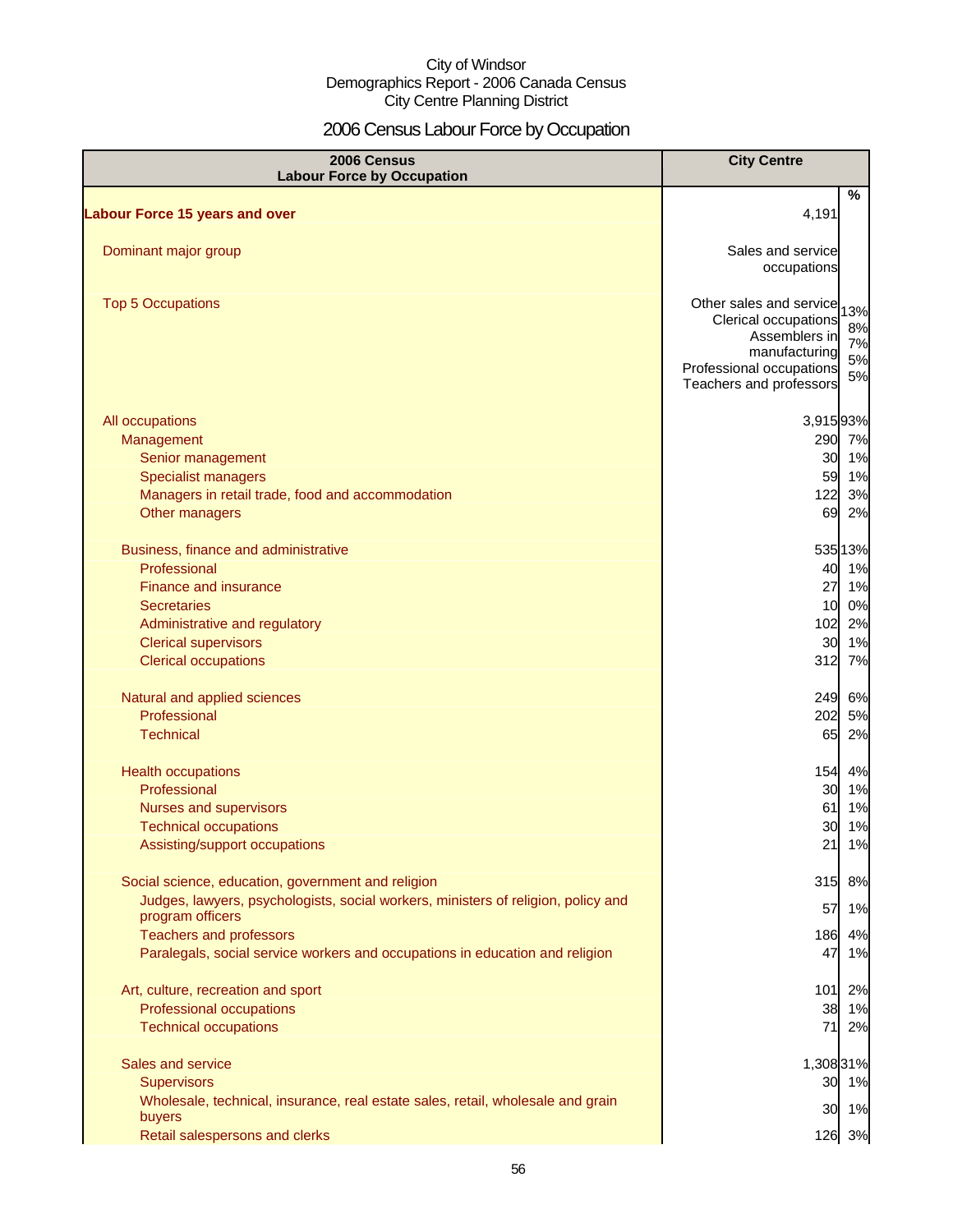| 2006 Census<br><b>Labour Force by Occupation</b>                                 | <b>City Centre</b> |
|----------------------------------------------------------------------------------|--------------------|
|                                                                                  | %                  |
| <b>Cashiers</b>                                                                  | 142<br>3%          |
| Chefs and cooks                                                                  | 75<br>2%           |
| Food and beverage service                                                        | 148<br>4%          |
| <b>Protective services</b>                                                       | 0%<br>10           |
| Travel and accommodation, recreation and sport attendants                        | 143 3%             |
| Childcare and home support                                                       | 32<br>1%           |
| Other sales and service                                                          | 49612%             |
| Trades, transport and equipment operators and related                            | 45111%             |
| <b>Contractors and supervisors</b>                                               | 0%<br>20           |
| <b>Construction trades</b>                                                       | 40 1%              |
| Stationary engineers, power station operators, electrical and telecommunications | 0%<br>14           |
| Machinists, metal forming, shaping and erecting                                  | 67<br>2%           |
| <b>Mechanics</b>                                                                 | 47<br>1%           |
| Other trades                                                                     | 20<br>0%           |
| Heavy equipment, crane operators and drillers                                    | 0%<br>$\Omega$     |
| Transportation equipment operators, excluding labourers                          | 49<br>1%           |
| <b>Helpers and labourers</b>                                                     | 2%<br>84           |
| Primary industry-specific                                                        | 70<br>2%           |
| Agriculture excluding labourers                                                  | 30<br>1%           |
| Forestry, mining, oil and gas extraction, and fishing, excluding labourers       | 0%<br>$\Omega$     |
| <b>Primary production labourers</b>                                              | 1%<br>50           |
| Processing, manufacturing and utilities                                          | 41310%             |
| Supervisors in manufacturing                                                     | 1%<br>44           |
| Machine operators in manuf.                                                      | 95<br>2%           |
| Assemblers in manufacturing                                                      | 6%<br>259          |
| Labourers in processing, manufacturing and utilities                             | 1%<br>49           |
| Occupation - Not applicable                                                      | 250 6%             |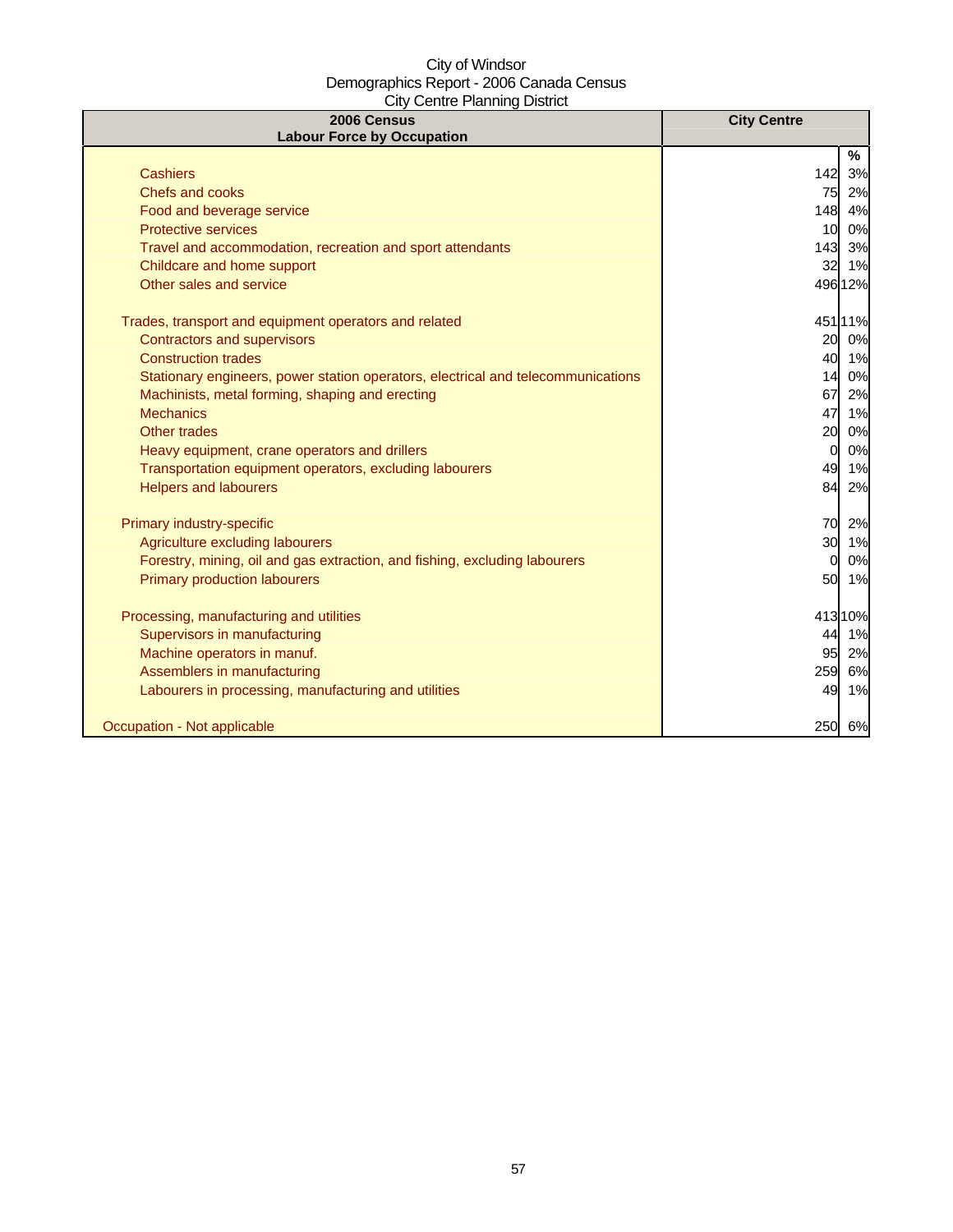# 2006 Census Labour Force by Occupation - Male

| <b>2006 Census</b><br><b>Labour Force by Occupation - Male</b>                    | <b>City Centre</b>                                                                                                                         |
|-----------------------------------------------------------------------------------|--------------------------------------------------------------------------------------------------------------------------------------------|
| <b>Male Labour Force 15 years and over</b>                                        | %<br>2,251                                                                                                                                 |
| Dominant major group                                                              | Sales and service<br>occupations                                                                                                           |
| <b>Top 5 Occupations</b>                                                          | Other sales and service<br>Professional occupations<br>Assemblers in<br>manufacturing<br>Managers in retail trade,<br>Clerical occupations |
| All occupations                                                                   | 2,13295%                                                                                                                                   |
| Management                                                                        | 184 8%                                                                                                                                     |
| Senior management                                                                 | 30<br>1%<br>39                                                                                                                             |
| <b>Specialist managers</b><br>Managers in retail trade, food and accommodation    | 2%<br>5%<br>114                                                                                                                            |
| Other managers                                                                    | 32<br>1%                                                                                                                                   |
|                                                                                   |                                                                                                                                            |
| Business, finance and administrative                                              | 196<br>9%                                                                                                                                  |
| Professional                                                                      | 45<br>2%                                                                                                                                   |
| Finance and insurance                                                             | 0%<br>$\overline{0}$                                                                                                                       |
| <b>Secretaries</b>                                                                | 0%<br><sub>0</sub>                                                                                                                         |
| Administrative and regulatory                                                     | 30<br>1%                                                                                                                                   |
| <b>Clerical supervisors</b>                                                       | 30<br>1%                                                                                                                                   |
| <b>Clerical occupations</b>                                                       | 99<br>4%                                                                                                                                   |
| Natural and applied sciences                                                      | 22210%                                                                                                                                     |
| Professional                                                                      | 144<br>6%                                                                                                                                  |
| <b>Technical</b>                                                                  | 61<br>3%                                                                                                                                   |
| <b>Health occupations</b>                                                         | 25<br>1%                                                                                                                                   |
| Professional                                                                      | 15<br>1%                                                                                                                                   |
| Nurses and supervisors                                                            | 10 <sup>1</sup><br>0%                                                                                                                      |
| <b>Technical occupations</b>                                                      | 0%<br>10                                                                                                                                   |
| Assisting/support occupations                                                     | 20<br>1%                                                                                                                                   |
| Social science, education, government and religion                                | 140<br>6%                                                                                                                                  |
| Judges, lawyers, psychologists, social workers, ministers of religion, policy and | 50<br>2%                                                                                                                                   |
| program officers                                                                  |                                                                                                                                            |
| <b>Teachers and professors</b>                                                    | 3%<br>77                                                                                                                                   |
| Paralegals, social service workers and occupations in education and religion      | 25<br>1%                                                                                                                                   |
| Art, culture, recreation and sport                                                | 37<br>2%                                                                                                                                   |
| Professional occupations                                                          | 10<br>0%                                                                                                                                   |
| <b>Technical occupations</b>                                                      | 25<br>1%                                                                                                                                   |
| Sales and service                                                                 | 51923%                                                                                                                                     |
| <b>Supervisors</b>                                                                | 20 1%                                                                                                                                      |
| Wholesale, technical, insurance, real estate sales, retail, wholesale and grain   |                                                                                                                                            |
| buyers                                                                            | 30 1%                                                                                                                                      |
| Retail salespersons and clerks                                                    | 71 3%                                                                                                                                      |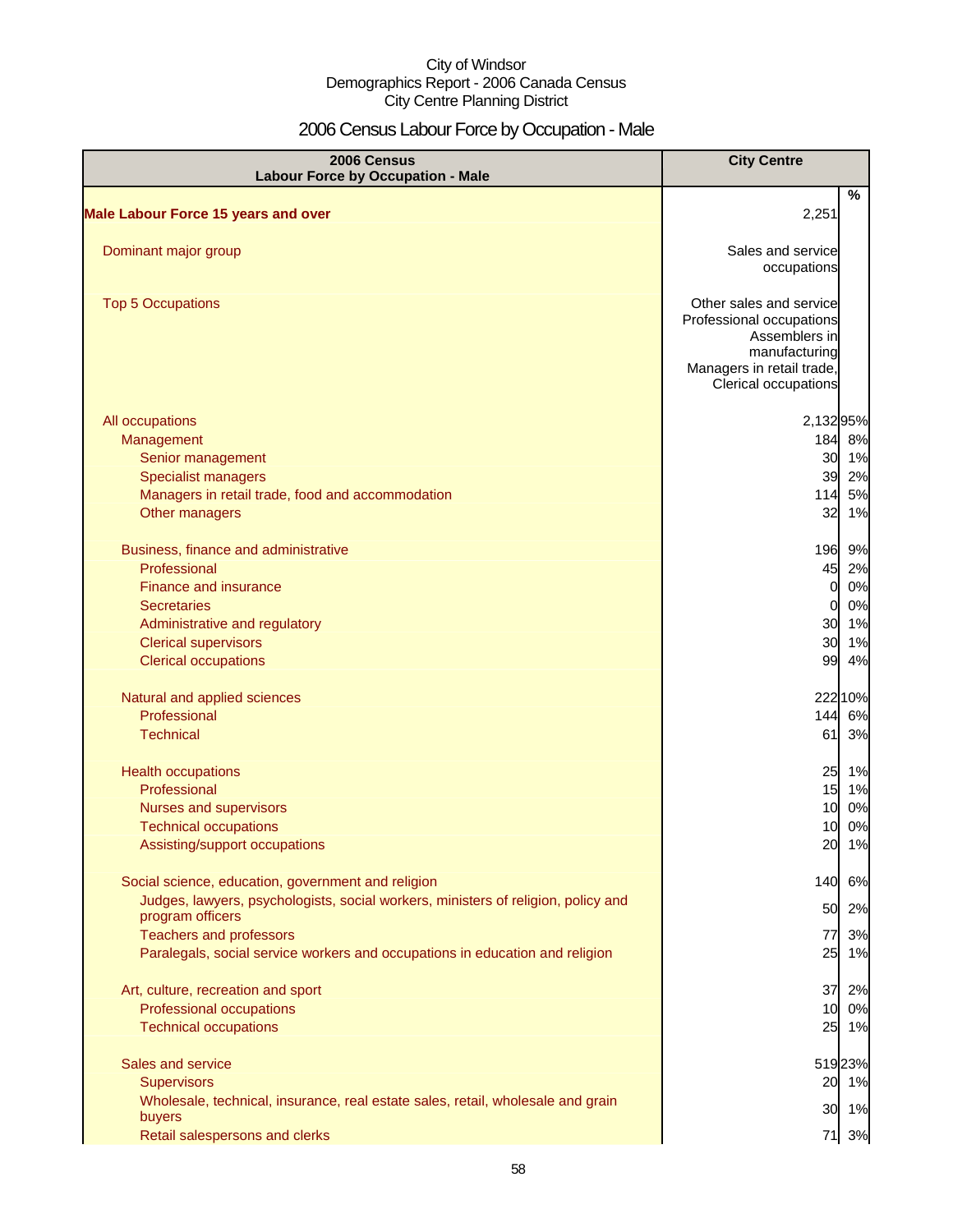| 2006 Census<br><b>Labour Force by Occupation - Male</b>                          | <b>City Centre</b> |
|----------------------------------------------------------------------------------|--------------------|
|                                                                                  | %                  |
| <b>Cashiers</b>                                                                  | 30 1%              |
| Chefs and cooks                                                                  | 25<br>1%           |
| Food and beverage service                                                        | 42<br>2%           |
| <b>Protective services</b>                                                       | 29<br>1%           |
| Travel and accommodation, recreation and sport attendants                        | 69<br>3%           |
| Childcare and home support                                                       | 0%<br>10           |
| Other sales and service                                                          | 7%<br>161          |
| Trades, transport and equipment operators and related                            | 39818%             |
| <b>Contractors and supervisors</b>                                               | 10 0%              |
| <b>Construction trades</b>                                                       | 25 1%              |
| Stationary engineers, power station operators, electrical and telecommunications | 30 1%              |
| Machinists, metal forming, shaping and erecting                                  | 62<br>3%           |
| <b>Mechanics</b>                                                                 | 45<br>2%           |
| <b>Other trades</b>                                                              | 30<br>1%           |
| Heavy equipment, crane operators and drillers                                    | 10<br>0%           |
| Transportation equipment operators, excluding labourers                          | 2%<br>51           |
| <b>Helpers and labourers</b>                                                     | 89<br>4%           |
| Primary industry-specific                                                        | 62<br>3%           |
| Agriculture excluding labourers                                                  | 12<br>1%           |
| Forestry, mining, oil and gas extraction, and fishing, excluding labourers       | 0%<br>$\Omega$     |
| <b>Primary production labourers</b>                                              | 3%<br>60           |
| Processing, manufacturing and utilities                                          | 291 13%            |
| Supervisors in manufacturing                                                     | 1%<br>14           |
| Machine operators in manuf.                                                      | 2%<br>50           |
| Assemblers in manufacturing                                                      | 6%<br>136          |
| Labourers in processing, manufacturing and utilities                             | 45<br>2%           |
| Occupation - Not applicable                                                      | 148 7%             |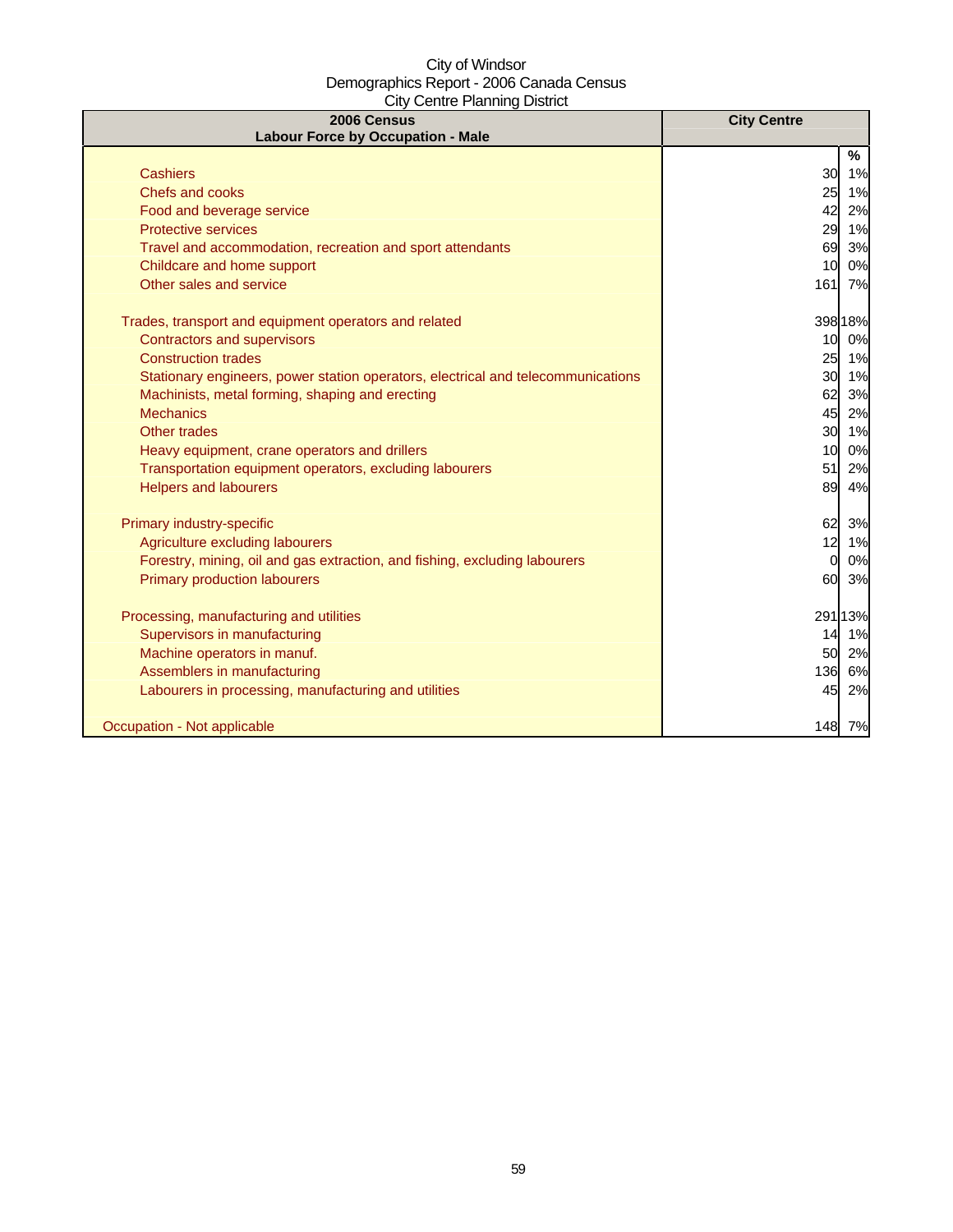# 2006 Census Labour Force by Occupation - Female

| 2006 Census<br><b>Labour Force by Occupation - Female</b>                                                                                                                                                                                                                     | <b>City Centre</b>                                                                                                  |
|-------------------------------------------------------------------------------------------------------------------------------------------------------------------------------------------------------------------------------------------------------------------------------|---------------------------------------------------------------------------------------------------------------------|
| <b>Female Labour Force 15 years and over</b>                                                                                                                                                                                                                                  | $\%$<br>1,906                                                                                                       |
| Dominant major group                                                                                                                                                                                                                                                          | Sales and service<br>occupations                                                                                    |
| <b>Top 5 Occupations</b>                                                                                                                                                                                                                                                      | Other sales and service<br>Clerical occupations<br>Cashiers<br>Food and beverage service<br>Teachers and professors |
| All occupations<br>Management<br>Senior management<br><b>Specialist managers</b><br>Managers in retail trade, food and accommodation<br>Other managers                                                                                                                        | 1,78293%<br>85<br>4%<br>$\mathbf{0}$<br>0%<br>30 2%<br>25 1%<br>30<br>2%                                            |
| Business, finance and administrative<br>Professional<br>Finance and insurance<br><b>Secretaries</b><br>Administrative and regulatory<br><b>Clerical supervisors</b><br><b>Clerical occupations</b>                                                                            | 324 17%<br>10<br>1%<br>22<br>1%<br>10<br>1%<br>72<br>4%<br>$\overline{0}$<br>0%<br>212 11%                          |
| Natural and applied sciences<br>Professional<br><b>Technical</b>                                                                                                                                                                                                              | 45<br>2%<br>35<br>2%<br>10<br>1%                                                                                    |
| <b>Health occupations</b><br>Professional<br><b>Nurses and supervisors</b><br><b>Technical occupations</b><br>Assisting/support occupations                                                                                                                                   | 94<br>5%<br>$\overline{0}$<br>0%<br>13<br>1%<br>24<br>1%<br>30<br>2%                                                |
| Social science, education, government and religion<br>Judges, lawyers, psychologists, social workers, ministers of religion, policy and<br>program officers<br><b>Teachers and professors</b><br>Paralegals, social service workers and occupations in education and religion | 173<br>9%<br>10 1%<br>101<br>5%<br>57<br>3%                                                                         |
| Art, culture, recreation and sport<br>Professional occupations<br><b>Technical occupations</b>                                                                                                                                                                                | 55<br>3%<br>15 1%<br>25 1%                                                                                          |
| Sales and service<br><b>Supervisors</b><br>Wholesale, technical, insurance, real estate sales, retail, wholesale and grain<br>buyers<br>Retail salespersons and clerks<br><b>Cashiers</b>                                                                                     | 77441%<br>10 1%<br>$\overline{O}$<br>0%<br>70 4%<br>129 7%                                                          |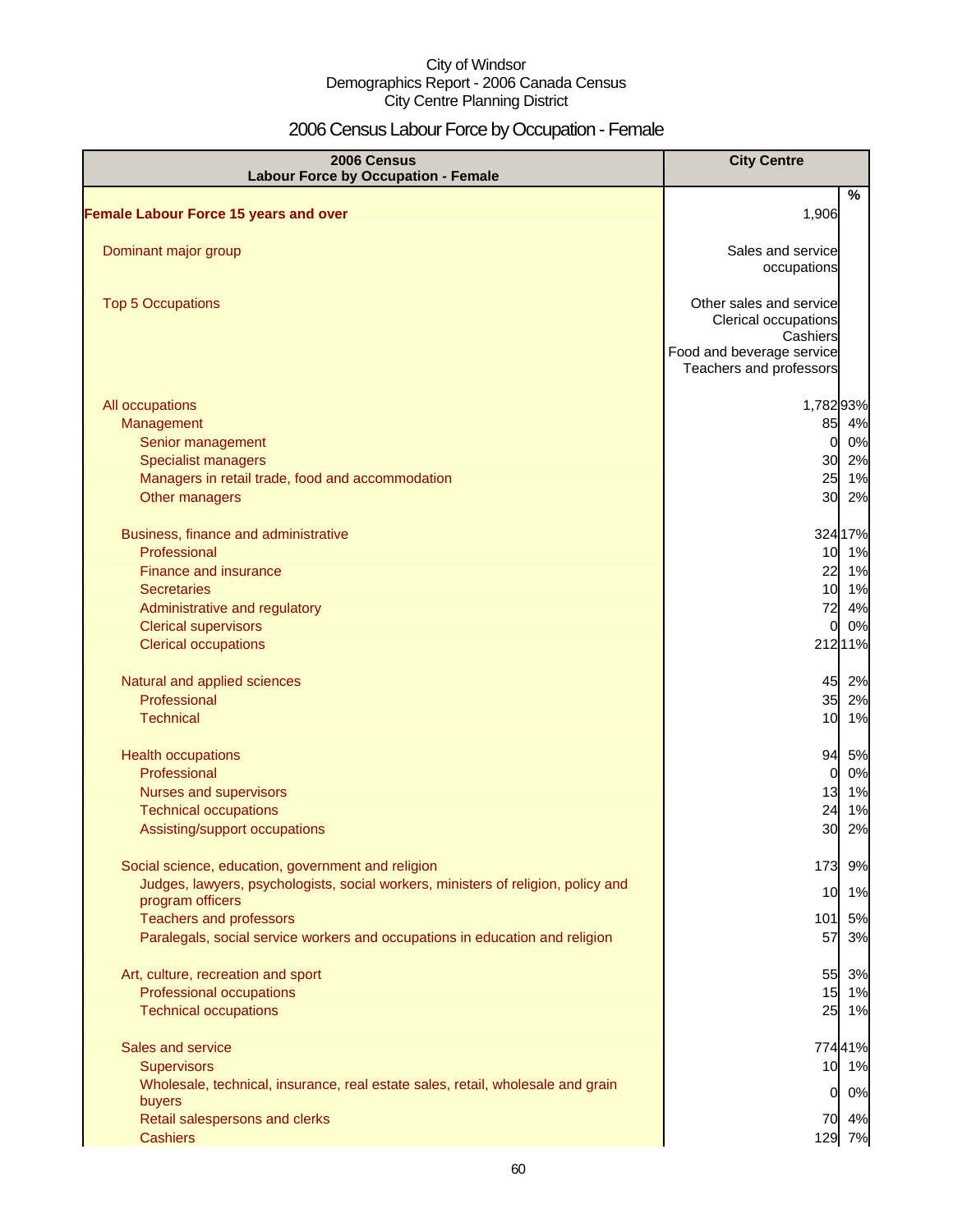| 2006 Census<br><b>Labour Force by Occupation - Female</b>                        | <b>City Centre</b> |
|----------------------------------------------------------------------------------|--------------------|
|                                                                                  | %                  |
| Chefs and cooks                                                                  | 30<br>2%           |
| Food and beverage service                                                        | 122<br>6%          |
| <b>Protective services</b>                                                       | 2%<br>30           |
| Travel and accommodation, recreation and sport attendants                        | 42<br>2%           |
| Childcare and home support                                                       | 40<br>2%           |
| Other sales and service                                                          | 308 16%            |
| Trades, transport and equipment operators and related                            | 10<br>1%           |
| Contractors and supervisors                                                      | 0%<br>0            |
| <b>Construction trades</b>                                                       | 0%<br>0            |
| Stationary engineers, power station operators, electrical and telecommunications | 0%<br>$\Omega$     |
| Machinists, metal forming, shaping and erecting                                  | 1%<br>10           |
| <b>Mechanics</b>                                                                 | 0%<br>0            |
| Other trades                                                                     | 0%<br>0            |
| Heavy equipment, crane operators and drillers                                    | 0%<br>$\Omega$     |
| Transportation equipment operators, excluding labourers                          | 0%<br>$\Omega$     |
| <b>Helpers and labourers</b>                                                     | 0%<br>$\Omega$     |
| Primary industry-specific                                                        | 10<br>1%           |
| Agriculture excluding labourers                                                  | 20<br>1%           |
| Forestry, mining, oil and gas extraction, and fishing, excluding labourers       | 0%<br>0            |
| <b>Primary production labourers</b>                                              | 0%                 |
| Processing, manufacturing and utilities                                          | 138<br>7%          |
| Supervisors in manufacturing                                                     | 1%<br>10           |
| Machine operators in manuf.                                                      | 25<br>1%           |
| Assemblers in manufacturing                                                      | 87<br>5%           |
| Labourers in processing, manufacturing and utilities                             | 0%                 |
| Occupation - Not applicable                                                      | 124 6%             |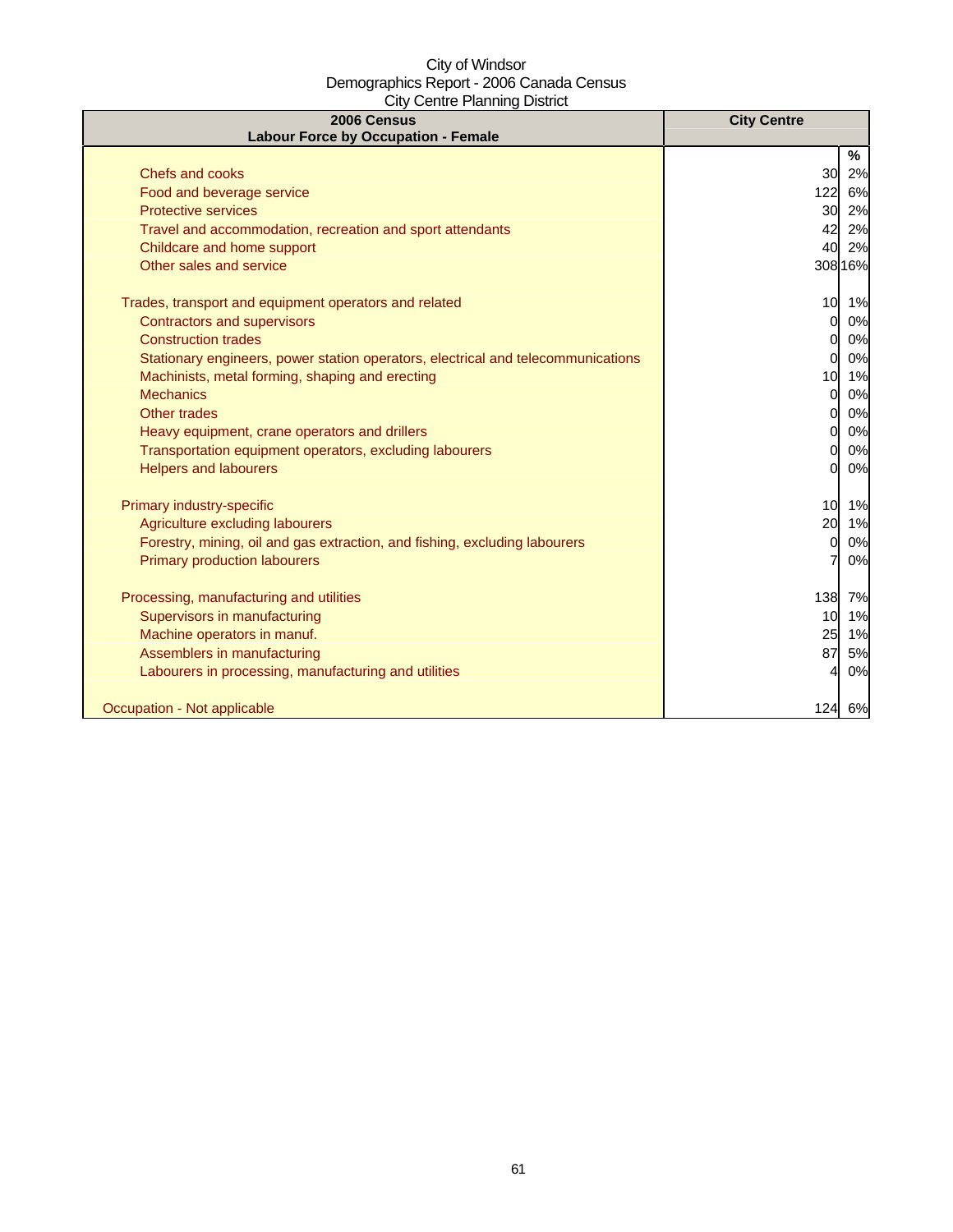| 2006 Census<br>Labour Force by Class of Worker and Sex Comparison | <b>City Centre</b>                                |    |                   |    |           |           |
|-------------------------------------------------------------------|---------------------------------------------------|----|-------------------|----|-----------|-----------|
|                                                                   | <b>Males</b><br>Females<br><b>Total</b><br>.abour |    |                   |    |           |           |
| Labour Force 15 years and over by Class of Worker                 | <b>Force</b><br>4,154                             |    | 2,268             |    | 1,904     |           |
| All classes of worker                                             |                                                   |    | 3,91094% 2,10693% |    | 1,79394%  |           |
| Paid workers                                                      |                                                   |    | 3,70389% 2,00588% |    | 1,680 88% |           |
| <b>Employees</b>                                                  |                                                   |    | 3,61987% 1,96186% |    | 1,651 87% |           |
| Self-employed (incorporated)                                      | 60                                                | 1% | 40                | 2% | 15        | 1%        |
| Without paid help                                                 | 47                                                | 1% | $\Omega$          | 0% | 30        | 2%        |
| With paid help                                                    | 20                                                | 0% | 30                | 1% | 0         | 0%        |
| Self-employed (unincorp.)                                         | 183                                               | 4% | 110 <sup>l</sup>  | 5% | 99        | <b>5%</b> |
| Without paid help                                                 | 143                                               | 3% | 73                | 3% | 83        | 4%        |
| With paid help                                                    | 60                                                | 1% | 30                | 1% | 20        | 1%        |
| Unpaid family workers                                             | 0                                                 | 0% | $\Omega$          | 0% | $\Omega$  | 0%        |
| Class of worker - Not applicable                                  | 246                                               | 6% | 136               | 6% | 169       | 9%        |

# 2006 Census Labour Force by Class of Worker and Sex Comparison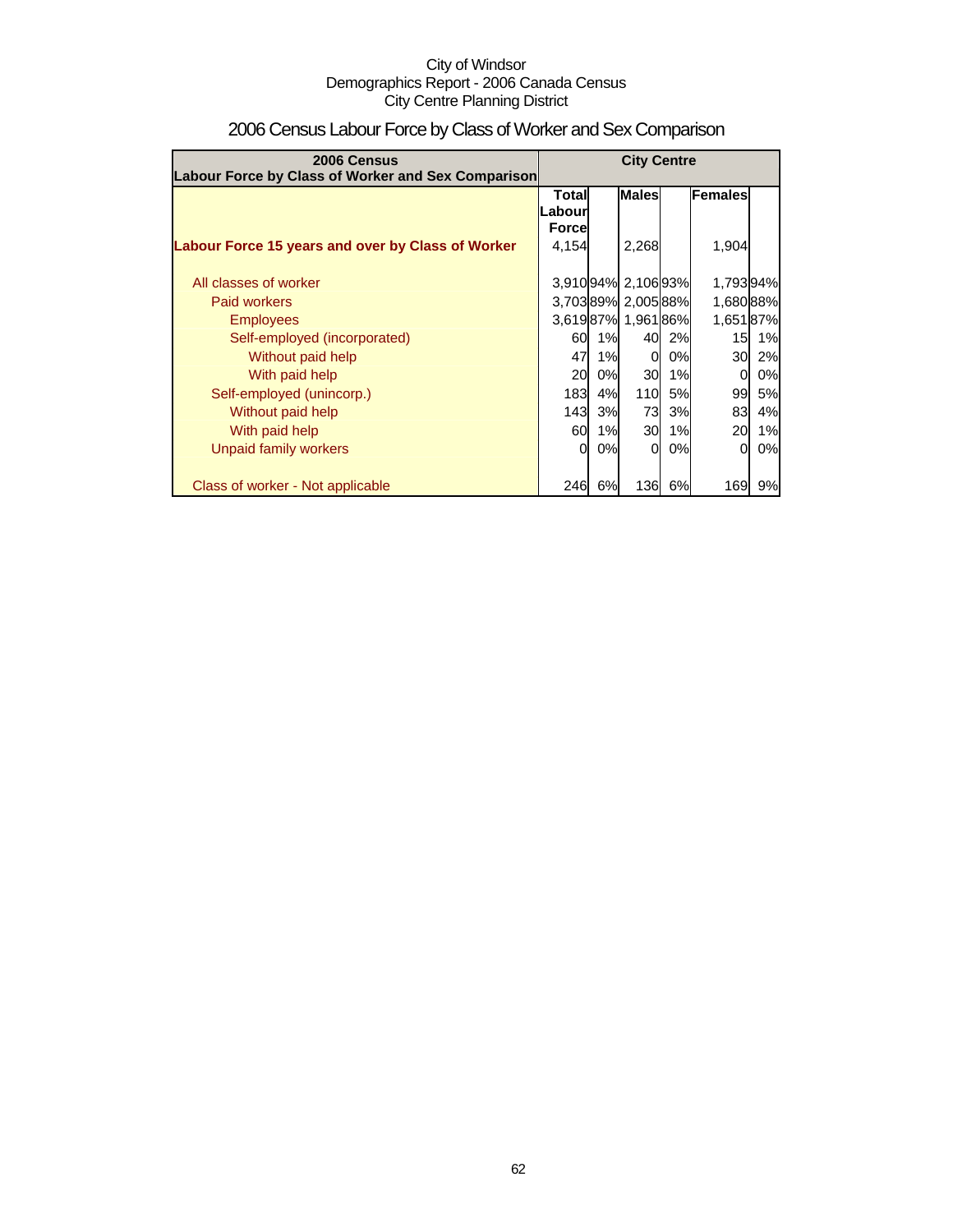# 2006 Census Labour Force by Class of Worker and Sex

| 2006 Census<br>Labour Force by Class of Worker and Sex | <b>City Centre</b> |      |
|--------------------------------------------------------|--------------------|------|
|                                                        |                    | $\%$ |
| Labour Force 15 years and over by Class of Worker      | 4,154              |      |
| All classes of worker                                  | 3,910 94%          |      |
| <b>Paid workers</b>                                    | 3,703 89%          |      |
| <b>Employees</b>                                       | 3,619 87%          |      |
| Self-employed (incorporated)                           | 60                 | 1%   |
| Without paid help                                      | 47                 | 1%   |
| With paid help                                         | 20                 | 0%   |
| Self-employed (unincorp.)                              | 183                | 4%   |
| Without paid help                                      | 143                | 3%   |
| With paid help                                         | 60                 | 1%   |
| <b>Unpaid family workers</b>                           | $\overline{0}$     | 0%   |
| Class of worker - Not applicable                       | 246                | 6%   |
| Male Labour Force 15 and over by Class of Worker       | 2,268              |      |
| All classes of worker                                  | 2,106 93%          |      |
| Paid workers                                           | 2,005 88%          |      |
| <b>Employees</b>                                       | 1,961 86%          |      |
| Self-employed (incorporated)                           | 40                 | 2%   |
| Without paid help                                      | $\mathbf{0}$       | 0%   |
| With paid help                                         | 30                 | 1%   |
| Self-employed (unincorp.)                              | 110                | 5%   |
| Without paid help                                      | 73                 | 3%   |
| With paid help                                         | 30                 | 1%   |
| <b>Unpaid family workers</b>                           | $\overline{0}$     | 0%   |
| Class of worker - Not applicable                       | 136                | 6%   |
| Female Labour Force 15 and over by Class of Worker     | 1,904              |      |
| All classes of worker                                  | 1,793 94%          |      |
| Paid workers                                           | 1,680 88%          |      |
| <b>Employees</b>                                       | 1,651 87%          |      |
| Self-employed (incorporated)                           | 15                 | 1%   |
| Without paid help                                      | 30                 | 2%   |
| With paid help                                         | 0                  | 0%   |
| Self-employed (unincorp)                               | 99                 | 5%   |
| Without paid help                                      | 83                 | 4%   |
| With paid help                                         | 20                 | 1%   |
| <b>Unpaid family workers</b>                           | 0                  | 0%   |
| Class of worker - Not applicable                       | 169                | 9%   |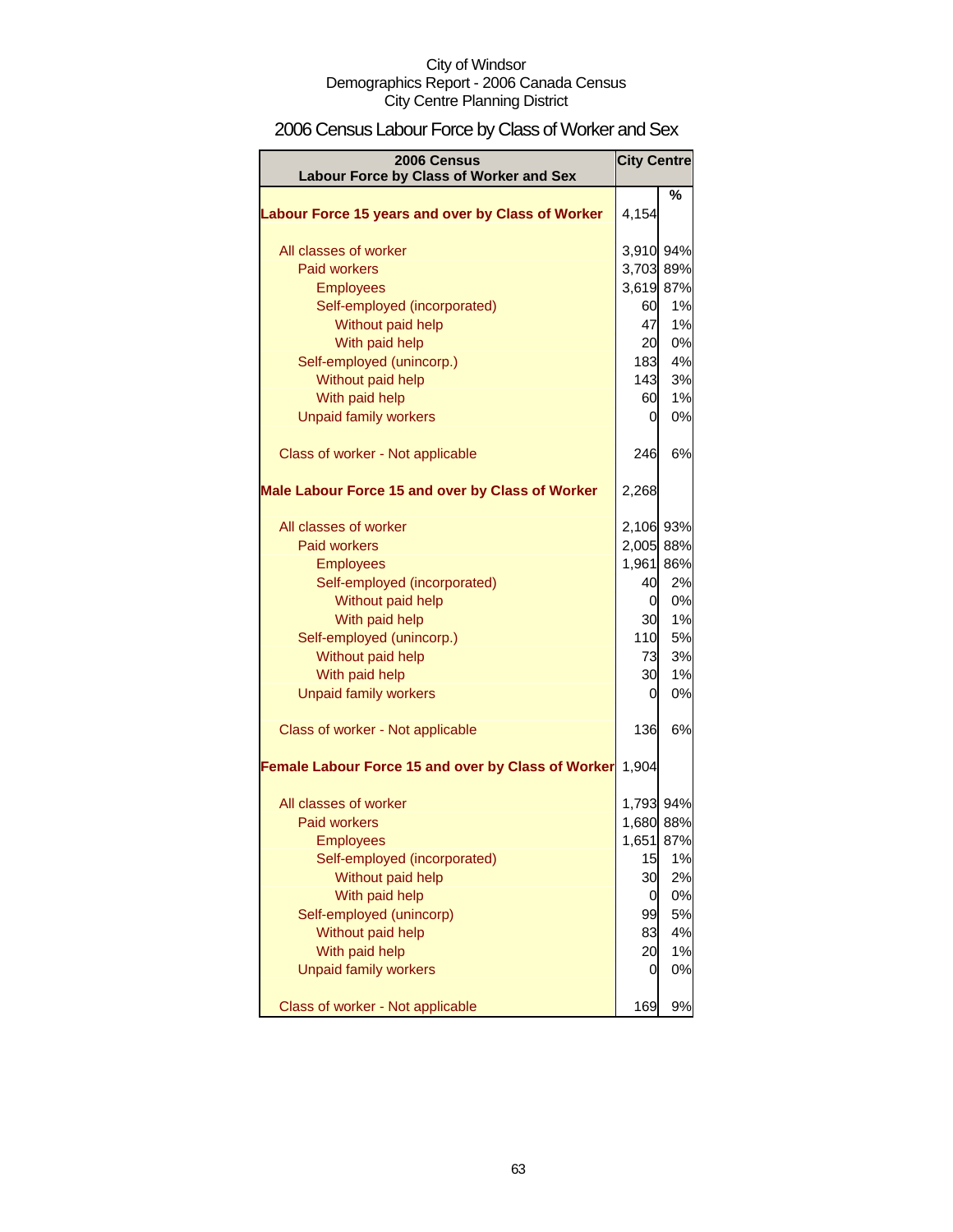# 2006 Census Language at Work

| 2006 Census<br><b>Language at Work</b>                                 | <b>City Centre</b> |     |
|------------------------------------------------------------------------|--------------------|-----|
| Total Population 15 years and over who worked by Language Used at Work | 4,371              |     |
| Dominant official language used at work                                | English 100%       |     |
| Dominant non-official language used at work                            | Other languages    | 34% |
| <b>Single Responses</b>                                                | 4,301              | 98% |
|                                                                        |                    |     |
| English                                                                | 4,166              | 95% |
| French                                                                 | 0                  | 0%  |
| Non-official languages                                                 | 124                | 3%  |
| Chinese, n.o.s.                                                        | 40                 | 1%  |
| Cantonese                                                              | 20                 | 0%  |
| Panjabi (Punjabi)                                                      | 15                 | 0%  |
| German                                                                 | $\overline{0}$     | 0%  |
| Mandarin                                                               | 0                  | 0%  |
| Portuguese                                                             | $\overline{0}$     | 0%  |
| Spanish                                                                | $\overline{0}$     | 0%  |
| Vietnamese                                                             | $\mathbf 0$        | 0%  |
| Korean                                                                 | 10                 | 0%  |
| Italian                                                                | 0                  | 0%  |
| Other languages                                                        | 44                 | 1%  |
| <b>Multiple responses</b>                                              | 71                 | 2%  |
| <b>English and French</b>                                              | 0                  | 0%  |
| English and non-official                                               | 54                 | 1%  |
| French and non-official                                                | $\Omega$           | 0%  |
| English, French and non-official language                              | 0                  | 0%  |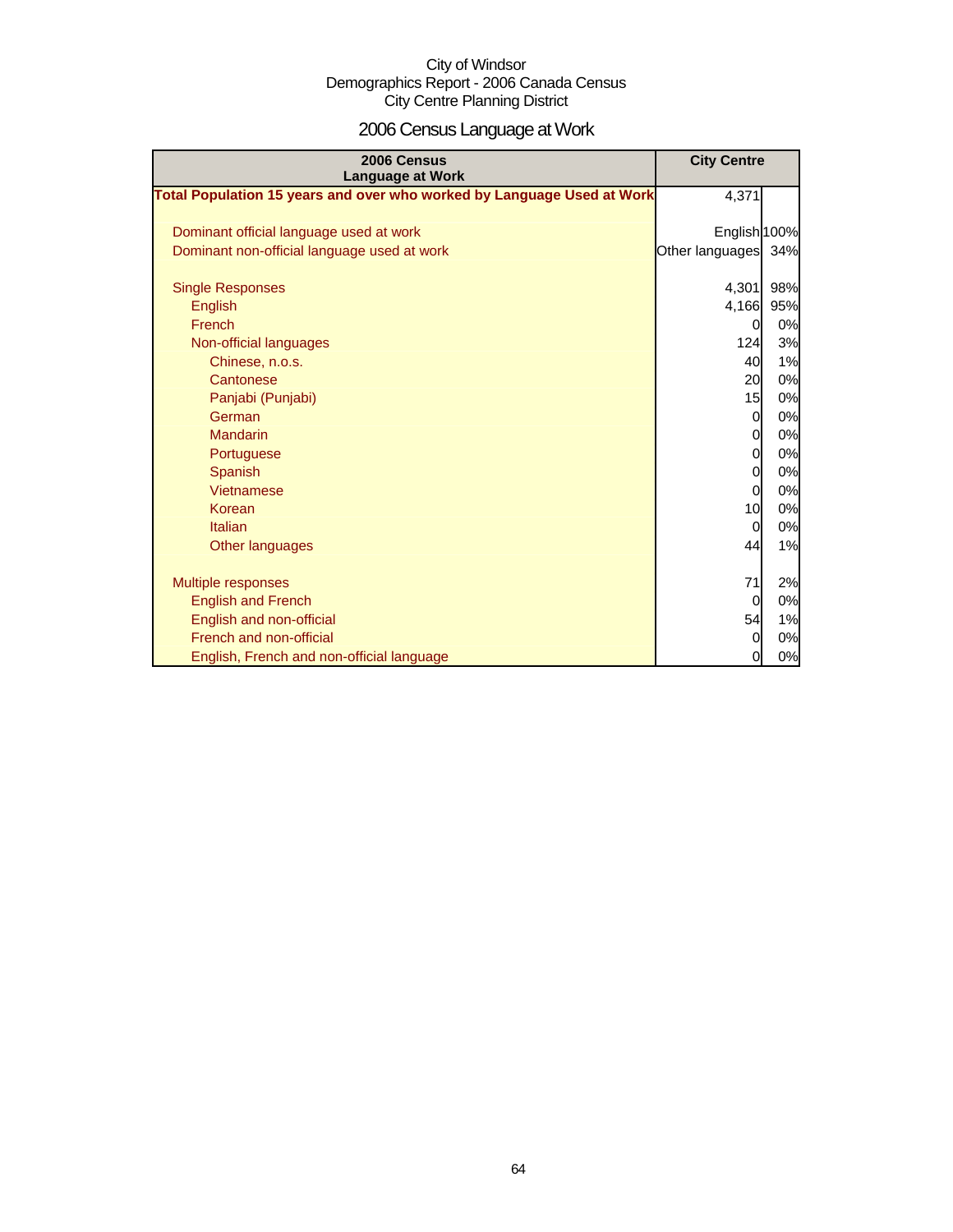# 2006 Census Unpaid Housework

| 2006 Census<br><b>Unpaid Housework</b>                                 | <b>City Centre</b>     |    |
|------------------------------------------------------------------------|------------------------|----|
| <b>Total Population 15 years and over by Hours of Unpaid Housework</b> | 8,565                  |    |
| No hours                                                               | 1,336 16%              |    |
| Less than 5 hours                                                      | 2,087 24%              |    |
| 5 to 14 hours                                                          | 2,705 32%              |    |
| 15 to 29 hours                                                         | 1,587 19%              |    |
| 30 to 59 hours                                                         | 558                    | 7% |
| 60 or more hours                                                       | 265                    | 3% |
| Dominant group                                                         | 5 to 14 hours 32%      |    |
| Males 15 years and over by Hours of Unpaid Housework                   | 4,231                  |    |
| No hours                                                               | 793 19%                |    |
| Less than 5 hours                                                      | 1,295 31%              |    |
| 5 to 14 hours                                                          | 1,384 33%              |    |
| 15 to 29 hours                                                         | 536 13%                |    |
| 30 to 59 hours                                                         | 125                    | 3% |
| 60 or more hours                                                       | 30                     | 1% |
| Dominant group                                                         | 5 to 14 hours 33%      |    |
| Females 15 years and over by Hours of Unpaid Housework                 | 4,341                  |    |
| By hours of unpaid housework                                           |                        |    |
| No hours                                                               | 525 12%                |    |
| Less than 5 hours                                                      | 800 18%                |    |
| 5 to 14 hours                                                          | 1,302 30%              |    |
| 15 to 29 hours                                                         | 1,042 24%              |    |
| 30 to 59 hours                                                         | 412 9%                 |    |
| 60 or more hours                                                       | 219                    | 5% |
| Dominant group                                                         | 5 to 14 hours 30%      |    |
| <b>Hours of Housework by Sex</b>                                       |                        |    |
| <b>No Hours</b>                                                        | Males 60%              |    |
| Less than 5 hours                                                      | Males <sub>62%</sub>   |    |
| 5 to 14 hours                                                          | Males <sup>52%</sup>   |    |
| 15 to 29 hours                                                         | Females 66%            |    |
| 30 to 59 hours                                                         | Females <sup>77%</sup> |    |
| 60 or more hours                                                       | Females <sup>88%</sup> |    |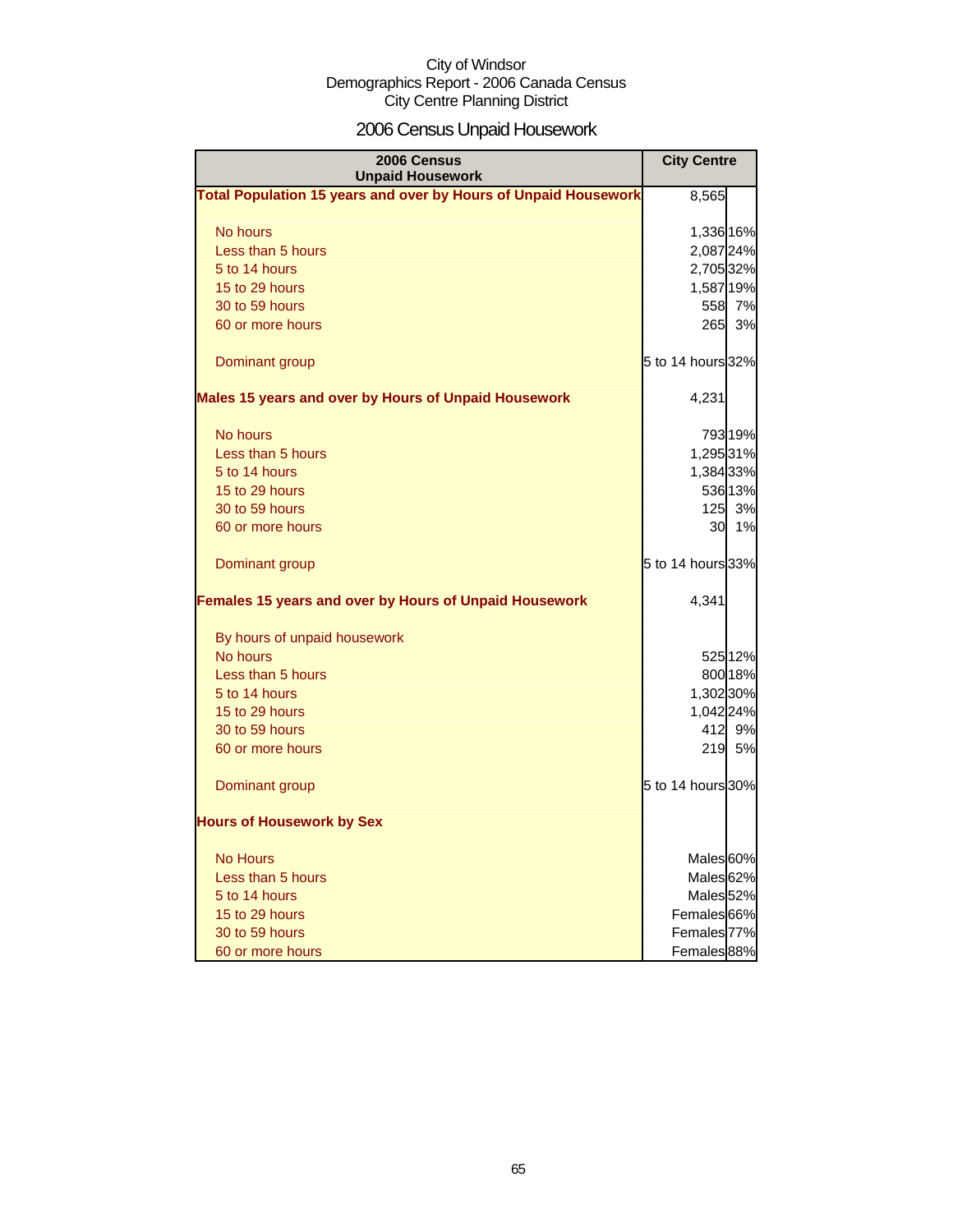# 2006 Census Unpaid Childcare

| 2006 Census<br><b>Unpaid Childcare</b>                    | <b>City Centre</b>     |        |
|-----------------------------------------------------------|------------------------|--------|
| Population 15 years and over by hours of Unpaid Childcare | 8,580                  |        |
| No hours                                                  | 6,267 73%              |        |
| Less than 5 hours                                         | <b>520</b>             | 6%     |
| 5 to 14 hours                                             | 600                    | 7%     |
| 15 to 29 hours                                            | 371l                   | 4%     |
| 30 to 59 hours                                            | 278                    | 3%     |
| 60 or more hours                                          | 507                    | 6%     |
| Dominant group                                            | No hours 73%           |        |
| Males 15 years and over by hours of Unpaid Childcare      | 4,207                  |        |
| No hours                                                  | 3,35580%               |        |
| Less than 5 hours                                         |                        | 262 6% |
| 5 to 14 hours                                             | 276                    | 7%     |
| 15 to 29 hours                                            | 102                    | 2%     |
| 30 to 59 hours                                            | 92                     | 2%     |
| 60 or more hours                                          | 75                     | 2%     |
| Dominant group                                            | No hours 81%           |        |
| Females 15 years and over by hours of Unpaid Childcare    | 4,350                  |        |
| No hours                                                  | 2,933 67%              |        |
| Less than 5 hours                                         | 289                    | 7%     |
| 5 to 14 hours                                             | 315                    | 7%     |
| 15 to 29 hours                                            | 262                    | 6%     |
| 30 to 59 hours                                            | 164                    | 4%     |
| 60 or more hours                                          | 396                    | 9%     |
| Dominant group                                            | No hours 67%           |        |
| <b>Hours of Child Care by Sex</b>                         |                        |        |
| <b>No Hours</b>                                           | Males <sub>53%</sub>   |        |
| Less than 5 hours                                         | Females <sub>52%</sub> |        |
| 5 to 14 hours                                             | Females 53%            |        |
| 15 to 29 hours                                            | Females <sub>72%</sub> |        |
| 30 to 59 hours                                            | Females <sup>64%</sup> |        |
| 60 or more hours                                          | Females <sup>84%</sup> |        |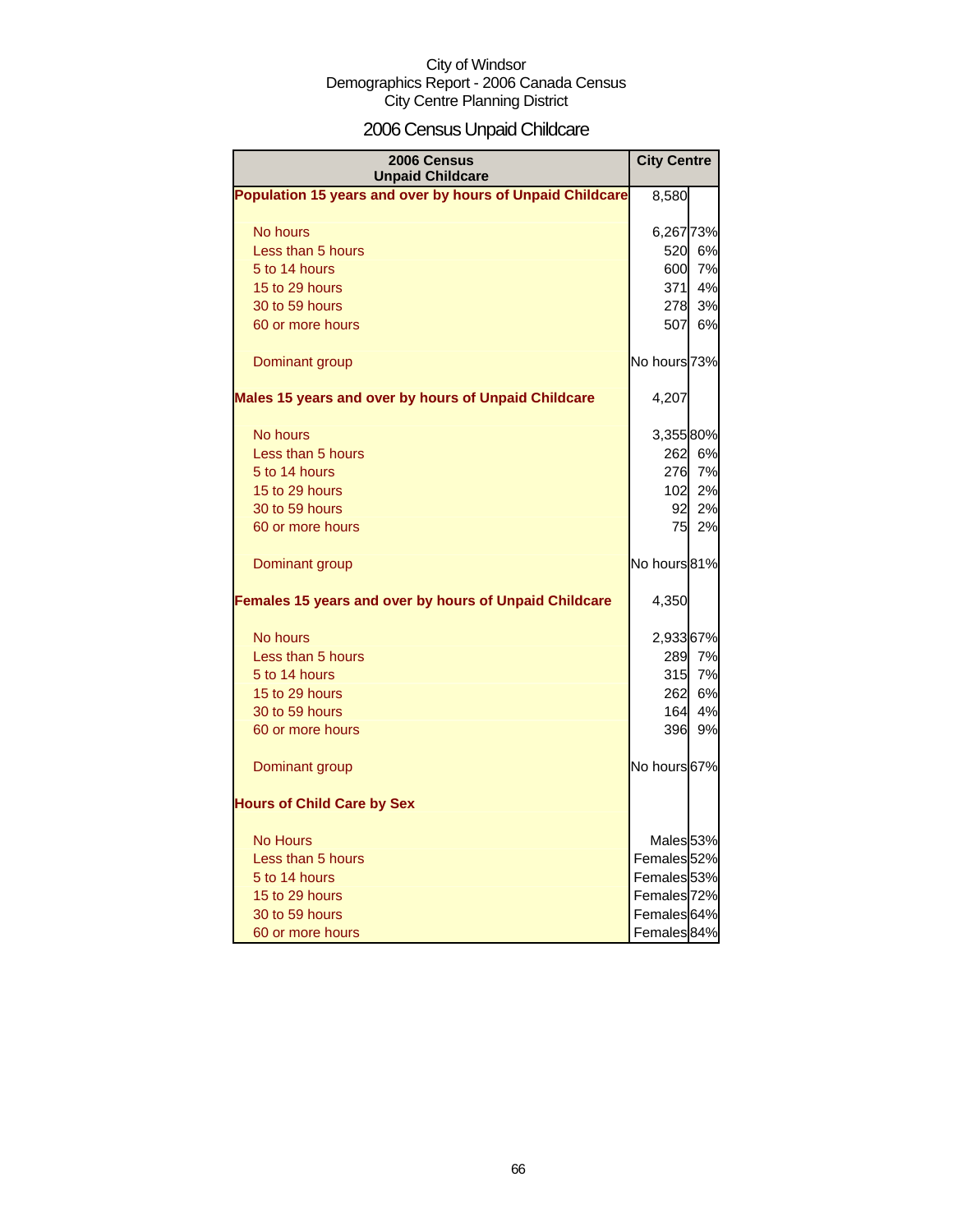# 2006 Census Unpaid Senior Care

| 2006 Census<br><b>Unpaid Senior Care</b>                              | <b>City Centre</b>     |    |
|-----------------------------------------------------------------------|------------------------|----|
| <b>Total Population 15 years and over by Hours of Care to Seniors</b> | 8,578                  |    |
| No hours                                                              | 7,35586%               |    |
| Less than 5 hours                                                     | 605                    | 7% |
| 5 to 9 hours                                                          | 248                    | 3% |
| 10 to 19 hours                                                        | 150                    | 2% |
| 20 or more hours                                                      | 215                    | 3% |
| Dominant group                                                        |                        |    |
| Males 15 years and over by Hours of Care to Seniors                   | 4,221                  |    |
| No hours                                                              | 3,69788%               |    |
| Less than 5 hours                                                     | 286                    | 7% |
| 5 to 9 hours                                                          | 48                     | 1% |
| 10 to 19 hours                                                        | 85                     | 2% |
| 20 or more hours                                                      | 88                     | 2% |
| Dominant group                                                        | No hours 90%           |    |
| Females 15 years and over by Hours of Care to Seniors                 | 4,342                  |    |
| No hours                                                              | 3,64784%               |    |
| Less than 5 hours                                                     | 313                    | 7% |
| 5 to 9 hours                                                          | 142                    | 3% |
| 10 to 19 hours                                                        | 54                     | 1% |
| 20 or more hours                                                      | 111                    | 3% |
| Dominant group                                                        | No hours 87%           |    |
| <b>Senior Care by Sex</b>                                             |                        |    |
| No hours                                                              | Males <sub>50%</sub>   |    |
| Less than 5 hours                                                     | Females <sub>52%</sub> |    |
| 5 to 9 hours                                                          | Females 75%            |    |
| 10 to 19 hours                                                        | Males <sup>61%</sup>   |    |
| 20 or more hours                                                      | Females <sub>56%</sub> |    |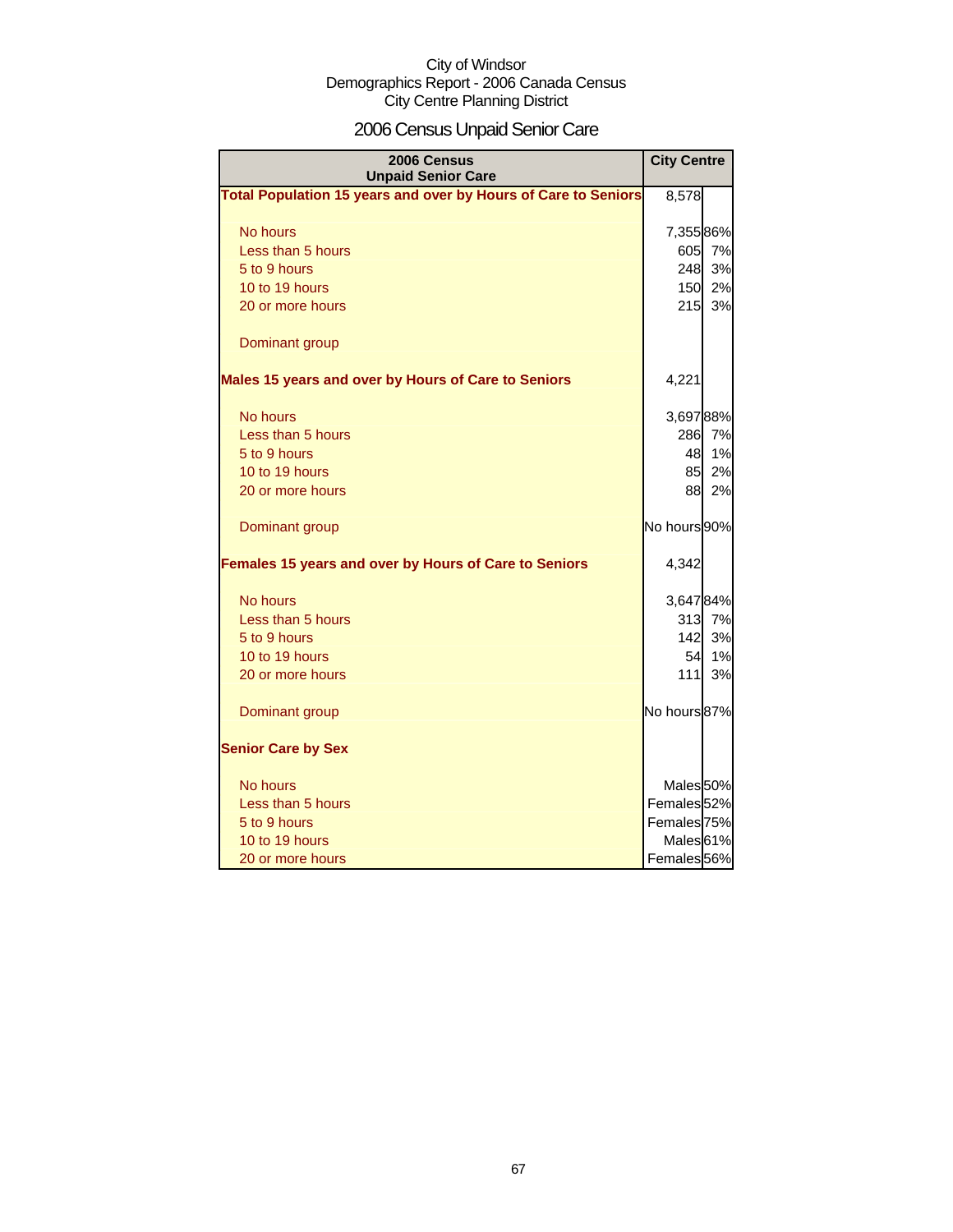# 2006 Census Place of Work by Sex Comparison

| 2006 Census<br><b>Place of Work by Sex Comparison</b>                                                 | <b>City Centre</b>               |        |                     |         |                |        |
|-------------------------------------------------------------------------------------------------------|----------------------------------|--------|---------------------|---------|----------------|--------|
|                                                                                                       | Totall<br>Labour<br><b>Force</b> |        | <b>Males</b>        |         | <b>Females</b> |        |
| <b>Total Employed Labour Force 15 years and over by Place of Work Status</b>                          | 3,581                            |        | 1,909               |         | 1,645          |        |
| Usual place of work                                                                                   |                                  |        | 2,842 79% 1,494 78% |         | 1,32781%       |        |
| In CSD <sup>*</sup> of residence                                                                      |                                  |        | 2,45669% 1,26966%   |         | 1,178 72%      |        |
| In different CSD                                                                                      |                                  | 37410% |                     | 255 13% |                | 150 9% |
| In same CD**                                                                                          |                                  | 309 9% |                     | 20010%  | 126            | 8%     |
| At home                                                                                               | 106                              | 3%     | 67                  | 3%      | 39             | 2%     |
| <b>Outside Canada</b>                                                                                 | 230                              | 6%     | 133                 | 7%      | 113            | 7%     |
| No fixed workplace                                                                                    | 327                              | 9%     |                     | 24513%  | 140 <b>I</b>   | 9%     |
| CSD: Area that is a municipality or an area that is deemed to be equivalent to a<br>municipality.     |                                  |        |                     |         |                |        |
| ** CD: Group of neighbouring municipalities joined together for the purposes of regional<br>planning. |                                  |        |                     |         |                |        |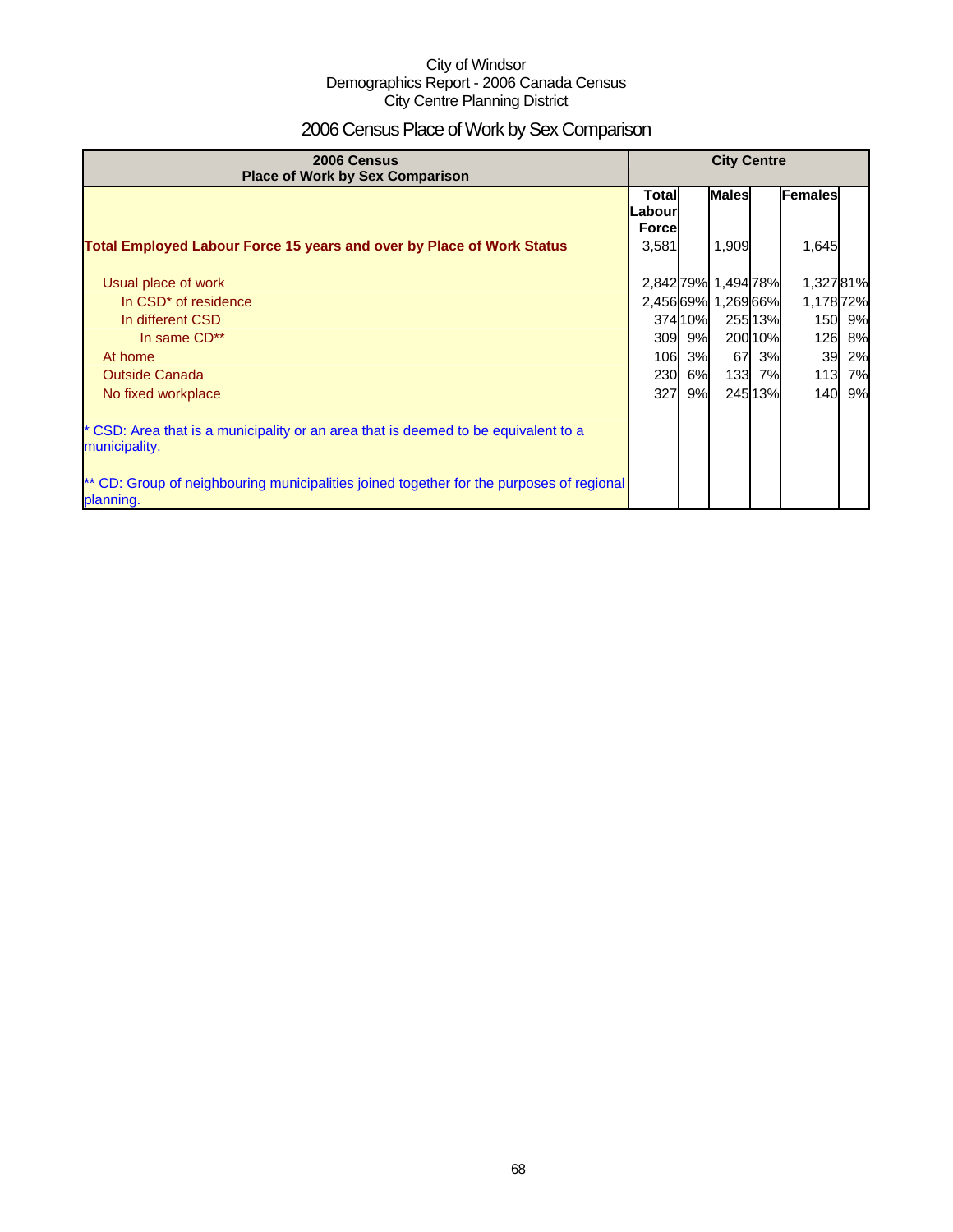# 2006 Census Place of Work by Sex

| 2006 Census<br><b>Place of Work by Sex</b>                                                         | <b>City Centre</b> |         |
|----------------------------------------------------------------------------------------------------|--------------------|---------|
|                                                                                                    |                    | $\%$    |
| Total Employed Labour Force 15 years and over by Place of Work Status                              | 3,581              |         |
| Usual place of work                                                                                | 2,842 79%          |         |
| In CSD <sup>*</sup> of residence                                                                   | 2,456 69%          |         |
| In different CSD                                                                                   |                    | 374 10% |
| In same CD**                                                                                       | 309                | 9%      |
| At home                                                                                            | 106                | 3%      |
| <b>Outside Canada</b>                                                                              | 230                | 6%      |
| No fixed workplace                                                                                 | 327                | 9%      |
| Males Employed Labour Force 15 yrs and over by Place of Work Status                                | 1,909              |         |
| Usual place of work                                                                                | 1,494 78%          |         |
| In CSD of residence                                                                                | 1,269 66%          |         |
| In different CSD                                                                                   |                    | 255 13% |
| In same CD                                                                                         |                    | 200 10% |
| At home                                                                                            | 67                 | 3%      |
| <b>Outside Canada</b>                                                                              | 133                | 7%      |
| No fixed workplace                                                                                 |                    | 245 13% |
| <b>Females Employed Labour Force 15 yrs and over by Place of Work Status</b>                       | 1,645              |         |
| Usual place of work                                                                                | 1,327 81%          |         |
| In CSD of residence                                                                                | 1,178 72%          |         |
| In different CSD                                                                                   | 150                | 9%      |
| In same CD                                                                                         | 126                | 8%      |
| At home                                                                                            | 39                 | 2%      |
| <b>Outside Canada</b>                                                                              | 113                | 7%      |
| No fixed workplace                                                                                 | 140                | 9%      |
| * CSD: Area that is a municipality or an area that is deemed to be equivalent to a municipality.   |                    |         |
| ** CD: Group of neighbouring municipalities joined together for the purposes of regional planning. |                    |         |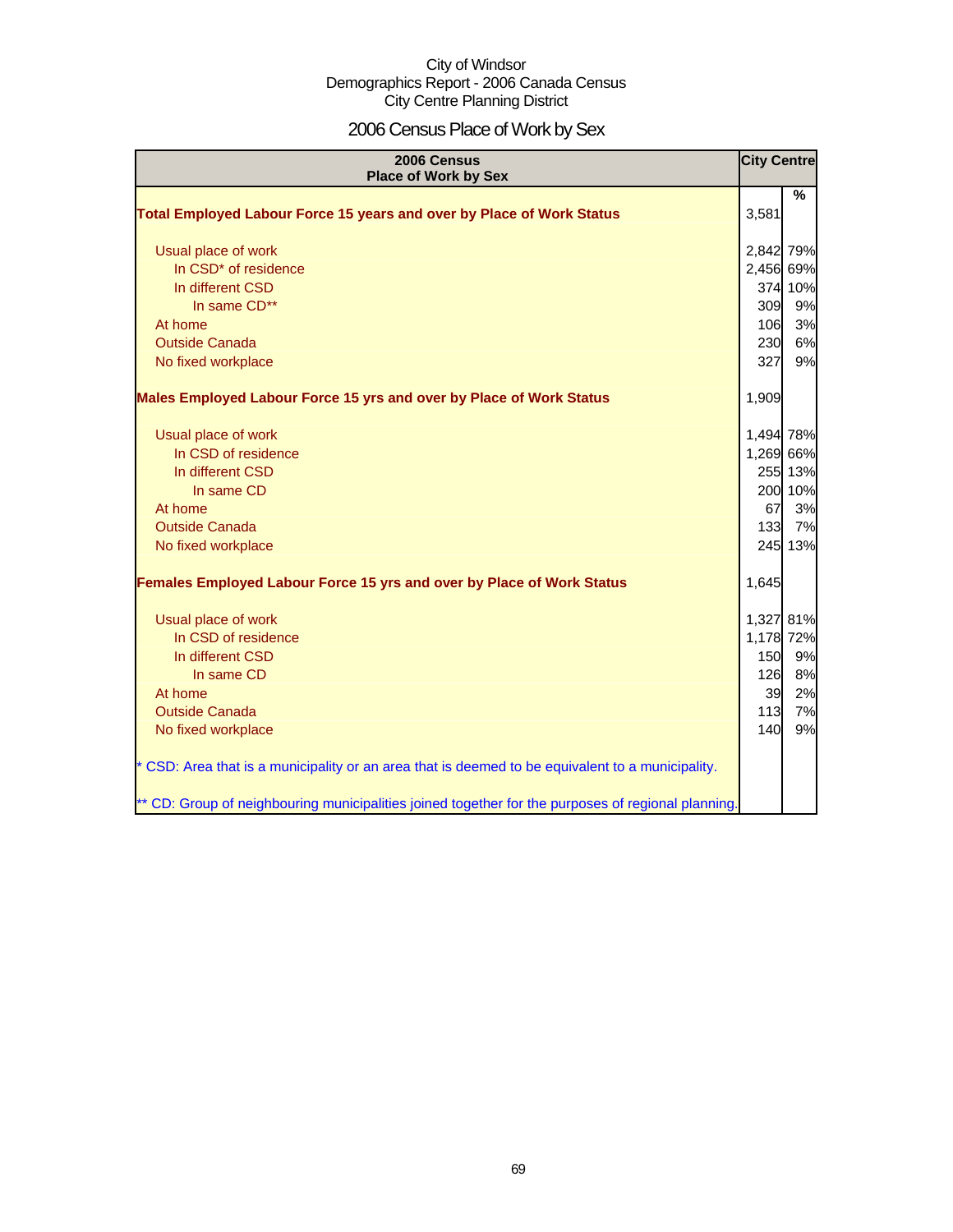# 2006 Census Mode of Transportation

| 2006 Census<br><b>Mode of Transportation</b>                                                                                      | <b>City Centre</b>           |
|-----------------------------------------------------------------------------------------------------------------------------------|------------------------------|
| Total Employed Labour Force 15 years and over with usual place of work or no fixed workplace<br>address by Mode of Transportation | 3,195                        |
| Dominant mode of transportation                                                                                                   | Car/truck/van-151%<br>driver |
| Car, truck, van as driver                                                                                                         | 1,583 50%                    |
| Car, truck, van as passenger                                                                                                      | 240 8%                       |
| <b>Public transit</b>                                                                                                             | 335 10%                      |
| Walked to work                                                                                                                    | 78625%                       |
| <b>Bicycle</b>                                                                                                                    | 113 4%                       |
| Motorcycle                                                                                                                        | 10 0%                        |
| <b>Taxicab</b>                                                                                                                    | 23<br>1%                     |
| Other method                                                                                                                      | 65<br>2%                     |
| <b>Males with Usual Place of Work or No Fixed Workplace</b>                                                                       | 1,724                        |
| Car, truck, van as driver                                                                                                         | 98757%                       |
| Car, truck, van as passenger                                                                                                      | 117 7%                       |
| <b>Public transit</b>                                                                                                             | 118 7%                       |
| Walked to work                                                                                                                    | 35721%                       |
| <b>Bicycle</b>                                                                                                                    | 73<br>4%                     |
| Motorcycle                                                                                                                        | $\overline{0}$<br>0%         |
| <b>Taxicab</b>                                                                                                                    | 0%<br>$\overline{0}$         |
| Other method                                                                                                                      | 30<br>2%                     |
| <b>Females with Usual Place of Work or No Fixed Workplace</b>                                                                     | 1,455                        |
| Car, truck, van as driver                                                                                                         | 60141%                       |
| Car, truck, van as passenger                                                                                                      | 119 8%                       |
| <b>Public transit</b>                                                                                                             | 200 14%                      |
| Walked to work                                                                                                                    | 430 30%                      |
| <b>Bicycle</b>                                                                                                                    | 27<br>2%                     |
| Motorcycle                                                                                                                        | $\overline{0}$<br>0%         |
| <b>Taxicab</b>                                                                                                                    | 27<br>2%                     |
| Other method                                                                                                                      | 25<br>2%                     |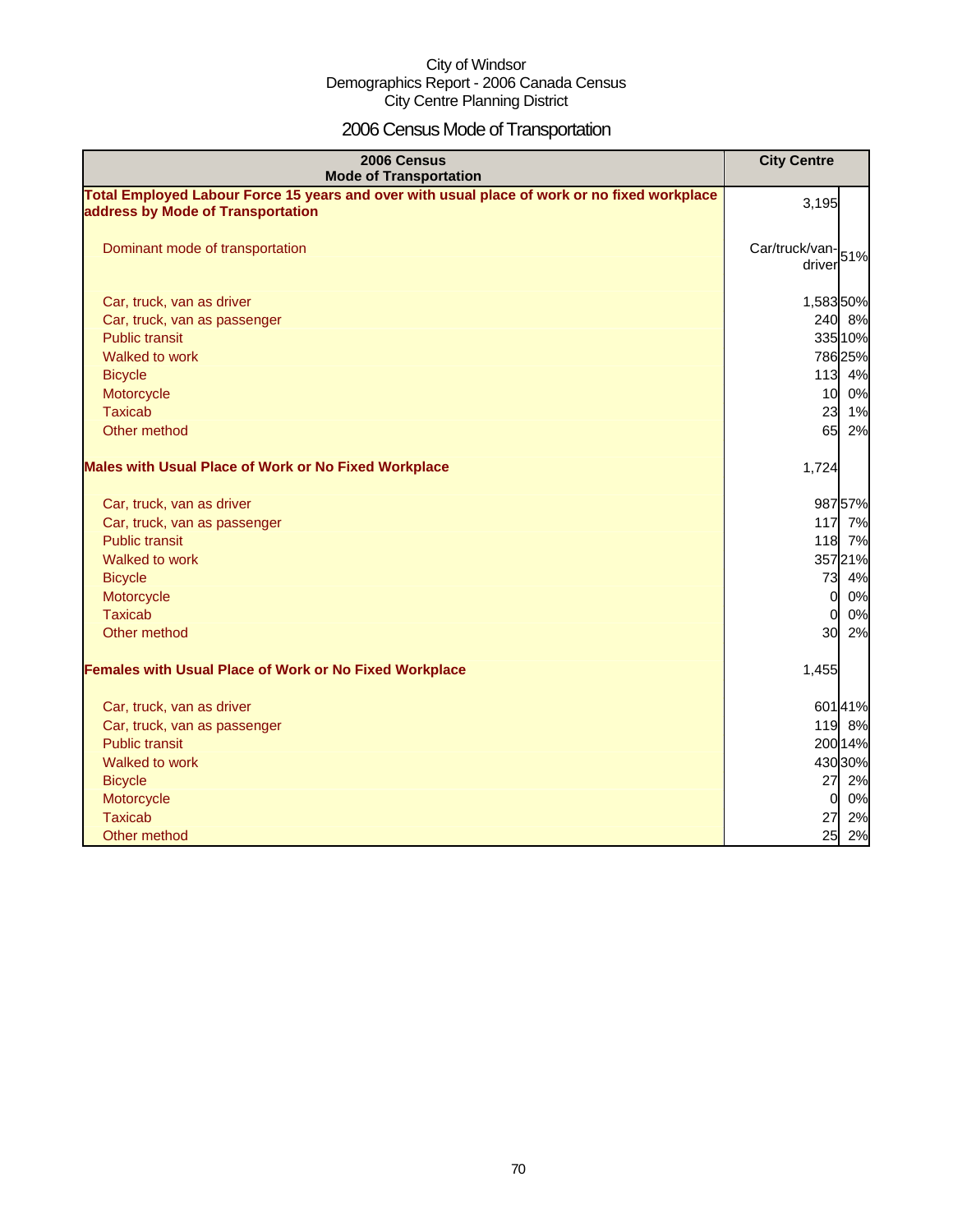# 2006 Census Educational Attainment Comparison

| 2006 Census<br><b>Educational Attainment</b><br>Comparison         | <b>City Centre</b>                |         |                        |                   |                        |               |                            |                  |
|--------------------------------------------------------------------|-----------------------------------|---------|------------------------|-------------------|------------------------|---------------|----------------------------|------------------|
|                                                                    | <b>Total</b><br><b>Population</b> | $\%$    | $15$ to<br>24<br>vears | $\frac{9}{6}$     | $25$ to<br>64<br>years | $\frac{9}{6}$ | 65<br>vears<br>and<br>over | $\frac{9}{6}$    |
| <b>Population by Educational Attainment</b>                        | 8,575                             |         | 1,258                  |                   | 5,634                  |               | 1,683                      |                  |
| No certificate, diploma or degree                                  | 2,417 28%                         |         |                        | 440 35%           | 1,207 21%              |               |                            | 77046%           |
| Certificate, diploma or degree<br>High school certificate          | 6,121 71%<br>2,353 27%            |         |                        | 804 64%<br>50640% | 4,417 78%<br>1,529 27% |               |                            | 90053%<br>31919% |
| Apprenticeship or trades certificate or diploma                    |                                   | 583 7%  | 23                     | 2%                | 392                    | 7%            |                            | 169 10%          |
| College, CEGEP or other non-university<br>certificate/diploma      | 1,120 13%                         |         | 103                    | 8%                |                        | 907 16%       |                            | 110 7%           |
| University certificate, diploma or degree                          | 1,969 23%                         |         |                        | 157 12%           | 1,525 27%              |               |                            | 288 17%          |
| University certificate or diploma below bachelor level             | 376                               | 4%      | 54                     | 4%                | 257                    | 5%            | 65                         | 4%               |
| University certificate or degree                                   | 1,603 19%                         |         | 112                    | 9%                | 1,271 23%              |               |                            | 21913%           |
| Bachelor's degree                                                  |                                   | 962 11% | 99                     | 8%                |                        | 75413%        | 109                        | 6%               |
| University certificate or diploma above bachelor<br>level          | 147                               | 2%      | 15                     | 1%                | 101                    | 2%            | 30                         | 2%               |
| Degree in medicine, dentistry, veterinary medicine<br>or optometry | 22                                | 0%      | $\Omega$               | 0%                | 22                     | 0%            | 0                          | 0%               |
| Master's degree                                                    | 332                               | 4%      | 10                     | 1%                | 272                    | 5%            | 50                         | 3%               |
| <b>Earned doctorate</b>                                            | 110                               | 1%      | 0                      | 0%                | 100                    | 2%            | 10                         | 1%               |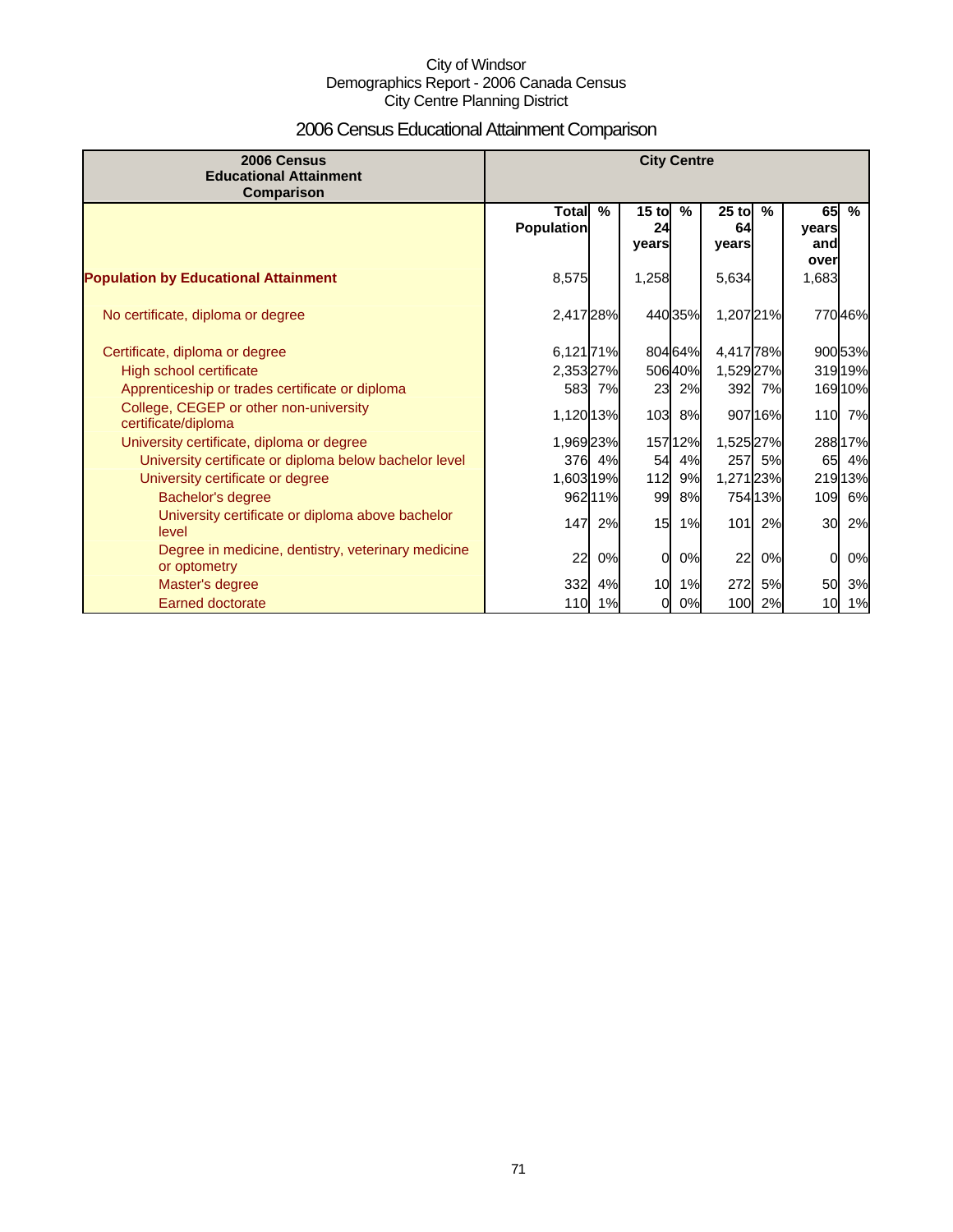### 2006 Census Educational Attainment

| 2006 Census<br><b>Educational Attainment</b>                        |                |          |  |  |
|---------------------------------------------------------------------|----------------|----------|--|--|
| <b>Total Population 15 years and over by Educational Attainment</b> | 8,575          |          |  |  |
|                                                                     |                |          |  |  |
| No certificate, diploma or degree                                   | 2,417 28%      |          |  |  |
| Certificate, diploma or degree                                      | 6,121 71%      |          |  |  |
| <b>High school certificate</b>                                      | 2,353 27%      |          |  |  |
| Apprenticeship or trades certificate or diploma                     | 583            | 7%       |  |  |
| College, CEGEP or other non-university certificate/diploma          | 1,120 13%      |          |  |  |
| University certificate, diploma or degree                           | 1,969 23%      |          |  |  |
| University certificate or diploma below bachelor level              | 376            | 4%       |  |  |
| University certificate or degree                                    | 1,603 19%      |          |  |  |
| Bachelor's degree                                                   |                | 962 11%  |  |  |
| University certificate or diploma above bachelor level              | 147            | 2%       |  |  |
| Degree in medicine, dentistry, veterinary medicine or optometry     | 22             | 0%       |  |  |
| Master's degree                                                     | 332            | 4%       |  |  |
| <b>Earned doctorate</b>                                             | 110            | 1%       |  |  |
|                                                                     |                |          |  |  |
| <b>Population 15 to 24 years by Educational Attainment</b>          | 1,258          |          |  |  |
| No certificate, diploma or degree                                   |                | 440 35%  |  |  |
|                                                                     |                |          |  |  |
| Certificate, diploma or degree                                      |                | 804 64%  |  |  |
| <b>High school certificate</b>                                      |                | 506 40%  |  |  |
| Apprenticeship or trades certificate or diploma                     | 23             | 2%       |  |  |
| College, CEGEP or other non-university certificate/diploma          | 103            | 8%       |  |  |
| University certificate, diploma or degree                           |                | 157 12%  |  |  |
| University certificate or diploma below bachelor level              | 54             | 4%       |  |  |
| University certificate or degree                                    | 112            | 9%       |  |  |
| Bachelor's degree                                                   | 99             | 8%       |  |  |
| University certificate or diploma above bachelor level              | 15             | 1%       |  |  |
| Degree in medicine, dentistry, veterinary medicine or optometry     | $\overline{0}$ | 0%       |  |  |
| Master's degree                                                     | 10             | 1%<br>0% |  |  |
| <b>Earned doctorate</b>                                             | 0              |          |  |  |
| <b>Population 25 to 64 years by Educational Attainment</b>          | 5,634          |          |  |  |
| No certificate, diploma or degree                                   | 1,207          | 21%      |  |  |
| Certificate, diploma or degree                                      | 4,417 78%      |          |  |  |
| High school certificate or equivalent                               | 1,529 27%      |          |  |  |
| Apprenticeship or trades certificate or diploma                     | 392            | 7%       |  |  |
| College, CEGEP or other non-university certificate/diploma          |                | 907 16%  |  |  |
| University certificate, diploma or degree                           | 1,525 27%      |          |  |  |
| University certificate or diploma below bachelor level              | 257            | 5%       |  |  |
| University certificate or degree                                    | 1,271 23%      |          |  |  |
| Bachelor's degree                                                   |                | 754 13%  |  |  |
| University certificate or diploma above bachelor level              | 101            | 2%       |  |  |
| Degree in medicine, dentistry, veterinary medicine or optometry     | 22             | 0%       |  |  |
| Master's degree                                                     | 272            | 5%       |  |  |
| <b>Earned doctorate</b>                                             | 100            | 2%       |  |  |
|                                                                     |                |          |  |  |
| Population 65 years and over by Educational Attainment              | 1,683          |          |  |  |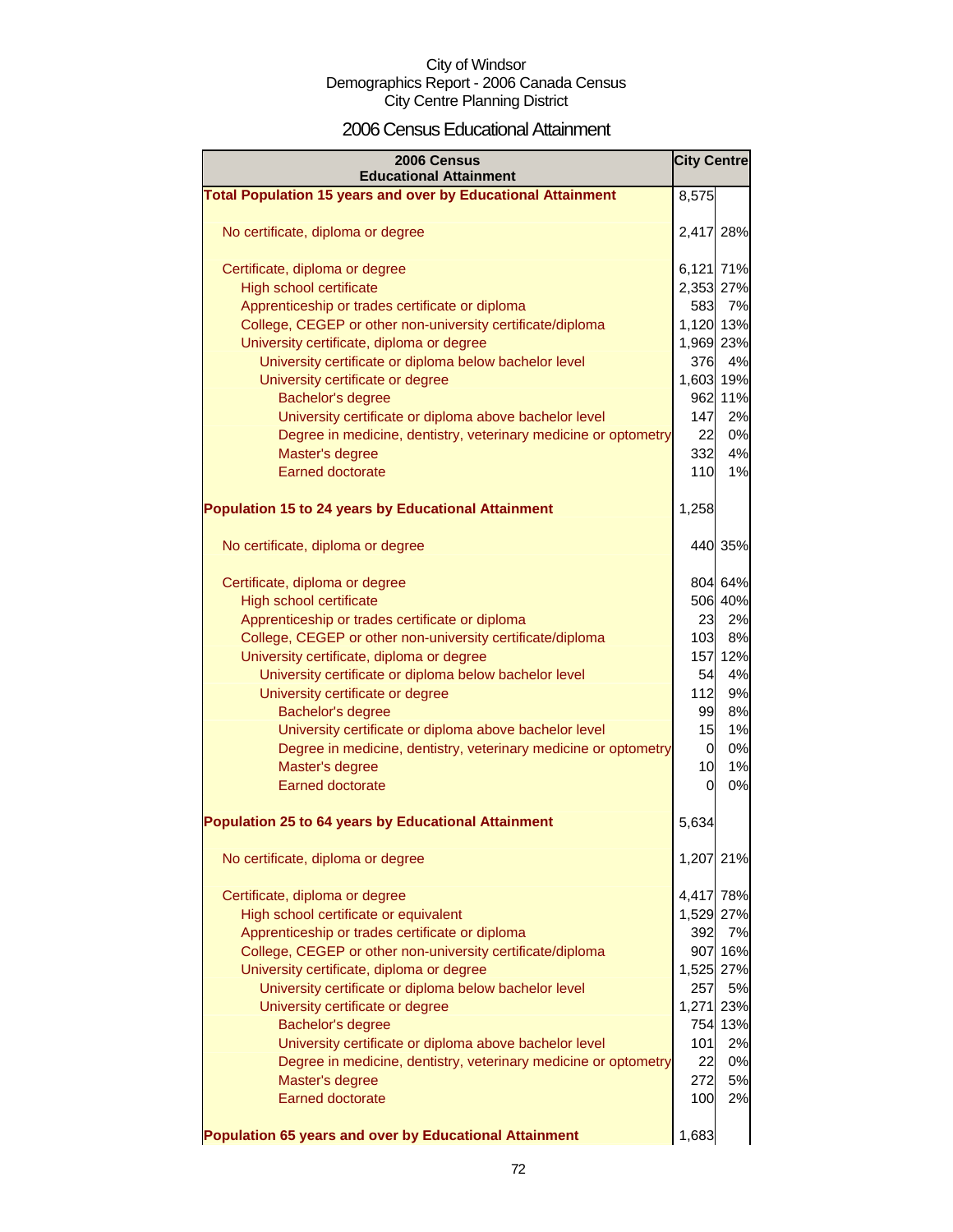| 2006 Census<br><b>Educational Attainment</b>                        | <b>City Centre</b> |           |
|---------------------------------------------------------------------|--------------------|-----------|
| <b>Total Population 15 years and over by Educational Attainment</b> | 8,575              |           |
| No certificate, diploma or degree                                   | 770                | 46%       |
| Certificate, diploma or degree                                      |                    | 900 53%   |
| High school certificate                                             |                    | 319 19%   |
| Apprenticeship or trades certificate or diploma                     |                    | 169 10%   |
| College, CEGEP or other non-university certificate/diploma          | 110                | 7%        |
| University certificate, diploma or degree                           | 288                | 17%       |
| University certificate or diploma below bachelor level              | 65                 | 4%        |
| University certificate or degree                                    | 219                | 13%       |
| Bachelor's degree                                                   | 109                | <b>6%</b> |
| University certificate or diploma above bachelor level              | 30                 | 2%        |
| Degree in medicine, dentistry, veterinary medicine or optometry     |                    | 0%        |
| Master's degree                                                     | 50                 | 3%        |
| <b>Earned doctorate</b>                                             | 10                 | 1%        |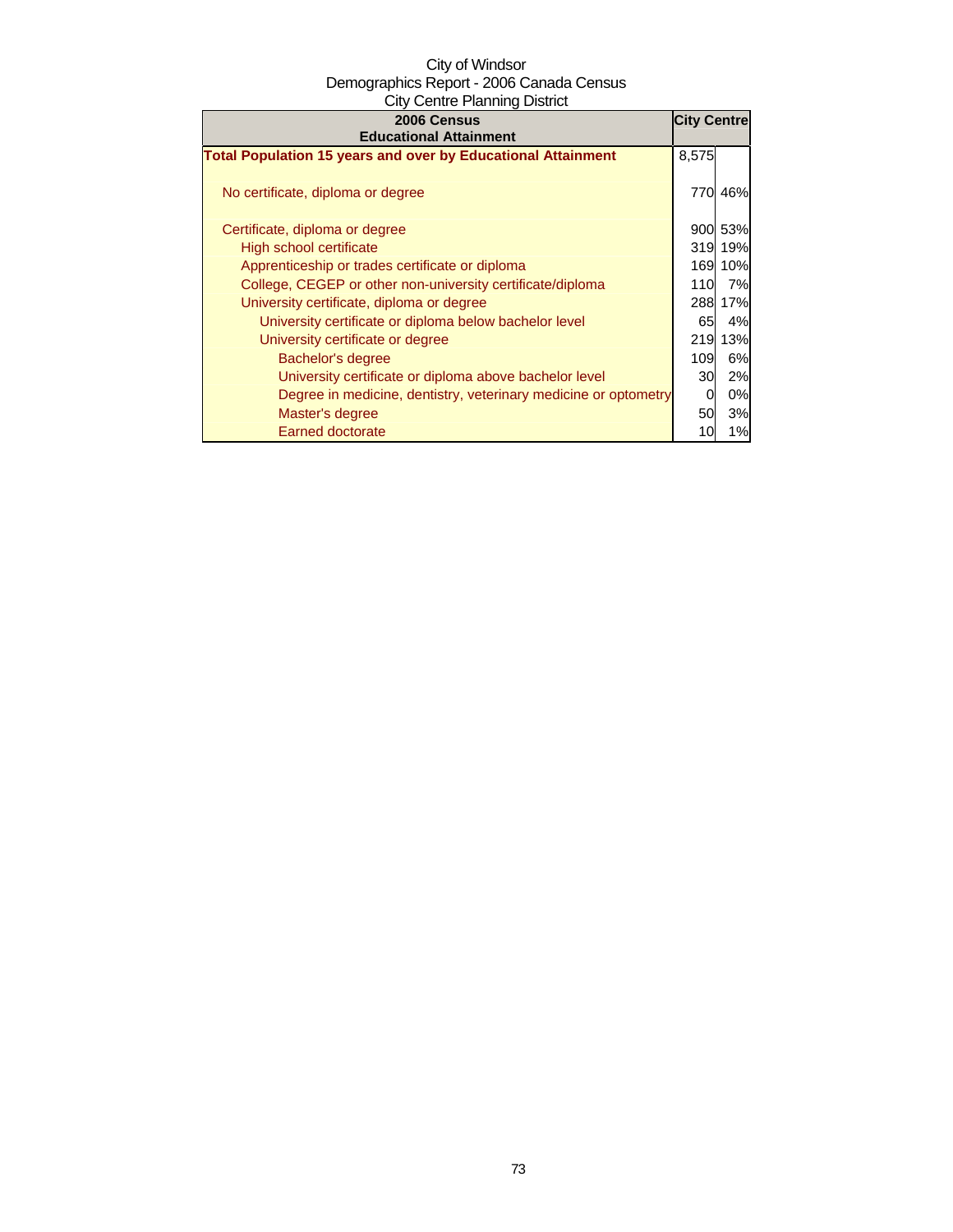# 2006 Census Location of Study

| 2006 Census<br><b>Location of Study</b>                                               | <b>City Centre</b> |     |
|---------------------------------------------------------------------------------------|--------------------|-----|
| Population 25 to 64 years with Postsecondary Qualification by Location of Study 2,872 |                    | %   |
| <b>Inside Canada</b>                                                                  | 1,979 69%          |     |
| Newfoundland and Labrador                                                             | 10                 | 0%  |
| <b>Prince Edward Island</b>                                                           | 10                 | 0%  |
| Nova Scotia                                                                           | 25                 | 1%  |
| <b>New Brunswick</b>                                                                  | 15                 | 1%  |
| Quebec                                                                                | 35                 | 1%  |
| Ontario                                                                               | 1,847              | 64% |
| <b>Manitoba</b>                                                                       | 0                  | 0%  |
| Saskatchewan                                                                          | 10 <sup>1</sup>    | 0%  |
| Alberta                                                                               | 21                 | 1%  |
| <b>British Columbia</b>                                                               | 0                  | 0%  |
| <b>Yukon Territory</b>                                                                | 0                  | 0%  |
| <b>Northwest Territories</b>                                                          | 0                  | 0%  |
| <b>Nunavut</b>                                                                        | $\Omega$           | 0%  |
| <b>Outside of Canada</b>                                                              | 877                | 31% |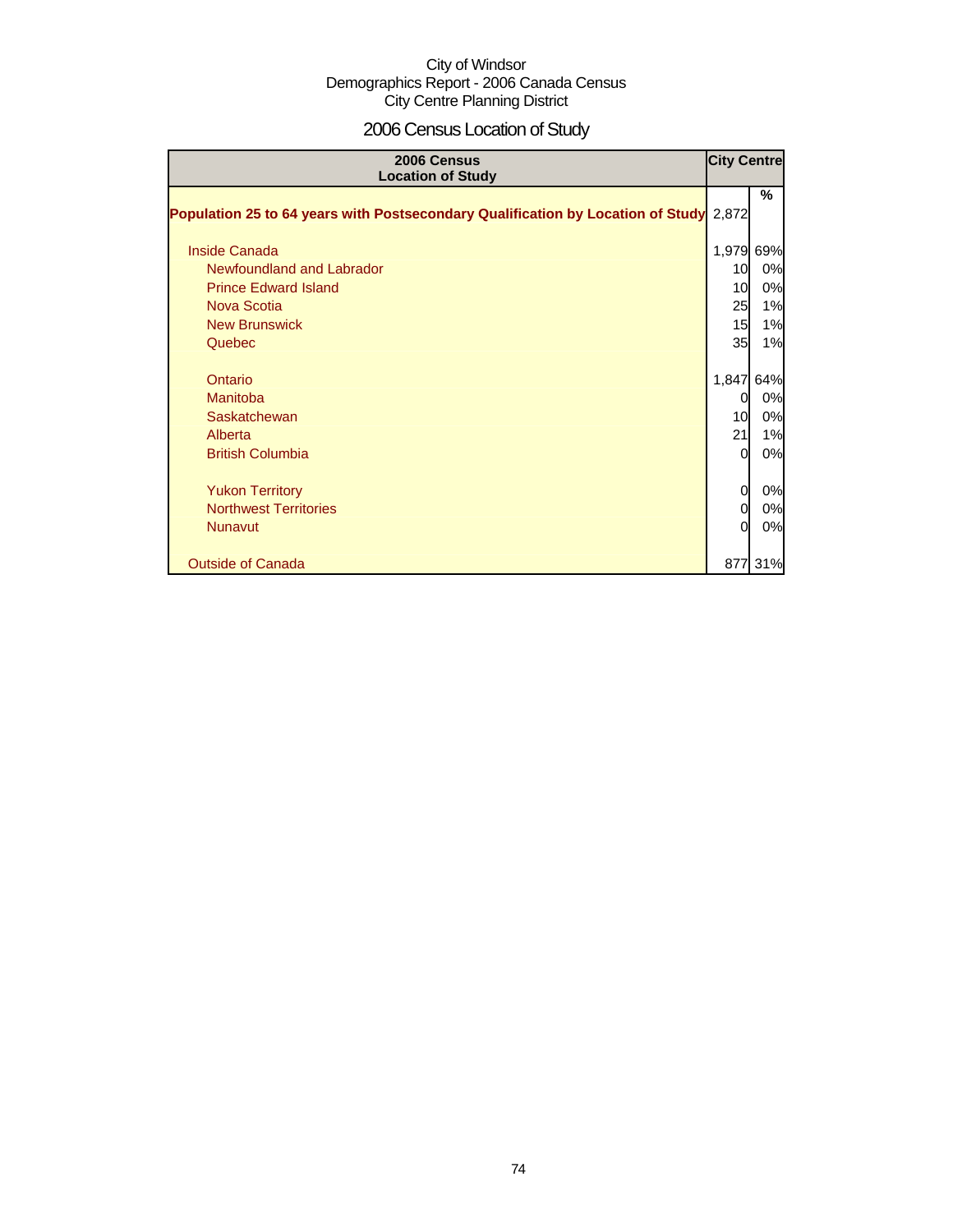# 2006 Census Post Secondary Education by Sex Comparison

| 2006 Census<br>Post Secondary Education by Sex                                                          |                                                                                                                                                                 |         | <b>City Centre</b>                                                                                                                                                        |         |                                                                                                                                                |         |
|---------------------------------------------------------------------------------------------------------|-----------------------------------------------------------------------------------------------------------------------------------------------------------------|---------|---------------------------------------------------------------------------------------------------------------------------------------------------------------------------|---------|------------------------------------------------------------------------------------------------------------------------------------------------|---------|
| Comparison                                                                                              |                                                                                                                                                                 |         |                                                                                                                                                                           |         |                                                                                                                                                |         |
|                                                                                                         | <b>Total</b><br><b>Population</b>                                                                                                                               |         | <b>Males</b>                                                                                                                                                              |         | <b>Females</b>                                                                                                                                 |         |
| Population 25 to 64 years with<br><b>Postsecondary Qualifications by</b><br><b>Major Field of Study</b> | 2,862                                                                                                                                                           |         | 1,521                                                                                                                                                                     |         | 1,341                                                                                                                                          |         |
| <b>Top 3 Fields</b>                                                                                     | Architecture.<br>engineering, and related<br>technologies<br>Business, management<br>and public<br>administration<br>Social and behavioural<br>sciences and law |         | Architecture,<br>engineering, and related<br>technologies<br>Business, management<br>and public<br>administration<br>Mathematics, computer<br>and information<br>sciences |         | Business, management<br>and public<br>administration<br>Health, parks,<br>recreation and fitness<br>Social and behavioural<br>sciences and law |         |
| Education                                                                                               | 136                                                                                                                                                             | 5%      | 45                                                                                                                                                                        | 3%      | 91                                                                                                                                             | 7%      |
| Visual and performing arts, and<br>communications technologies                                          | 34                                                                                                                                                              | 1%      |                                                                                                                                                                           | 14 1%   | 20                                                                                                                                             | 1%      |
| <b>Humanities</b>                                                                                       | 185                                                                                                                                                             | 6%      | 92                                                                                                                                                                        | 6%      |                                                                                                                                                | 93 7%   |
| Social and behavioural sciences<br>and law                                                              |                                                                                                                                                                 | 348 12% |                                                                                                                                                                           | 145 10% |                                                                                                                                                | 203 15% |
| Business, management and<br>public administration                                                       |                                                                                                                                                                 | 51718%  |                                                                                                                                                                           | 18212%  |                                                                                                                                                | 335 25% |
| Physical and life sciences and<br>technologies                                                          | 105                                                                                                                                                             | 4%      | 40                                                                                                                                                                        | 3%      | 65                                                                                                                                             | 5%      |
| Mathematics, computer and<br>information sciences                                                       | 235                                                                                                                                                             | 8%      |                                                                                                                                                                           | 165 11% | 70                                                                                                                                             | 5%      |
| Architecture, engineering, and<br>related technologies                                                  |                                                                                                                                                                 | 77627%  |                                                                                                                                                                           | 65443%  |                                                                                                                                                | 122 9%  |
| Agriculture, natural resources and<br>conservation                                                      | 17                                                                                                                                                              | 1%      | 17                                                                                                                                                                        | 1%      | $\Omega$                                                                                                                                       | 0%      |
| Health, parks, recreation and<br>fitness                                                                |                                                                                                                                                                 | 290 10% | 55                                                                                                                                                                        | 4%      |                                                                                                                                                | 235 18% |
| Personal, protective and<br>transportation services                                                     |                                                                                                                                                                 | 168 6%  | 60                                                                                                                                                                        | 4%      |                                                                                                                                                | 108 8%  |
| Other fields of study                                                                                   | 0                                                                                                                                                               | 0%      | $\overline{0}$                                                                                                                                                            | 0%      | 01                                                                                                                                             | 0%      |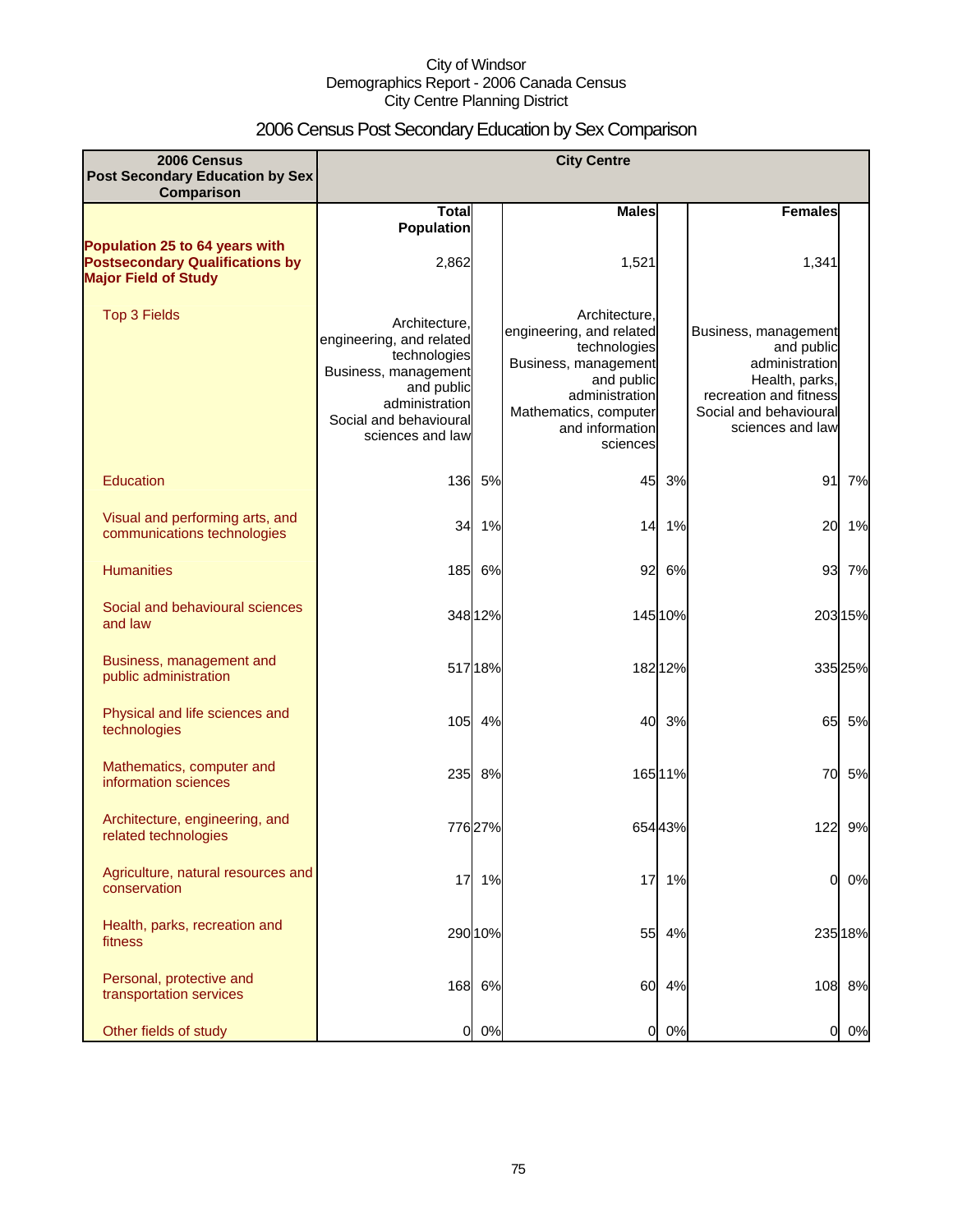# 2006 Census Post Secondary Education by Sex

| <b>2006 Census</b><br><b>Post Secondary Education by Sex</b>                                  | <b>City Centre</b>                                                                                                                                               |  |
|-----------------------------------------------------------------------------------------------|------------------------------------------------------------------------------------------------------------------------------------------------------------------|--|
| Population 25 to 64 years with Postsecondary Qualifications by Major<br><b>Field of Study</b> | $\frac{0}{0}$<br>2,862                                                                                                                                           |  |
| <b>Top 3 Fields</b>                                                                           | Architecture, engineering, and related<br>technologies<br>Business, management and public<br>administration<br>Social and behavioural sciences and law           |  |
| Education                                                                                     | 136<br>5%                                                                                                                                                        |  |
| Visual and performing arts, and communications technologies                                   | 34<br>1%                                                                                                                                                         |  |
| <b>Humanities</b>                                                                             | 185<br>6%                                                                                                                                                        |  |
| Social and behavioural sciences and law                                                       | 348 12%                                                                                                                                                          |  |
| Business, management and public administration                                                | 517 18%                                                                                                                                                          |  |
| Physical and life sciences and technologies                                                   | 105 4%                                                                                                                                                           |  |
| Mathematics, computer and information sciences                                                | 235 8%                                                                                                                                                           |  |
| Architecture, engineering, and related technologies                                           | 77627%                                                                                                                                                           |  |
| Agriculture, natural resources and conservation                                               | 17<br>1%                                                                                                                                                         |  |
| Health, parks, recreation and fitness                                                         | 29010%                                                                                                                                                           |  |
| Personal, protective and transportation services                                              | 168 6%                                                                                                                                                           |  |
| Other fields of study                                                                         | 0%<br>$\overline{0}$                                                                                                                                             |  |
| Males 25 to 64 Years with Postsecondary Qualifications by Major Field<br>of Study             | 1,521                                                                                                                                                            |  |
| <b>Top 3 Fields</b>                                                                           | Architecture, engineering, and related<br>technologies<br>Business, management and public<br>administration<br>Mathematics, computer and information<br>sciences |  |
| Education                                                                                     | 45<br>3%                                                                                                                                                         |  |
| Visual and performing arts, and communications technologies                                   | 1%<br>14                                                                                                                                                         |  |
| <b>Humanities</b>                                                                             | 92<br>6%                                                                                                                                                         |  |
| Social and behavioural sciences and law                                                       | 14510%                                                                                                                                                           |  |
| Business, management and public administration                                                | 18212%                                                                                                                                                           |  |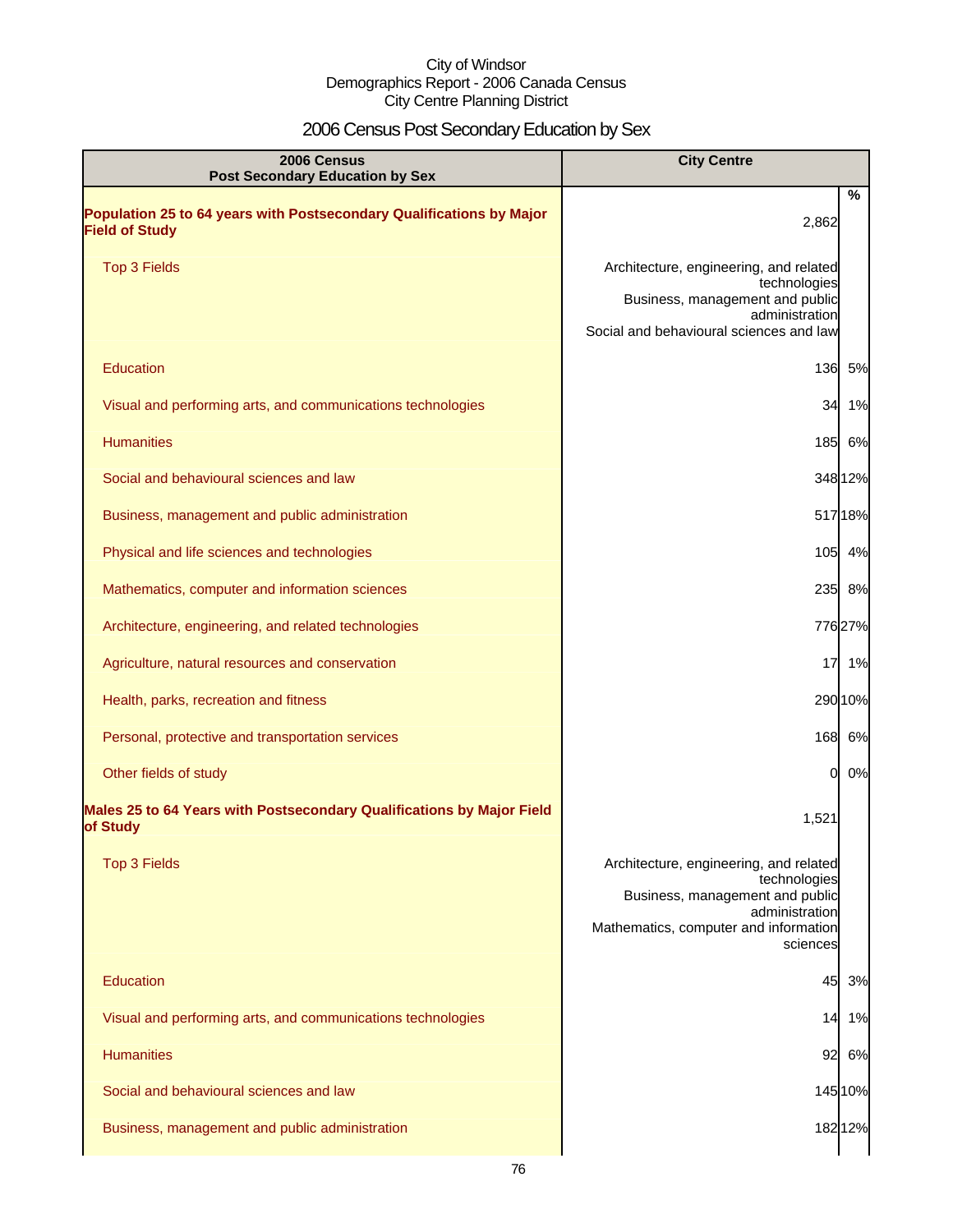| 2006 Census<br><b>Post Secondary Education by Sex</b>                                      | <b>City Centre</b>                                                                                                                    |         |
|--------------------------------------------------------------------------------------------|---------------------------------------------------------------------------------------------------------------------------------------|---------|
| Physical and life sciences and technologies                                                | 40                                                                                                                                    | %<br>3% |
| Mathematics, computer and information sciences                                             |                                                                                                                                       | 165 11% |
| Architecture, engineering, and related technologies                                        |                                                                                                                                       | 65443%  |
| Agriculture, natural resources and conservation                                            | 17                                                                                                                                    | 1%      |
| Health, parks, recreation and fitness                                                      | 55                                                                                                                                    | 4%      |
| Personal, protective and transportation services                                           | 60                                                                                                                                    | 4%      |
| Other fields of study                                                                      | O.                                                                                                                                    | 0%      |
| Females 25 to 64 years with Postsecondary Qualifications by Major<br><b>Field of Study</b> | 1,341                                                                                                                                 |         |
| <b>Top 3 Fields</b>                                                                        | Business, management and public<br>administration<br>Health, parks, recreation and fitness<br>Social and behavioural sciences and law |         |
| Education                                                                                  | 91                                                                                                                                    | 7%      |
| Visual and performing arts, and communications technologies                                | 20                                                                                                                                    | 1%      |
| <b>Humanities</b>                                                                          | 93                                                                                                                                    | 7%      |
| Social and behavioural sciences and law                                                    |                                                                                                                                       | 20315%  |
| Business, management and public administration                                             |                                                                                                                                       | 33525%  |
| Physical and life sciences and technologies                                                | 65                                                                                                                                    | 5%      |
| Mathematics, computer and information sciences                                             | 70                                                                                                                                    | 5%      |
| Architecture, engineering, and related technologies                                        | 122                                                                                                                                   | 9%      |
| Agriculture, natural resources and conservation                                            | 0                                                                                                                                     | 0%      |
| Health, parks, recreation and fitness                                                      |                                                                                                                                       | 235 18% |
| Personal, protective and transportation services                                           |                                                                                                                                       | 108 8%  |
| Other fields of study                                                                      | 01                                                                                                                                    | 0%      |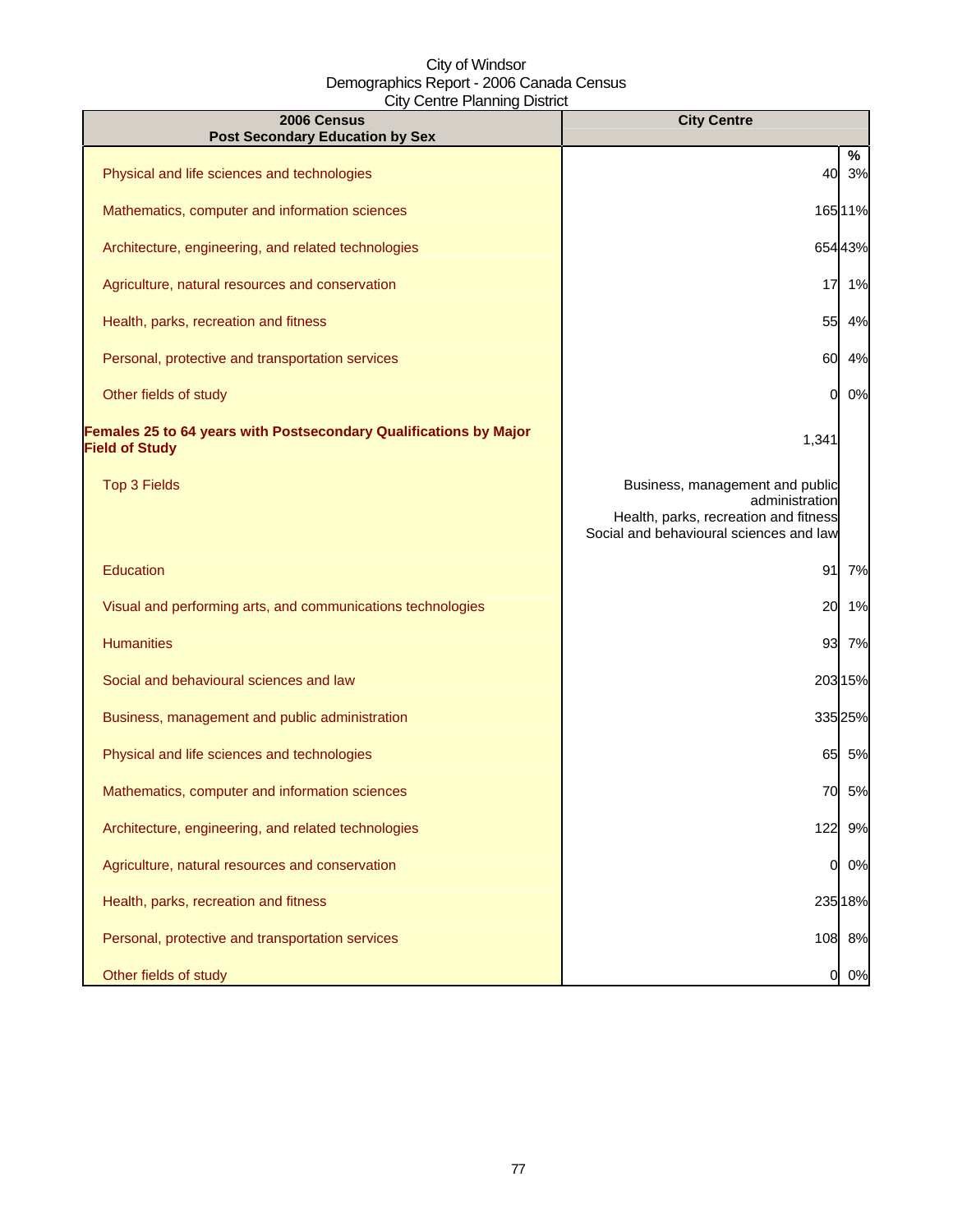# 2006 Census Ethnic Origin - Summary

| 2006 Census                               | <b>City Centre</b>  |             |
|-------------------------------------------|---------------------|-------------|
| <b>Ethnic Origin - Summary</b>            |                     | %           |
| <b>Total Population by Ethnic Origin*</b> | 9,908               |             |
|                                           |                     |             |
| <b>Top 5 Ethnic Origins</b>               | Canadian            |             |
|                                           | English             |             |
|                                           | French              |             |
|                                           | Irish               |             |
|                                           | Scottish            |             |
| European                                  | 6,32064%            |             |
| <b>British Isles</b>                      | 2,363 24%           |             |
| English                                   | 1,302 13%           |             |
| <b>Irish</b>                              |                     | 993 10%     |
| <b>Scottish</b>                           | 895                 | 9%          |
| Welsh                                     | 24                  | 0%          |
| <b>Other British Isles</b>                | 119                 | 1%          |
| French                                    | 1,175 12%           |             |
| Acadian                                   | 0l                  | 0%          |
| French                                    | 1,174 12%           |             |
| <b>Western European</b>                   | 682                 | 7%          |
| Austrian                                  | 0                   | 0%          |
| <b>Belgian</b>                            | 54                  | 1%          |
| Dutch (Netherlands)                       | 105                 | 1%          |
| German                                    | 544                 | 5%          |
| <b>Swiss</b>                              | 10                  | 0%          |
| <b>Other Western European</b>             | $\overline{0}$      | 0%          |
| Northern European                         | 85                  | 1%          |
| Finnish<br>Scandinavian                   | 10<br>60            | 0%<br>1%    |
| Eastern European                          | 742                 | 7%          |
| <b>Baltic</b>                             | 10                  | 0%          |
| <b>Czech and Slovak</b>                   | 65                  | 1%          |
| <b>Other Eastern European</b>             | 811                 | 8%          |
| Southern European                         | 1,398 14%           |             |
| Croatian                                  | 50                  | 1%          |
| Greek                                     | 159                 | 2%          |
| Italian                                   | 403                 | 4%          |
| Portuguese                                | 47                  | $0\%$       |
| Spanish                                   | 104                 | 1%          |
| Other Southern European                   | 736                 | 7%          |
| <b>Other European</b>                     | 92                  | 1%          |
| <b>Jewish</b>                             | 85                  | 1%          |
| <b>Other European</b>                     |                     | 0%          |
| Latin, Central and South American         | 147                 | 1%          |
| Aboriginal from Central/South American    | 0                   | 0%          |
| Argentinian                               | $\overline{0}$      | 0%          |
| <b>Brazilian</b>                          | $\overline{0}$      | 0%          |
| Chilean                                   | $\overline{0}$      | 0%          |
| Colombian                                 | 25                  | 0%          |
| Ecuadorian                                | $\overline{0}$      | 0%          |
| Guatemalan<br>Mexican                     | $\overline{0}$<br>0 | $0\%$<br>0% |
|                                           |                     |             |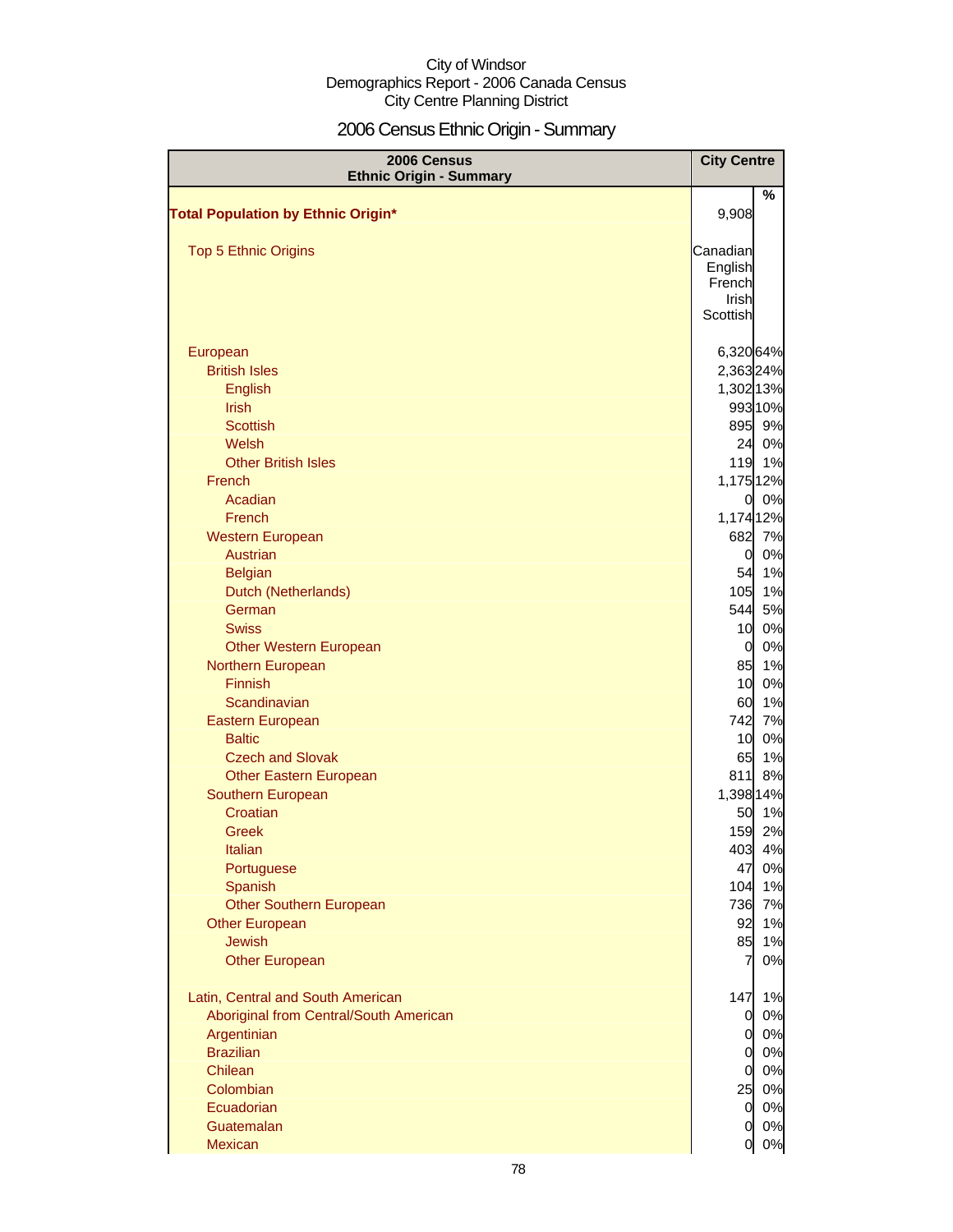| 2006 Census                            | <b>City Centre</b> |        |
|----------------------------------------|--------------------|--------|
| <b>Ethnic Origin - Summary</b>         |                    | $\%$   |
| Peruvian                               | $\overline{0}$     | 0%     |
| Salvadorean                            | 38                 | 0%     |
| Other Latin, Central or South American | 30                 | 0%     |
|                                        |                    |        |
| Caribbean                              | 100                | 1%     |
| <b>Barbadian</b>                       | $\overline{0}$     | 0%     |
| Guyanese                               | 10                 | 0%     |
| <b>Haitian</b>                         | $\overline{0}$     | 0%     |
| Jamaican                               | $\overline{0}$     | 0%     |
| Trinidadian/Tobagonian                 | 20                 | 0%     |
| <b>West Indian</b>                     | 20                 | 0%     |
| <b>Other Caribbean</b>                 | 40                 | 0%     |
| African                                | 628                | 6%     |
| <b>Black</b>                           | 155                | 2%     |
| Ethiopian                              | 64                 | 1%     |
| Ghanaian                               | $\mathbf 0$        | 0%     |
| Nigerian                               | 30                 | 0%     |
| Somali                                 | 45                 | 0%     |
| South African                          | $\overline{0}$     | 0%     |
| <b>Other African</b>                   | 374                | 4%     |
| Arab                                   | 1,194 12%          |        |
| Egyptian                               | 90                 | 1%     |
| Iraqi                                  | 171                | 2%     |
| Lebanese                               | 491                | 5%     |
| Maghrebi                               | $\overline{0}$     | 0%     |
| Algerian                               | $\overline{0}$     | 0%     |
| Moroccan                               | $\mathbf 0$        | 0%     |
| <b>Other Maghrebi</b>                  | $\overline{0}$     | 0%     |
| Palestinian                            | 57                 | 1%     |
| Syrian                                 | $\overline{0}$     | 0%     |
| <b>Other Arab</b>                      | 378                | 4%     |
| <b>West Asian</b>                      |                    | 234 2% |
| Afghan                                 | 30                 | 0%     |
| Armenian                               | 20                 | 0%     |
| <b>Iranian</b>                         | 95                 | 1%     |
| <b>Turk</b>                            | 54                 | 1%     |
| <b>Other West Asian</b>                | 75                 | 1%     |
| <b>South Asian</b>                     | 412                | 4%     |
| East Indian                            | 303                | 3%     |
| Pakistani                              | 98                 | 1%     |
| Punjabi                                | $\overline{O}$     | 0%     |
| Sri Lankan                             | $\overline{0}$     | 0%     |
| <b>Other South Asian</b>               | 47                 | 0%     |
| <b>East and Southeast Asian</b>        | 1,217 12%          |        |
| <b>Chinese</b>                         | 888                | 9%     |
| Filipino                               | 70                 | 1%     |
| Japanese                               | 10                 | 0%     |
| Korean                                 | 20                 | 0%     |
| Vietnamese                             | 249                | 3%     |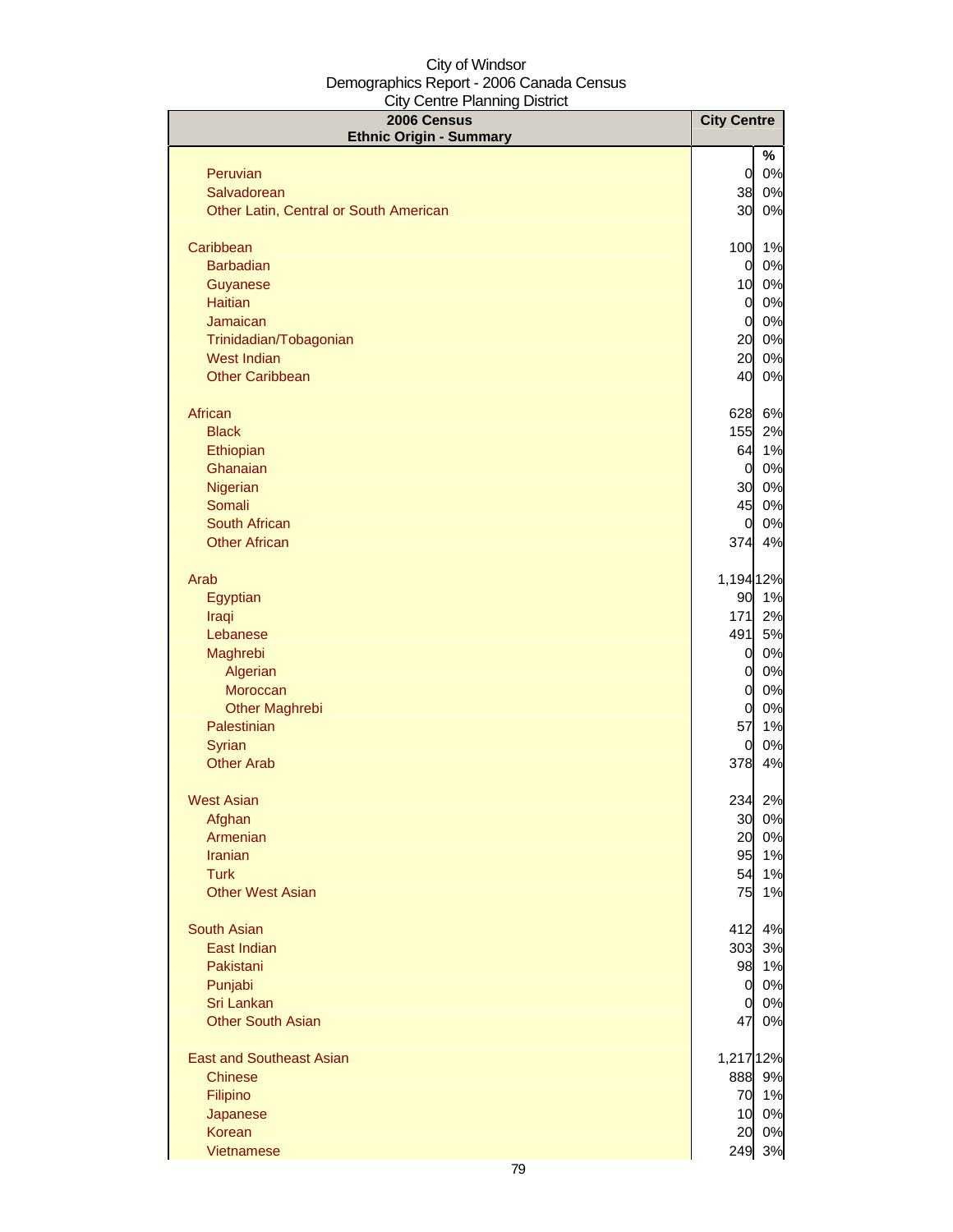| 2006 Census<br><b>Ethnic Origin - Summary</b>                                        | <b>City Centre</b> |         |
|--------------------------------------------------------------------------------------|--------------------|---------|
| <b>Other East Asian</b>                                                              | 44                 | ℅<br>0% |
| Oceania                                                                              | 20                 | 0%      |
| Australian                                                                           | 0                  | 0%      |
| <b>New Zealander</b>                                                                 | 0                  | 0%      |
| Pacific Islands                                                                      | 0                  | 0%      |
| Fijian                                                                               | 0                  | 0%      |
| Hawaiian                                                                             | 0                  | 0%      |
| <b>Other Pacific Islander</b>                                                        | 0                  | 0%      |
| North American Aboriginal                                                            | 346                | 3%      |
| <b>Inuit</b>                                                                         | 0                  | 0%      |
| <b>Métis</b>                                                                         | 90                 | 1%      |
| North American Indian                                                                | 263                | 3%      |
| <b>North American</b>                                                                | 1,919 19%          |         |
| American                                                                             |                    | 209 2%  |
| Canadian                                                                             | 1,763 18%          |         |
| <b>Other North American</b>                                                          | 0                  | 0%      |
| *Total responses are the sum of single and multiple responses for each ethnic origin |                    |         |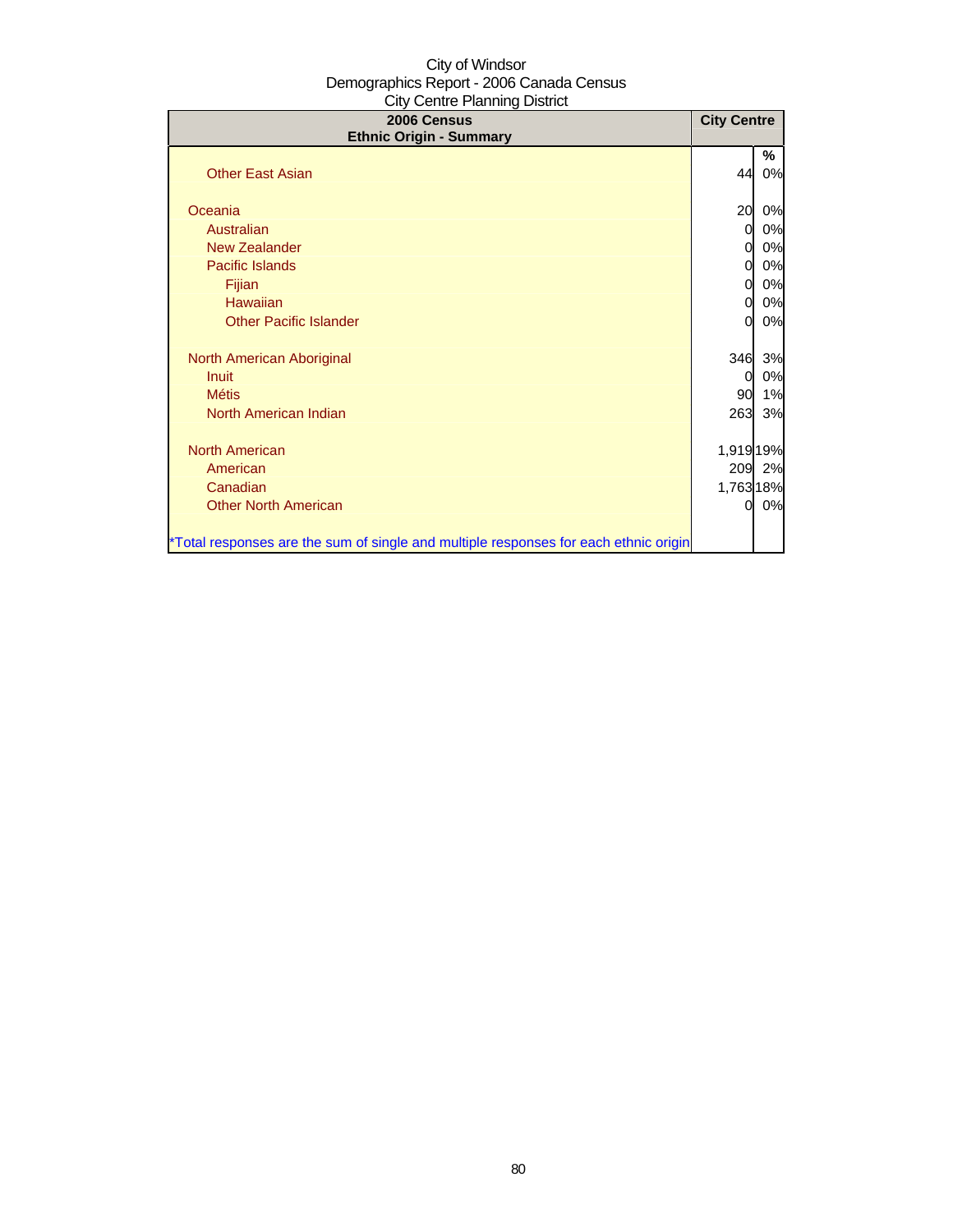# 2006 Census Ethnic Origin - European

| 2006 Census<br><b>Ethnic Origin - European</b> |                         | <b>City Centre</b> |
|------------------------------------------------|-------------------------|--------------------|
|                                                |                         | %                  |
| <b>Total Population by Ethnic Origin*</b>      | 9,908                   |                    |
|                                                |                         |                    |
| <b>British Isles</b>                           | 2,363                   |                    |
| Cornish<br>English                             | $\overline{0}$<br>1,302 | 0%<br>55%          |
| <b>Irish</b>                                   | 993                     | 42%                |
| <b>Manx</b>                                    | $\overline{0}$          | 0%                 |
| <b>Scottish</b>                                | 895                     | 38%                |
| Welsh                                          | 24                      | 1%                 |
| British Isles, n.i.e.                          | 119                     | 5%                 |
| <b>French</b>                                  | 1,175                   |                    |
| Acadian                                        | $\overline{O}$          | 0%                 |
| French                                         |                         | 1,174 100%         |
| <b>Western European</b>                        | 682                     |                    |
| Austrian                                       | $\overline{0}$          | 0%                 |
| <b>Belgian</b>                                 | 54                      | 8%                 |
| Dutch (Netherlands)                            | 105                     | 15%                |
| Flemish                                        | $\overline{0}$          | 0%                 |
| Frisian                                        | $\overline{0}$          | 0%                 |
| German                                         | 544                     | 80%                |
| Luxembourger                                   | $\overline{0}$          | 0%                 |
| <b>Swiss</b>                                   | 10                      | 1%                 |
| <b>Northern European</b>                       | 85                      |                    |
| <b>Finnish</b>                                 | 10                      | 12%                |
| Scandinavian                                   | 60                      | 71%                |
| <b>Danish</b>                                  | 20                      | 24%                |
| Icelandic                                      | $\overline{0}$          | 0%                 |
| Norwegian                                      | 30                      | 35%                |
| <b>Swedish</b>                                 | 25                      | 29%                |
| Scandinavian, n.i.e.                           | $\overline{0}$          | 0%                 |
| <b>Eastern European</b>                        | 742                     |                    |
| <b>Baltic</b>                                  | 10                      | 1%                 |
| Estonian                                       | $\mathbf{0}$            | 0%                 |
| Latvian                                        | $\overline{0}$          | 0%                 |
| Lithuanian                                     | $\overline{0}$          | 0%                 |
| <b>Byelorussian</b>                            | $\overline{0}$          | 0%                 |
| <b>Czech and Slovak</b>                        | 65                      | 9%                 |
| <b>Czech</b><br>Czechoslovakian                | $\overline{O}$<br>30    | 0%<br>4%           |
| <b>Slovak</b>                                  | 20                      | 3%                 |
| Hungarian (Magyar)                             | 118                     | 16%                |
| Polish                                         | 238                     | 32%                |
| Romanian                                       | 112                     | 15%                |
| Russian                                        | 97                      | 13%                |
| <b>Ukrainian</b>                               | 246                     | 33%                |
| <b>Southern European</b>                       | 1,398                   |                    |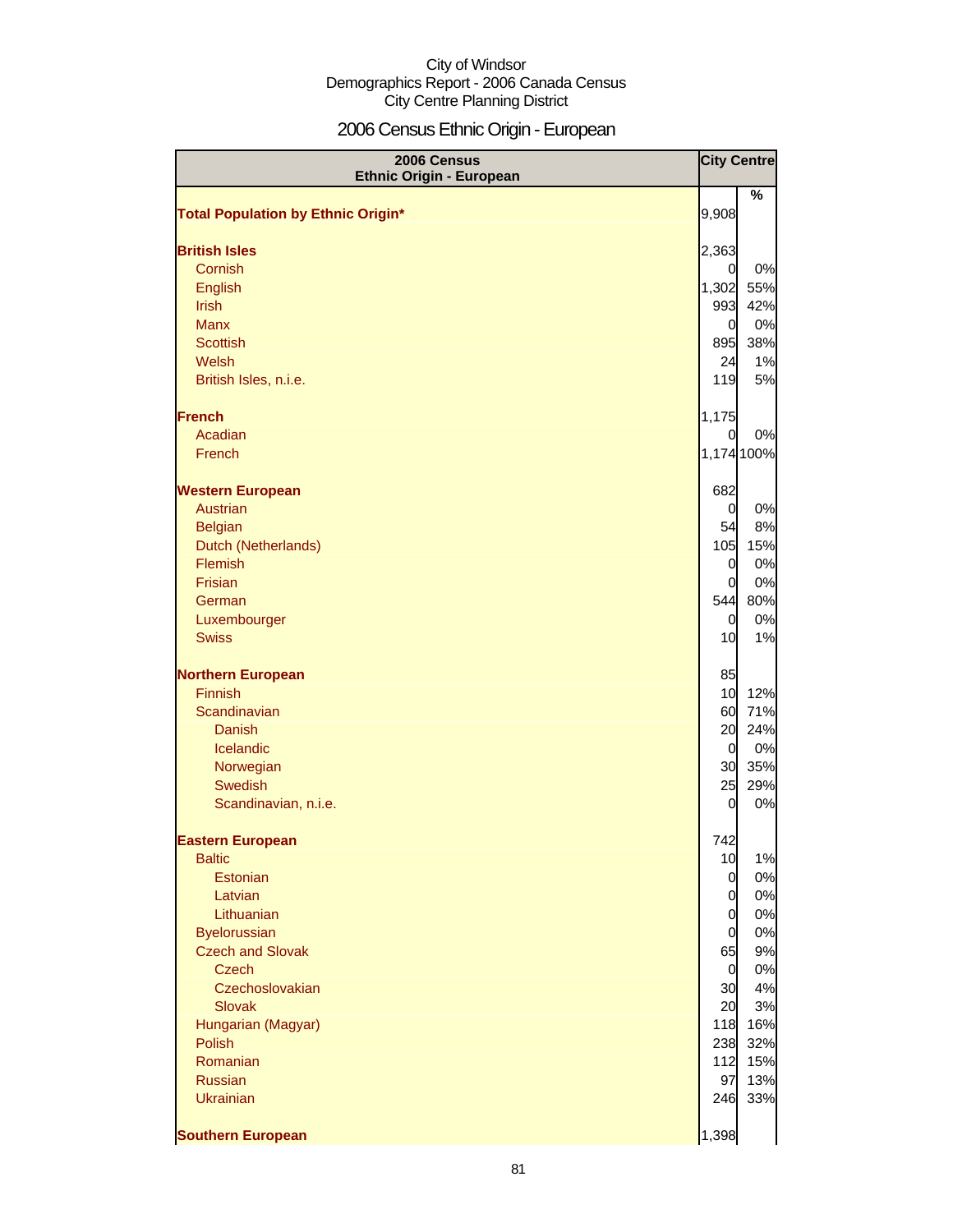| 2006 Census                                                                          | <b>City Centre</b> |          |
|--------------------------------------------------------------------------------------|--------------------|----------|
| <b>Ethnic Origin - European</b>                                                      |                    |          |
| Albanian                                                                             | 240                | %<br>17% |
| <b>Bosnian</b>                                                                       | 159                | 11%      |
| <b>Bulgarian</b>                                                                     | $\overline{0}$     | 0%       |
| Croatian                                                                             | 50                 | 4%       |
| Cypriot                                                                              | $\Omega$           | 0%       |
| <b>Greek</b>                                                                         | 159                | 11%      |
| Italian                                                                              | 403                | 29%      |
| Kosovar                                                                              | $\overline{0}$     | 0%       |
| Macedonian                                                                           | 10                 | 1%       |
| <b>Maltese</b>                                                                       | 24                 | 2%       |
| Montenegrin                                                                          | $\overline{0}$     | 0%       |
| Portuguese                                                                           | 47                 | 3%       |
| Serbian                                                                              | 195                | 14%      |
| <b>Sicilian</b>                                                                      | 0                  | 0%       |
| Slovenian                                                                            | 30                 | 2%       |
| Spanish                                                                              | 104                | 7%       |
| Yugoslav, n.i.e.                                                                     | 79                 | 6%       |
| <b>Other European</b>                                                                | 92                 |          |
| <b>Basque</b>                                                                        | $\Omega$           | 0%       |
| Gypsy (Roma)                                                                         | $\Omega$           | 0%       |
| <b>Jewish</b>                                                                        | 85                 | 92%      |
| Slav (European)                                                                      | 0                  | 0%       |
| European, n.i.e.                                                                     | 7                  | 8%       |
| *Total responses are the sum of single and multiple responses for each ethnic origin |                    |          |
| n.i.e.: not included elsewhere                                                       |                    |          |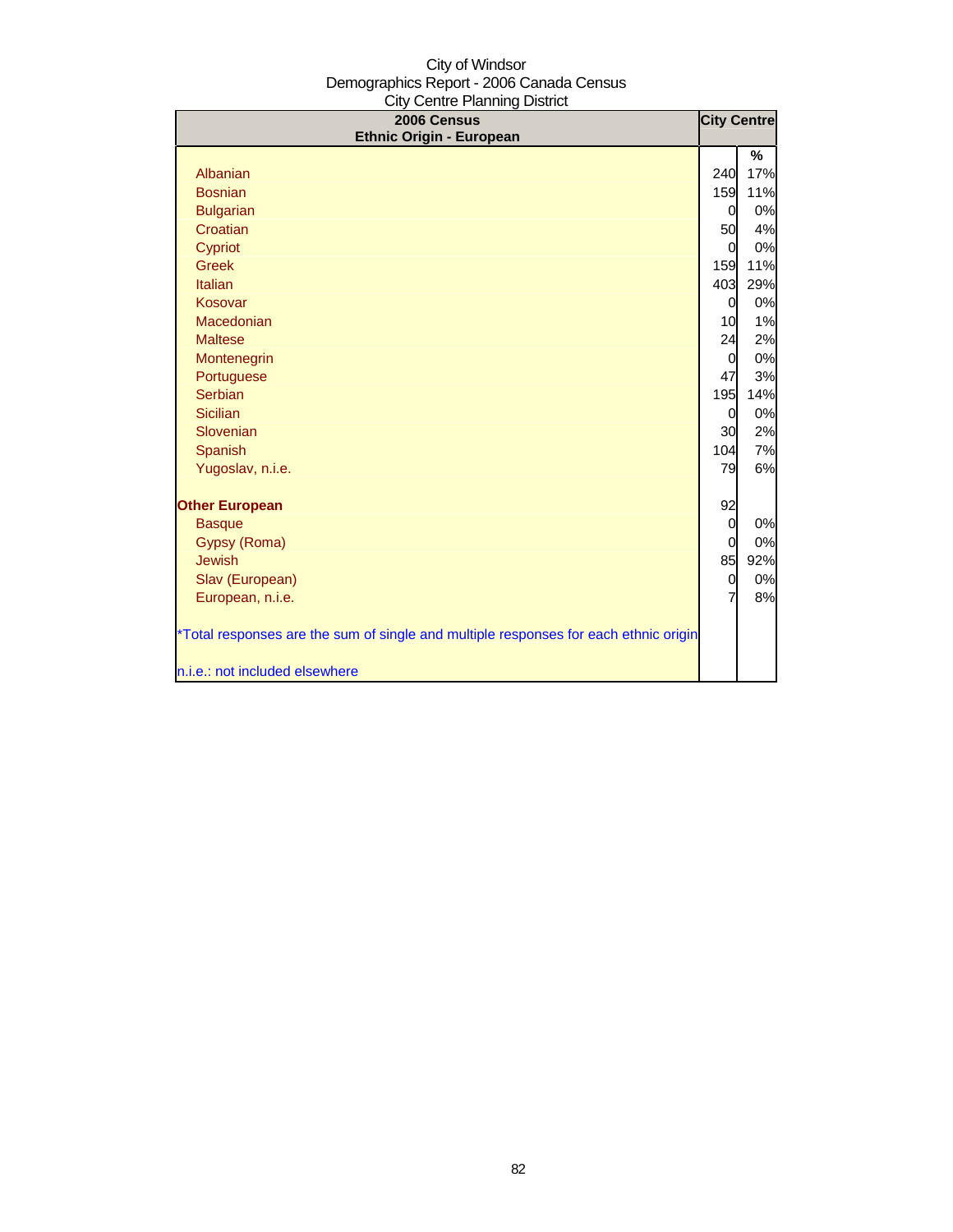# 2006 Census Ethnic Origin - Asian, Oceanic

| 2006 Census<br>Ethnic Origin - Asian, Oceanic | <b>City Centre</b>               |          |
|-----------------------------------------------|----------------------------------|----------|
|                                               |                                  | %        |
| <b>Total Population by Ethnic Origin*</b>     | 9,908                            |          |
| <b>West Asian</b>                             | 234                              |          |
| Afghan                                        |                                  | 30 13%   |
| Armenian                                      | 20                               | 9%       |
| Assyrian                                      | $\overline{0}$                   | 0%       |
| Azerbaijani                                   | $\overline{0}$                   | 0%       |
| Georgian                                      | $\overline{0}$                   | 0%       |
| <b>Iranian</b>                                |                                  | 95 41%   |
| <b>Israeli</b>                                | 20                               | 9%       |
| <b>Kurd</b>                                   | 10                               | 4%       |
| Pashtun                                       | $\overline{0}$                   | 0%       |
| <b>Tatar</b>                                  | $\overline{0}$                   | 0%       |
| <b>Turk</b>                                   |                                  | 54 23%   |
| West Asian, n.i.e.                            |                                  | 45 19%   |
| <b>South Asian</b>                            | 412                              |          |
| Bangladeshi                                   | 30                               | 7%       |
| Bengali                                       | 10                               | 2%       |
| East Indian                                   |                                  | 303 74%  |
| Goan                                          | $\overline{0}$                   | 0%       |
| Gujarati                                      | $\overline{O}$                   | 0%       |
| Kashmiri                                      | $\overline{0}$                   | 0%       |
| Nepali                                        | $\overline{O}$                   | 0%       |
| Pakistani                                     |                                  | 98 24%   |
| Punjabi                                       | $\overline{0}$                   | 0%       |
| <b>Sinhalese</b>                              | $\overline{4}$                   | 1%       |
| Sri Lankan                                    | $\overline{0}$                   | 0%       |
| Tamil                                         | $\overline{4}$                   | 1%       |
| South Asian, n.i.e.                           | 0                                | 0%       |
| <b>East and Southeast Asian</b>               | 1,217                            |          |
| <b>Burmese</b>                                | $\overline{0}$                   | 0%       |
| Cambodian                                     | 30                               | 3%       |
| <b>Chinese</b>                                |                                  | 888 73%  |
| Filipino                                      | 70                               | 6%       |
| Hmong                                         | $\overline{0}$                   | 0%       |
| Indonesian                                    | $\overline{0}$                   | 0%       |
| Japanese                                      | 10                               | 1%       |
| <b>Khmer</b>                                  | $\overline{O}$                   | 0%       |
| Korean<br>Laotian                             | 20<br>$\overline{O}$             | 2%<br>0% |
|                                               |                                  | 0%       |
| Malaysian                                     | $\overline{a}$<br>$\overline{O}$ |          |
| Mongolian<br>Singaporean                      | $\overline{0}$                   | 0%<br>0% |
| <b>Taiwanese</b>                              | $\overline{0}$                   | 0%       |
| Thai                                          | 10                               | 1%       |
| Tibetan                                       | $\overline{0}$                   | $0\%$    |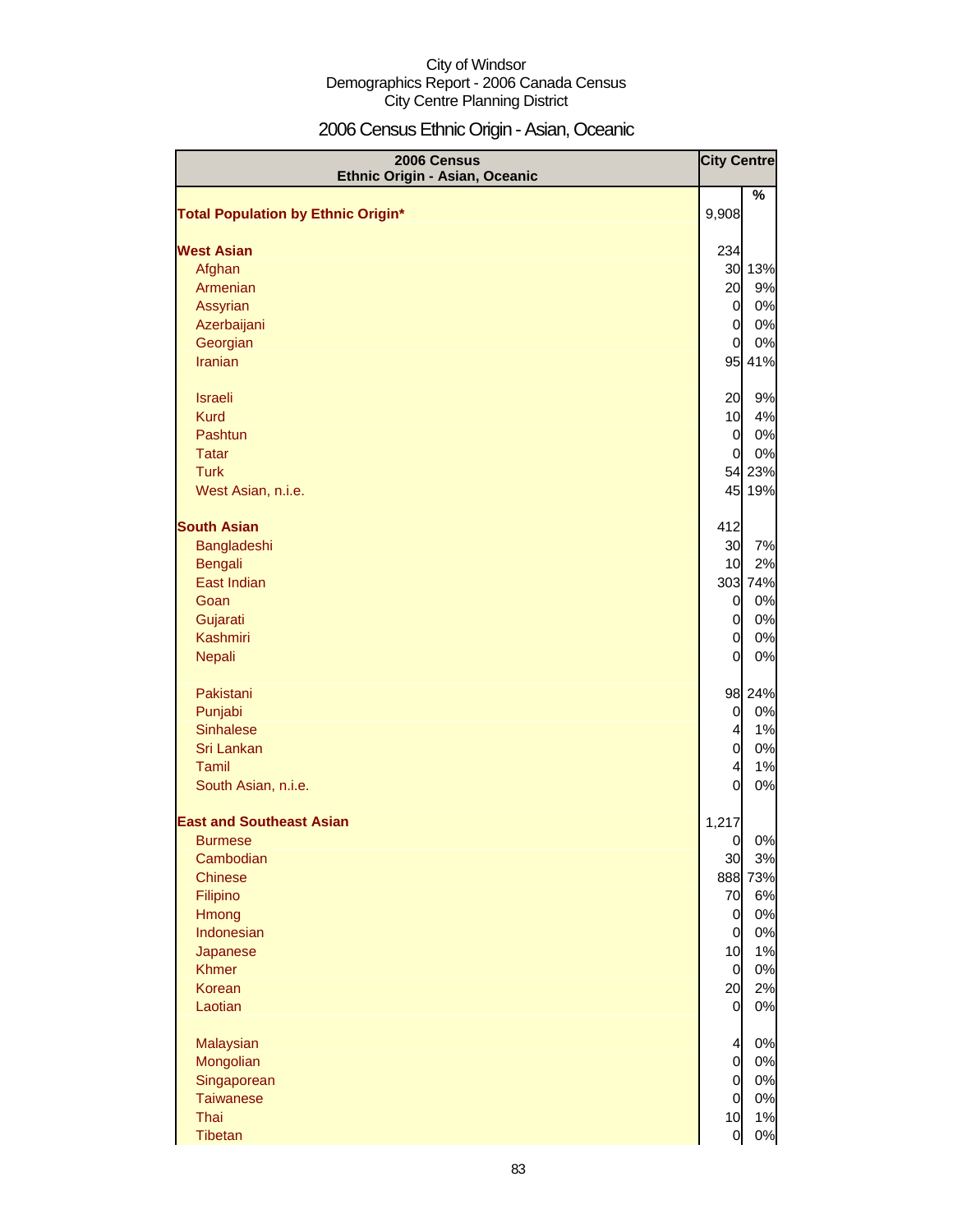| 2006 Census<br>Ethnic Origin - Asian, Oceanic                                                                                                                                                                                                                                                                                             | <b>City Centre</b>                                             |                                                                            |
|-------------------------------------------------------------------------------------------------------------------------------------------------------------------------------------------------------------------------------------------------------------------------------------------------------------------------------------------|----------------------------------------------------------------|----------------------------------------------------------------------------|
| Vietnamese<br>East or Southeast Asian, n.i.e.<br>Asian, n.o.s.<br><b>Oceania</b><br>Australian<br><b>New Zealander</b><br><b>Pacific Islands</b><br>Fijian<br><b>Hawaiian</b><br><b>Maori</b><br>Polynesian<br>Samoan<br>Pacific Islander, n.i.e.<br>*Total responses are the sum of single and multiple responses for each ethnic origin | 249I<br>$\Omega$<br>20<br>0<br>0<br>0<br>0<br>0<br>0<br>0<br>0 | ℅<br>20%<br>0%<br>0%<br>0%<br>0%<br>0%<br>0%<br>0%<br>0%<br>0%<br>0%<br>0% |
| n.i.e.: not included elsewhere<br>n.o.s: not otherwise specfied                                                                                                                                                                                                                                                                           |                                                                |                                                                            |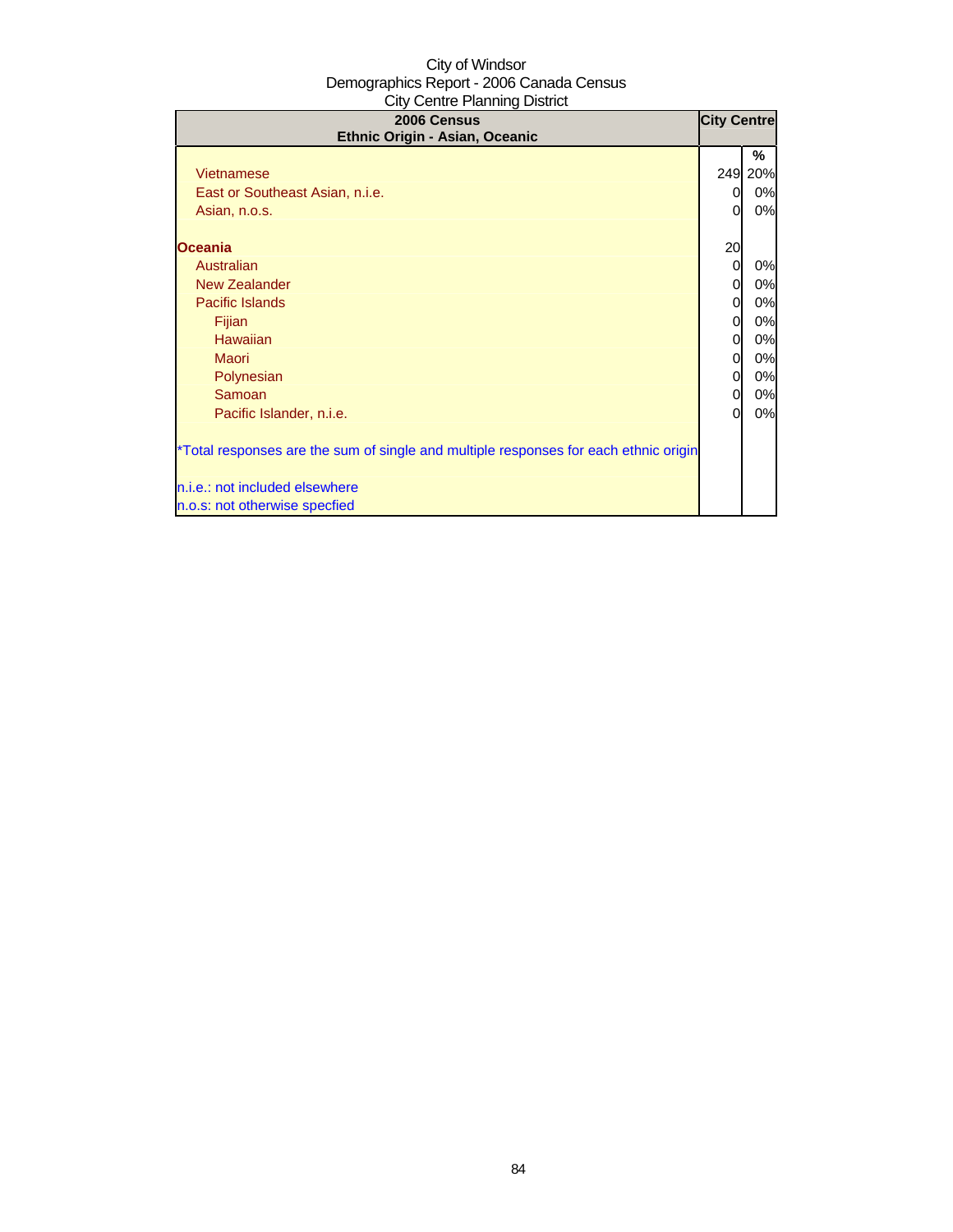# 2006 Census Ethnic Origin - Arab

| 2006 Census<br>Ethnic Origin - Arab                                                  | <b>City Centre</b> |         |
|--------------------------------------------------------------------------------------|--------------------|---------|
| <b>Total Population by Ethnic Origin*</b>                                            | 9,908              | %       |
|                                                                                      |                    |         |
| <b>Arab</b>                                                                          | 1,194              |         |
| Egyptian                                                                             | 90                 | 8%      |
| Iraqi                                                                                | 171                | 14%     |
| Jordanian                                                                            | 24                 | 2%      |
| Kuwaiti                                                                              | $\overline{0}$     | 0%      |
| Lebanese                                                                             | 491                | 41%     |
| Libyan                                                                               | $\overline{0}$     | 0%      |
| Maghrebi                                                                             | $\overline{0}$     | 0%      |
| Algerian                                                                             | 0                  | 0%      |
| <b>Berber</b>                                                                        | $\overline{0}$     | 0%      |
| Moroccan                                                                             | $\overline{0}$     | 0%      |
| Tunisian                                                                             | 0                  | 0%      |
| Maghrebi, n.i.e.                                                                     | $\overline{0}$     | 0%      |
| Palestinian                                                                          | 57                 | 5%      |
| Saudi Arabian                                                                        | $\Omega$           | 0%      |
| Syrian                                                                               | 0                  | 0%      |
| Yemeni                                                                               | 20                 | 2%      |
| Arab, n.i.e.                                                                         |                    | 334 28% |
| *Total responses are the sum of single and multiple responses for each ethnic origin |                    |         |
| n.i.e.: not included elsewhere                                                       |                    |         |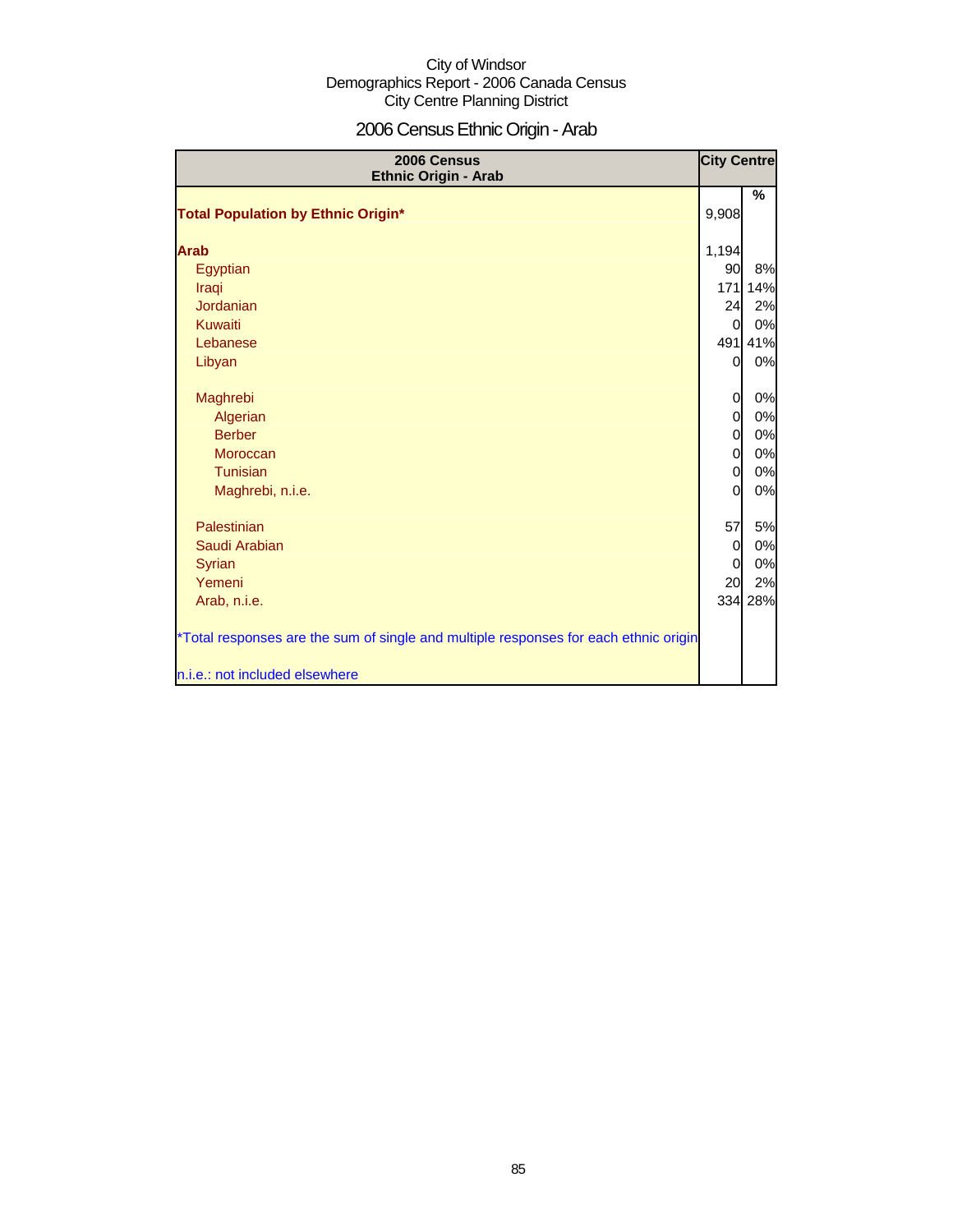# 2006 Census Ethnic Origin - African

| 2006 Census<br><b>Ethnic Origin - African</b> | <b>City Centre</b>               |         |
|-----------------------------------------------|----------------------------------|---------|
| <b>Total Population by Ethnic Origin*</b>     | 9,908                            | $\%$    |
| <b>African</b>                                | 628                              |         |
| Afrikaner                                     |                                  | 0%      |
| Akan                                          | $\overline{0}$                   | 0%      |
| Amhara                                        | $\overline{0}$<br>$\overline{7}$ |         |
|                                               |                                  | 1%      |
| Angolan<br>Ashanti                            | $\overline{0}$                   | 0%      |
|                                               | $\overline{0}$                   | 0%      |
| <b>Bantu</b>                                  | $\overline{0}$                   | 0%      |
| <b>Black</b>                                  |                                  | 155 25% |
| <b>Burundian</b>                              | $\overline{0}$                   | 0%      |
| Cameroonian                                   | $\overline{0}$                   | 0%      |
| Chadian                                       | $\overline{0}$                   | 0%      |
| Congolese (Zairian)                           | $\overline{0}$                   | 0%      |
| Congolese, n.o.s.                             | $\overline{0}$                   | 0%      |
| <b>Dinka</b>                                  | 25                               | 4%      |
| <b>East African</b>                           | $\overline{0}$                   | 0%      |
| Eritrean                                      | 10                               | 2%      |
| Ethiopian                                     |                                  | 64 10%  |
| Gabonese                                      | $\overline{0}$                   | 0%      |
| Gambian                                       | $\overline{0}$                   | 0%      |
| Ghanaian                                      | $\overline{0}$                   | 0%      |
| Guinean, n.o.s.                               | $\overline{0}$                   | 0%      |
| Harari                                        | $\overline{0}$                   | 0%      |
| Ibo                                           | $\overline{0}$                   | 0%      |
| <b>Ivorian</b>                                | $\overline{0}$                   | 0%      |
| Kenyan                                        | $\overline{0}$                   | 0%      |
| <b>Malagasy</b>                               | $\overline{0}$                   | 0%      |
| <b>Malian</b>                                 | $\overline{0}$                   | 0%      |
| <b>Mauritian</b>                              | $\overline{0}$                   | 0%      |
| Nigerian                                      | 30                               | 5%      |
| Oromo                                         | $\overline{0}$                   | 0%      |
| Peulh                                         | $\overline{0}$                   | 0%      |
| Rwandan                                       | 40                               | 6%      |
| Senegalese                                    | $\overline{0}$                   | 0%      |
| <b>Seychellois</b>                            | 10                               | 2%      |
| Sierra Leonean                                | $\overline{0}$                   | 0%      |
| Somali                                        | 45                               | 7%      |
| South African                                 | $\overline{0}$                   | 0%      |
| Sudanese                                      |                                  | 142 23% |
| Tanzanian                                     | $\overline{a}$                   | 0%      |
| Tigrian                                       | $\overline{0}$                   | 0%      |
| <b>Togolese</b>                               | $\overline{0}$                   | 0%      |
| Ugandan                                       | $\overline{0}$                   | 0%      |
| Yoruba                                        | $\overline{0}$                   | 0%      |
| Zambian                                       | $\overline{0}$                   | 0%      |
| Zimbabwean                                    | $\overline{0}$                   | 0%      |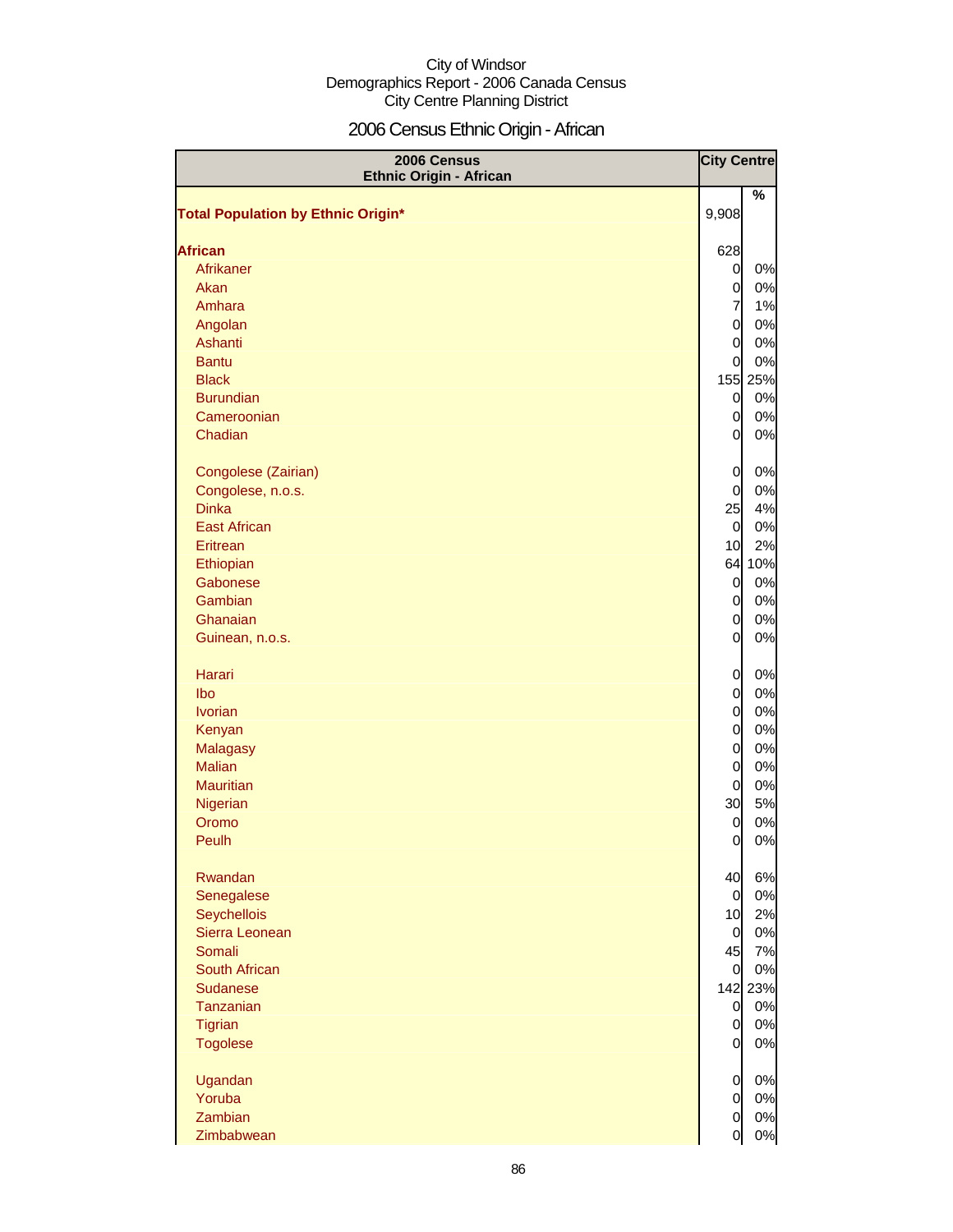| 2006 Census<br><b>Ethnic Origin - African</b>                                        | <b>City Centre</b> |                    |
|--------------------------------------------------------------------------------------|--------------------|--------------------|
| Zulu<br>African, n.i.e.                                                              |                    | %<br>0%<br>139 22% |
| *Total responses are the sum of single and multiple responses for each ethnic origin |                    |                    |
| n.i.e.: not included elsewhere<br>n.o.s: not otherwise specfied                      |                    |                    |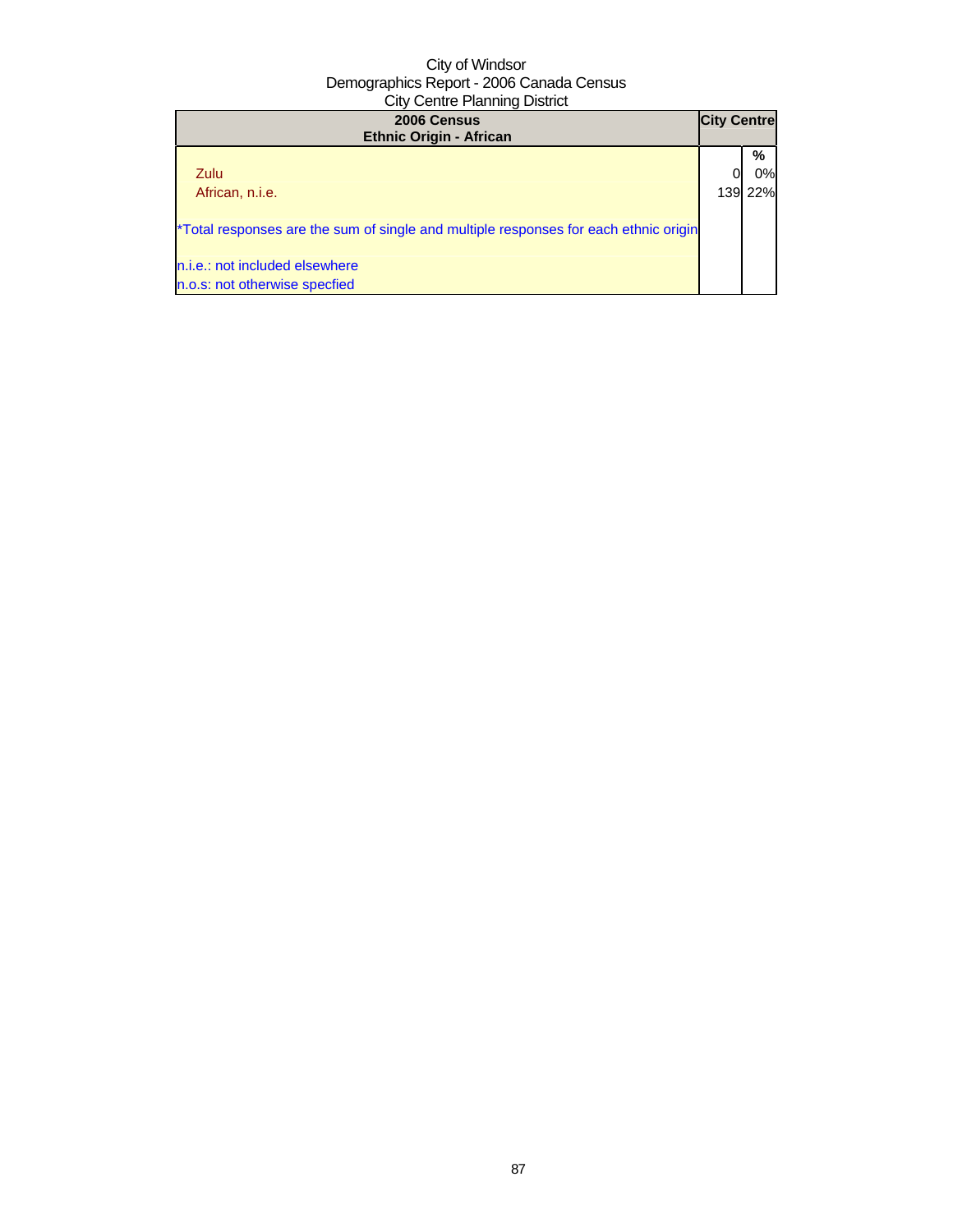# 2006 Census Ethnic Origin - Americas

| 2006 Census<br><b>Ethnic Origin - Americas</b>                                    | <b>City Centre</b>               |               |
|-----------------------------------------------------------------------------------|----------------------------------|---------------|
|                                                                                   |                                  | $\frac{9}{6}$ |
| <b>Total Population by Ethnic Origin*</b>                                         | 9,908                            |               |
|                                                                                   |                                  |               |
| <b>Latin, Central and South American</b><br>Aboriginal from Central/South America | 147<br>$\overline{0}$            | 0%            |
| Argentinian                                                                       | $\overline{0}$                   | 0%            |
| <b>Belizean</b>                                                                   | $\overline{0}$                   | 0%            |
| <b>Bolivian</b>                                                                   | $\overline{0}$                   | 0%            |
| <b>Brazilian</b>                                                                  | $\overline{0}$                   | 0%            |
| Chilean                                                                           | $\overline{0}$                   | 0%            |
| Colombian                                                                         |                                  | 25 17%        |
| <b>Costa Rican</b>                                                                | $\overline{0}$                   | 0%            |
| Ecuadorian                                                                        | $\overline{O}$                   | 0%            |
| Guatemalan                                                                        | $\overline{0}$                   | 0%            |
|                                                                                   |                                  |               |
| Hispanic                                                                          | $\overline{0}$                   | 0%            |
| Honduran                                                                          | $\overline{0}$                   | 0%            |
| Maya                                                                              | $\overline{0}$                   | 0%            |
| <b>Mexican</b>                                                                    | $\overline{0}$                   | 0%            |
| Nicaraguan<br>Panamanian                                                          | $\overline{0}$<br>$\overline{0}$ | 0%<br>0%      |
| Paraguayan                                                                        | $\overline{0}$                   | 0%            |
| Peruvian                                                                          | $\overline{O}$                   | 0%            |
| Salvadorean                                                                       |                                  | 38 26%        |
| Uruguayan                                                                         | <sub>0</sub>                     | 0%            |
|                                                                                   |                                  |               |
| Venezuelan                                                                        | $\overline{0}$                   | 0%            |
| Latin, Central or South American, n.i.e.                                          |                                  | 30 20%        |
|                                                                                   |                                  |               |
| <b>Caribbean</b>                                                                  | 100                              |               |
| Antiguan                                                                          |                                  | 10 10%        |
| <b>Bahamian</b>                                                                   | $\overline{0}$                   | 0%            |
| <b>Barbadian</b>                                                                  | $\overline{0}$                   | 0%            |
| <b>Bermudan</b>                                                                   | $\overline{0}$                   | 0%            |
| Carib                                                                             | 0                                | 0%            |
| Cuban                                                                             | $\overline{0}$                   | 20 20%<br>0%  |
| Dominican, n.o.s.<br>Grenadian                                                    | $\overline{0}$                   | 0%            |
| Guyanese                                                                          |                                  | 10 10%        |
| <b>Haitian</b>                                                                    | $\overline{0}$                   | 0%            |
|                                                                                   |                                  |               |
| <b>Jamaican</b>                                                                   | $\overline{0}$                   | 0%            |
| Kittitian/Nevisian                                                                | $\overline{0}$                   | 0%            |
| <b>Martinican</b>                                                                 | $\overline{0}$                   | 0%            |
| Montserratan                                                                      | $\overline{O}$                   | 0%            |
| <b>Puerto Rican</b>                                                               | $\overline{0}$                   | 0%            |
| St. Lucian                                                                        | $\overline{0}$                   | 0%            |
| Trinidadian/Tobagonian                                                            |                                  | 20 20%        |
| Vincentian/Grenadinian                                                            | $\overline{0}$                   | 0%            |
| West Indian                                                                       |                                  | 20 20%        |
| Caribbean, n.i.e.                                                                 |                                  | 10 10%        |
|                                                                                   |                                  |               |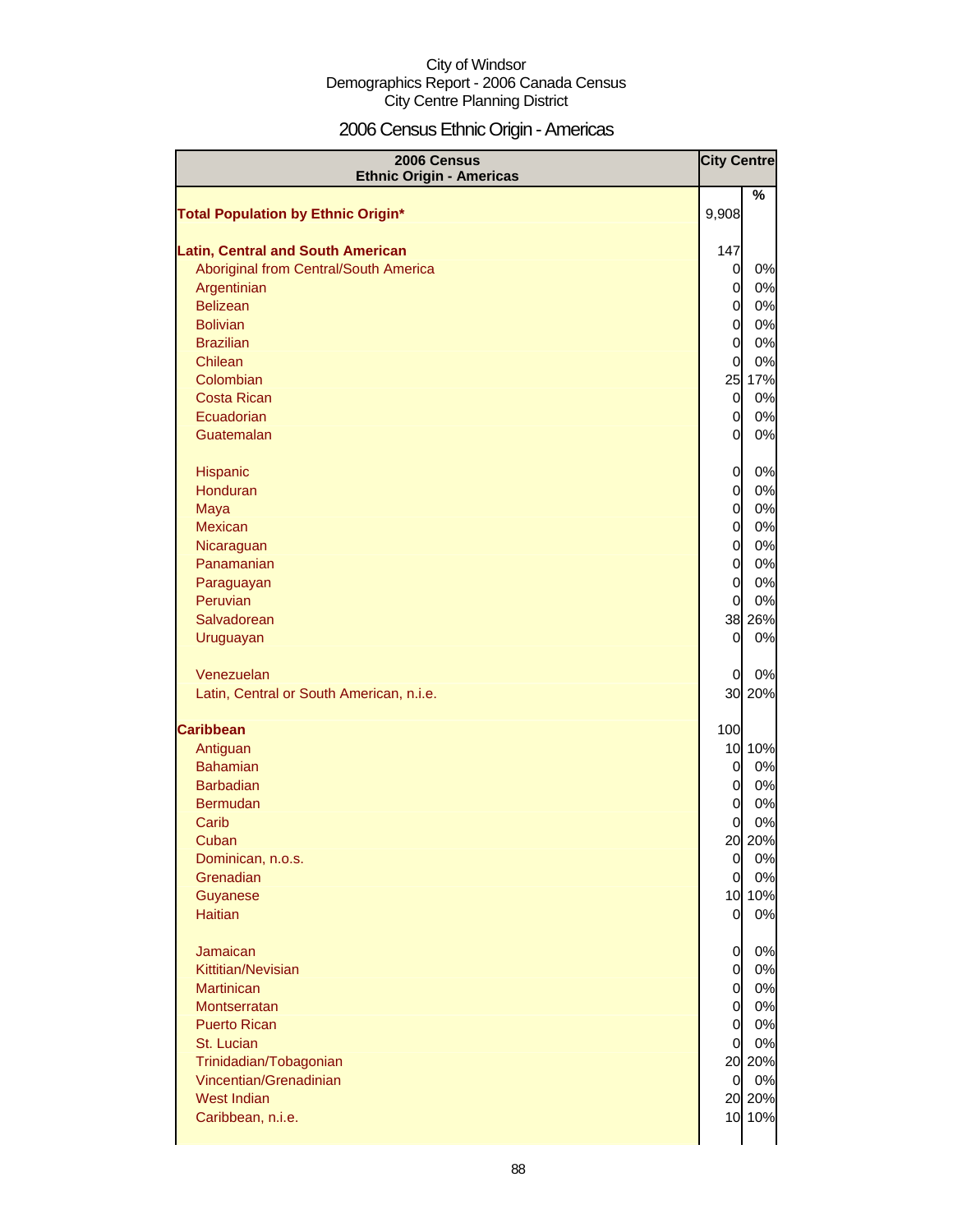| 2006 Census<br><b>Ethnic Origin - Americas</b>                                       | <b>City Centre</b> |         |
|--------------------------------------------------------------------------------------|--------------------|---------|
|                                                                                      |                    | ℅       |
| <b>North American</b>                                                                | 1,919              |         |
| American                                                                             |                    | 209 11% |
| Canadian                                                                             | 1,763 92%          |         |
| Newfoundlander                                                                       | 0                  | 0%      |
| <b>Nova Scotian</b>                                                                  | 0                  | 0%      |
| Ontarian                                                                             | 0l                 | 0%      |
| Québécois                                                                            | 0l                 | 0%      |
| Other provincial or regional groups                                                  | 0l                 | 0%      |
| <b>North American Aboriginal</b>                                                     | 346                |         |
| <b>Inuit</b>                                                                         | 0                  | 0%      |
| <b>Métis</b>                                                                         | 90                 | 26%     |
| North American Indian                                                                |                    | 263 76% |
| *Total responses are the sum of single and multiple responses for each ethnic origin |                    |         |
| n.i.e.: not included elsewhere                                                       |                    |         |
| n.o.s: not otherwise specfied                                                        |                    |         |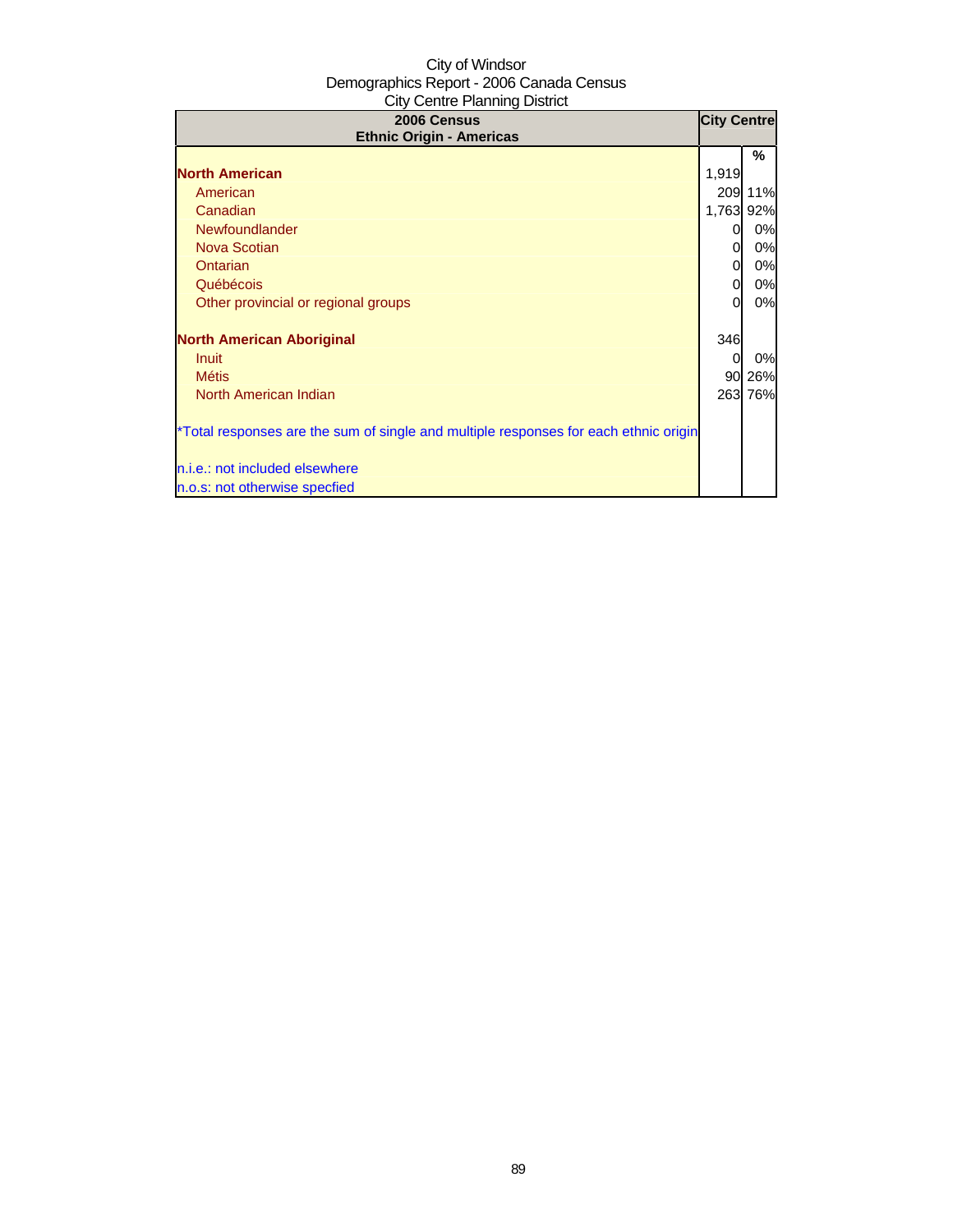### 2006 Census Visible Minorities

| 2006 Census<br><b>Visible Minorities</b>               | <b>City Centre</b>                             |                     |
|--------------------------------------------------------|------------------------------------------------|---------------------|
| <b>Total Population by Visible Minority Groups</b>     | 9,909                                          | %                   |
| <b>Visible minorities</b>                              | 4,07541%                                       |                     |
| Top 3 visible minorities                               | Chinese <sub>22%</sub><br>Black <sub>22%</sub> | Arab <sub>24%</sub> |
| <b>Chinese</b>                                         | 880                                            | 9%                  |
| South Asian                                            | 410                                            | 4%                  |
| <b>Black</b>                                           | 878                                            | 9%                  |
| <b>Filipino</b>                                        | 62                                             | 1%                  |
| <b>Latin American</b>                                  | 164                                            | 2%                  |
| Southeast Asian                                        | 256                                            | 3%                  |
| Arab                                                   | 939                                            | 9%                  |
| <b>West Asian</b>                                      | 360                                            | 4%                  |
| Korean                                                 | 25                                             | 0%                  |
| Japanese                                               | 10                                             | 0%                  |
| Visible minority, n.i.e.                               | 3                                              | 0%                  |
| Multiple visible minority                              | 35                                             | 0%                  |
| Not a visible minority (includes white and aboriginal) | 5,81459%                                       |                     |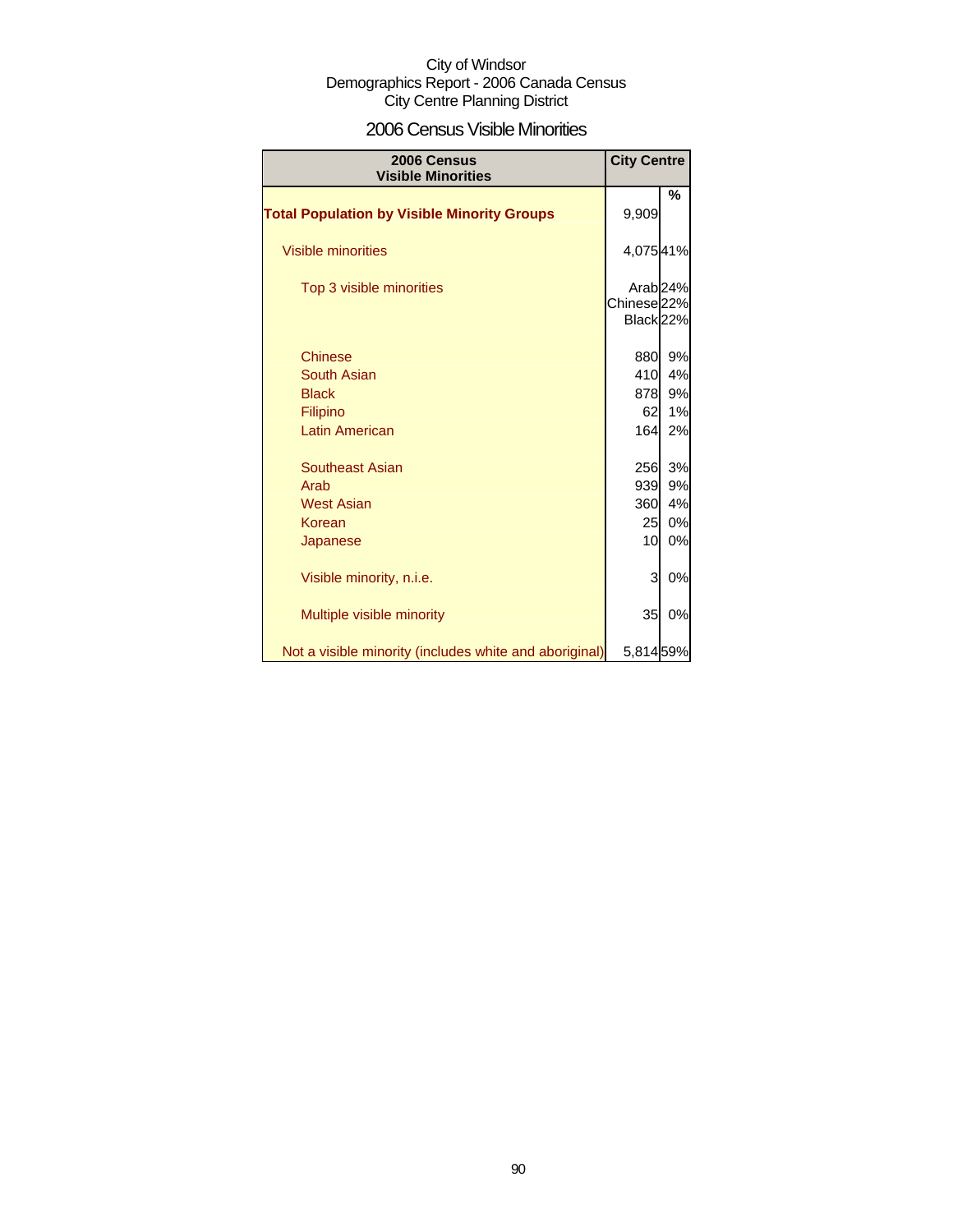# 2006 Census 2005 Employment Income by Sex and Work Activity

| 2006 Census<br>2005 Employment Income by Sex and Work Activity                                                                                                                                                            | <b>City Centre</b> |               |
|---------------------------------------------------------------------------------------------------------------------------------------------------------------------------------------------------------------------------|--------------------|---------------|
|                                                                                                                                                                                                                           |                    | $\frac{0}{0}$ |
| Total Population 15 years and over with employment income                                                                                                                                                                 | 4,268              |               |
| Average employment income                                                                                                                                                                                                 | \$26,881           |               |
| Worked full year, full time                                                                                                                                                                                               | 1,879 44%          |               |
| Average employment income                                                                                                                                                                                                 | \$39,607           |               |
| Worked part year or part time                                                                                                                                                                                             | 1,96546%           |               |
| Average employment income                                                                                                                                                                                                 | \$18,157           |               |
| Males 15 years and over with employment income                                                                                                                                                                            | 2,389              |               |
| Average employment income                                                                                                                                                                                                 | \$30,683           |               |
| Worked full year, full time                                                                                                                                                                                               | 1,114 47%          |               |
| Average employment income                                                                                                                                                                                                 | \$42,967           |               |
| Worked part year or part time                                                                                                                                                                                             |                    | 96640%        |
| Average employment income                                                                                                                                                                                                 | \$20,248           |               |
| Females 15 years and over with employment income                                                                                                                                                                          | 1,892              |               |
| Average employment income                                                                                                                                                                                                 | \$22,161           |               |
| Worked full year, full time                                                                                                                                                                                               |                    | 72738%        |
| Average employment income                                                                                                                                                                                                 | \$34,191           |               |
| Worked part year or part time                                                                                                                                                                                             |                    | 95350%        |
| Average employment income                                                                                                                                                                                                 | \$15,753           |               |
| Note that the sum of "worked full year, full time" and "worked part year or part time" counts may not equal<br>"persons with employment income". This is due to persons reporting employment income from a previous year. |                    |               |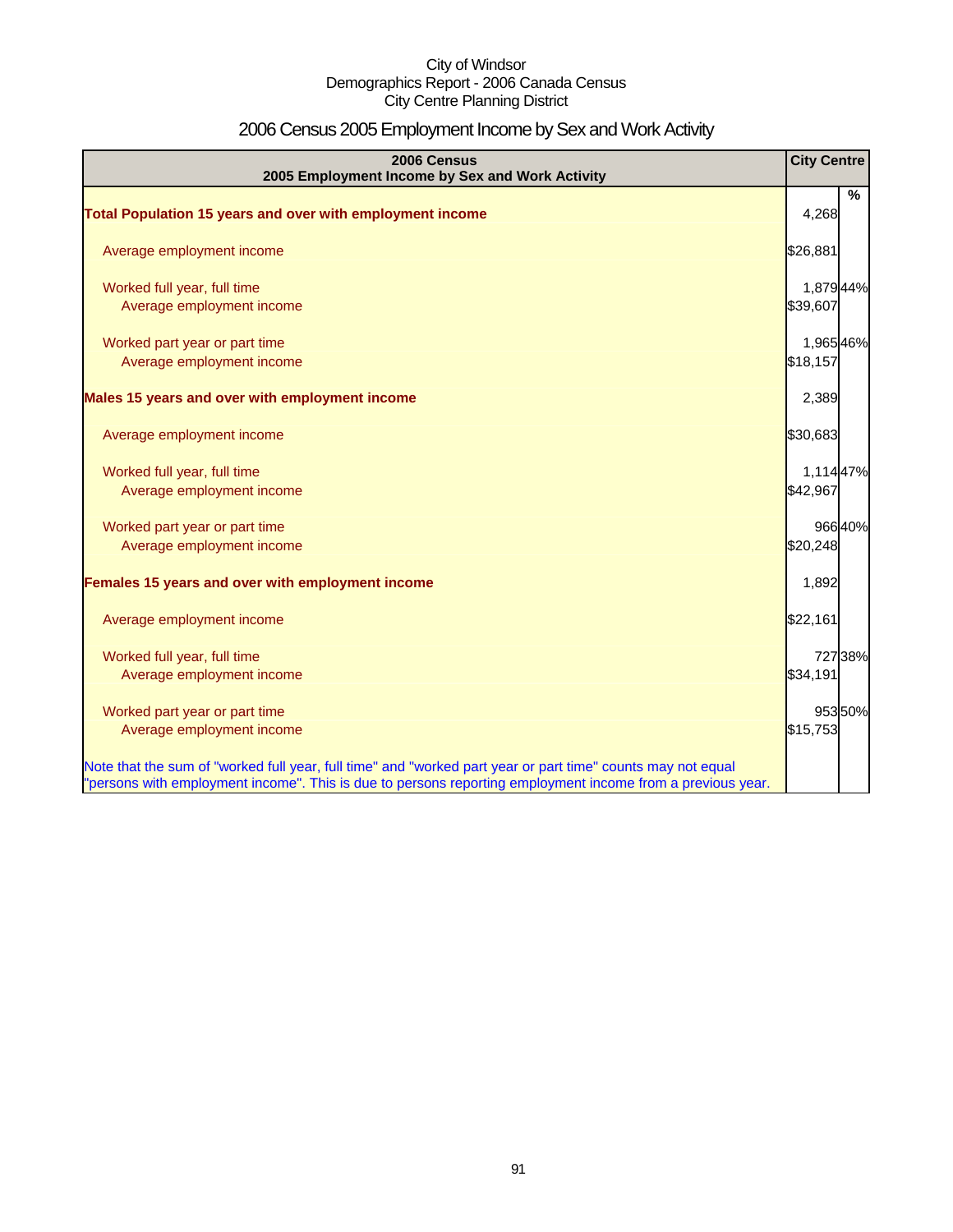| 2006 Census<br>2005 Individual Income by Sex Comparison |                            |               | <b>City Centre</b> |               |                |         |
|---------------------------------------------------------|----------------------------|---------------|--------------------|---------------|----------------|---------|
|                                                         | Total<br><b>Population</b> | $\frac{0}{2}$ | <b>Males</b>       | $\frac{9}{6}$ | <b>Females</b> | %       |
| <b>Population 15 years and over</b>                     | 8,578                      |               | 4,220              |               | 4,347          |         |
| Without income                                          |                            | 502 6%        |                    | 228 5%        | 263            | 6%      |
| With income                                             | 8,070 94%                  |               | 3,97894%           |               | 4,07594%       |         |
| Population 15 years and over by Income                  | 8,070                      |               | 3,978              |               | 4,075          |         |
| <b>Under \$1,000</b>                                    | 494                        | 6%            |                    | 323 8%        | 193            | 5%      |
| $$1,000 - $2,999$                                       | 224                        | 3%            | 112                | 3%            | 109            | 3%      |
| $$3,000 - $4,999$                                       | 312                        | 4%            | 125                | 3%            | 217            | 5%      |
| $$5,000 - $6,999$                                       |                            | 470 6%        | 217                | 5%            | 236            | 6%      |
| $$7,000 - $9,999$                                       |                            | 936 12%       |                    | 392 10%       |                | 498 12% |
| \$10,000 - \$11,999                                     |                            | 498 6%        | 195                | 5%            |                | 294 7%  |
| \$12,000 - \$14,999                                     |                            | 86711%        | 269                | 7%            |                | 574 14% |
| \$15,000 - \$19,999                                     |                            | 898 11%       | 312                | 8%            |                | 544 13% |
| \$20,000 - \$24,999                                     |                            | 608 8%        | 331                | 8%            |                | 305 7%  |
| \$25,000 - \$29,999                                     | 455                        | 6%            | 252                | 6%            | 195            | 5%      |
| \$30,000 - \$34,999                                     | 370                        | 5%            | 207                | 5%            | 154            | 4%      |
| \$35,000 - \$39,999                                     | 332                        | 4%            | 199                | 5%            | 120            | 3%      |
| \$40,000 - \$44,999                                     | 227                        | 3%            | 124                | 3%            | 115            | 3%      |
| \$45,000 - \$49,999                                     | 235                        | 3%            | 165                | 4%            | 55             | 1%      |
| \$50,000 - \$59,999                                     | 310                        | 4%            | 168                | 4%            | 131            | 3%      |
| \$60,000 and over                                       | 680                        | 8%            |                    | 461 12%       | 194            | 5%      |
| <b>Dominant Income Range</b>                            | \$7K-\$10K                 |               | Over \$60K         |               | \$12K - \$15K  |         |
| Median Income                                           | \$15,874                   |               | \$19,675           |               | \$14,196       |         |
| Average Income                                          | \$23,196                   |               | \$26,618           |               | \$19,830       |         |

# 2006 Census 2005 Individual Income by Sex Comparison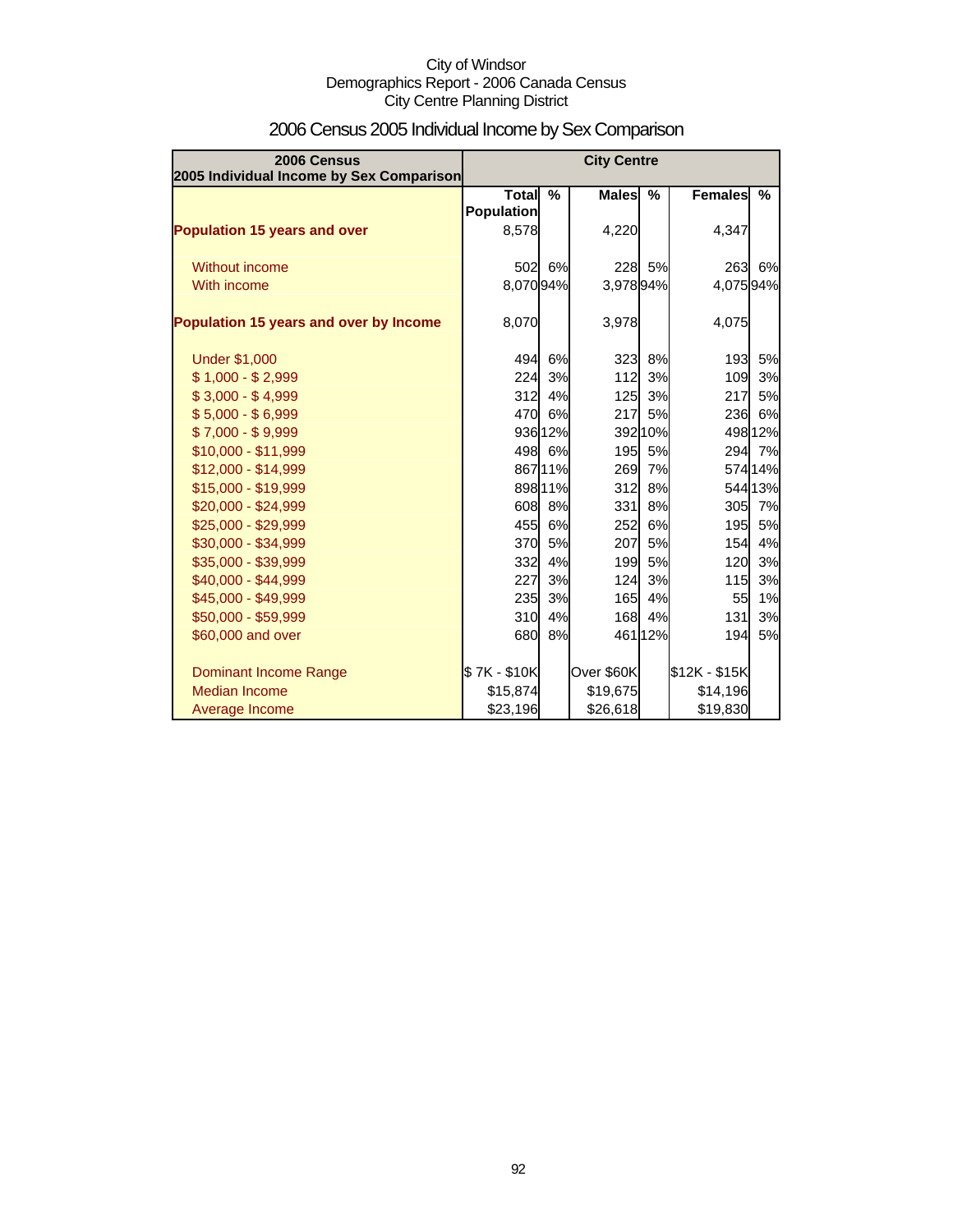# 2006 Census 2005 Individual Income by Sex

| <b>Population 15 years and over</b><br>8,578             | %        |
|----------------------------------------------------------|----------|
| <b>Without income</b><br>5021                            | 6%       |
| With income<br>8,07094%                                  |          |
| Population 15 years and over by Income<br>8,070          |          |
| <b>Under \$1,000</b><br>494l                             | 6%       |
| 224<br>$$1,000 - $2,999$                                 | 3%       |
| $$3,000 - $4,999$<br>312                                 | 4%       |
| $$5,000 - $6,999$<br>470 6%                              |          |
| $$7,000 - $9,999$<br>936 12%                             |          |
| \$10,000 - \$11,999<br>498 6%                            |          |
| \$12,000 - \$14,999<br>867 11%                           |          |
| 898 11%<br>\$15,000 - \$19,999                           |          |
| \$20,000 - \$24,999<br>608 8%                            |          |
| \$25,000 - \$29,999<br>455                               | 6%       |
| \$30,000 - \$34,999<br>370                               | 5%       |
| \$35,000 - \$39,999<br>332                               | 4%       |
| \$40,000 - \$44,999<br>227                               | 3%       |
| \$45,000 - \$49,999<br>235                               | 3%       |
| \$50,000 - \$59,999<br>310                               | 4%       |
| \$60,000 and over<br>680                                 | 8%       |
| \$7K-\$10K<br>Dominant income range                      |          |
| Average income<br>\$23,196                               |          |
| <b>Median income</b><br>\$15,874                         |          |
| <b>Males 15 years and over</b><br>4,220                  |          |
| Without income<br>228                                    | 5%       |
| 3,97894%<br>With income                                  |          |
| Males 15 years and over by Income<br>3,978               |          |
| <b>Under \$1,000</b><br>323                              | 8%       |
| $$1,000 - $2,999$<br>112                                 | 3%       |
| $$3,000 - $4,999$<br>125                                 | 3%       |
| $$5,000 - $6,999$<br>217                                 | 5%       |
| $$7,000 - $9,999$<br>392 10%                             |          |
| \$10,000 - \$11,999<br>195                               | 5%       |
| \$12,000 - \$14,999<br>269                               | 7%       |
| \$15,000 - \$19,999<br>312                               | 8%       |
| \$20,000 - \$24,999<br>331                               | 8%       |
| \$25,000 - \$29,999<br>252                               | 6%       |
| \$30,000 - \$34,999<br>207                               | 5%       |
| \$35,000 - \$39,999<br>199<br>\$40,000 - \$44,999<br>124 | 5%<br>3% |
| \$45,000 - \$49,999<br>165                               | 4%       |
| 168<br>\$50,000 - \$59,999                               | 4%       |
| \$60,000 and over<br>461 12%                             |          |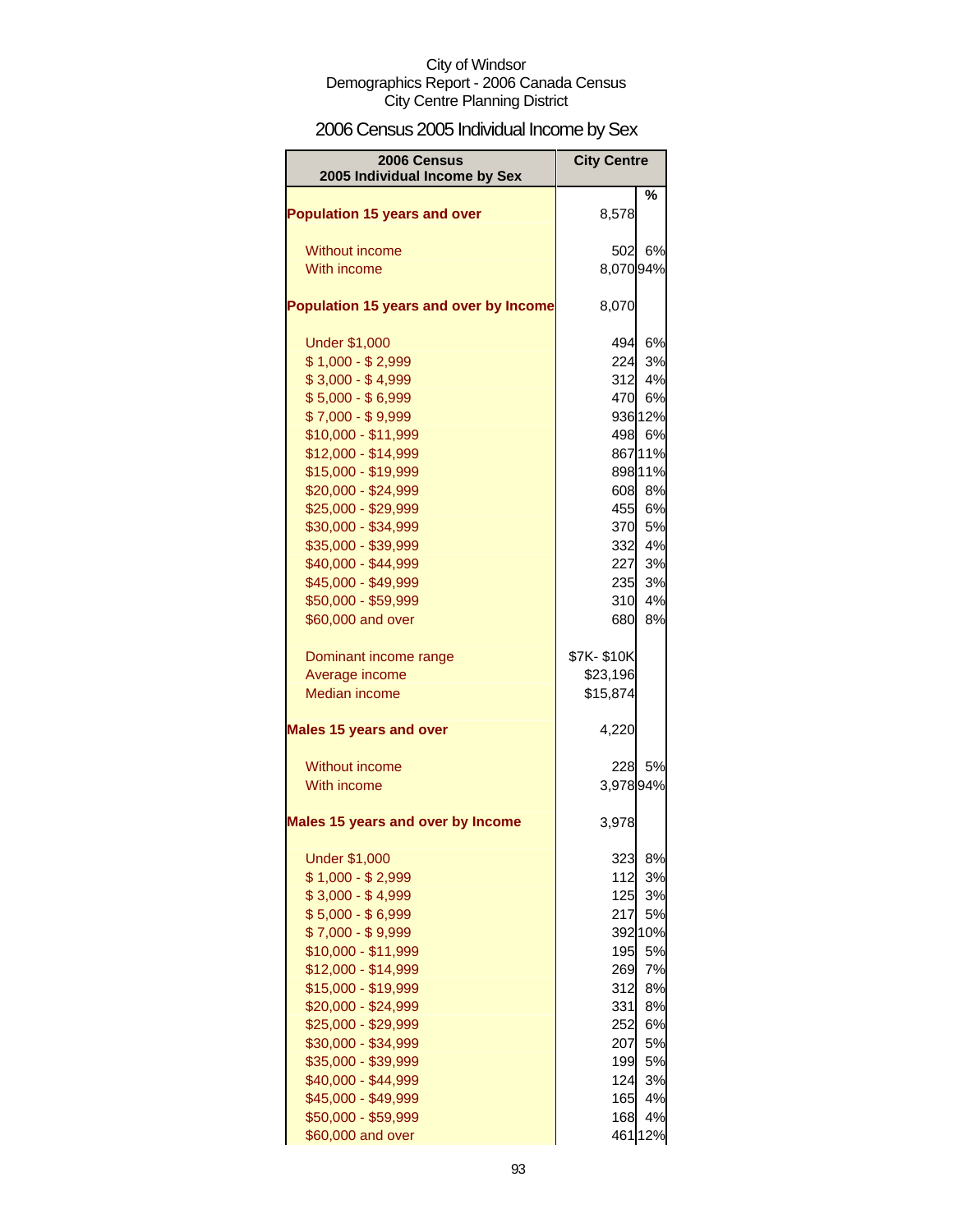| ony oomaan idiniiniy bioaiot<br><b>2006 Census</b><br>2005 Individual Income by Sex | <b>City Centre</b> |         |  |
|-------------------------------------------------------------------------------------|--------------------|---------|--|
|                                                                                     |                    | %       |  |
|                                                                                     |                    |         |  |
| Dominant income range                                                               | Over \$60K         |         |  |
| Median income                                                                       | \$19,675           |         |  |
| Average income                                                                      | \$26,618           |         |  |
| <b>Females 15 years and over</b>                                                    | 4,347              |         |  |
| <b>Without income</b>                                                               | 263                | 6%      |  |
| With income                                                                         | 4,075 94%          |         |  |
| <b>Females 15 years and over by Income</b>                                          | 4,075              |         |  |
| <b>Under \$1,000</b>                                                                | 193                | 5%      |  |
| $$1,000 - $2,999$                                                                   | 109                | 3%      |  |
| $$3,000 - $4,999$                                                                   | 217                | 5%      |  |
| $$5,000 - $6,999$                                                                   | 236                | 6%      |  |
| $$7,000 - $9,999$                                                                   |                    | 498 12% |  |
| \$10,000 - \$11,999                                                                 | 294                | 7%      |  |
| \$12,000 - \$14,999                                                                 |                    | 574 14% |  |
| \$15,000 - \$19,999                                                                 |                    | 544 13% |  |
| \$20,000 - \$24,999                                                                 |                    | 305 7%  |  |
| \$25,000 - \$29,999                                                                 | 195                | 5%      |  |
| \$30,000 - \$34,999                                                                 | 154                | 4%      |  |
| \$35,000 - \$39,999                                                                 | 120                | 3%      |  |
| \$40,000 - \$44,999                                                                 | 115                | 3%      |  |
| \$45,000 - \$49,999                                                                 | 55                 | 1%      |  |
| \$50,000 - \$59,999                                                                 | 131                | 3%      |  |
| \$60,000 and over                                                                   | 194                | 5%      |  |
| Dominant income range                                                               | \$12K - \$15K      |         |  |
| Median income                                                                       | \$14,196           |         |  |
| Average income                                                                      | \$19,830           |         |  |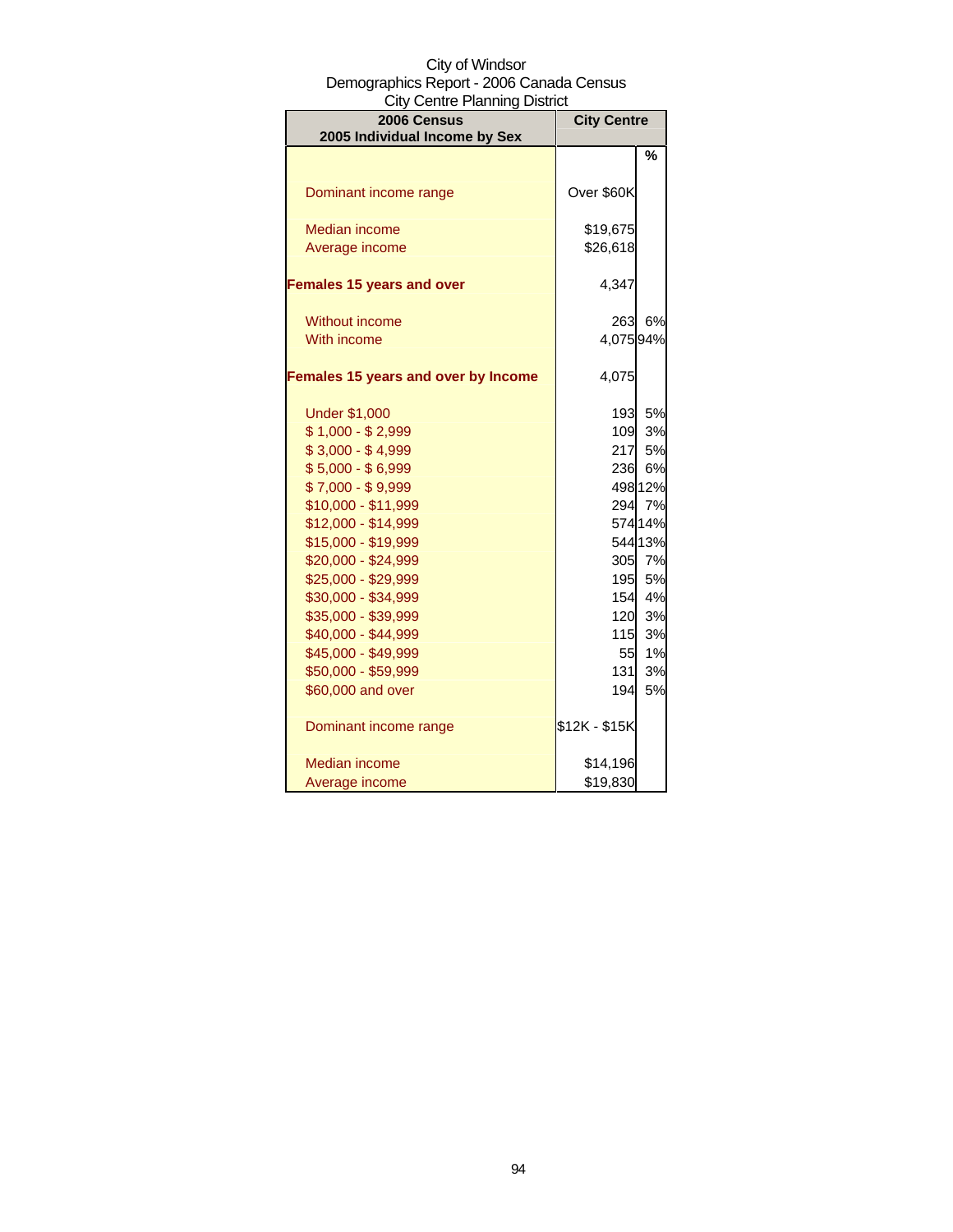# 2006 Census 2005 Individual After-Tax Income by Sex

| 2006 Census<br>2005 Individual After-Tax Income by Sex | <b>City Centre</b> |                  |
|--------------------------------------------------------|--------------------|------------------|
|                                                        |                    | %                |
| <b>Population 15 years and over</b>                    | 8,572              |                  |
| Without income                                         | 496                | 6%               |
| With income                                            | 8,07594%           |                  |
|                                                        |                    |                  |
| Population 15 years and over by after-tax income       | 8,075              |                  |
| <b>Under \$1,000</b>                                   | 510                | 6%               |
| \$1,000 to \$2,999                                     | 259                | 3%<br>324 4%     |
| \$3,000 to \$4,999<br>\$5,000 to \$6,999               |                    | 500 6%           |
| \$7,000 to \$9,999                                     |                    | 940 12%          |
| \$10,000 to \$11,999                                   |                    | 500 6%           |
| \$12,000 to \$14,999                                   |                    | 894 11%          |
| \$15,000 to \$19,999                                   |                    | 990 12%          |
| \$20,000 to \$24,999                                   | 733                | 9%               |
| \$25,000 to \$29,999                                   |                    | 495 6%           |
| \$30,000 to \$34,999                                   | 411                | 5%               |
| \$35,000 to \$39,999                                   | 356                | 4%               |
| \$40,000 to \$44,999                                   | 220                | 3%               |
| \$45,000 to \$49,999                                   | 241                | 3%               |
| \$50,000 and over                                      | 582                | 7%               |
| Dominant income range                                  | \$15K to \$20K     |                  |
| Median after-tax income                                | \$15,258           |                  |
| Average after-tax income                               | \$20,498           |                  |
| <b>Males 15 years and over</b>                         | 4,201              |                  |
| Without income                                         | 216                | 5%               |
| With income                                            | 3,995 95%          |                  |
| Males 15 years and over by after-tax income            | 3,995              |                  |
| <b>Under \$1,000</b>                                   | 323                | 8%               |
| \$1,000 to \$2,999                                     | 145                | 4%               |
| \$3,000 to \$4,999                                     |                    | 125 3%           |
| \$5,000 to \$6,999                                     |                    | 231 6%           |
| \$7,000 to \$9,999                                     |                    | 414 10%          |
| \$10,000 to \$11,999                                   |                    | 220 6%           |
| \$12,000 to \$14,999                                   | 297                | 7%               |
| \$15,000 to \$19,999                                   |                    | 389 10%          |
| \$20,000 to \$24,999                                   |                    | 394 10%          |
| \$25,000 to \$29,999<br>\$30,000 to \$34,999           |                    | 323 8%<br>238 6% |
| \$35,000 to \$39,999                                   |                    | 184 5%           |
| \$40,000 to \$44,999                                   |                    | 120 3%           |
| \$45,000 to \$49,999                                   |                    | 186 5%           |
| \$50,000 and over                                      |                    | 385 10%          |
| Dominant income range                                  | \$7K to \$10K      |                  |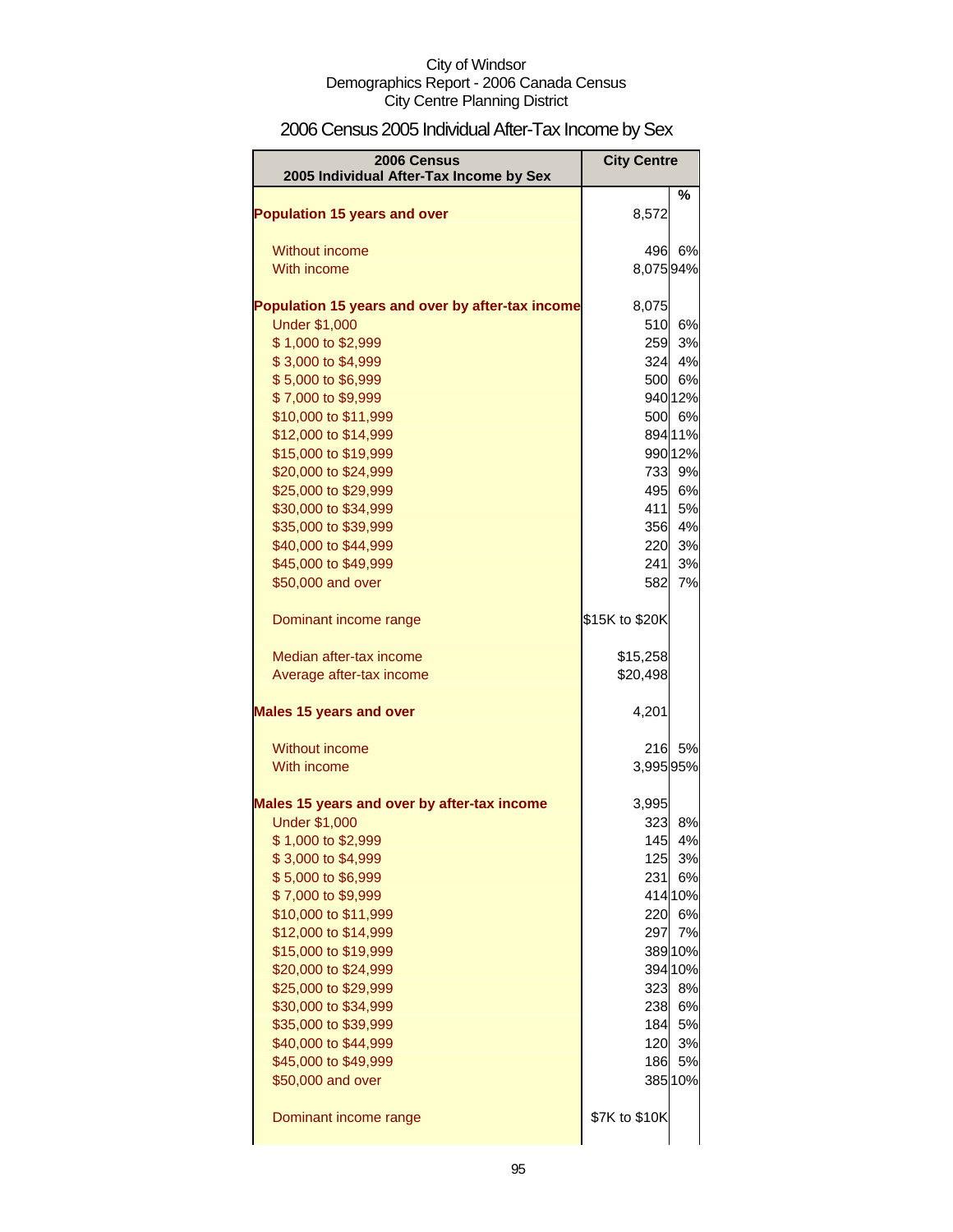| City of Windsor                          |
|------------------------------------------|
| Demographics Report - 2006 Canada Census |
| <b>City Centre Planning District</b>     |

| 2006 Census                                   | <b>City Centre</b> |         |
|-----------------------------------------------|--------------------|---------|
| 2005 Individual After-Tax Income by Sex       |                    |         |
|                                               |                    | %       |
| Median after-tax income                       | \$17,982           |         |
| Average after-tax income                      | \$22,987           |         |
| <b>Females 15 years and over</b>              | 4,351              |         |
| Without income                                | 257                | 6%      |
| With income                                   | 4,08094%           |         |
| Females 15 years and over by after-tax income | 4,080              |         |
| <b>Under \$1,000</b>                          | 196                | 5%      |
| \$1,000 to \$2,999                            | 134                | 3%      |
| \$3,000 to \$4,999                            | 189                | 5%      |
| \$5,000 to \$6,999                            | 274                | 7%      |
| \$7,000 to \$9,999                            |                    | 528 13% |
| \$10,000 to \$11,999                          | 271                | 7%      |
| \$12,000 to \$14,999                          |                    | 584 14% |
| \$15,000 to \$19,999                          |                    | 601 15% |
| \$20,000 to \$24,999                          |                    | 330 8%  |
| \$25,000 to \$29,999                          | 157                | 4%      |
| \$30,000 to \$34,999                          | 159                | 4%      |
| \$35,000 to \$39,999                          | 150                | 4%      |
| \$40,000 to \$44,999                          | 92                 | 2%      |
| \$45,000 to \$49,999                          | 65                 | 2%      |
| \$50,000 and over                             | 169                | 4%      |
| Dominant income range                         | \$15K to \$20K     |         |
| Median after-tax income                       | \$13,830           |         |
| Average after-tax income                      | \$18,054           |         |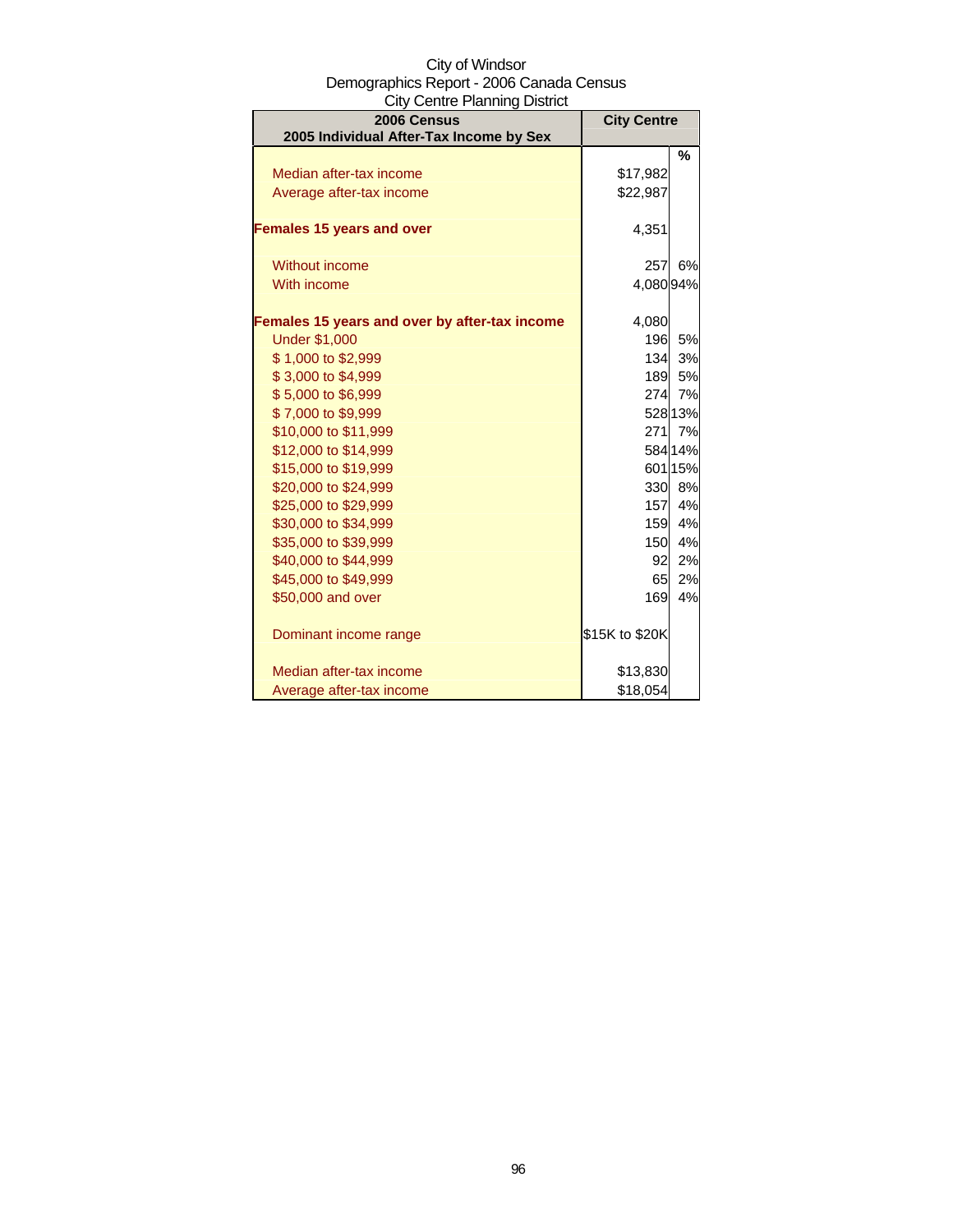# 2006 Census 2005 Family Income

| <b>2006 Census</b><br>2005 Family Income         | <b>City Centre</b> |          |
|--------------------------------------------------|--------------------|----------|
|                                                  |                    | ℅        |
| <b>Total Census Families by Income</b>           | 2,156              |          |
| <b>Under \$10,000</b>                            |                    | 210 10%  |
| \$10,000 - \$19,999                              |                    | 377 17%  |
| \$20,000 - \$29,999                              |                    | 415 19%  |
| \$30,000 - \$39,999                              |                    | 24011%   |
| \$40,000 - \$49,999                              |                    | 130 6%   |
| \$50,000 - \$59,999                              | 150                | 7%       |
| \$60,000 - \$69,999                              | 144                | 7%       |
| \$70,000 - \$79,999                              | 111                | 5%       |
| \$80,000 - \$89,999                              | 52                 | 2%       |
| \$90,000 - \$99,999                              | 70                 | 3%       |
| \$100,000 and over                               | 145                | 7%       |
| Dominant income range                            | \$20K - \$30K      |          |
| Median income                                    | \$30,842           |          |
| Average income                                   | \$44,959           |          |
| <b>Couple Families by Income</b>                 | 1,400              |          |
|                                                  |                    |          |
| <b>Under \$10,000</b>                            | 100                | 7%       |
| \$10,000 - \$19,999                              | 94                 | 7%       |
| \$20,000 - \$29,999                              |                    | 243 17%  |
| \$30,000 - \$39,999                              |                    | 184 13%  |
| \$40,000 - \$49,999                              | 104                | 7%       |
| \$50,000 - \$59,999                              | 124                | 9%       |
| \$60,000 - \$69,999                              |                    | 169 12%  |
| \$70,000 - \$79,999                              | 78                 | 6%       |
| \$80,000 - \$89,999                              | 62<br>35           | 4%<br>3% |
| \$90,000 - \$99,999<br>\$100,000 and over        | 119                | 8%       |
|                                                  |                    |          |
| Dominant income range                            | \$20K - \$30K      |          |
| <b>Median income</b>                             | \$43,393           |          |
| Average income                                   | \$53,150           |          |
| <b>Total Census Families by after-tax Income</b> | 2,148              |          |
| <b>Under \$10,000</b>                            |                    | 218 10%  |
| \$10,000 to \$19,999                             |                    | 367 17%  |
| \$20,000 to \$29,999                             |                    | 436 20%  |
| \$30,000 to \$39,999                             |                    | 270 13%  |
| \$40,000 to \$49,999                             | 140                | 7%       |
| \$50,000 to \$59,999                             |                    | 242 11%  |
| \$60,000 to \$69,999                             | 103                | 5%       |
| \$70,000 to \$79,999                             | 99                 | 5%       |
| \$80,000 and over                                | 193                | 9%       |
| Dominant income range                            | \$20K - \$30K      |          |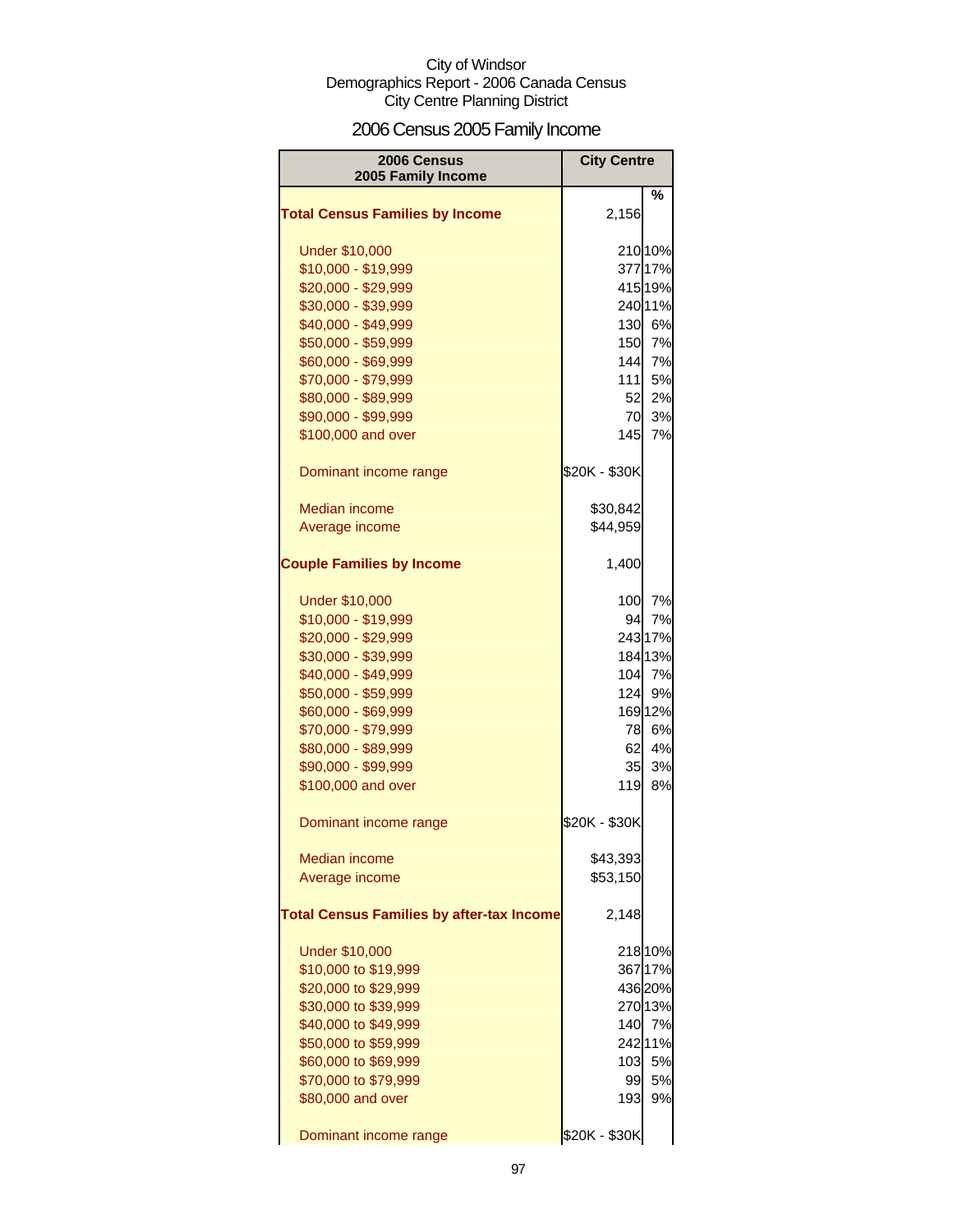| Uny UUTINUT TAHITING DISING<br>2006 Census<br>2005 Family Income | <b>City Centre</b> |         |
|------------------------------------------------------------------|--------------------|---------|
|                                                                  |                    | %       |
| Median after-tax income                                          | \$30,479           |         |
| Average after-tax income                                         | \$39,700           |         |
|                                                                  |                    |         |
| <b>Couple Families by after-tax Income</b>                       | 1,393              |         |
|                                                                  |                    |         |
| <b>Under \$10,000</b>                                            | 105                | 8%      |
| \$10,000 to \$19,999                                             | 100                | 7%      |
| \$20,000 to \$29,999                                             |                    | 27119%  |
| \$30,000 to \$39,999                                             |                    | 229 16% |
| \$40,000 to \$49,999                                             |                    | 134 10% |
| \$50,000 to \$59,999                                             |                    | 20114%  |
| \$60,000 to \$69,999                                             | 89                 | 6%      |
| \$70,000 to \$79,999                                             | 74                 | 5%      |
| \$80,000 and over                                                |                    | 184 13% |
| Dominant income range                                            | \$20K - \$30K      |         |
| Median after-tax income                                          | \$39,482           |         |
| Average after-tax income                                         | \$46,609           |         |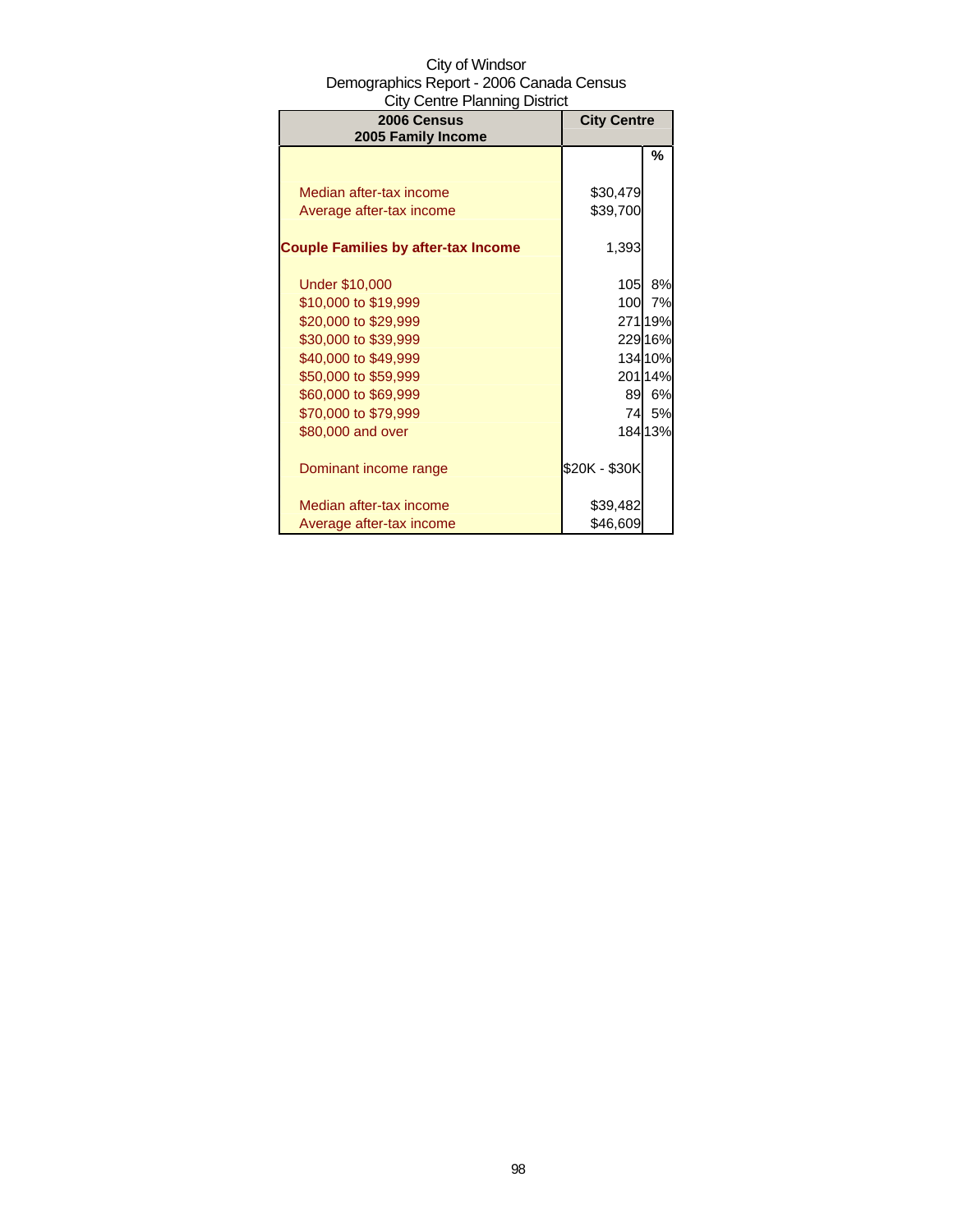# 2006 Census 2005 Income of Non-family Persons by Sex

| 2006 Census<br>2005 Income of Non-family Persons by Sex | <b>City Centre</b> |         |
|---------------------------------------------------------|--------------------|---------|
| Non-family persons 15 years and over by Income          | 3,840              | %       |
| <b>Under \$1,000</b>                                    | 261                | 7%      |
| $$1,000 - $2,999$                                       | 92                 | 2%      |
| $$3,000 - $4,999$                                       |                    | 168 4%  |
| $$5,000 - $6,999$                                       |                    | 230 6%  |
| $$7,000 - $9,999$                                       |                    | 465 12% |
| \$10,000 - \$11,999                                     |                    | 219 6%  |
| \$12,000 - \$14,999                                     |                    | 41711%  |
| \$15,000 - \$19,999                                     |                    | 406 11% |
| \$20,000 - \$24,999                                     |                    | 233 6%  |
| \$25,000 - \$29,999                                     | 247                | 6%      |
| \$30,000 - \$34,999                                     | 168                | 4%      |
| \$35,000 - \$39,999                                     | 155                | 4%      |
| \$40,000 - \$44,999                                     | 127                | 3%      |
| \$45,000 - \$49,999                                     | 140                | 4%      |
| \$50,000 - \$59,999                                     | 157                | 4%      |
| \$60,000 and over                                       | 298                | 8%      |
| Dominant income range                                   | \$7K - \$10K       |         |
| Average income                                          | \$23,645           |         |
| <b>Median income</b>                                    | \$15,483           |         |
| Male non-family persons 15 years and over               | 1,934              |         |
| <b>Under \$1,000</b>                                    | 182                | 9%      |
| $$1,000 - $2,999$                                       | 72                 | 4%      |
| $$3,000 - $4,999$                                       | 85                 | 4%      |
| $$5,000 - $6,999$                                       | 95                 | 5%      |
| $$7,000 - $9,999$                                       |                    | 229 12% |
| \$10,000 - \$11,999                                     | 67                 | 3%      |
| \$12,000 - \$14,999                                     |                    | 142 7%  |
| \$15,000 - \$19,999                                     |                    | 123 6%  |
| \$20,000 - \$24,999                                     | 133                | 7%      |
| \$25,000 - \$29,999                                     | 141                | 7%      |
| \$30,000 - \$34,999                                     | 92                 | 5%      |
| \$35,000 - \$39,999                                     | 94                 | 5%      |
| \$40,000 - \$44,999                                     | 57                 | 3%      |
| \$45,000 - \$49,999                                     | 100                | 5%      |
| \$50,000 - \$59,999                                     | 83                 | 4%      |
| \$60,000 and over                                       |                    | 210 11% |
| Dominant income range                                   | \$7K - \$10K       |         |
| Average income                                          | \$25,897           |         |
| <b>Median income</b>                                    | \$18,287           |         |
| Female non-family persons 15 years and over             | 1,893              |         |
| <b>Under \$1,000</b>                                    | 104                | 6%      |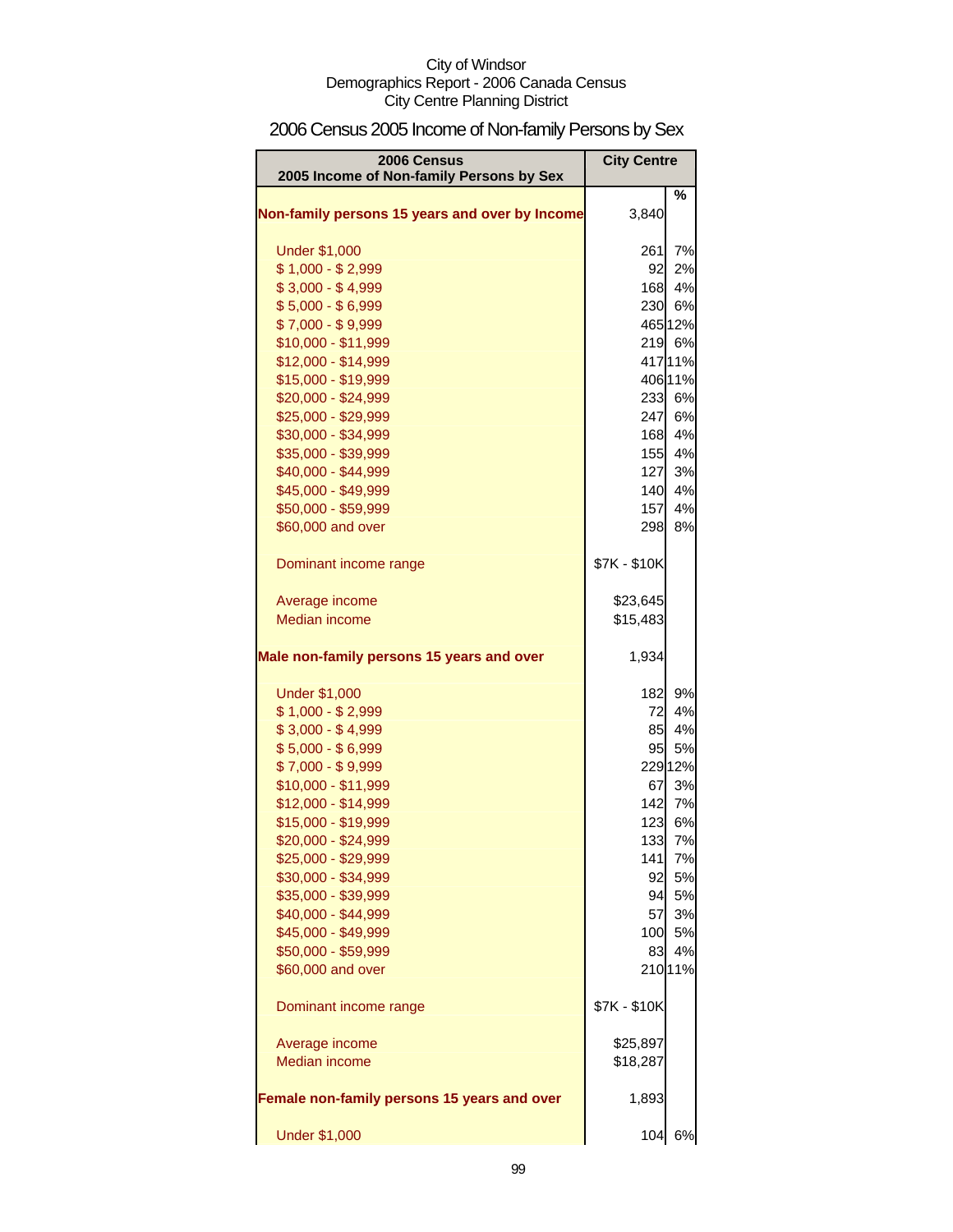| 2006 Census<br>2005 Income of Non-family Persons by Sex | <b>City Centre</b> |         |
|---------------------------------------------------------|--------------------|---------|
|                                                         |                    |         |
|                                                         |                    | %       |
| \$1,000 - \$2,999                                       | 30                 | 2%      |
| $$3,000 - $4,999$                                       | 75                 | 4%      |
| $$5,000 - $6,999$                                       | 140                | 7%      |
| $$7,000 - $9,999$                                       |                    | 205 11% |
| \$10,000 - \$11,999                                     | 102 <sub>l</sub>   | 5%      |
| \$12,000 - \$14,999                                     |                    | 280 15% |
| \$15,000 - \$19,999                                     |                    | 258 14% |
| \$20,000 - \$24,999                                     | 116                | 6%      |
| \$25,000 - \$29,999                                     | 99                 | 5%      |
| \$30,000 - \$34,999                                     | 60                 | 3%      |
| \$35,000 - \$39,999                                     | 42                 | 2%      |
| \$40,000 - \$44,999                                     | 80                 | 4%      |
| \$45,000 - \$49,999                                     | 45                 | 2%      |
| \$50,000 - \$59,999                                     | 90                 | 5%      |
| \$60,000 and over                                       | 85                 | 4%      |
|                                                         |                    |         |
| Dominant income range                                   | \$12K - \$15K      |         |
|                                                         |                    |         |
| Median income                                           | \$14,669           |         |
| Average income                                          | \$20,920           |         |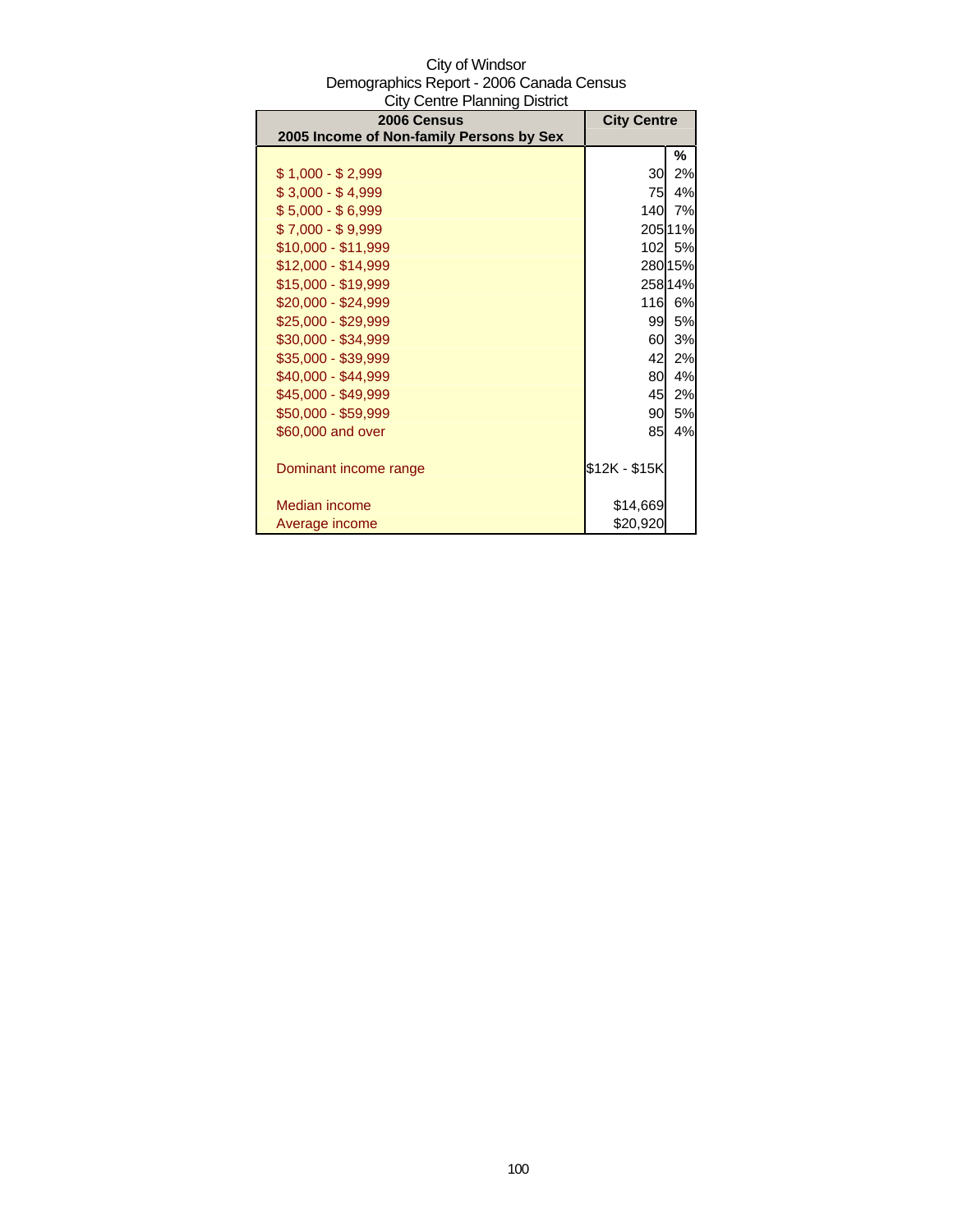| 2006 Census<br>2005 After-Tax Income of Non-family Persons by Sex | <b>City Centre</b> |         |
|-------------------------------------------------------------------|--------------------|---------|
| Non-family persons 15 years and over by after-tax income          | 3,842              | %       |
| <b>Under \$1,000</b>                                              | 288                | 8%      |
| $$1,000 - $2,999$                                                 | 109                | 3%      |
| $$3,000 - $4,999$                                                 | 148                | 4%      |
| $$5,000 - $6,999$                                                 |                    | 250 6%  |
| $$7,000 - $9,999$                                                 |                    | 447 12% |
| \$10,000 - \$11,999                                               | 237                | 6%      |
| \$12,000 - \$14,999                                               |                    | 447 12% |
| \$15,000 - \$19,999                                               |                    | 416 11% |
| \$20,000 - \$24,999                                               | 347                | 9%      |
| \$25,000 - \$29,999                                               | 228                | 6%      |
| \$30,000 - \$34,999                                               | 224                | 6%      |
| \$35,000 - \$39,999                                               | 185                | 5%      |
| \$40,000 - \$44,999                                               | 113                | 3%      |
| \$45,000 - \$49,999                                               | 100                | 3%      |
| \$50,000 and over                                                 | 259                | 7%      |
| Dominant income range                                             | \$12K - \$15K      |         |
| Median income                                                     | \$14,820           |         |
| Average income                                                    | \$20,820           |         |
|                                                                   |                    |         |
| Male non-family persons 15 years and over by after-tax income     | 1,944              |         |
| <b>Under \$1,000</b>                                              | 150                | 8%      |
| $$1,000 - $2,999$                                                 | 55                 | 3%      |
| $$3,000 - $4,999$                                                 | 85                 | 4%      |
| $$5,000 - $6,999$                                                 | 117                | 6%      |
| $$7,000 - $9,999$                                                 |                    | 236 12% |
| \$10,000 - \$11,999                                               | 98                 | 5%      |
| \$12,000 - \$14,999                                               | 145                | 7%      |
| \$15,000 - \$19,999                                               | 133                | 7%      |
| \$20,000 - \$24,999                                               |                    | 189 10% |
| \$25,000 - \$29,999                                               | 157                | 8%      |
| \$30,000 - \$34,999                                               | 108                | 6%      |
| \$35,000 - \$39,999                                               | 85                 | 4%      |
| \$40,000 - \$44,999                                               | 58                 | 3%      |
| \$45,000 - \$49,999                                               | 94                 | 5%      |
| \$50,000 and over                                                 |                    | 188 10% |
| Dominant income range                                             | \$7K - \$10K       |         |
| <b>Median income</b>                                              | \$17,335           |         |
| Average income                                                    | \$22,309           |         |
|                                                                   |                    |         |
| Female non-family persons 15 years and over by after-tax income   | 1,903              |         |
| <b>Under \$1,000</b>                                              | 139                | 7%      |
| $$1,000 - $2,999$                                                 | 30                 | 2%      |
| $$3,000 - $4,999$                                                 | 75                 | 4%      |

# 2006 Census 2005 After-Tax Income of Non-family Persons by Sex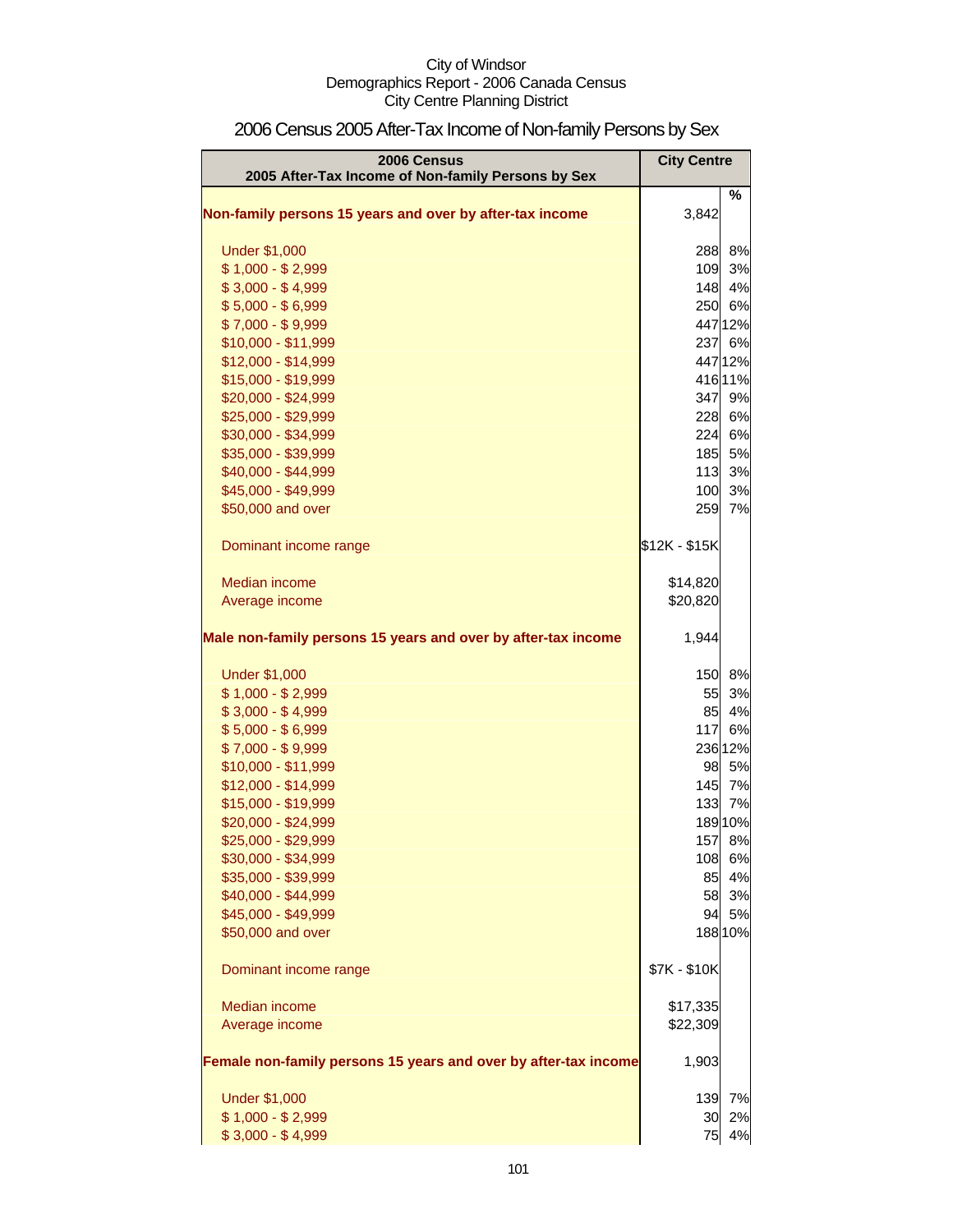| $5.7$ $5.7$ $5.7$ $5.7$ $5.7$ $5.7$ $5.7$ $5.7$ $5.7$ $5.7$ $5.7$ $5.7$ $5.7$ $5.7$ $5.7$ $5.7$ $5.7$ $5.7$ $5.7$ $5.7$ $5.7$ $5.7$ $5.7$ $5.7$ $5.7$ $5.7$ $5.7$ $5.7$ $5.7$ $5.7$ $5.7$ $5.7$ $5.7$ $5.7$ $5.7$ $5.7$ $5.7$<br>2006 Census | <b>City Centre</b> |         |
|----------------------------------------------------------------------------------------------------------------------------------------------------------------------------------------------------------------------------------------------|--------------------|---------|
| 2005 After-Tax Income of Non-family Persons by Sex                                                                                                                                                                                           |                    |         |
|                                                                                                                                                                                                                                              |                    | ℅       |
| $$5,000 - $6,999$                                                                                                                                                                                                                            | 125                | 6%      |
| $$7,000 - $9,999$                                                                                                                                                                                                                            |                    | 232 12% |
| $$10,000 - $11,999$                                                                                                                                                                                                                          |                    | 133 7%  |
| $$12,000 - $14,999$                                                                                                                                                                                                                          |                    | 295 15% |
| \$15,000 - \$19,999                                                                                                                                                                                                                          |                    | 281 14% |
| $$20,000 - $24,999$                                                                                                                                                                                                                          | 169                | 9%      |
| \$25,000 - \$29,999                                                                                                                                                                                                                          | 82                 | 4%      |
| \$30,000 - \$34,999                                                                                                                                                                                                                          | 82                 | 4%      |
| \$35,000 - \$39,999                                                                                                                                                                                                                          | 75                 | 4%      |
| \$40,000 - \$44,999                                                                                                                                                                                                                          | 45                 | 2%      |
| \$45,000 - \$49,999                                                                                                                                                                                                                          | 30                 | 2%      |
| \$50,000 and over                                                                                                                                                                                                                            | 85                 | 4%      |
|                                                                                                                                                                                                                                              |                    |         |
| Dominant income range                                                                                                                                                                                                                        | \$12K - \$15K      |         |
|                                                                                                                                                                                                                                              |                    |         |
| Median income                                                                                                                                                                                                                                | \$14,081           |         |
| Average income                                                                                                                                                                                                                               | \$19,072           |         |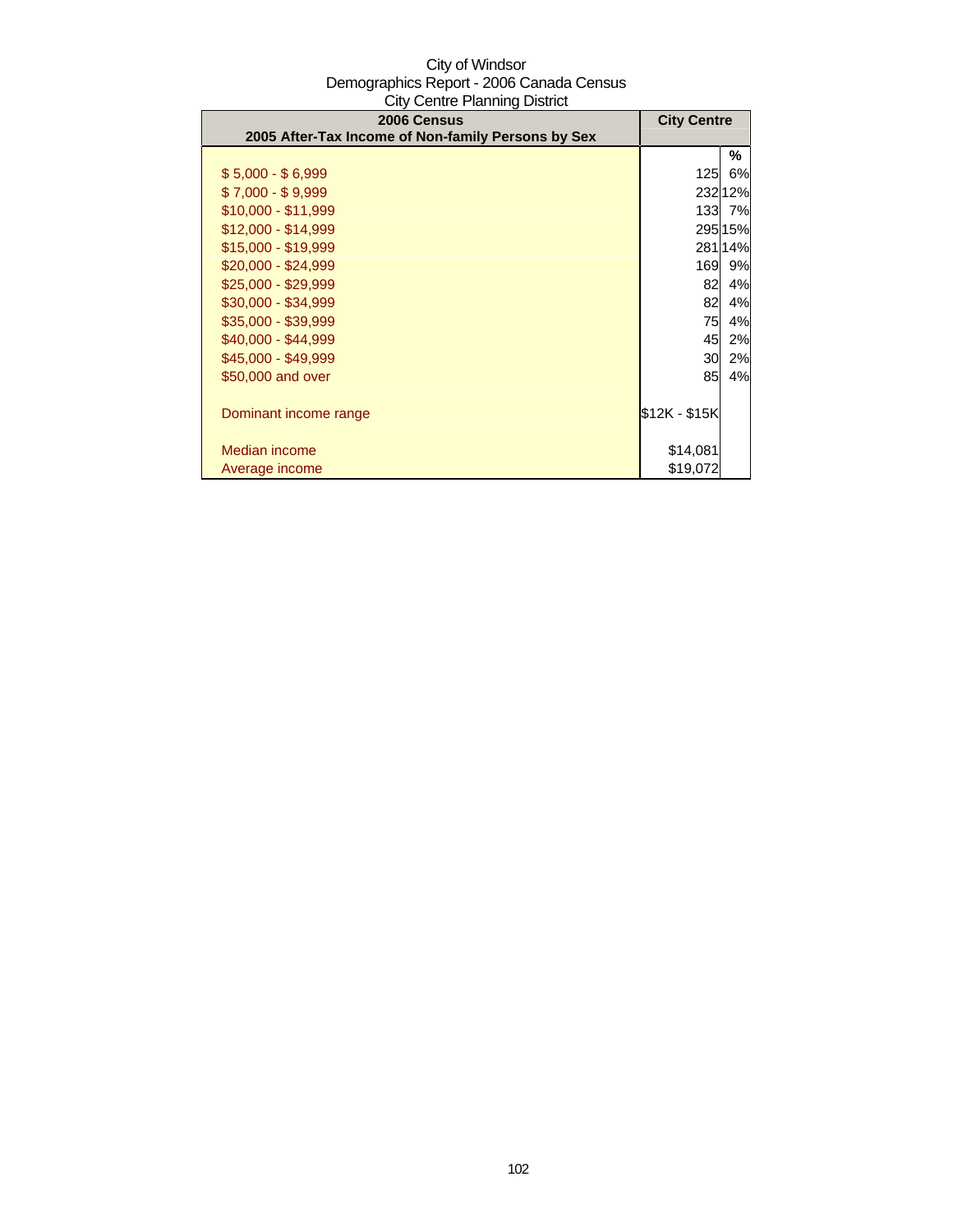### 2006 Census 2005 Income: Sources

| 2006 Census<br>2005 Income: Sources                                     | <b>City Centre</b> |
|-------------------------------------------------------------------------|--------------------|
| <b>Composition of family income for all families</b>                    |                    |
| <b>Employment income</b>                                                | 63.4%              |
| Government transfer payments                                            | 27.1%              |
| Other                                                                   | 9.7%               |
| <b>Composition of family income for all couple families</b>             |                    |
| <b>Employment income</b>                                                | 65.5%              |
| Government transfer payments                                            | 25.1%              |
| Other                                                                   | 9.5%               |
| <b>Composition of family income for male lone-parent families</b>       |                    |
| <b>Employment income</b>                                                | 0.0%               |
| Government transfer payments                                            | 0.0%               |
| Other                                                                   | 0.0%               |
| <b>Composition of family income for all female lone-parent families</b> |                    |
| <b>Employment income</b>                                                | 13.5%              |
| Government transfer payments                                            | 28.5%              |
| Other                                                                   | 1.8%               |
| Composition of income for persons 15 years and over not in a family     |                    |
| <b>Employment income</b>                                                | 55.7%              |
| Government transfer payments                                            | 28.6%              |
| Other                                                                   | 15.4%              |
| Composition of income for males 15 years and over not in a family       |                    |
| <b>Employment income</b>                                                | 62.7%              |
| Government transfer payments                                            | 23.2%              |
| Other                                                                   | 13.2%              |
| Composition of income for females 15 years and over not in a family     |                    |
| <b>Employment income</b>                                                | 43.2%              |
| Government transfer payments                                            | 30.9%              |
| Other                                                                   | 16.0%              |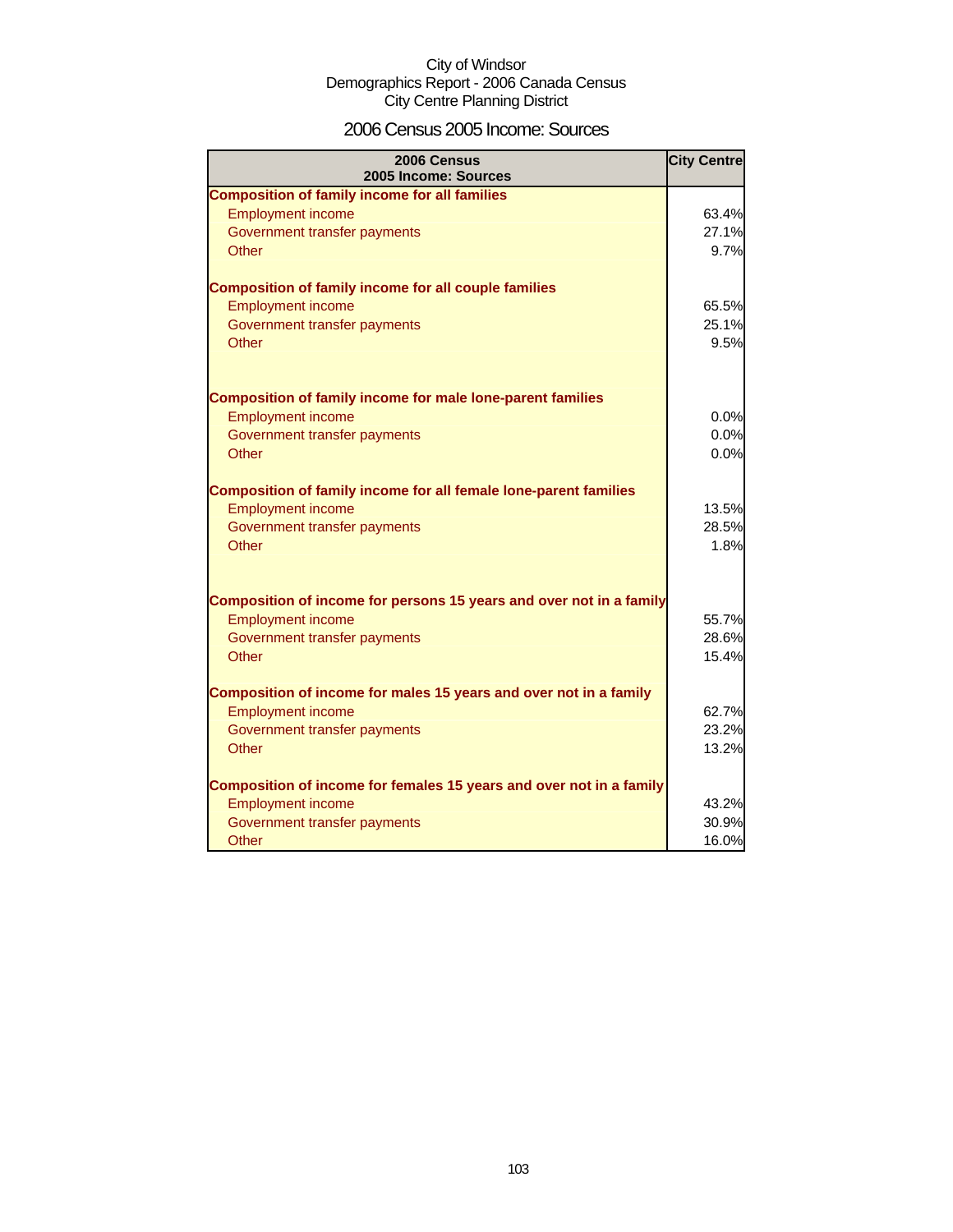# 2006 Census 2005 Income by Family Type

| 2006 Census<br>2005 Income by Family Type                               | <b>City Centre</b>                                           |         |
|-------------------------------------------------------------------------|--------------------------------------------------------------|---------|
| <b>Total Families with Income by Family Type</b>                        | 2,132                                                        | %       |
| <b>Couple families</b>                                                  | 1,40366%                                                     |         |
| Male lone-parent families<br>Female lone-parent families                |                                                              | 336 16% |
| <b>Average Income by Family Type</b>                                    |                                                              |         |
| All census families<br>Couple                                           | \$44,992<br>\$53,217                                         |         |
| Male lone-parent<br>Female lone-parent                                  | \$20,442                                                     |         |
| <b>Median Income by Family Type</b>                                     |                                                              |         |
| All census families<br>Couple<br>Male lone-parent<br>Female lone-parent | Non-Additive<br>Non-Additive<br>Non-Additive<br>Non-Additive |         |
| <b>After-tax Average Income by Family Type</b>                          |                                                              |         |
| All census families<br>Couple<br>Male lone-parent                       | \$39,826<br>\$46,688                                         |         |
| Female lone-parent                                                      | \$19,574                                                     |         |
| <b>After-tax Median Income by Family Type</b>                           |                                                              |         |
| All census families<br>Couple<br>Male lone-parent<br>Female lone-parent | Non-Additive<br>Non-Additive<br>Non-Additive<br>Non-Additive |         |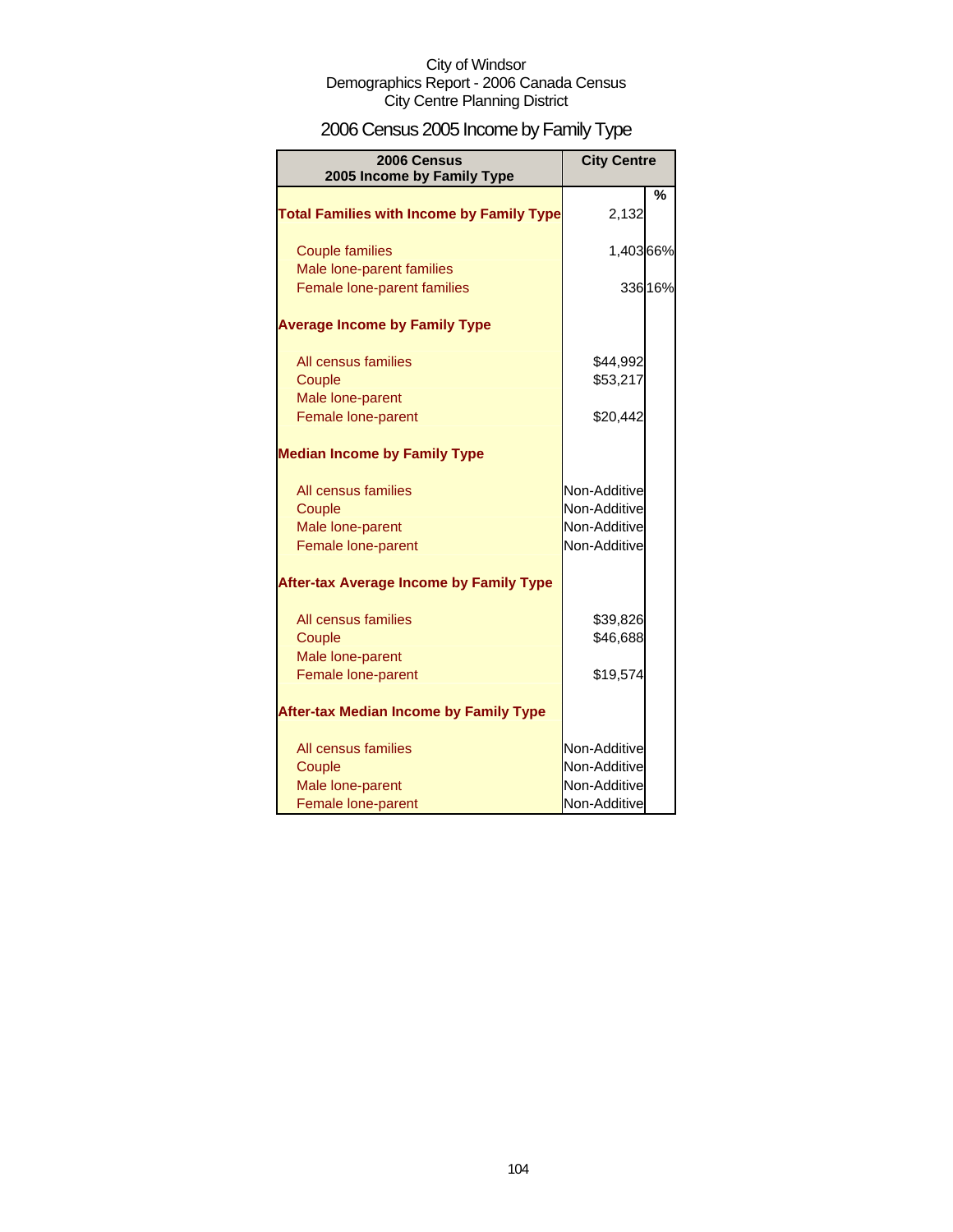### 2006 Census Prevalence of Low Income

| 2006 Census<br><b>Prevalence of Low Income</b>                   | <b>City Centre</b> |             |
|------------------------------------------------------------------|--------------------|-------------|
|                                                                  |                    | %           |
| Total families by prevalence of low income                       | 2,159              |             |
| Low income before tax                                            | Non-Additive       |             |
| Low income after tax                                             | Non-Additive       |             |
| <b>Couple families</b>                                           |                    | 1,385 64.1% |
| Low income before tax                                            | Non-Additive       |             |
| Low income after tax                                             | Non-Additive       |             |
| Male lone-parent families                                        |                    | 135 6.3%    |
| Low income before tax                                            | Non-Additive       |             |
| Low income after tax                                             | Non-Additive       |             |
| Female lone-parent families                                      |                    | 475 22.0%   |
| Low income before tax                                            | Non-Additive       |             |
| Low income after tax                                             | Non-Additive       |             |
| Non-family persons 15 years and over by prevalence of low income | 3,833              |             |
| Low income before tax                                            | Non-Additive       |             |
| Low income after tax                                             | Non-Additive       |             |
| Male non-family persons 15 years and over                        |                    | 1,95350.9%  |
| Low income before tax                                            | Non-Additive       |             |
| Low income after tax                                             | Non-Additive       |             |
| Female non-family persons 15 years and over                      |                    | 1,91349.9%  |
| Low income before tax                                            | Non-Additive       |             |
| Low income after tax                                             | Non-Additive       |             |
| Population in private households by prevalence of low income     | 9,892              |             |
| Low income before tax                                            | Non-Additive       |             |
| Low income after tax                                             | Non-Additive       |             |
| Children under 6 years of age                                    | 573                | 5.8%        |
| Low income before tax                                            | Non-Additive       |             |
| Low income after tax                                             | Non-Additive       |             |
| Persons 65 years of age and over                                 |                    | 1,682 17.0% |
| Low income before tax                                            | Non-Additive       |             |
| Low income after tax                                             | Non-Additive       |             |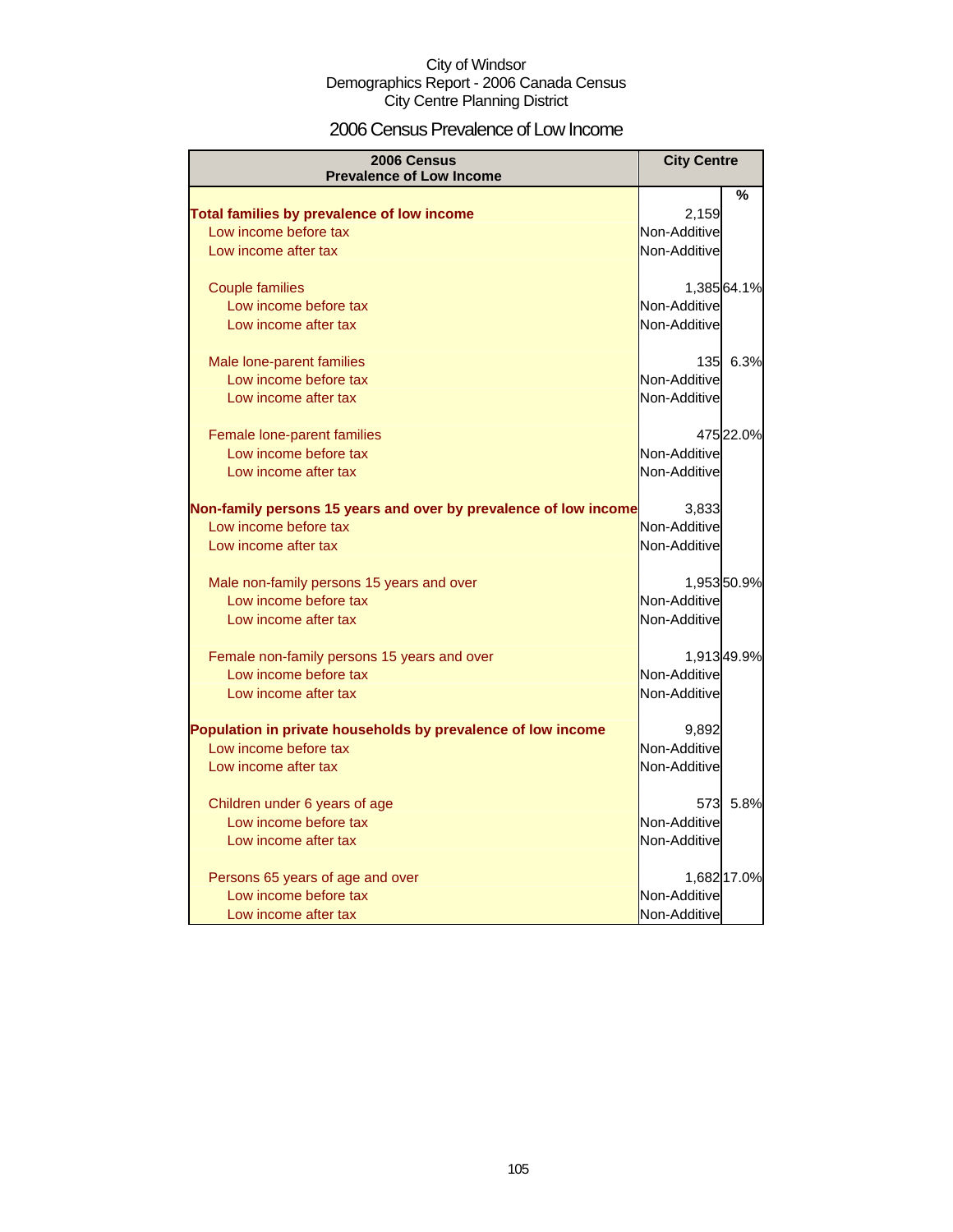### 2006 Census 2005 Household Income

| 2006 Census<br>2005 Household Income | <b>City Centre</b> |         |
|--------------------------------------|--------------------|---------|
|                                      |                    | %       |
| <b>Private households by income</b>  | 5,656              |         |
| <b>Under \$10,000</b>                | 1,254 22%          |         |
| \$10,000 - \$19,999                  | 1,298 23%          |         |
| \$20,000 - \$29,999                  |                    | 83315%  |
| \$30,000 - \$39,999                  |                    | 553 10% |
| \$40,000 - \$49,999                  |                    | 400 7%  |
| \$50,000 - \$59,999                  |                    | 309 5%  |
| \$60,000 - \$69,999                  | 295                | 5%      |
| \$70,000 - \$79,999                  | 145                | 3%      |
| \$80,000 - \$89,999                  | 147                | 3%      |
| \$90,000 - \$99,999                  | 116                | 2%      |
| \$100,000 and over                   | 221                | 4%      |
| Dominant income range                | \$10K - \$20K      |         |
| Median household income              | \$22,802           |         |
| Average household income             | \$33,127           |         |
| One person households by income      | 3,308              |         |
| <b>Under \$10,000</b>                | 1,025 31%          |         |
| \$10,000 - \$19,999                  |                    | 911 28% |
| \$20,000 - \$29,999                  |                    | 412 12% |
| \$30,000 - \$39,999                  |                    | 264 8%  |
| \$40,000 - \$49,999                  | 222                | 7%      |
| \$50,000 - \$59,999                  | 163                | 5%      |
| \$60,000 - \$69,999                  | 70                 | 2%      |
| \$70,000 - \$79,999                  | 45                 | 1%      |
| \$80,000 - \$89,999                  | 50                 | 2%      |
| \$90,000 - \$99,999                  | 40                 | 1%      |
| \$100,000 and over                   | 45                 | 1%      |
| Dominant income range                | Under \$10K        |         |
| Median household income              | \$16,568           |         |
| Average household income             | \$24,500           |         |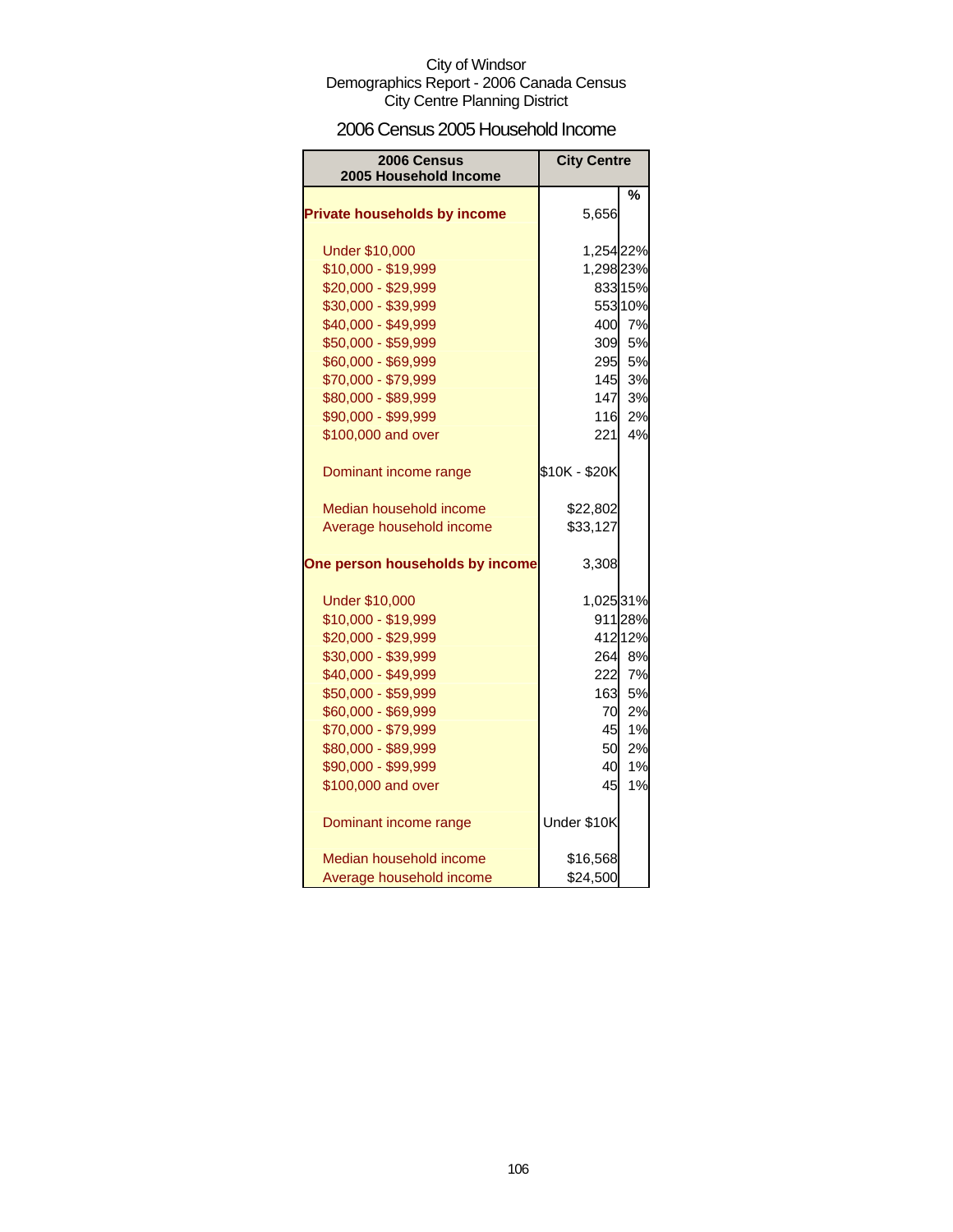### 2006 Census 2005 After-Tax Household Income

| <b>2006 Census</b><br>2005 After-Tax Household Income | <b>City Centre</b> |         |
|-------------------------------------------------------|--------------------|---------|
|                                                       |                    | %       |
| Private households by after-tax income                | 5,673              |         |
| <b>Under \$10,000</b>                                 | 1,260 22%          |         |
| \$10,000 - \$19,999                                   | 1,369 24%          |         |
| \$20,000 - \$29,999                                   |                    | 965 17% |
| \$30,000 - \$39,999                                   |                    | 667 12% |
| \$40,000 - \$49,999                                   |                    | 405 7%  |
| \$50,000 - \$59,999                                   |                    | 340 6%  |
| \$60,000 - \$69,999                                   | 156                | 3%      |
| \$70,000 - \$79,999                                   | 172                | 3%      |
| \$80,000 - \$89,999                                   | 121                | 2%      |
| \$90,000 - \$99,999                                   | 28                 | 0%      |
| \$100,000 and over                                    | 108                | 2%      |
| Dominant income range                                 | \$10K - \$20K      |         |
| Median household income                               | \$21,725           |         |
| Average household income                              | \$29,252           |         |
| One person households by after-tax income             | 3,298              |         |
| <b>Under \$10,000</b>                                 | 1,039 32%          |         |
| \$10,000 - \$19,999                                   |                    | 939 28% |
| \$20,000 - \$29,999                                   |                    | 485 15% |
| \$30,000 - \$39,999                                   |                    | 324 10% |
| \$40,000 - \$49,999                                   |                    | 233 7%  |
| \$50,000 - \$59,999                                   |                    | 100 3%  |
| \$60,000 - \$69,999                                   | 55                 | 2%      |
| \$70,000 - \$79,999                                   | 53                 | 2%      |
| \$80,000 - \$89,999                                   | 30                 | 1%      |
| \$90,000 - \$99,999                                   | 10                 | 0%      |
| \$100,000 and over                                    | 0                  | 0%      |
| Dominant income range                                 | Under \$10K        |         |
| Median household income                               | \$16,335           |         |
| Average household income                              | \$21,546           |         |